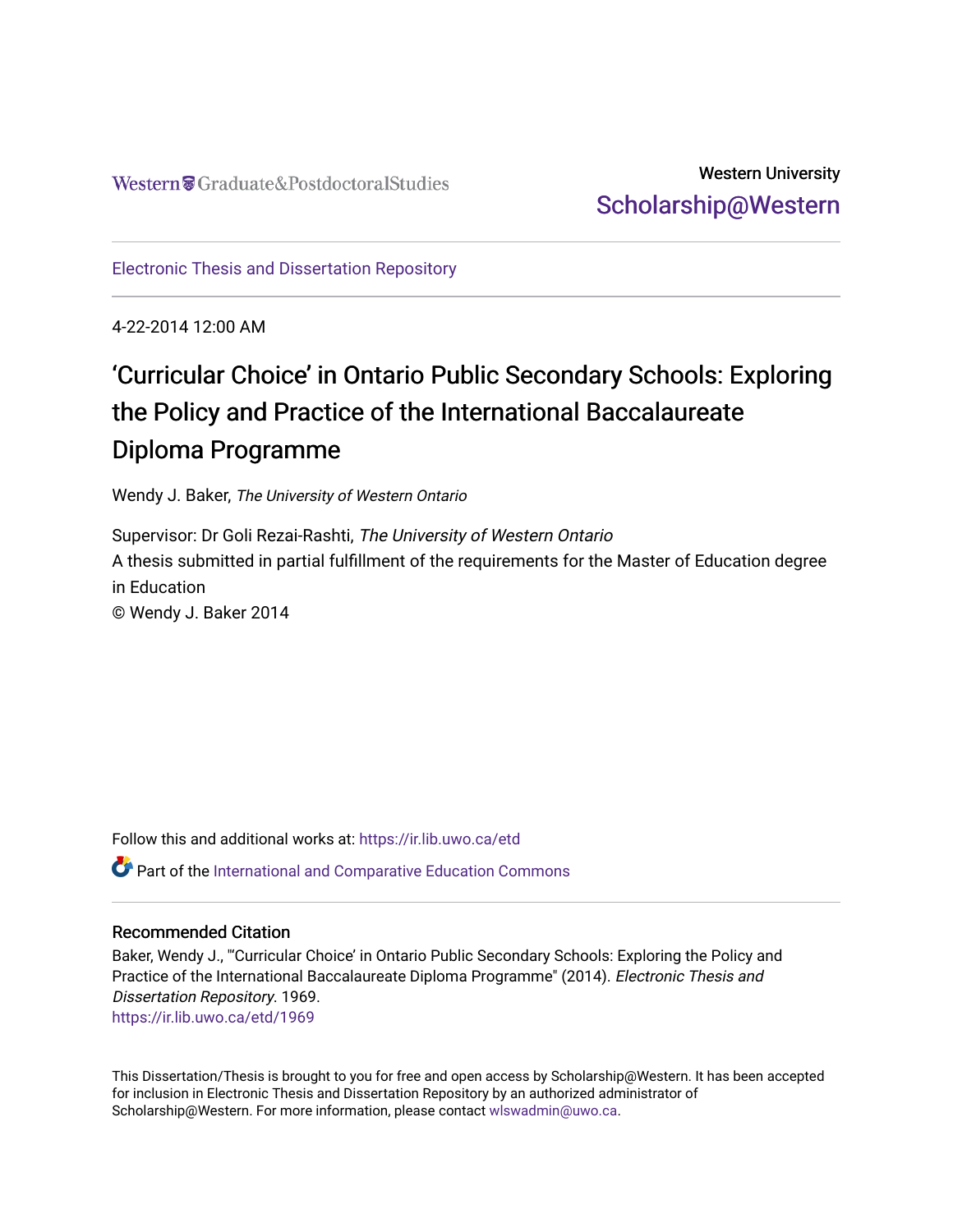'Curricular Choice' in Ontario Public Secondary Schools: Exploring the Policy and Practice of the International Baccalaureate Diploma Programme

(Thesis format: Monograph)

by

Wendy Baker

Graduate Program in Education

A thesis submitted in partial fulfillment of the requirements for the degree of Master of Education

The School of Graduate and Postdoctoral Studies The University of Western Ontario London, Ontario, Canada

© Wendy Baker 2014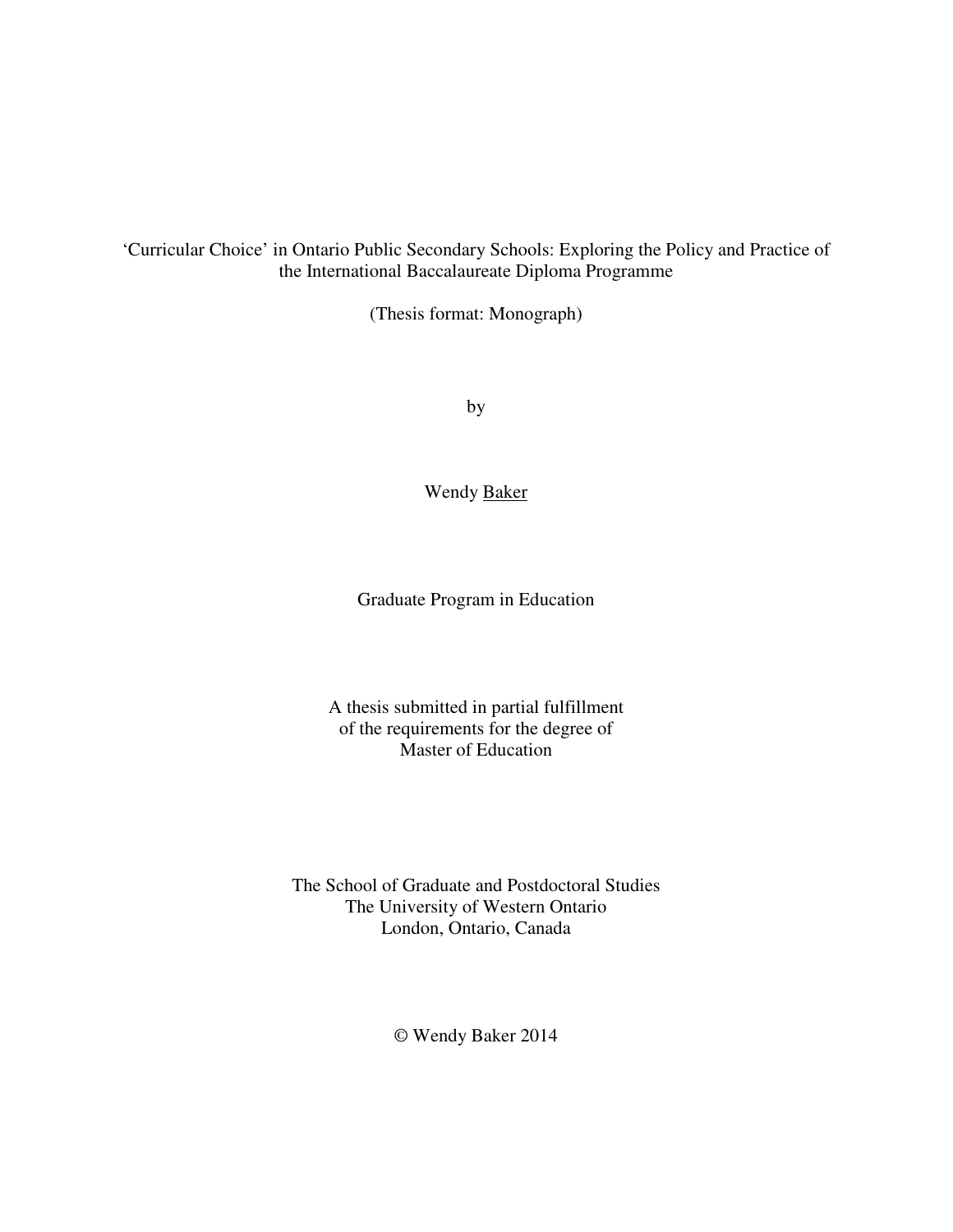#### **Abstract**

This study applies the concept of 'curricular choice' to the International Baccalaureate Diploma Program (IBDP)—a 2-year pre-university program—as it operates as an alternative curriculum in Ontario public secondary schools. The adoption of the IBDP by public schools is considered within a larger context of neoliberal educational reform which sees schools pressed to distinguish themselves from other schools in order to attract academically-able students and maintain enrollment (Tarc  $\&$  Beatty, 2013). This study draws upon critical policy studies to interrogate how policy and practice affect equitable access to the IBDP in Ontario. A single-case study methodology with multiple units of analysis was deployed. This study confirms the IBDP to operate as a product of distinction in the Ontario education market—predominantly serving middle-class students. Findings of this research suggest a 'policy vacuum' regarding the IBDP in Ontario, in that the IBDP operates without any official policy to govern it at the provincial level. This is significant as it leads to an array of local interpretations on program enactment and resourcing, which contributes to a systemic problem of inequitable access. This study calls upon the attention of policy-makers to address this issue at the provincial level.

**Keywords:** International Baccalaureate, international education, globalization, neo-liberalism, critical policy studies, school choice, curricular choice

ii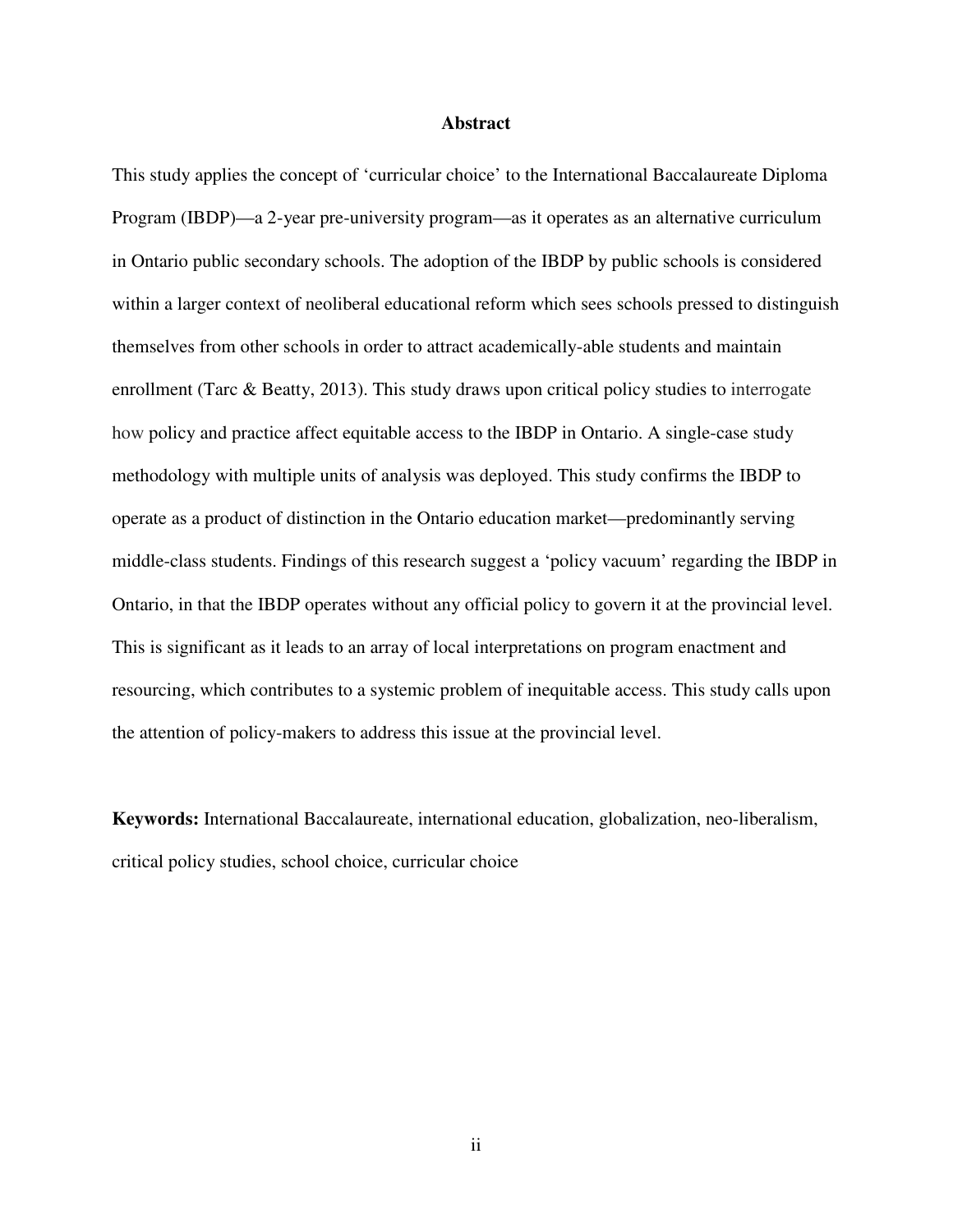# **Dedication**

This thesis is dedicated to my parents, Wendell and Barbara. Thank you for the love, support, and encouragement that you have given me throughout my educational journey. At no point was it more meaningful than in the final few months of this thesis. Thank you for always believing in me, even when I was not so sure of myself. Thank you for instilling in me the values of hardwork and perseverance. Thank you for the sacrifices you have made to ensure that I could have a good education. Thank you for loving me enough to let me find my own way, and being patient with my decisions, even when I have not made it easy. I love you.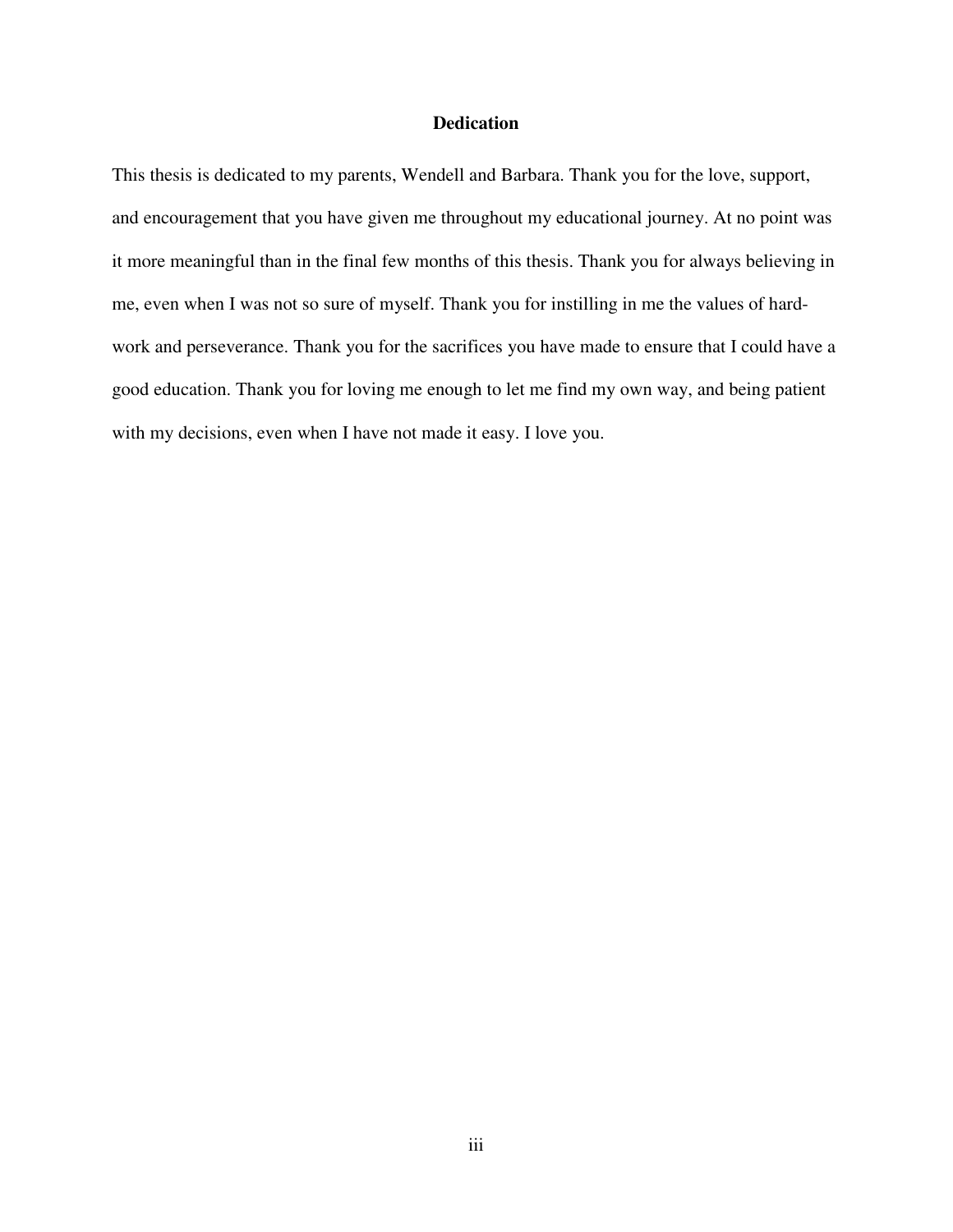# **Acknowledgments**

Thank you to my friends and family who have supported me and provided me with words of encouragement over the past two years.

A big thank you to my thesis supervisor, Dr. Goli Rezai-Rashti, for her encouragement to complete this thesis in the first place, and her support in seeing it through to the end. Thank you as well to Dr. Wayne Martino for his support as my committee member.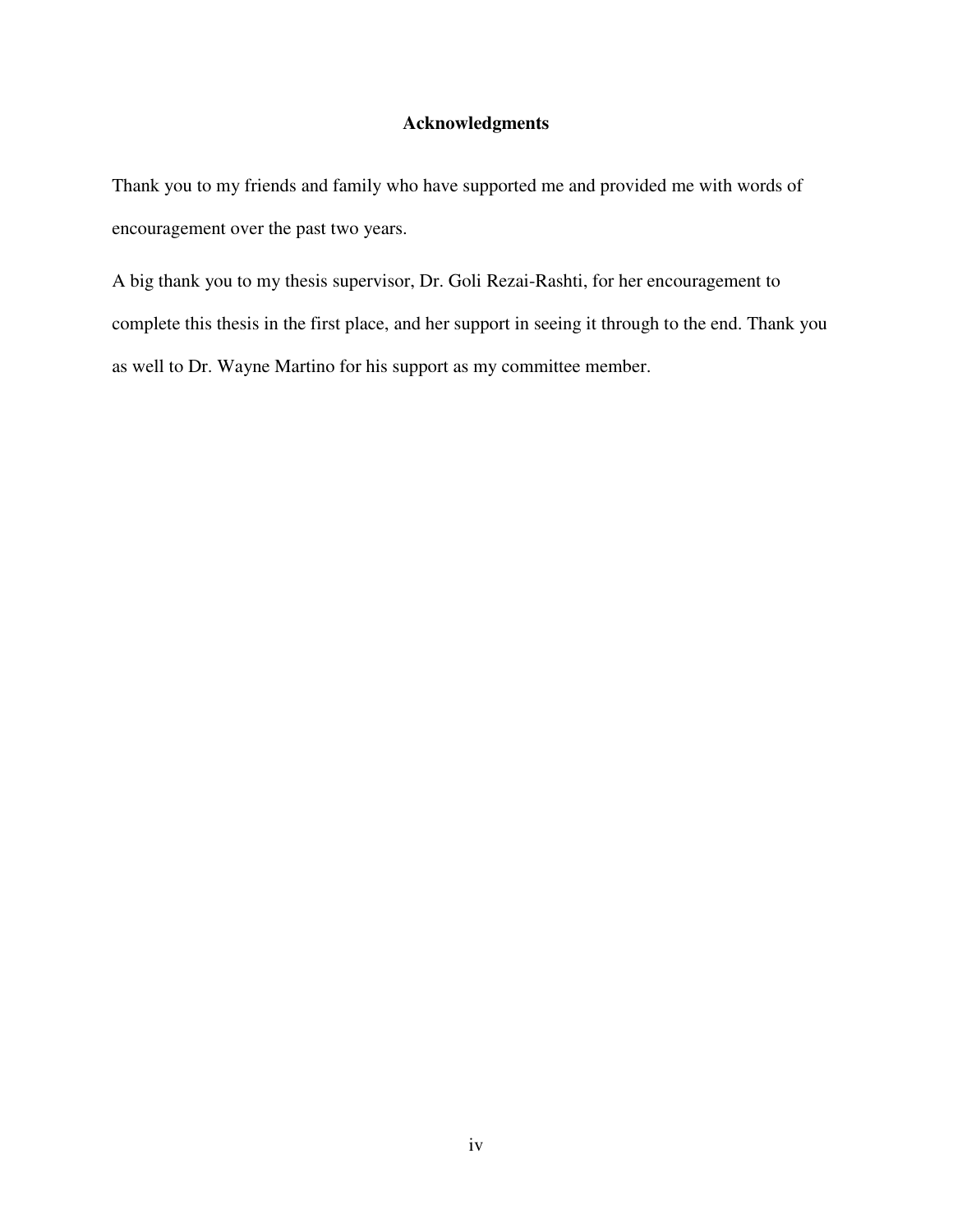# **Table of Contents**

| 1.1                                                                               |  |
|-----------------------------------------------------------------------------------|--|
| The International Baccalaureate - A Metonym for International Education  3<br>1.2 |  |
| 1.3                                                                               |  |
| 1.4                                                                               |  |
|                                                                                   |  |
|                                                                                   |  |
|                                                                                   |  |
|                                                                                   |  |
|                                                                                   |  |
| 1.8.1 Neoliberalism, Globalization and the Marketization of Education 14          |  |
|                                                                                   |  |
|                                                                                   |  |
|                                                                                   |  |
|                                                                                   |  |
|                                                                                   |  |
| 2.1                                                                               |  |
| 2.2                                                                               |  |
| 2.3                                                                               |  |
|                                                                                   |  |
|                                                                                   |  |
|                                                                                   |  |
|                                                                                   |  |
|                                                                                   |  |
| 2.6                                                                               |  |
|                                                                                   |  |
| 2.8                                                                               |  |
|                                                                                   |  |
|                                                                                   |  |
| 3.1                                                                               |  |
| 3.2                                                                               |  |
| 3.2                                                                               |  |
|                                                                                   |  |
|                                                                                   |  |
|                                                                                   |  |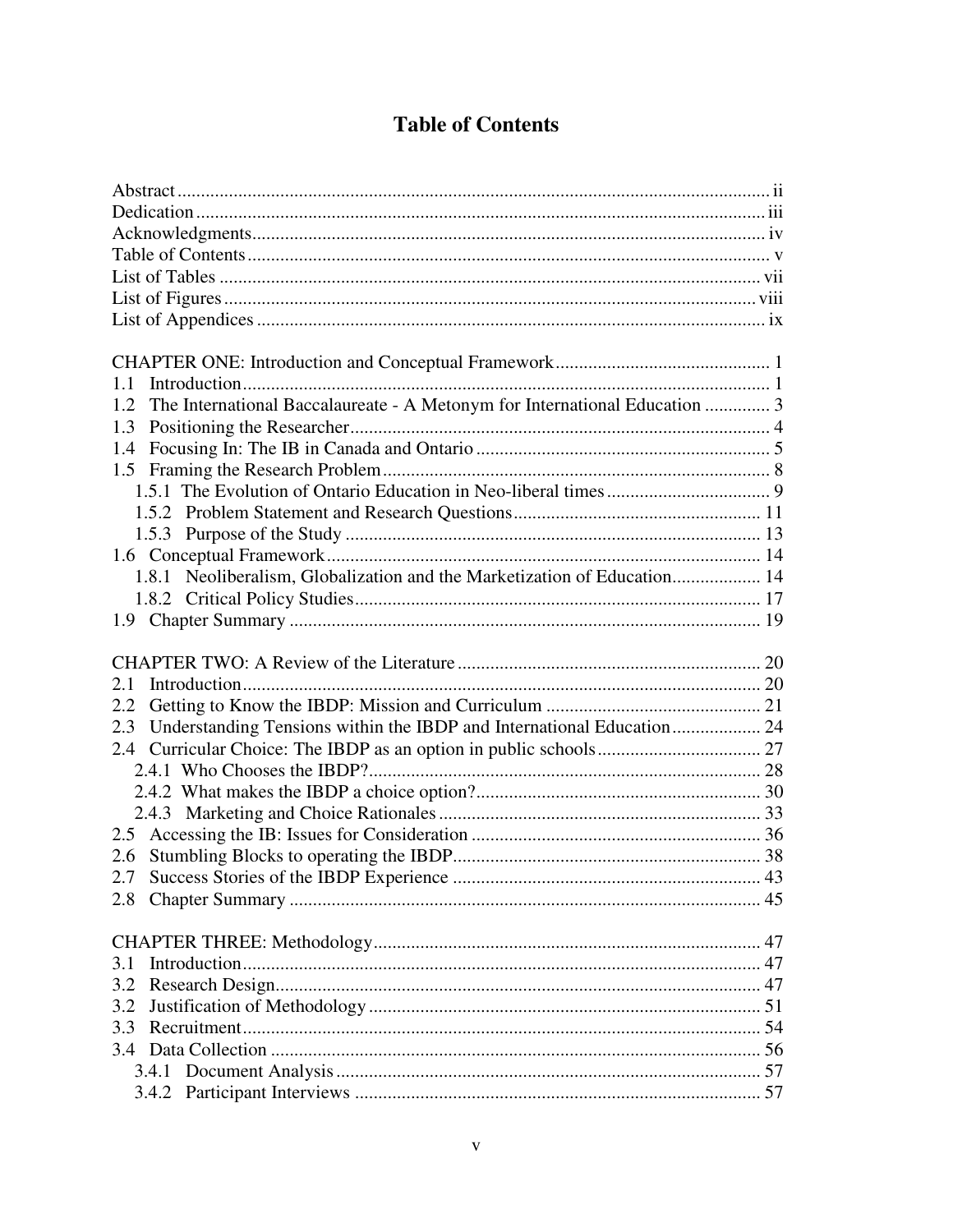| 3.5                                                                    |  |
|------------------------------------------------------------------------|--|
| 3.6                                                                    |  |
| 3.7                                                                    |  |
| 3.8                                                                    |  |
|                                                                        |  |
|                                                                        |  |
| 4.1                                                                    |  |
|                                                                        |  |
| 4.3                                                                    |  |
|                                                                        |  |
|                                                                        |  |
|                                                                        |  |
|                                                                        |  |
|                                                                        |  |
|                                                                        |  |
| 5.1                                                                    |  |
|                                                                        |  |
|                                                                        |  |
|                                                                        |  |
|                                                                        |  |
|                                                                        |  |
|                                                                        |  |
| 5.3.2                                                                  |  |
|                                                                        |  |
| 5.4 Theme 3: The Impact of the IBDP on the Whole School Community 102  |  |
|                                                                        |  |
|                                                                        |  |
|                                                                        |  |
| 5.5.1                                                                  |  |
|                                                                        |  |
|                                                                        |  |
|                                                                        |  |
|                                                                        |  |
|                                                                        |  |
| Understanding the IBDP as a 'Curricular Choice' in Ontario  116<br>6.1 |  |
| 6.2                                                                    |  |
| 6.3                                                                    |  |
| 6.4                                                                    |  |
| 6.5                                                                    |  |
|                                                                        |  |
|                                                                        |  |
|                                                                        |  |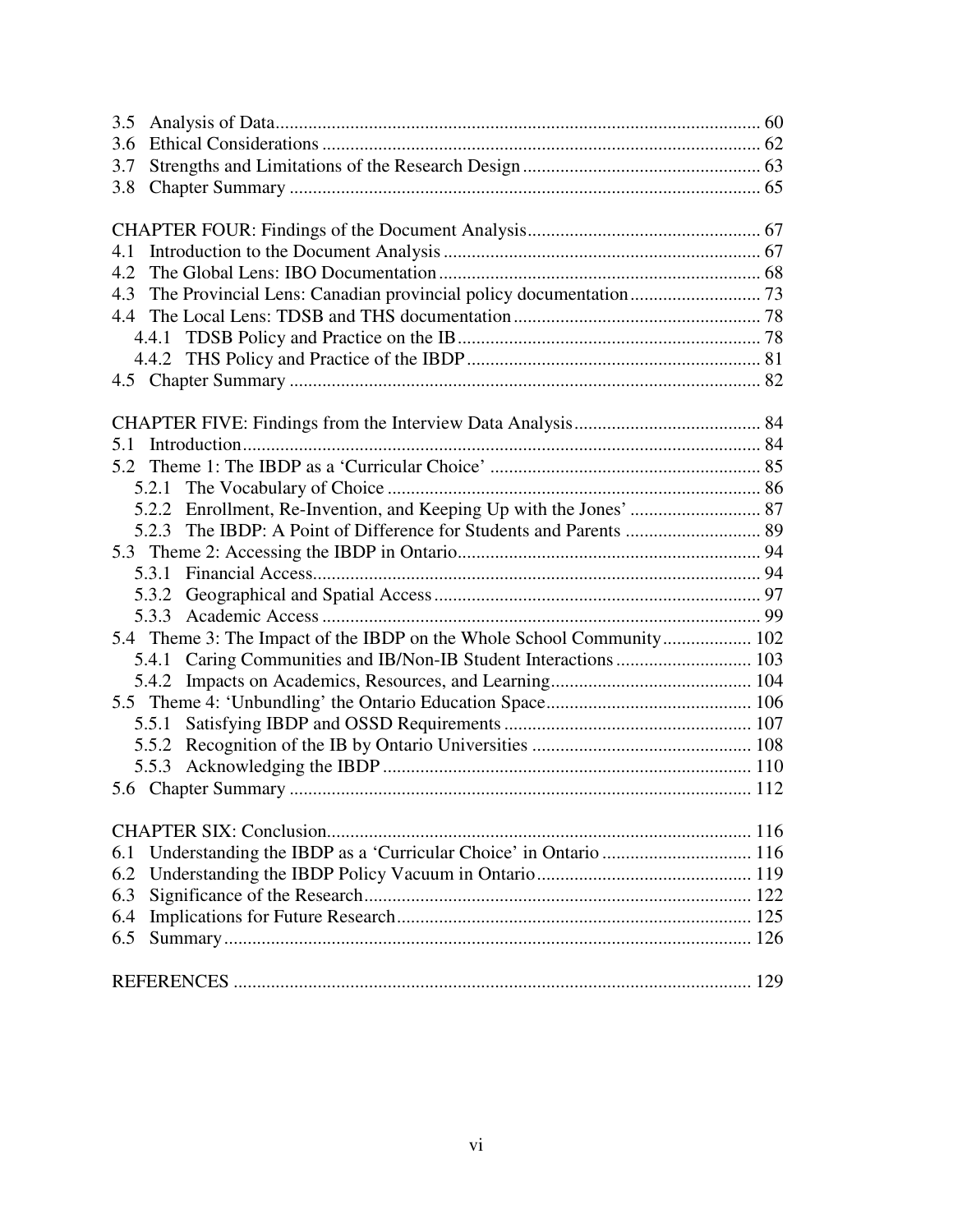# **List of Tables**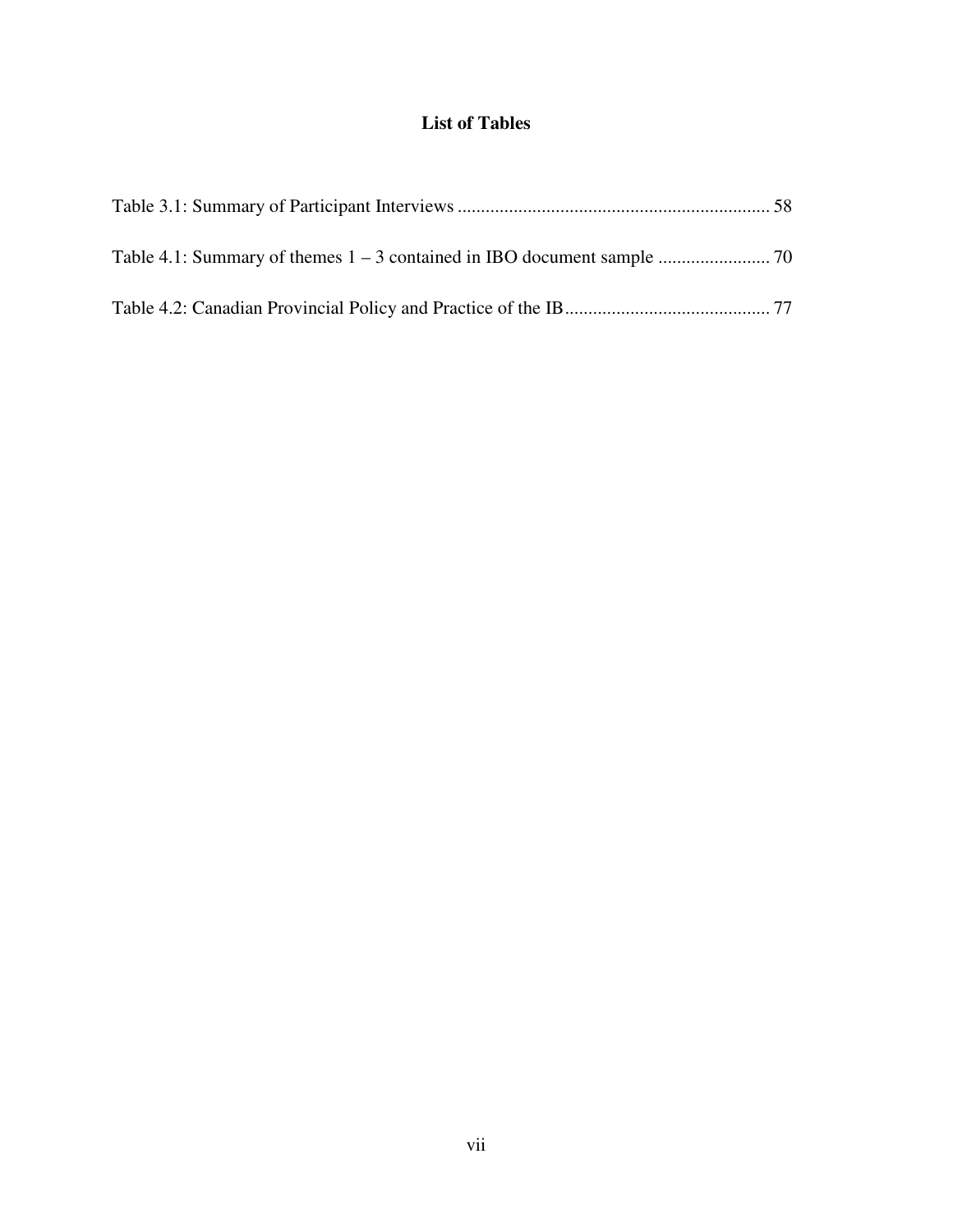# **List of Figures**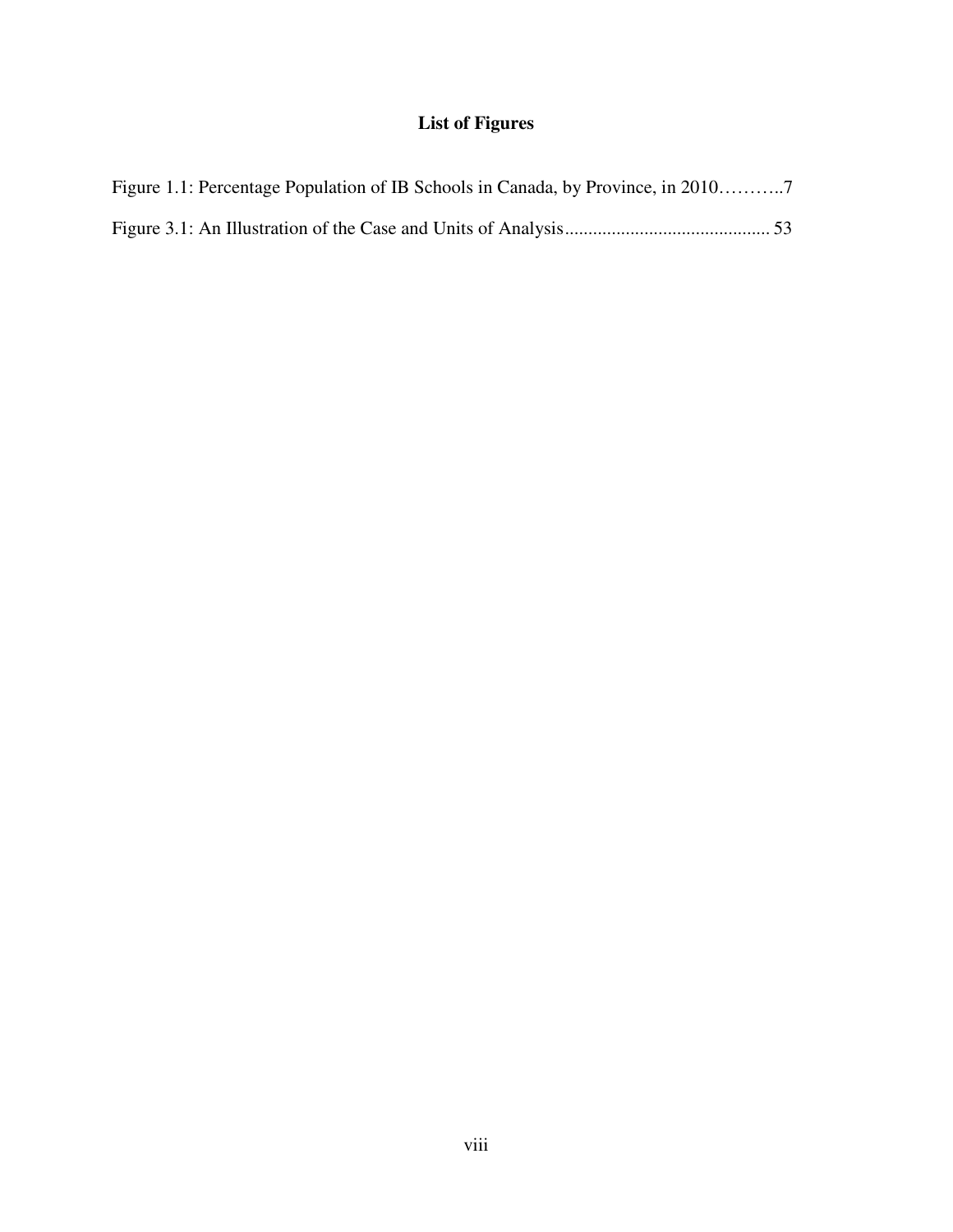# **List of Appendices**

| Appendix F: TDSB External Research Review Committee Approval 143               |  |
|--------------------------------------------------------------------------------|--|
| Appendix G: Toronto District School Board High School Specialized Programs 144 |  |
|                                                                                |  |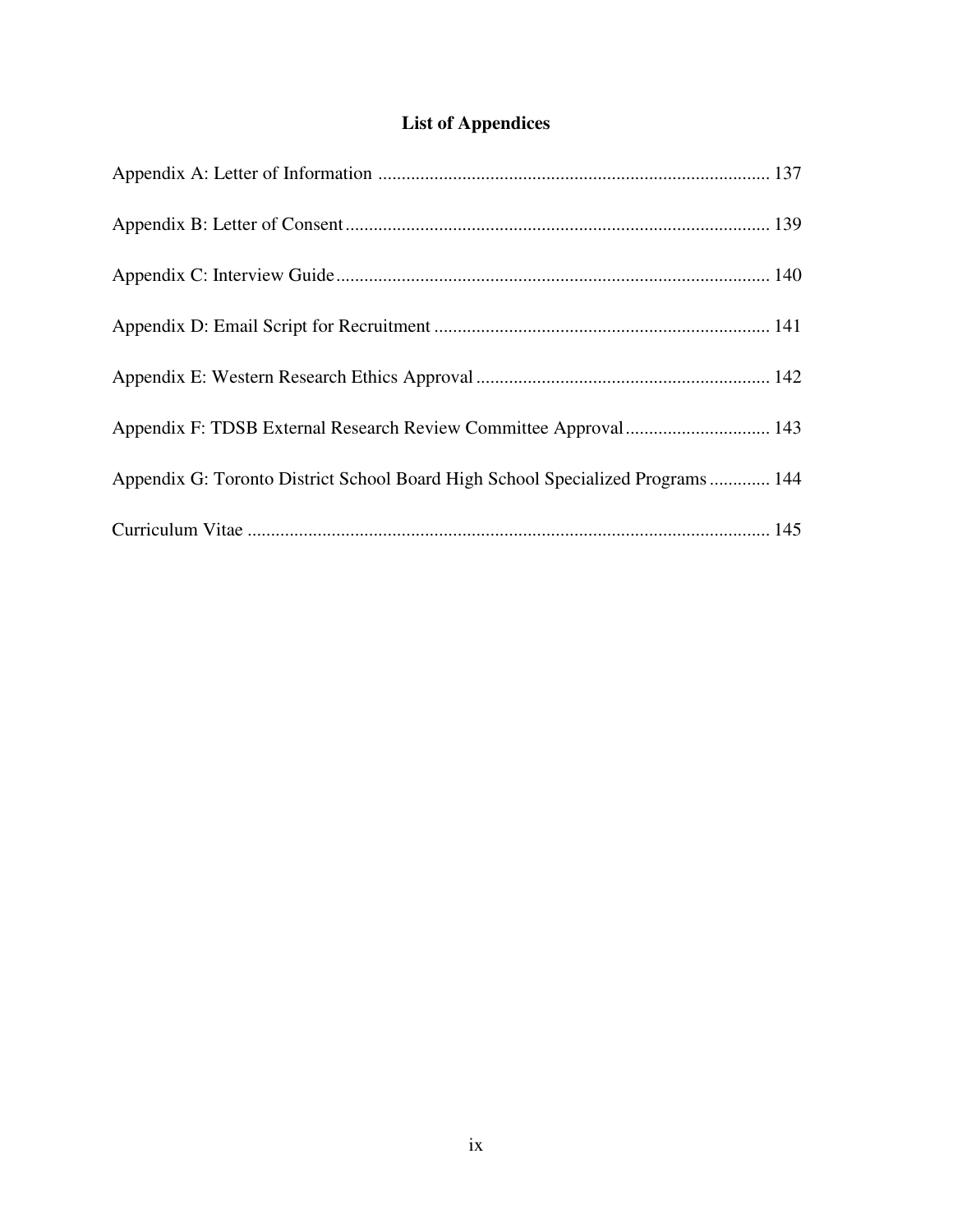#### **CHAPTER ONE**

### **Introduction and Conceptual Framework**

### **1.1 Introduction**

 International curricula once used primarily by international schools to serve globally mobile students are now emerging as curricular alternatives in public schools. This reflects the trend to frame local educational policy and reform strategies in global terms as new skills and knowledge are deemed necessary for competition in aggressive global markets (Dehli, 1996). The curriculum offered by the International Baccalaureate Organization (IBO), a non-profit educational foundation established in Geneva, Switzerland in 1968, is the most frequently adopted international curriculum (Resnik, 2012). The International Baccalaureate Diploma Programme (IBDP), a 2-year pre-university program administered and examined by the IBO, is a "prototypical global educational product" (Doherty, 2013, p. 379). International Baccalaureate Diploma (IBD) programs are said to be flourishing under neoliberal policies in countries such as the United States, Canada, the UK and Australia, where growth in publicly-funded schools far outpaces respective growth in the private sector (Doherty, 2013; Tarc & Beatty, 2013). The province of Ontario, Canada, is currently experiencing one of the highest regional growth rates of the IBDP (IB, 2010). As of 2012, 86 percent of IBDP programs in Ontario had been implemented in publicly-funded schools (Tarc & Beatty, 2013). This adoption of the IBDP by public schools can be considered in a larger context of neoliberal educational reform which sees schools pressed to distinguish themselves from other schools in order to attract academicallyable students and maintain enrollment (Tarc & Beatty, 2013). As such, education has evolved to act as a service commodity within a consumer driven society, whereby students and parents are the service users (Hugman, 2009, p. 1).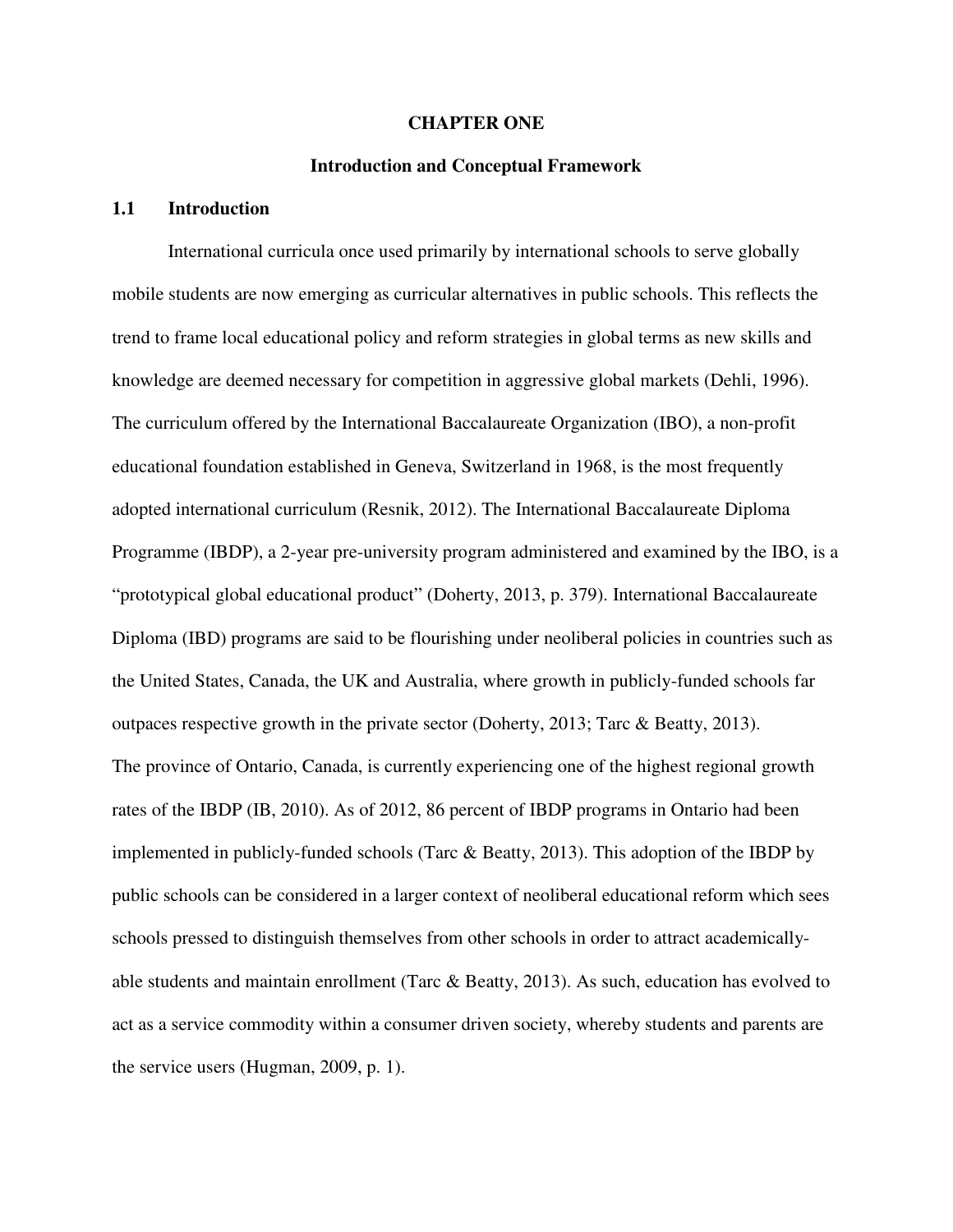This thesis focuses on the prominence of the IBDP in Ontario publicly-funded secondary schools. Approaching this study from a policy perspective, the trends in Ontario educational policy during the past three decades will be outlined in order to illuminate the context within which the IBDP growth has occurred. Provincial and school board policy which relates to the recognition and practice of the IBDP will be analyzed and discussed in order to understand how the program operates within the province. Comparisons to policy and practice in other provinces will be made in order to highlight the varying levels and forms of support for the program across the country. The primary goal of this thesis is to consider whether access to the IBDP is equitable to students across the province. This study also aims to uncover the reasons for the selection of the IBDP as an alternative curriculum by Ontario public secondary schools from the perspective of program administrators. In doing so, this study will reveal how the IBDP is distinguishable from the Ontario Secondary School Diploma (OSSD), and the impact of the IBDP on the whole school community.

 My interest lies less with the particulars of the IB curriculum itself, and more with "what it is imagined to be, how it is represented, and thus how it is produced and consumed in the social climate and politics around school choice" in Ontario (Doherty, 2009, p. 74). Informed by the work of Australian scholar Catherine Doherty (2009), this research will consider the IB curriculum as a "dynamic intervention that reacts with and responds to the ecology of local settings," rather than a stable entity which produces uniform effects (p. 74). In other words, the IB curriculum will be viewed as a phenomenon whose meaning is constructed by and through the local contexts of its enactment. In order to understand how the IBDP is enacted within a climate of neo-liberal educational reform strategies, this study will carry out qualitative research in the form of a case study of the IBDP in Ontario public schools. This thesis will use the term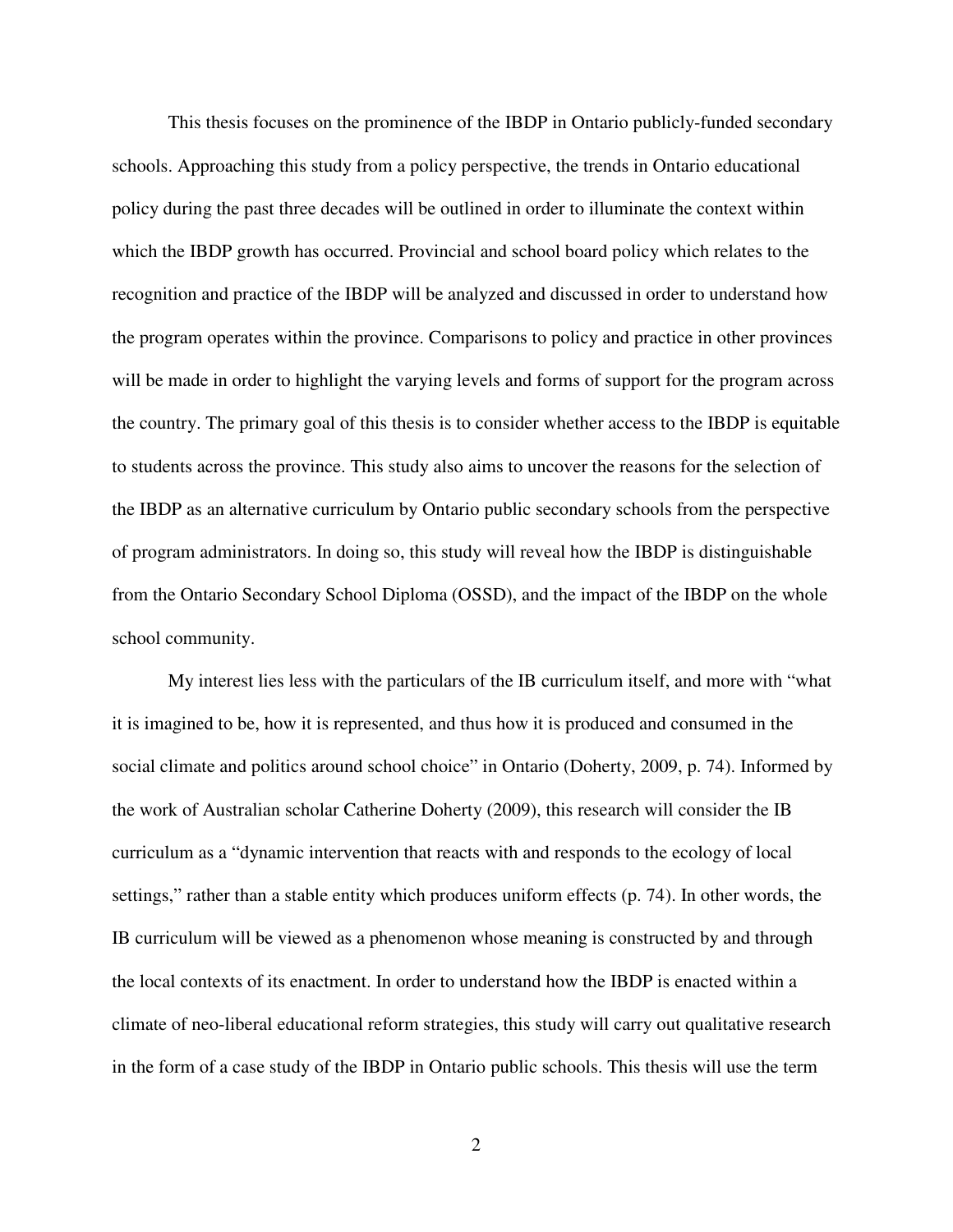'public' to refer to government funded schools, and therefore includes both secular and Catholic boards. The term 'local' will be considered as an organizational level below the global, national, or provincial level; i.e. school board or school.

This chapter will begin by describing the background of the IBDP in a global context and discussing how I have come to this research. Then I will examine the IBDP at the national and provincial levels. Following this I will frame the research problem and my research questions by contextualizing education in Ontario. Finally, this chapter will describe the conceptual framework that guides my research.

#### **1.2 The International Baccalaureate - A Metonym for International Education**

International Baccalaureate (IB) programs "are frequently used as a metonym for international education" (Cambridge, 2012, p. 232), even though other programs also lay claim to an 'international' curriculum offering (i.e. International Primary Curriculum (IPC) or International General Certificate of Secondary Education (IGCSE)). The original aim of the IB was to provide internationally mobile students with a curriculum and diploma that would be recognized for university entrance around the world. According to Cambridge and Thompson (2004) and Wells (2011), the mission of the IB has since expanded and now seeks to provide a truly 'international education' that fosters an understanding and appreciation of other cultures, languages, and points of view. In the four and a half decades since its origins, the IB has seen a steady, and in some contexts, prolific expansion of its three programmes: the Primary Years Programme (PYP), Middle Years Programme (MYP) and Diploma Programme (DP) (Wells, 2011). In 1978, IB programs were present in 47 schools which catered to a minority of children from mobile families (Resnik, 2012). By 2012, IB programs were present in 4,359 schools with 340 new programs being added that year alone and a further 500 schools going into candidate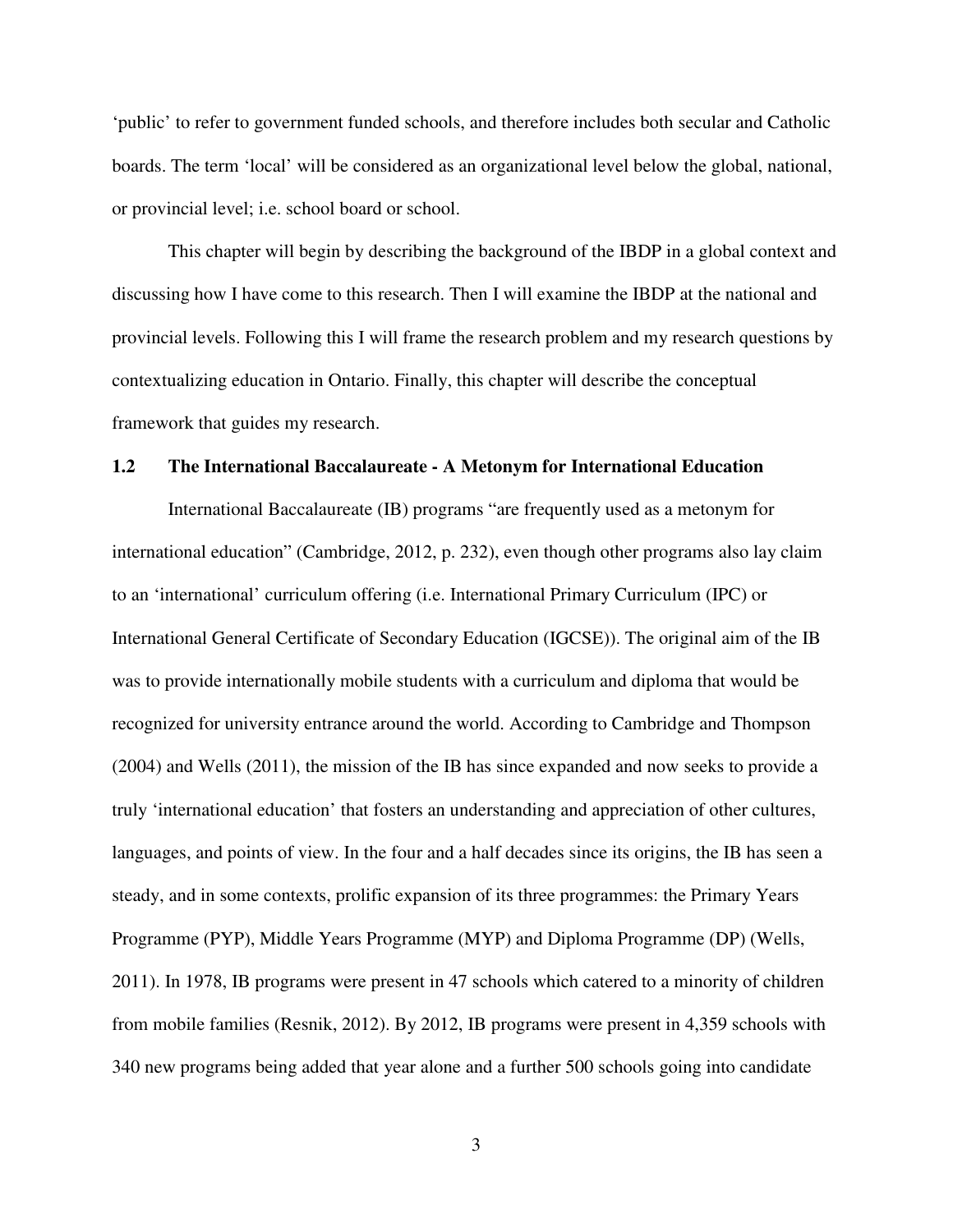status (IBO, 2012a). IB growth is projected to reach 10,000 schools by 2020 which would mean educating 2.5 million children worldwide (Bunnell, 2011, p. 162).

Recent growth of the IBDP is relatively comparable in private and public sectors across the globe. However, growth in these two sectors can be characterized geographically. The majority of IBDP growth in the public sector is in countries with an Anglo-Saxon, English language heritage (namely the United States, Canada, United Kingdom, the Republic of Ireland, Australia, and New Zealand), while private growth is predominantly in Asia and Latin America (Tarc & Beatty, 2013). In fact, Tarc and Beatty (2013) describe the growth in the 'Anglosphere' from the late 1990s until the late 2000s to have progressed at a 'staggering rate' equivalent to nearly 10 publicly-funded schools for every 1 private school (p. 348). My personal experience working with the IBDP stems from the latter of the two situations listed above – a private IB World School in Asia.

#### **1.3 Positioning the Researcher**

 I approach this research from my experience working at an IB World School in Dubai, UAE. The school was a private international school that hosted over 80 nationalities, and was truly 'international' in character. During my time at the school I had the opportunity to teach IBDP math courses, and oversee these courses for my department as Head of Mathematics. My school was owned by Global Education Management System (GEMS), a for-profit edu-business which uses a three-tier business model to distinguish its schools as either 'mid-market' (offering an Indian curriculum), 'mid-market plus' (offering national curricula such as English Advanced Levels), or 'premium' (offering the IBDP) (Bunnell, 2011). As my school offered the IBDP it was considered a 'premium' school and charged some of the highest secondary school tuition fees in the Emirate. My middle management position required me to work closely with Senior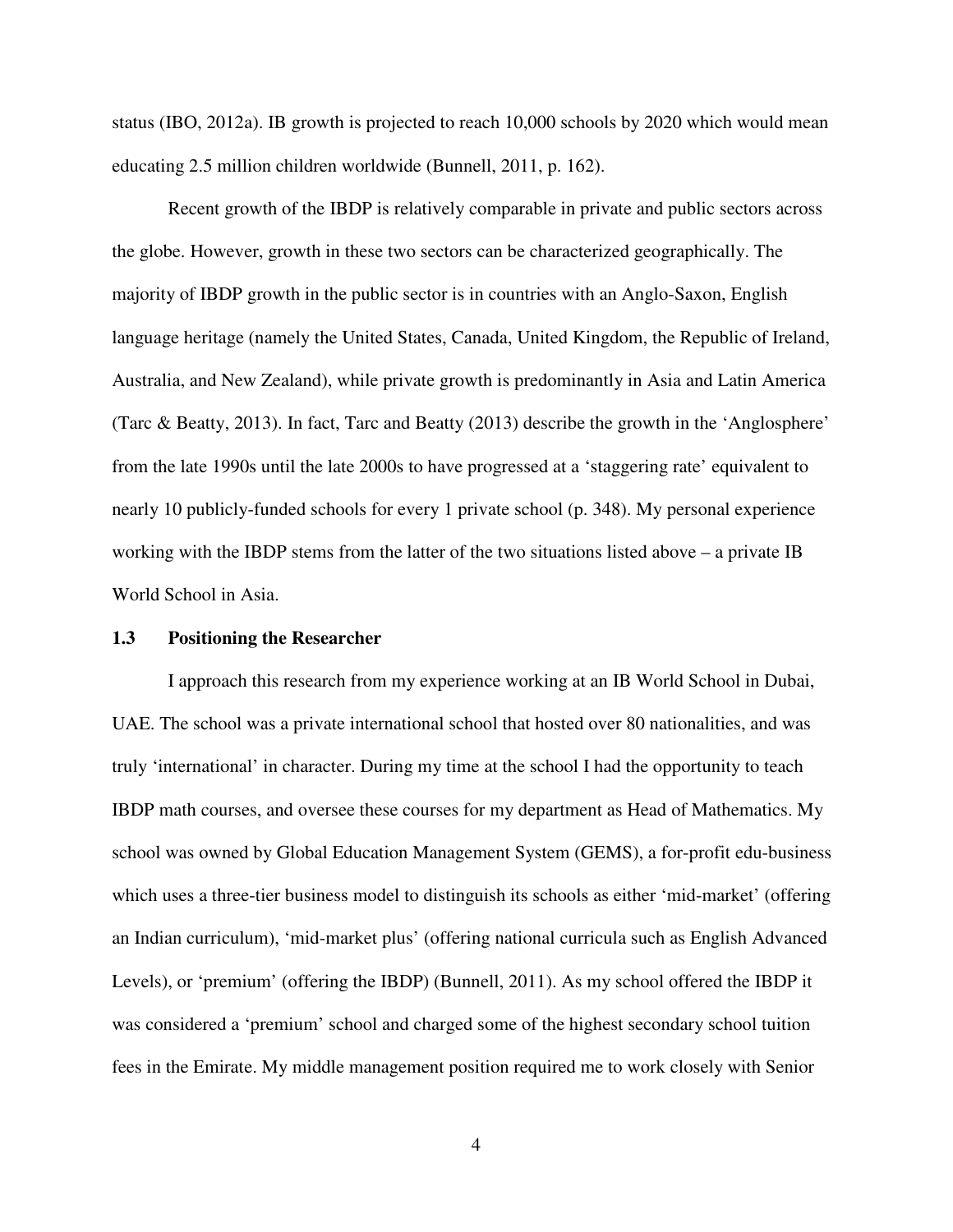Management and afforded me a great vantage point to witness the complexities of implementation of the program. The prestige of the program was used to draw students to the school, but the rigor of the program left many students struggling to succeed and administrators fearing the financial fall-out of poor results. We had a product to deliver to parents and students, and if we could not provide that product to their satisfaction, families would take their 'business' elsewhere. Nevertheless, the values and mission of the IBDP seemed to fulfill the needs of our diverse school population, and successfully sent many of our students off to some of the top universities in the world. When I returned to Canada, I became curious as to the role of IB programs in Canadian schools. I was aware that many provincial governments exported their own curriculum for international school use. What then would the IB curriculum have to offer Canadian students over and above the curriculum which is made publicly-available by provincial governments? Which students would choose the IB and how would they access it? These questions have led me to investigate the role of the IBDP in Canadian schools. The following section will describe the growth of IB programs in Canada and outline my reasons for choosing Ontario public schools as the specific focus of my research.

#### **1.4 Focusing In: The IB in Canada and Ontario**

 The first IB Diploma Programme in Canada was authorized in 1974 at Lester B. Pearson Collegiate United World College of the Pacific—a private school in Victoria, British Columbia (IB, 2010). The first public schools to implement the IBDP were Sir Winston Churchill High School in Alberta and Mountain Secondary School in British Columbia in 1979 (IB, 2010). There were 32 IB World Schools in Canada in 1989, and the following decade saw the presence of the IB in Canada increase threefold (IB, 2010). It was during this time period that the first MYP was authorized in a private school in Quebec, and the first PYP was authorized at a private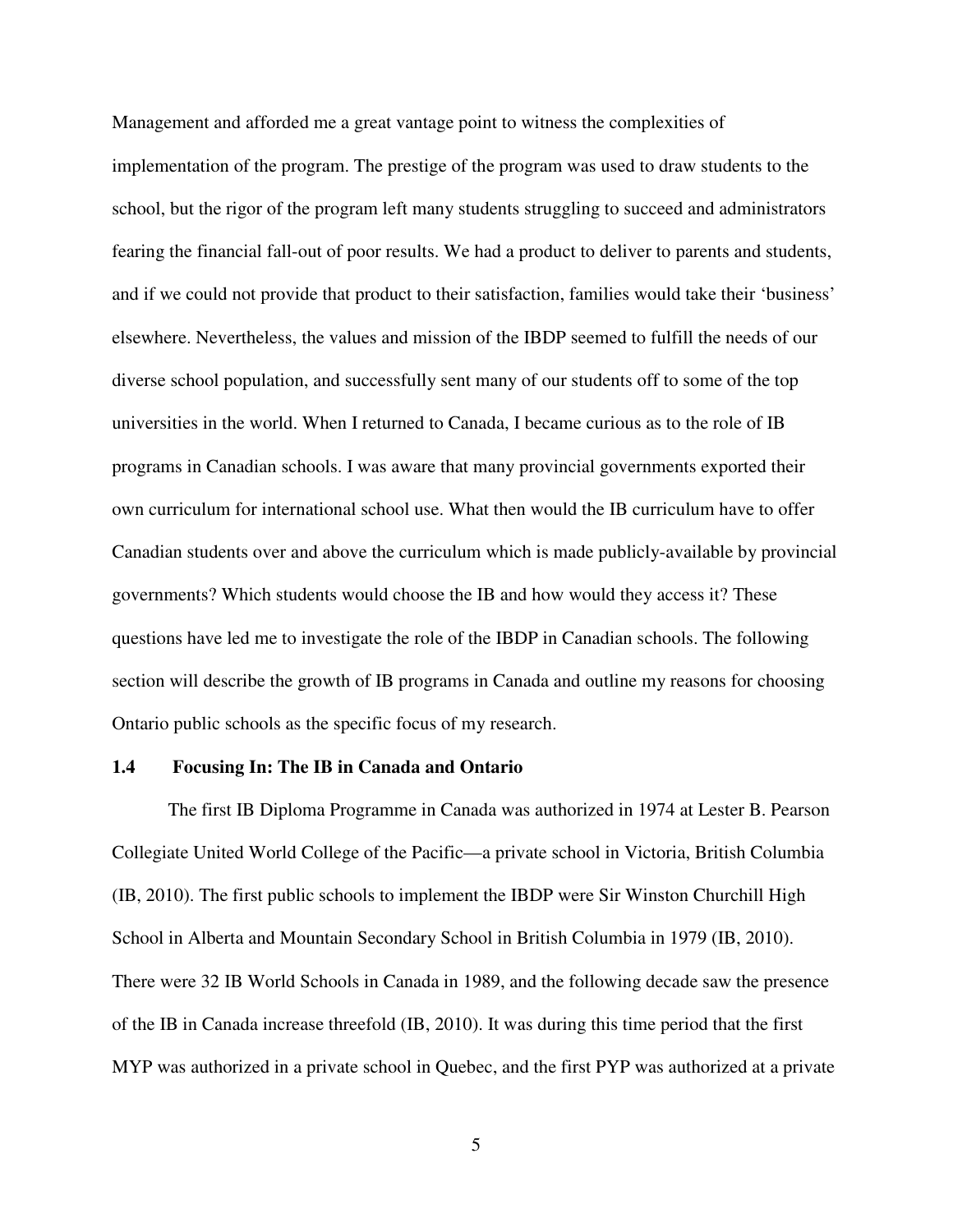school in British Columbia (IB, 2010). The presence of IB programs in Canadian schools has almost tripled again since 1999 (IB, 2010).

 IB growth in Canada has been predominantly in public sector schools. In fact, 117 (84%) of the 139 schools in Canada which ran the IBDP in 2011 were public schools (Doherty  $\&$ Shield, 2012; Doherty et al., 2012; Tarc, 2012). Therefore, this curriculum, with an 'international ethos', is being implemented in public schools to a greater degree than ever before in the Canadian context. In terms of distribution of the programs across the country, the total number of IB Schools per Canadian province in 2010 was highest in Quebec (124 IB Schools), and second highest in Ontario (67 IB Schools). Nearly two-thirds (64%) of all IB schools in Canada are located within Ontario and Quebec (IB, 2013). Figure 1.1 depicts this concentration of IB programs in central Canada. In terms of the distribution of the three IB programs within the Canadian provinces, less than 10 percent of Quebec IB schools offer the IBDP (favoring instead the MYP and PYP). Contrary to Quebec, the IBDP makes up 75 percent of IB programs in Ontario (50 of the 67 schools) (Tarc & Beatty, 2013). Eighteen schools have adopted the IBDP in Ontario since 2005, representing 35 percent growth (Tarc & Beatty, 2013). Hence, my research will focus on the IBDP in the Ontario public sphere, as it represents the highest rate of growth of any IB program in the country (Tarc & Beatty, 2013, p. 349).

 Having chosen to focus this study on the IBDP in Ontario, I then selected my research school from the Toronto District School Board (TDSB) due to its unique policy regarding IB programs. IB programs are one of many alternative programs which the TDSB makes available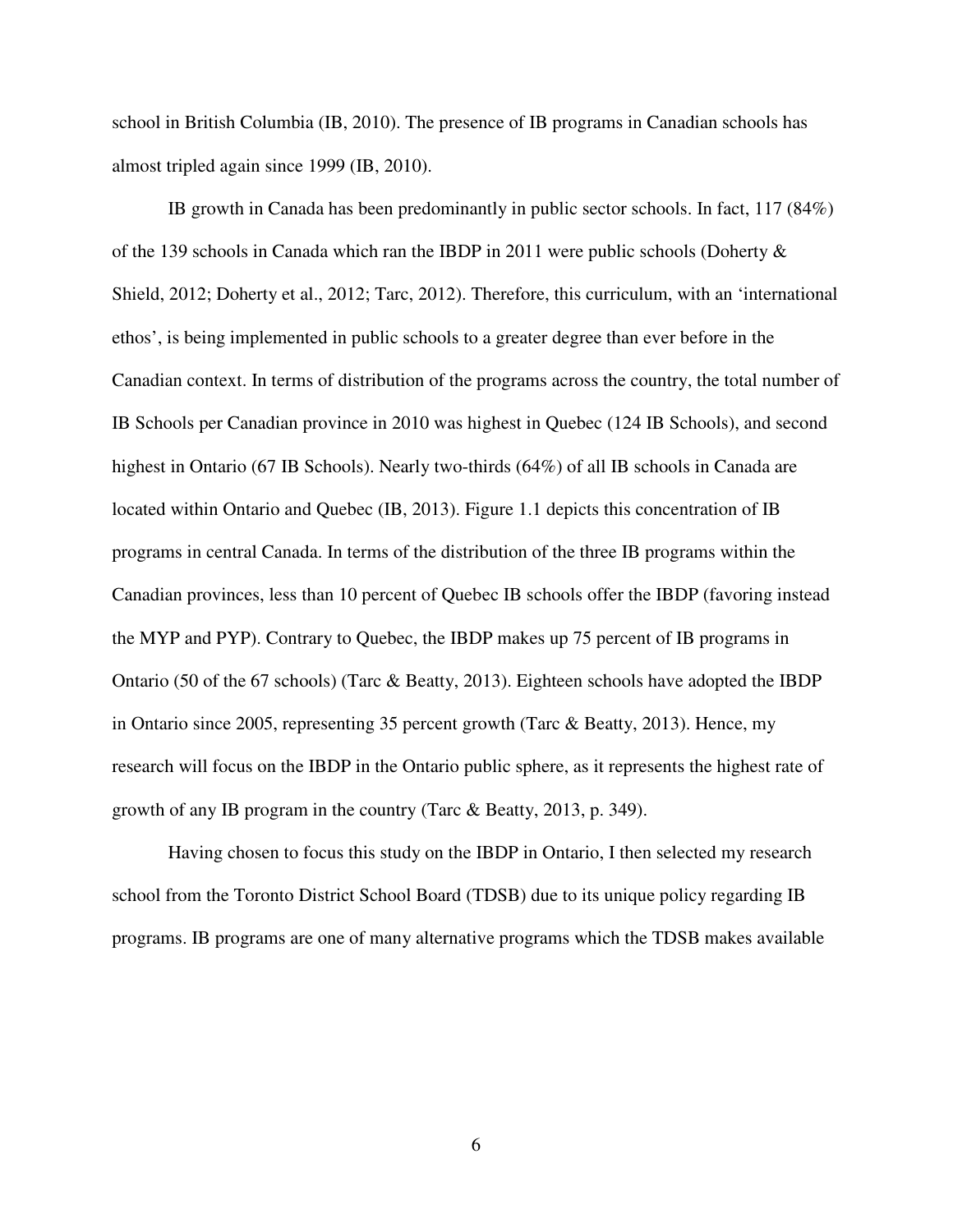

*Figure 1.1.* Percentage Population of IB Schools in Canada, by Province, in 2010. Adapted from Canada IB Profile, In *IBO Country Profiles*, n.d., Retrieved June 1, 2013, from http://www.ibo. org/iba/countryprofiles/. Copyright 2005-2013 by the International Baccalaureate Organization.

to its approximately 250,000 students free of charge (Levin, Glaze, & Fullan, 2008). A research report issued by the Board writes:

The TDSB's *Vision*, sets the goals and necessary skills and knowledge to prepare students in a rapidly globalized world by providing the finest teaching and learning environments through regular, alternative, or specialized schools and programs in the TDSB. Currently, a diverse collection of alternative schools, specialized schools and programs is available through the TDSB's *Programs of Choice*. For example, these include French Immersion programs, the International Baccalaureate programs,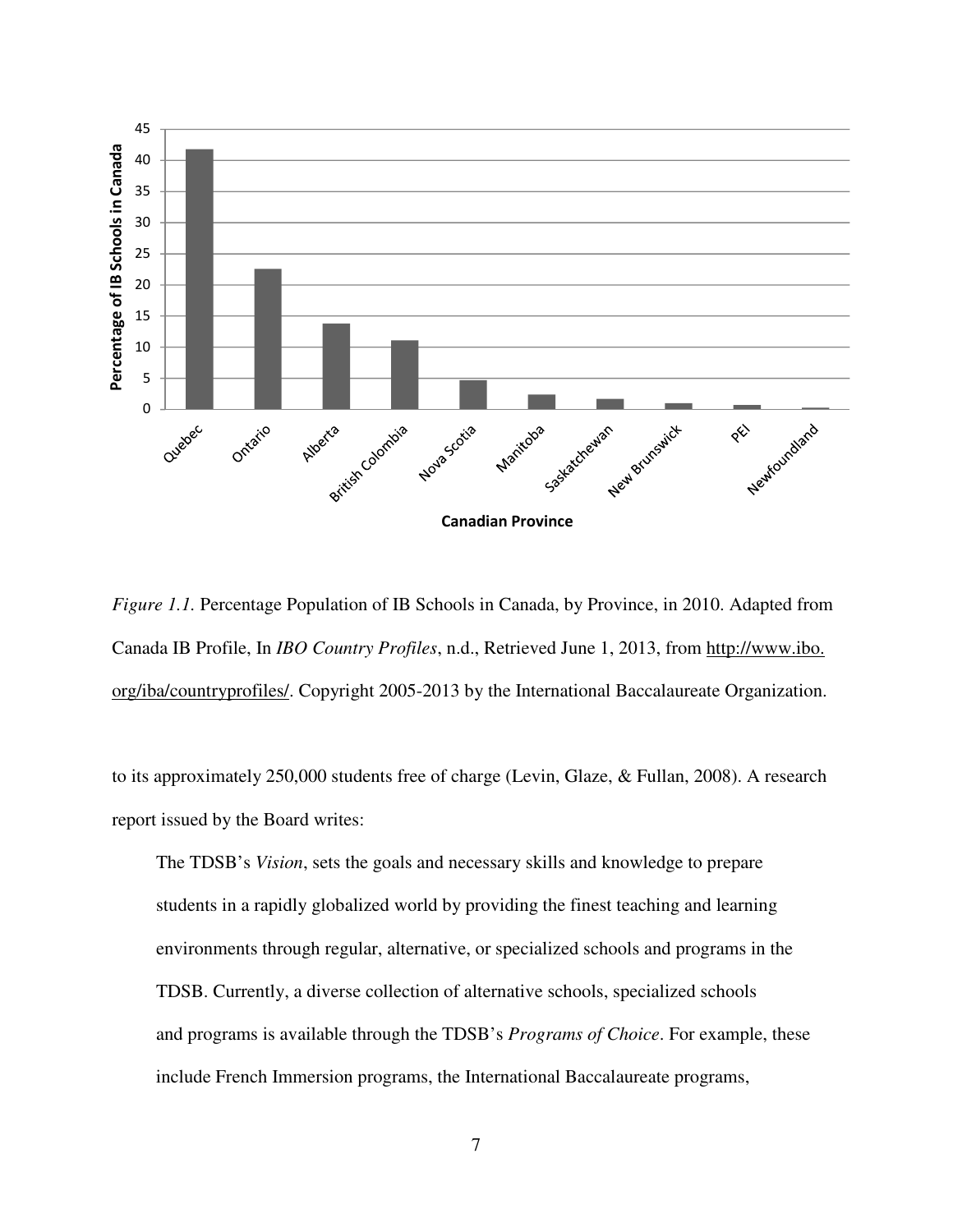alternative schools, arts schools, CyberARTS, and High Performance Athletes Programs. (Sinay, 2010, p. 8)

IB programs incur high costs and are not funded directly by the Ontario Ministry of Education. This leaves funding of the programs in the hands of school boards and individual schools and makes the TDSB's support for IB programs unique in the Greater Toronto Area (GTA) and in Ontario at large.

 The financial support for IB programs relates to the TDSB's belief in a public education. Manon Gardner, the school board's chief academic officer, has been quoted as saying, "We've never charged fees….the trustees felt very strongly that we should not charge anything, even a nominal fee" (as cited in Baluja and Hammer, 2012). In June of 2013, the board of trustees for the TDSB voted against implementing a \$1,500 fee for the IB as a means of creating new revenue (Edmiston, 2013). The grounds for turning down the proposal were based on equity of access to the programs. The trustees criticized the proposal as "an affront to public education" (Edmiston, 2013, para. 5), and trustee Chris Glover asked, "Are we public education or a market commodity only affordable to those with money" (as cited in Edmiston, 2013, para. 5). Fees for IB programs outside of the TDSB can extend up to \$3,000 per student (Baluja and Hammer, 2012). A TDSB school was selected as a local research site for this study in order to understand who chooses the IBDP and benefits from the program when fees are not a barrier to access. I will now proceed to outline the research problem.

### **1.5 Framing the Research Problem**

 The following section will frame the research problem by first situating the IBDP growth within the educational climate of Ontario over the last three decades. After contextualising the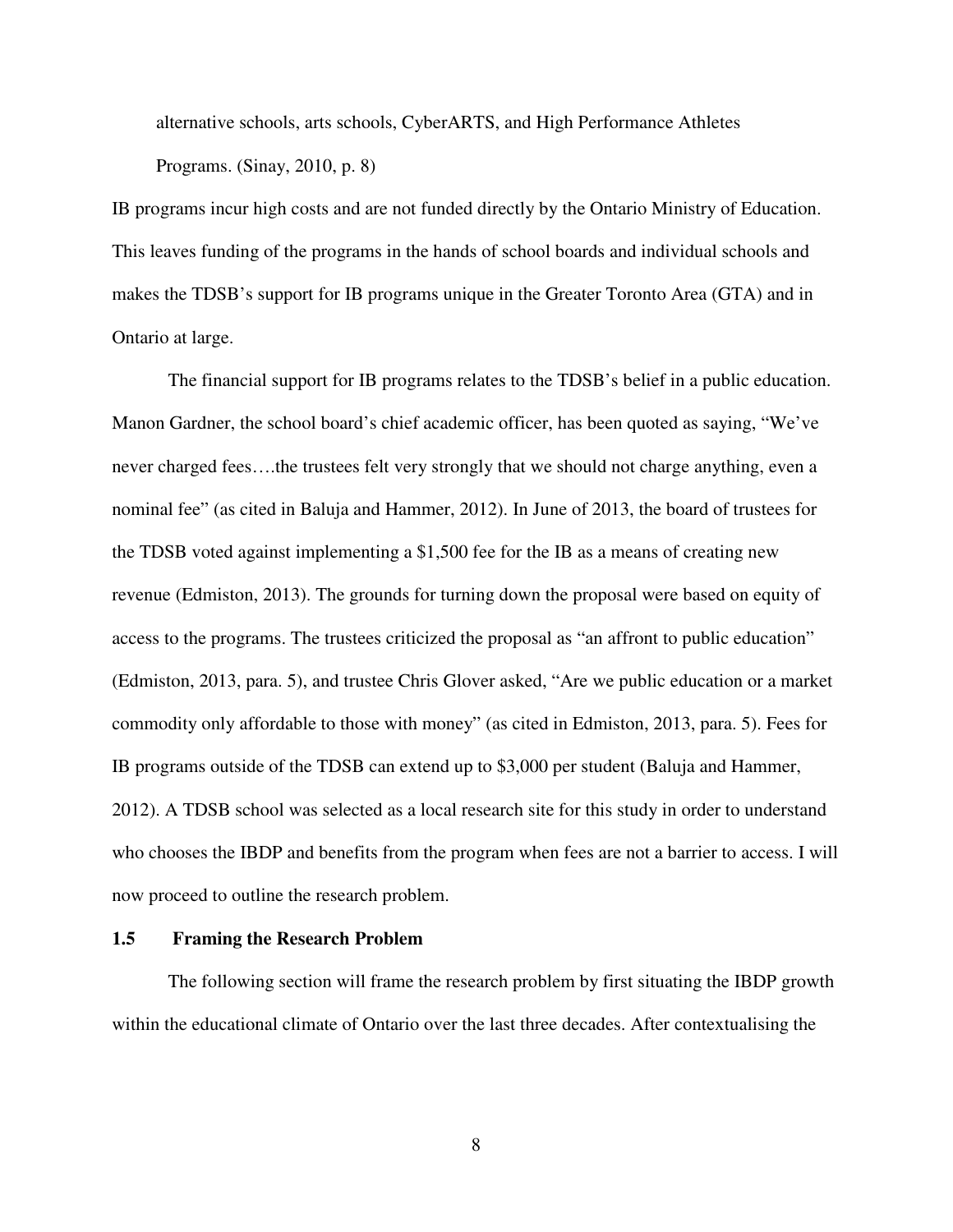IBDP growth, I will then outline the research problem, the research questions, and the purpose of this study.

### *1.*5*.1 The Evolution of Ontario Education in Neo-liberal times*

Ontario, the most populated province in Canada, has about two million children in its public education system (Levin et al., 2008). Levin et al. (2008) explain that Ontario's enrollment is extremely diverse, with 27 percent of the population born outside of Canada and 20 percent visible minorities. Such diversity brings with it the challenges of large urban areas and remote rural areas, significant urban and rural poverty levels, and high levels of population diversity (Levin, et al., 2008).

Educational reforms introduced in Ontario between 1993 and 2009 reflect the influence of neoliberal values that have characterized school board restructuring across Canada since the 1990s (Satler, 2012). During the 1980s and early 1990s, when the first IB schools were opening their doors in Ontario, concerns about the quality of Ontario education were frequently voiced in the media, with schools blamed for economic decline due to their perceived inability to prepare students for the new knowledge economy (Bedard & Lawton, 2000; Satler, 2012). Research studies at the time suggested "a thorough revamping of the education system to meet the emerging needs of a knowledge-based global economy" (Bedard & Lawton, 2000, p. 249), and "market-style modes of governance affecting education financing, curriculum, and student assessment were urged to promote global economic competitiveness" (Satler, 2012, p. 5). These trends in Ontario education were echoing a national shift toward a market-based neoliberal paradigm, which saw the Mulroney conservative government initiating policies set to promote economic growth and efficiency through competition, deregulation, trade liberalisation,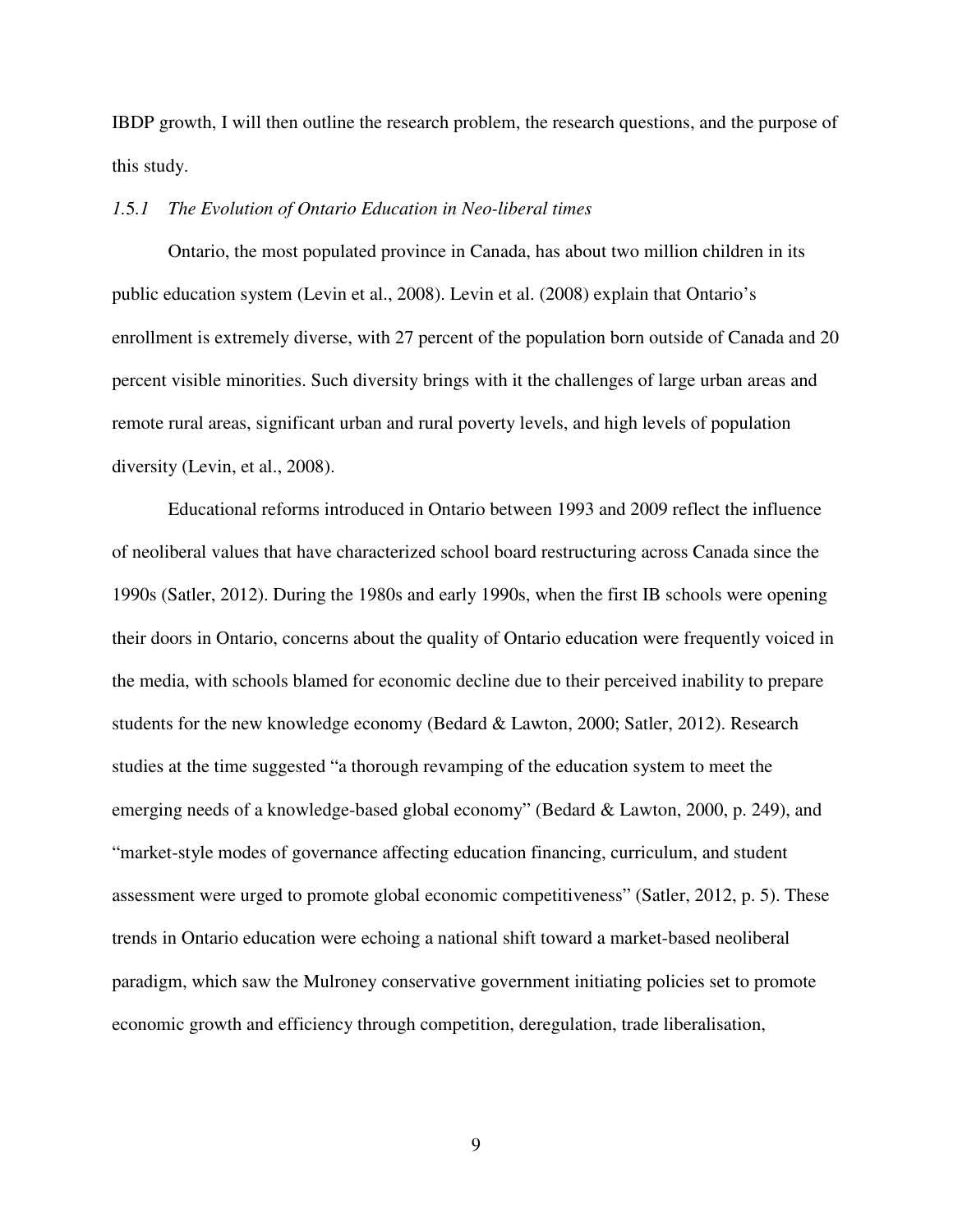incentives for private sector growth, and reduction of public expenditures (Satler, 2012; Carpenter, Weber, & Schuguresnky, 2012, p. 147).

In 1995, Mike Harris came to power as premier of Ontario, representing the Ontario Progressive Conservatives. As premier, Harris introduced a series of major changes to the education system (Rezai-Rashti, 2009). The political agenda of the Conservative government, known as the 'Common Sense Revolution', included educational reforms such as: a new standardized curriculum; standardized report cards; changing high school from five to four years; reintroducing the tracking of students in Grade 9; higher graduation requirements; the reduction of high school streams from three to two; a literacy test requirement for high school graduation (Winton, 2012); and "the establishment of the Education Quality and Accountability Office (EQAO) as a semi-autonomous agency to develop and manage the provincial standardized testing program and report on results" (Satler, 2012, p. 14). All of these reforms had the effect of centralizing educational decision-making and increasing the Ministry of Education's control over matters previously under the jurisdiction of local boards of education, such as finance and curriculum (Rezai-Rashti, 2009, p. 309).

In 2003, the election of Dalton McGuinty as premier representing the Liberal party signalled a new direction for education governance reform in Ontario. The Liberals campaigned on a willingness to enlist academics and policy intellectuals in defining problems and identifying solutions for education. Efforts were made to reverse some of the more contentious Conservative policy initiatives along with the promise to inject an additional \$1.6 billion into education spending by 2006 (Satler, 2012, p. 14). Regardless of political party, neoliberal tendencies towards accountability, marketization, and competition have endured in Ontario since the 1980s (Satler, 2012). Throughout these decades, policy models have followed international trends and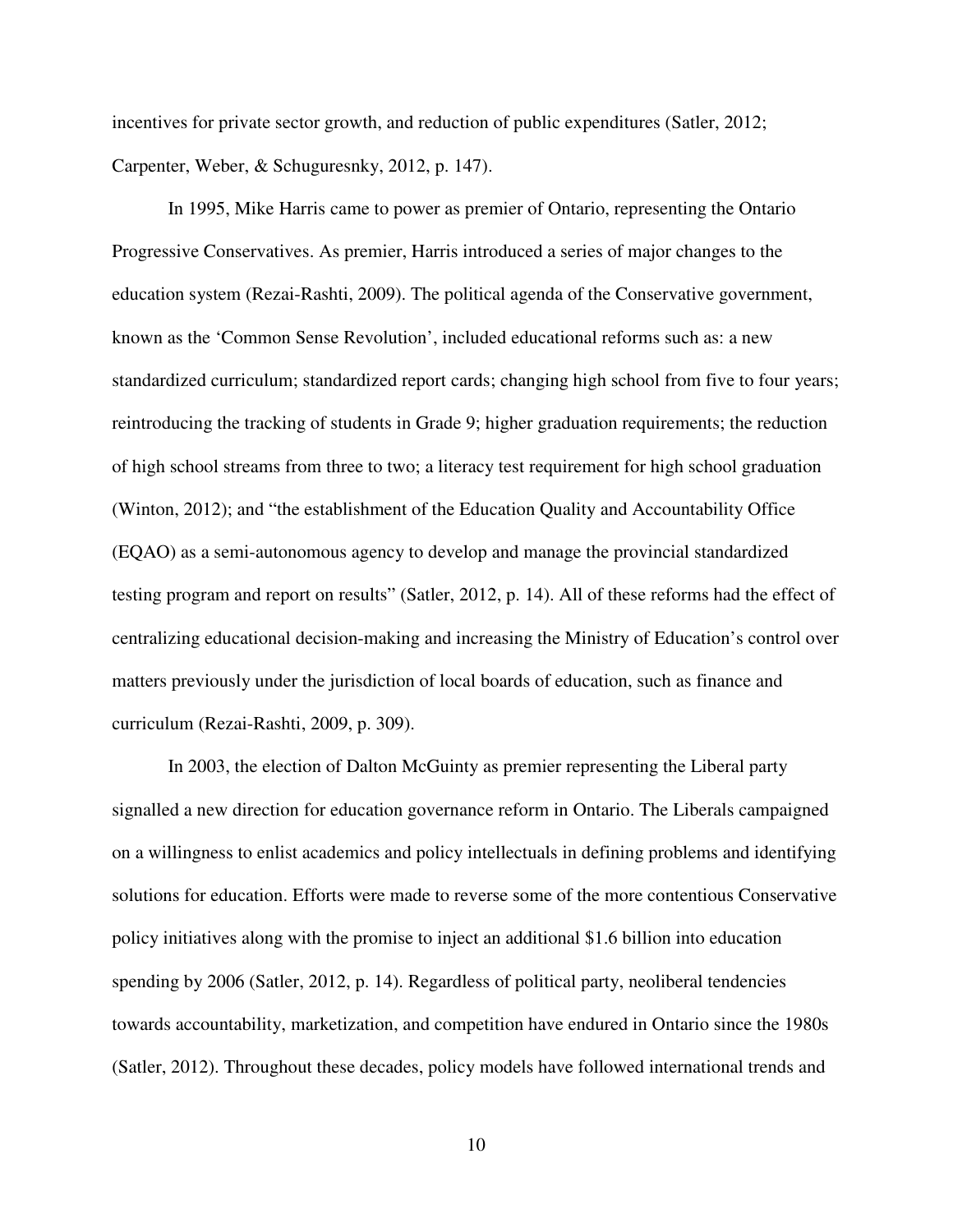the Organisation for Economic Co-operation and Development (OECD) recommendations, and focused on creating incentive-based markets for individual participation, and public/private partnerships for service delivery (Carpenter et al., 2012).

Having set the context for education in Ontario since the time the IB was initially implemented, I will now identify the specific research problem and research questions which will guide this study.

#### *1.5.2 Problem Statement and Research Questions*

The main problem this study seeks to address is whether or not the offering of the IBDP is equitable to all Ontario public school students who wish to take it. 'Access' to the program can be thought of in three ways:

**Geographical/Spatial Access**: Are the IBDP schools distributed evenly across the province, thereby giving as many students as possible access to an IBDP school?

**Academic/Program Requirements**: In schools which do offer the program, are the programs openly accessible to all students wishing to take it? Are spaces limited by prerequisites? If so, how do the pre-requisites determine the 'type' of student who can access the program?

**Financial**: For students who can geographically and academically access a program, can they meet the necessary financial obligations or are they in a school board which provides funding?

The issue of equitable access is difficult to evaluate at present, as there is minimal research regarding which individuals are currently accessing the program in the province and why it is being chosen by schools, parents, and students. Tarc and Beatty (2013) point out how "there is scant academic research with the specific focus of the IBDP in Ontario" (p. 349). Therefore,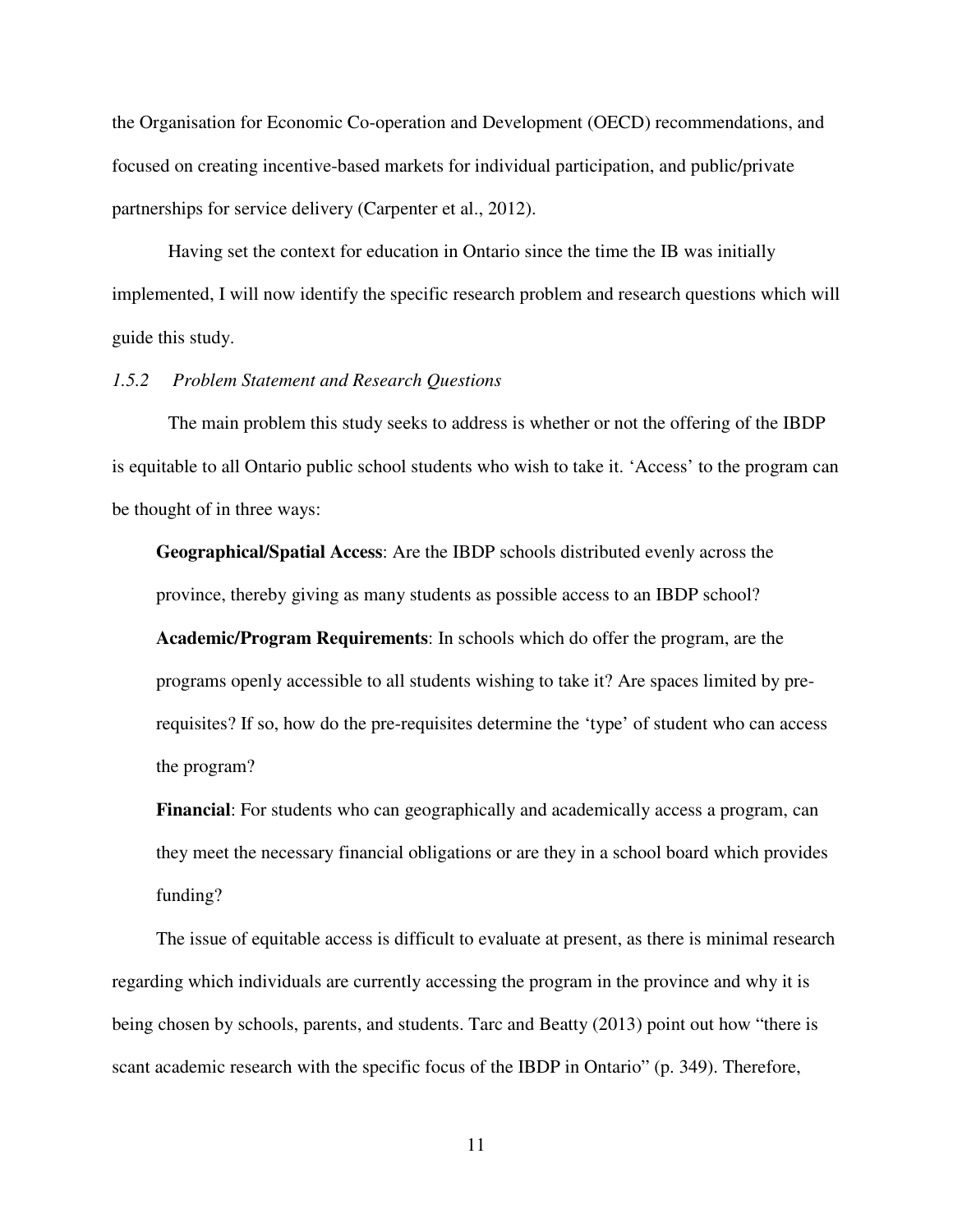there is a gap in the literature concerning the IBDP in Ontario in general, and its implementation in public schools, more specifically. Is it implemented due to its elite status, and thereby to draw top students to the schools which offer it (Doherty, 2009)? Is it implemented as a competitive strategy in terms of school enrollment? Is it implemented to prepare students for the global knowledge economy with its focus on international-mindedness and critical thinking? A greater understanding of the reasons for implementation is needed in order to support policy decisions on the subject.

 Evaluating equitable access is also complicated by the fact that there appears to be an absence of provincial policy pertaining to the IB in Ontario. This leaves school boards and schools to establish local methods of governance for IB programs. Common practice dictates that public schools often charge fees to students to facilitate the operation of the program. A lack of policy to guide parameters or limits to these fees points to a potential "policy vacuum" (Baluja & Hammer, 2012, para. 1) regarding the IB in Ontario.

In terms of geographical or spatial access, the fact that the implementation of the IBDP has evolved from primarily private schools to public schools could be taken as a signifier of wider access to these programs. However, if this is thought of within the context of Ontario public education reform in the past two decades, and the changes which have seen public schools entering the competitive market, one may question just who is benefiting from these programs. Has access to the program been widened to all Ontario students, or has it merely been opened up to middle-class public school students who can afford the fees of the program? How does access to the program change if schools do not charge for it? Is the implementation of the IBDP curriculum alongside a local curriculum illustrating 'curricular choice' in Ontario education in the vein of 'school choice'? Manon Gardner, the TDSB chief academic officer, credits the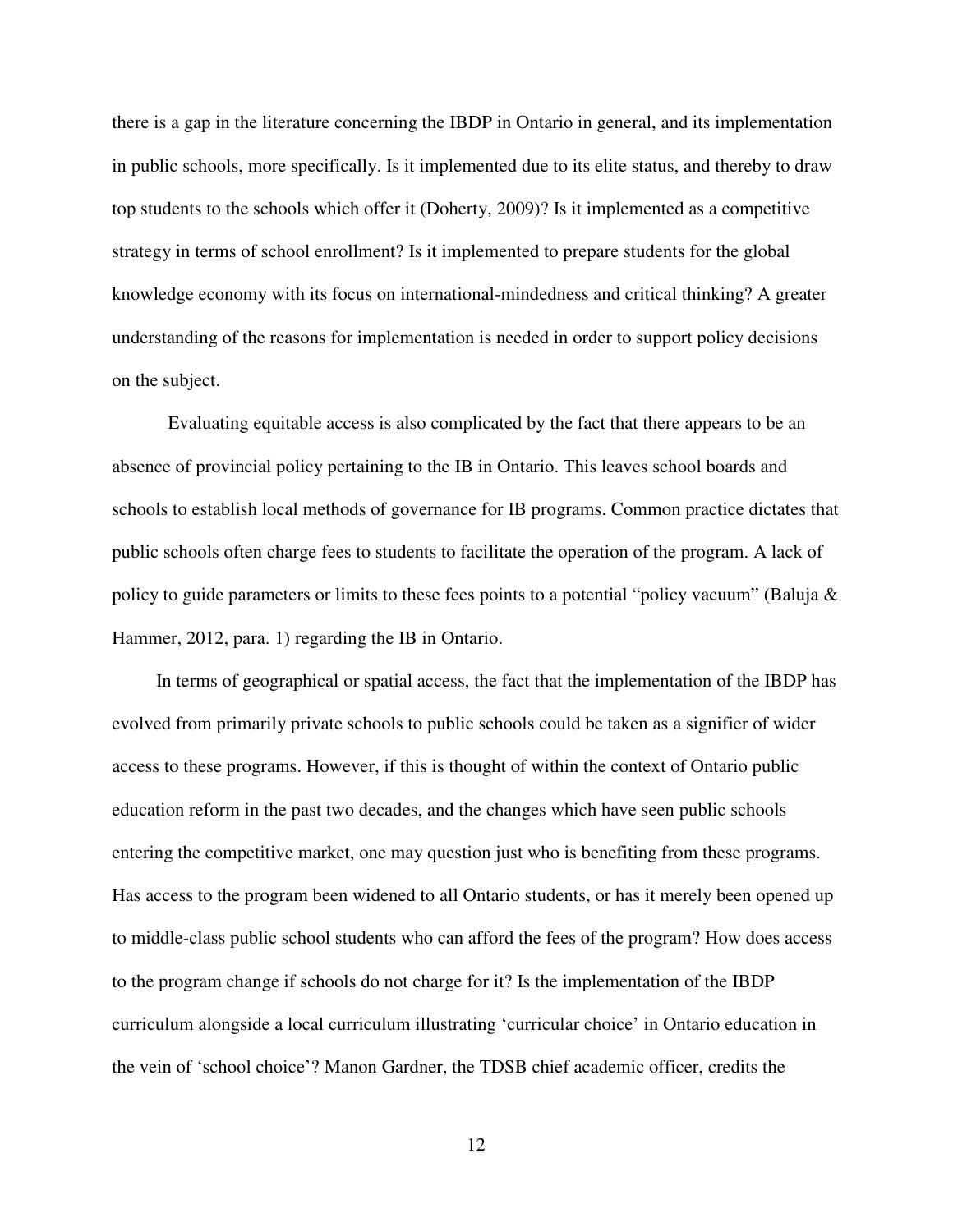program with boosting enrolment at an inner-city school that was struggling in 2008 with low enrolment and violence (Baluja & Hammer, 2012). Was it the IB curriculum itself that aided this struggling inner-city school, or was it what the IB is imagined to be that caused the change?

 In consideration of these problems, the following questions are posed to guide the research:

1. From the perspective of administrators and key stakeholders working with the IB, why is the IBDP chosen as an alternative curriculum by Ontario public schools?

2. To what extent do local policies, and perceptions of IB programs, affect equitable access to IBD programs in Ontario?

3. In what ways has the insertion of the IBDP into public schools impacted the whole school community more broadly?

*1.5.3 Purpose of the Study* 

The purpose of this qualitative research study is threefold. Firstly, it seeks to provide empirical evidence which can contribute to the gap in literature on the topic of the IBDP in Ontario. By deepening the understanding of the perceptions and role of the program in Ontario public schools, this research offers a starting point for future scholars working with IB programs in Ontario or other Canadian provinces. Secondly, this research could provide further insights to schools interested in adopting the IBDP in their school community. Finally, this study seeks to contribute to the topic of educational policy in Ontario by raising concerns over whether access to IBD programs is equitable, and drawing awareness to a potential 'policy vacuum' which may be perpetuating inequitable access.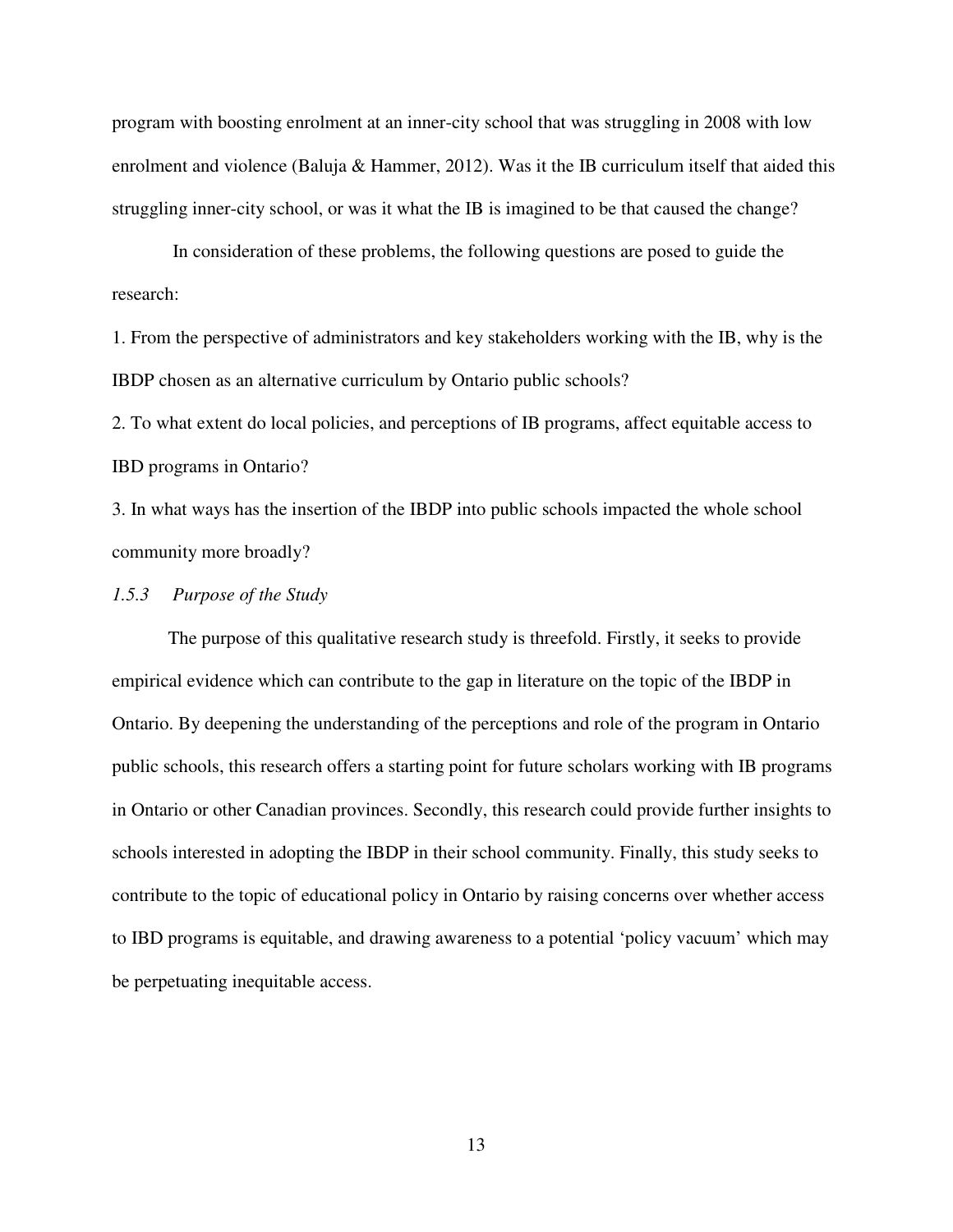#### **1.6 Conceptual Framework**

Education in Ontario is entrenched with neoliberal policy strategies. Therefore, it is important to consider this as the context within which the IBDP is being implemented in Ontario. This study will be framed within the concepts of neoliberal globalization and marketization of education, as informed by Stephen J. Ball (2012), Fazal Rizvi and Bob Lingard (2010) and Michael Apple (2000). The research will be viewed through the lens of critical educational research. The following sections will elaborate on these concepts.

#### *1.8.1 Neoliberalism, Globalization and the Marketization of Education*

In order to understand how the IBDP exists in a local context, we must first attempt to understand what the IB is perceived or 'imagined' to be. Attempting to understand this requires a consideration of "the global spread of neo-liberal educational policy and its marketization discourse, middle class strategy, and the reactionary demands placed on school curricula in the face of widespread social change" (Doherty, 2009, p. 74). I will start by clarifying what is meant by 'neo-liberalism' and 'globalization', and why they are frequently uttered in the same breath. Here I take up Ball's conception of neo-liberalism due to his focus on the relationship between neo-liberalism and the state, which is required to consider the IBDP in the public sector. Ball (2012) writes:

Neo-liberalism is not simply, as some writers portray it, a process of privatization, individualization and state attrition, although those are important components. Neoliberalism also works on and in public sector institutions, and on and in the state –

indeed the state is important to neo-liberalism as regulator and market-maker. (p. 15) In terms of defining globalization, this is no small task. It is considered a phenomenon, a concept, and there are multiple theories for approaching it. For the purposes of considering the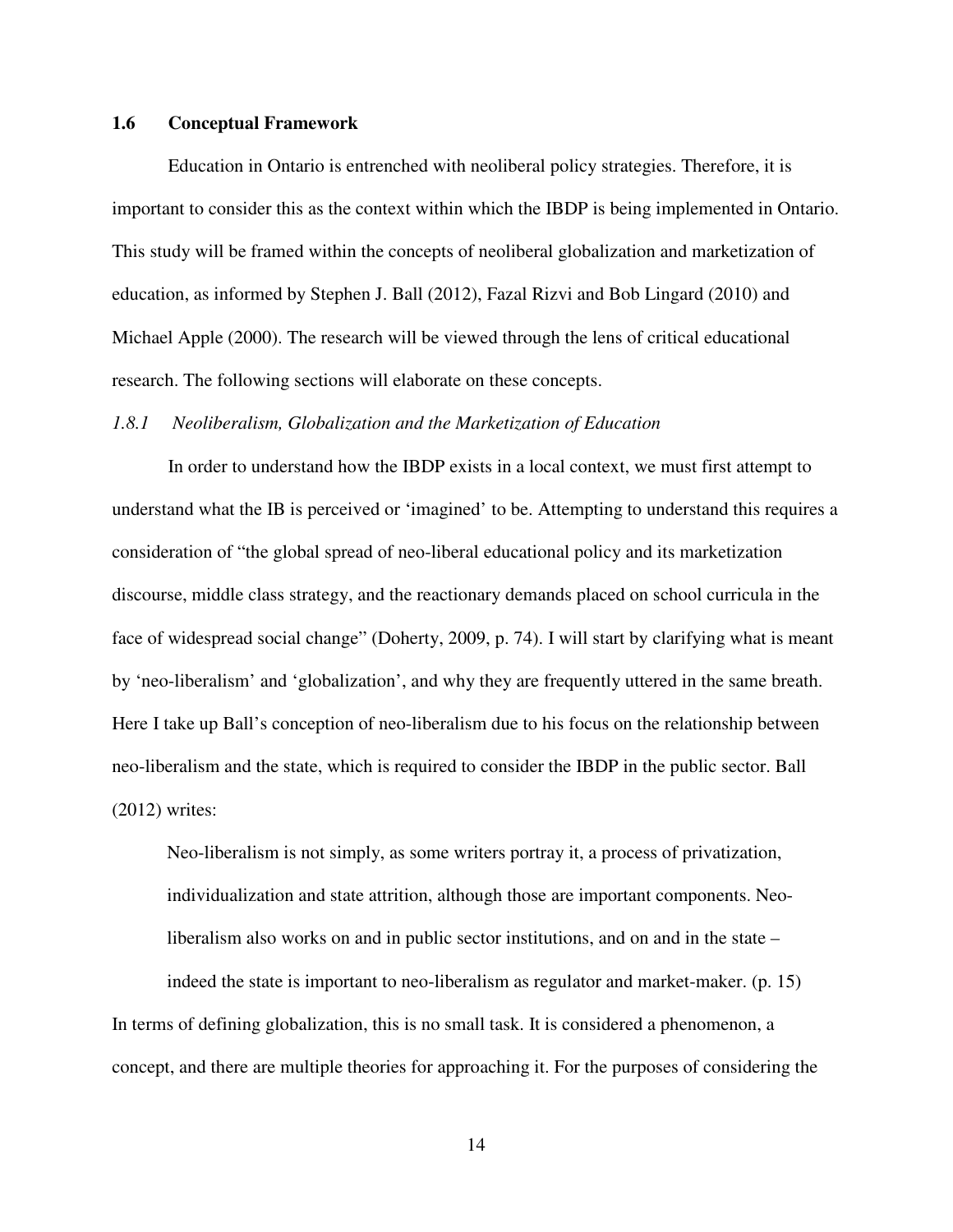IBDP in a globalized world, I will consider the description of globalisation offered by Rizvi and Lingard (2010) who write the following:

It refers not only to shifts in patterns of transnational economic activities, especially with respect to the movement of capital and finance, but also to the ways in which contemporary political and cultural configurations have been reshaped by major advances in information technologies. It is a concept that is used not only to describe a set of empirical changes, but also to prescribe desired interpretations of and responses to these changes. (p.23)

Rizvi and Lingard (2010) go on to suggest that globalisation represents "both an ideological formation and a social imaginary that now shapes the discourses of education policy" (p. 23). It is increasingly difficult to theorise 'globalisation' apart from the interrogation of 'neo-liberalism' because it has become clear that globalisation is advanced through a particular set of economic and political policies (Carpenter et al., 2012). Neoliberalism is a key paradigm of the social imaginary that Rizvi and Lingard refer to, and it "has received much deserved attention from educators because of its profound impact on the purposes, policies and practices of institutionalised education in all its forms" (Carpenter et al., 2012, p. 145). Lingard (as cited in Ball, 2012) describes neoliberal globalisation as the prominent form of globalisation experienced over the last 30 years: "an ideology which promotes markets over the state and regulation and individual advancement/self-interest over the collective good and common well being" (p. 2).

The resultant impact of neoliberal ideology on education is palpable; a prime example being increased role of parents as consumers who can, if it is within their means, choose the school which their child(ren) attend, or in the case of the insertion of programs like the IBDP, the curriculum which they subscribe to. Thus, education has transformed to include aspects such as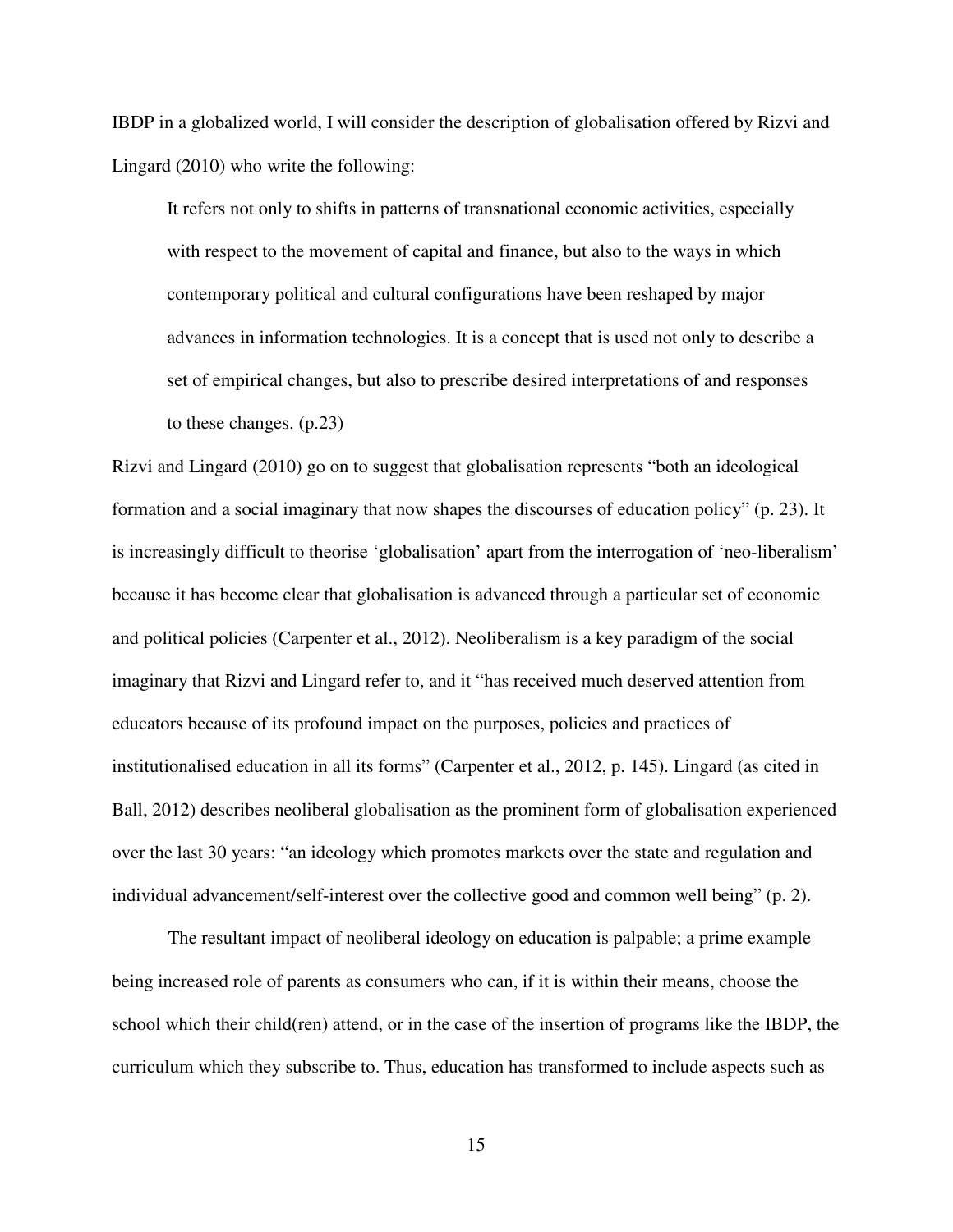school choice, profit generation, and participation of private education providers (Song, 2013); in other words, education has been marketized. Like many other cities, Toronto, one focal point of this research, "has a local education quasi-market, with a combination of state control and market mechanisms" (Gulson & Webb, 2012, p. 168). Hence, the Toronto research school will be situated within a context of potentially conflicting forces—the state versus the market.

The hegemonic power of the neo-liberal ideology can be seen in Apple's (cited in Song, 2013) assertion that neoliberals regard "consumer choice [as] the guarantor of democracy" (p. 138). This power is further evident in Apple's (2000) clarification that markets are made legitimate by a depoliticizing strategy where they are considered natural and neutral in that they are governed by effort and merit, and opposition to these markets therefore implies opposition to effort and merit (p. 87). The role of the state in this transformation has been an interesting one; in many cases the increase of school choice has been to the detriment of state education (i.e. an increase in private schools funneling students away from state schools). However, the state can also be responsible for policies which foster consumer choice in education. Ball (2012) writes of the complexities of the state's new role in education and explains that, "There is a beginning of the end of state education in its 'welfare' form, and the emergence of a set of new, blurred relationships and 'interests' which can be considered to represent the 'neo-liberal imaginary'" (p. 15). Applying this to Ontario and the IB, I suggest that we are now in a new era that sees provincial education for the public good blurring together with market demands and the IBDP has found its place in this new scenario.

A very important consideration that comes out of an understanding of the effects of neoliberal globalisation on education is whether or not it has contributed to the inequality of social outcomes. Proponents of neoliberal globalisation would argue that, "Integration into the global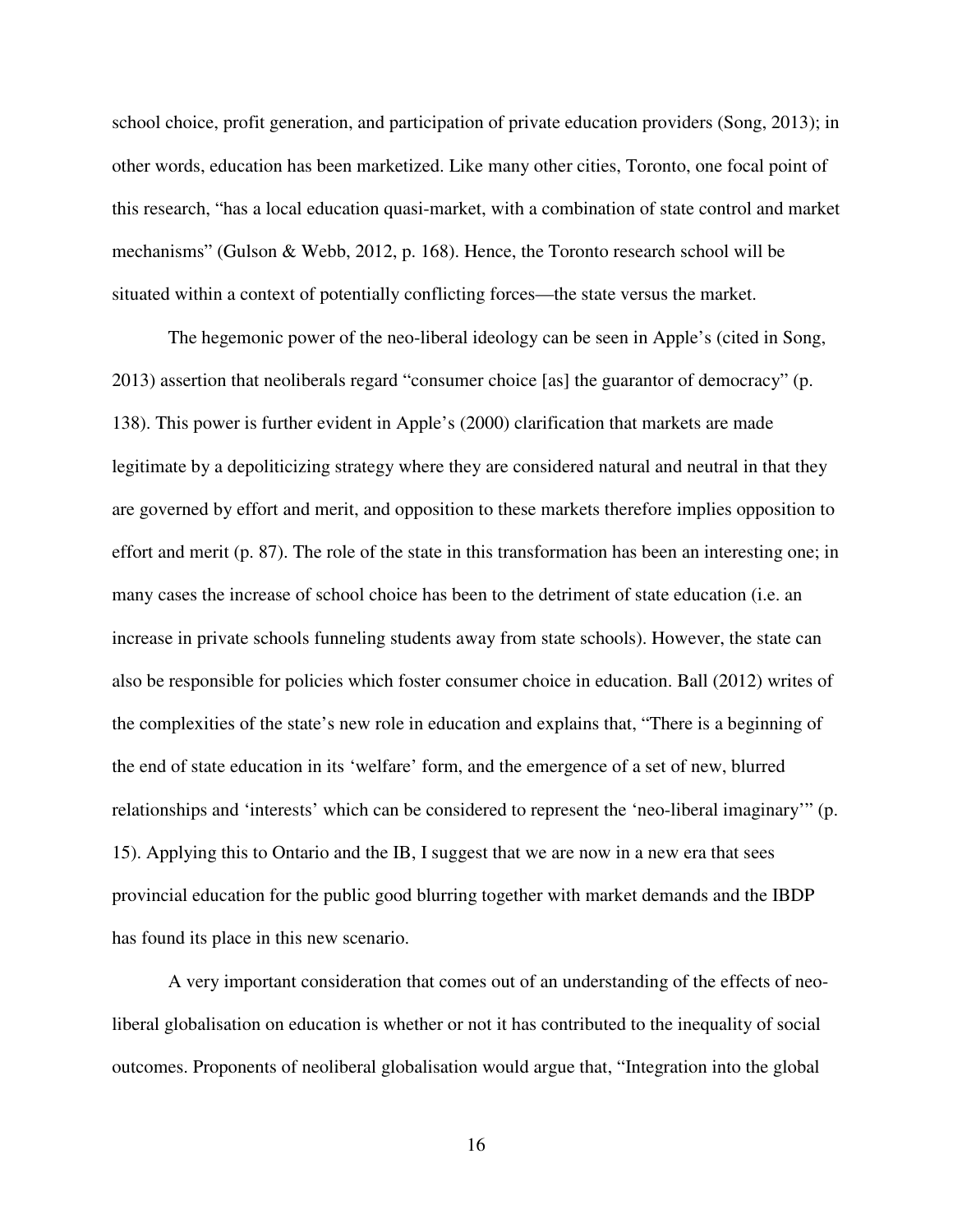economy increases economic activity and raises living standards, enhancing the capacity of national governments to invest more in education and other areas of social policy" (Rizvi & Lingard, 2010, p. 142). However, Dei (1999), asserts that the government's market-based educational reforms are placing the struggles of marginalized youth low on the political agenda (p. 120). Dei (1999) clarifies that, "Market-driven choice and competition serve the whims of the wealthy and most powerful in society, those who would benefit by having access to Ontario schools determined by income, family status, race, and social power" (p. 121). Similarly, Olssen, Codd, and O'Neill (2004) stress that markets breed inequality along the battle lines of neglected/prosperous, high earners/low earners, wealth/poverty and success/failure (p. 179). Local contexts are very important when considering how choice programs work (i.e. who is able to take advantage of them, and how effective they are) (Dehli, 1998, p. 5). This is very relevant in terms of this research with the IB in Ontario, as the specific school board and school dictate how these programs are accessed, and in turn, who can access them. In the following section I will discuss the lens through which I will view my research.

#### *1.8.2 Critical Policy Studies*

In order to situate this work in the field of critical policy studies, it is necessary to take a stance on what 'policy' actually is. I agree with the definition of policy as "an authoritative allocation of values" (Prunty, 1985, p. 136; Rizvi & Lingard, 2010). Ball, Maguire, and Braun (2012) also offer a useful description of policy as "texts and 'things' (legislation and national strategies) but also as discursive processes that are complexly configured, contextually mediated and institutionally rendered" (p. 3). Finally, Codd (2007) aids in the understanding of policy when he describes it as "any course of action (or inaction) relating to the selection of goals, the definition of values or the allocation of resources. Fundamentally, policy is about the exercise of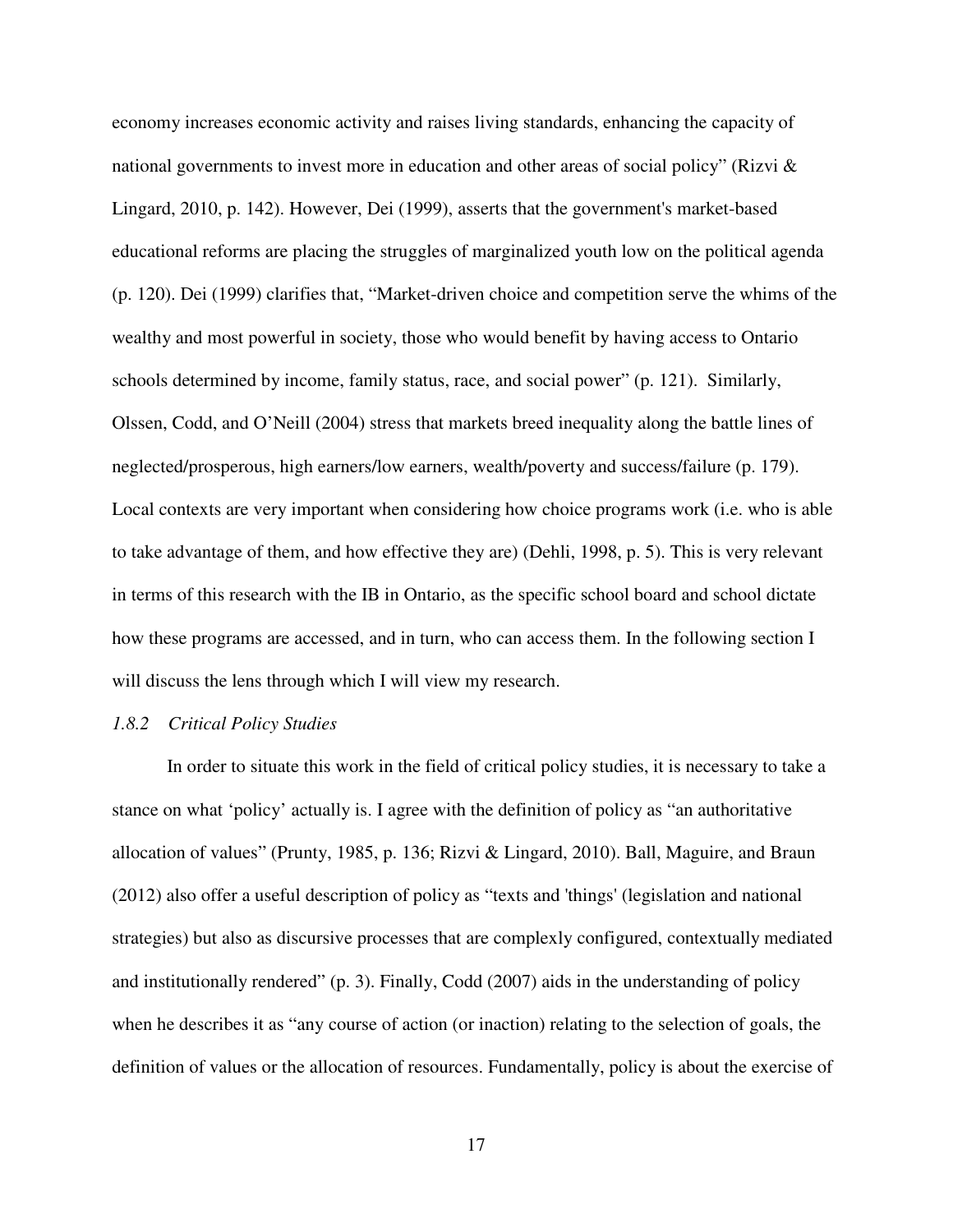political power and the language that is used to legitimate that process" (p. 167). Of particular importance is Codd's inclusion of 'inaction', and Ball et al.'s (2012) use of 'discursive processes.' I draw attention to these points, as provincial policy in Ontario is lacking in 'texts' which refer to IB programs. However, there is meaning to be found in the inaction, and there are still discursive processes at work which result in the current practice of the IBDP in Ontario.

The importance of a consideration of policy stems from how it frames social or educational problems and their solutions, thus generating 'truths' that come to be embedded in the common sense processes and practices of schooling (Gulson & Webb, 2012). Ball et al. (2012) explain that policies make particular sets of ideas obvious, or common sense, by organizing "their own specific rationalities" (p. 121). They also specify that "policy enactment involves creative processes of interpretation and recontextualisation," (p. 3) and that these enactments are influenced by competing sets of values and ethics with the surprising result that "principles of social justice are less than obvious components of the policy process" (p. 10). What are the competing sets of values and ethics schools and school boards must consider when they bring the IBDP into their school? Where do issues of social justice lie? I believe that principles of social justice should be the most fundamental part of the policy process, and thus subscribe to a *critical* approach to educational policy studies. A critical approach to educational policy studies highlights "the importance of power in the construction and justification of knowledge claims" (Rizvi & Lingard, 2010, p. 47). I view this research through the lens of critical policy studies, as it provides a means for interrogating the relationships between school and society; specifically, how schools perpetuate or reduce inequality; the social construction of knowledge and curricula; and whose interests are served by education and how legitimate these are (Cohen et al., 2012, p. 32).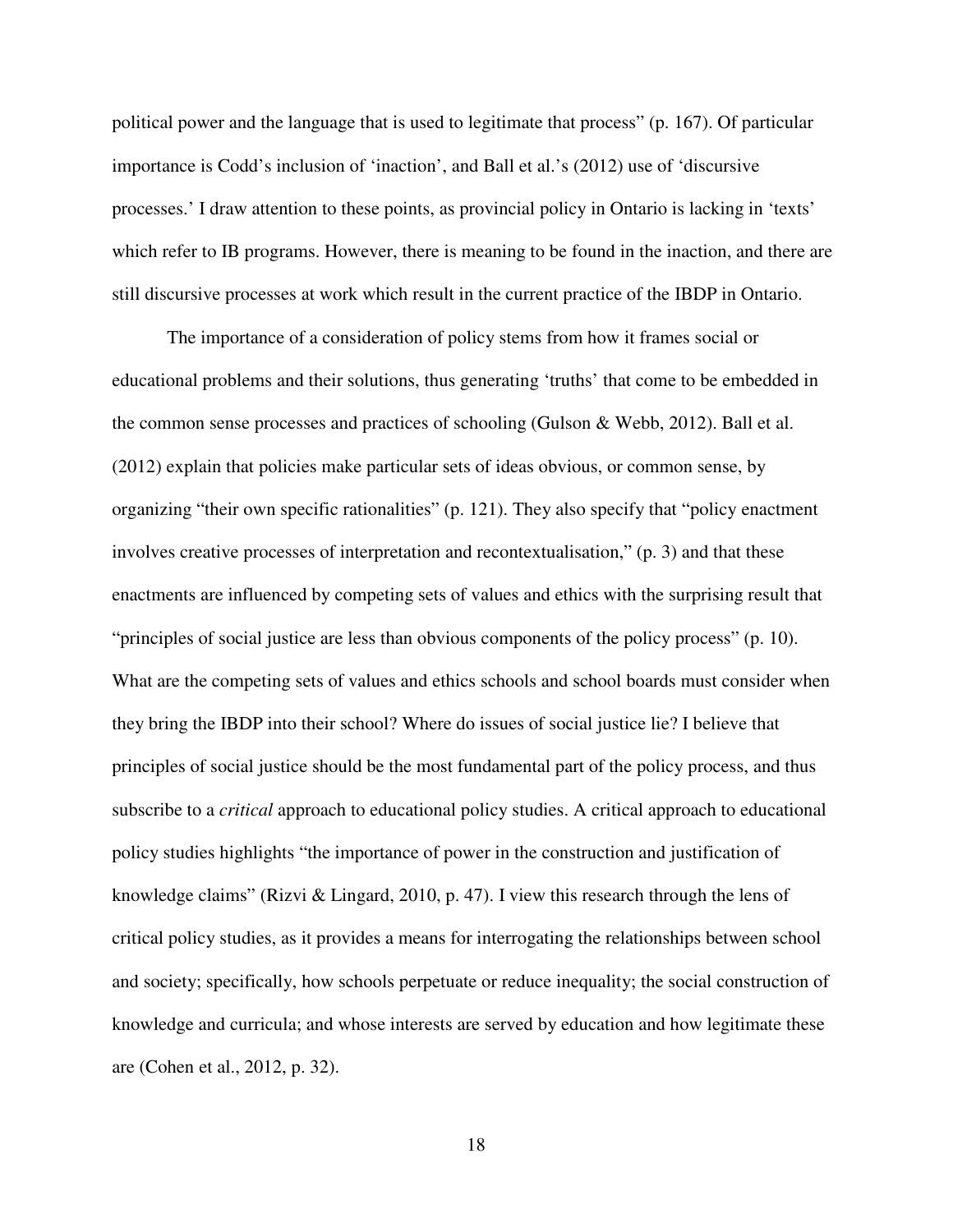A final point to make while considering policy surrounding the IB is the nature and role of curriculum. Cohen et al. (2011) state that because all knowledge cannot be included in the curriculum, the curriculum is a selection of knowledge, and therefore deems *what* knowledge is worthwhile. In justifying this selection of knowledge, the ideologies and power of the stakeholders involved in policy-making are revealed (Cohen et al., 2011, p. 36). Thus, just as the curriculum takes on the values of those responsible for designing it, the policy upon which curriculum is chosen takes on the values of the policymakers responsible for choosing it.

The significance of critical policy research is immense, in that it questions rather than accepts given agendas for research (Cohen et al., 2011). As will be discussed in Chapter 3, the paradigm for this research must go beyond technicist research. With this in mind, I feel that the goals I have set out to achieve in this thesis, which seek to inform and transform current policy, call for a critical approach to educational policy research and it is in this vein that I will proceed with my research.

# **1.9 Chapter Summary**

 This chapter has outlined the history and context of the IB in Canada, described the educational context in Ontario, and framed the research problem that is addressed in this thesis. This qualitative study is framed by the concepts of neo-liberalism, globalization, and the marketization of education, and will take a critical approach to educational policy studies. The following chapter is focused on the literature which relates to the implementation of IB programs alongside a local curriculum.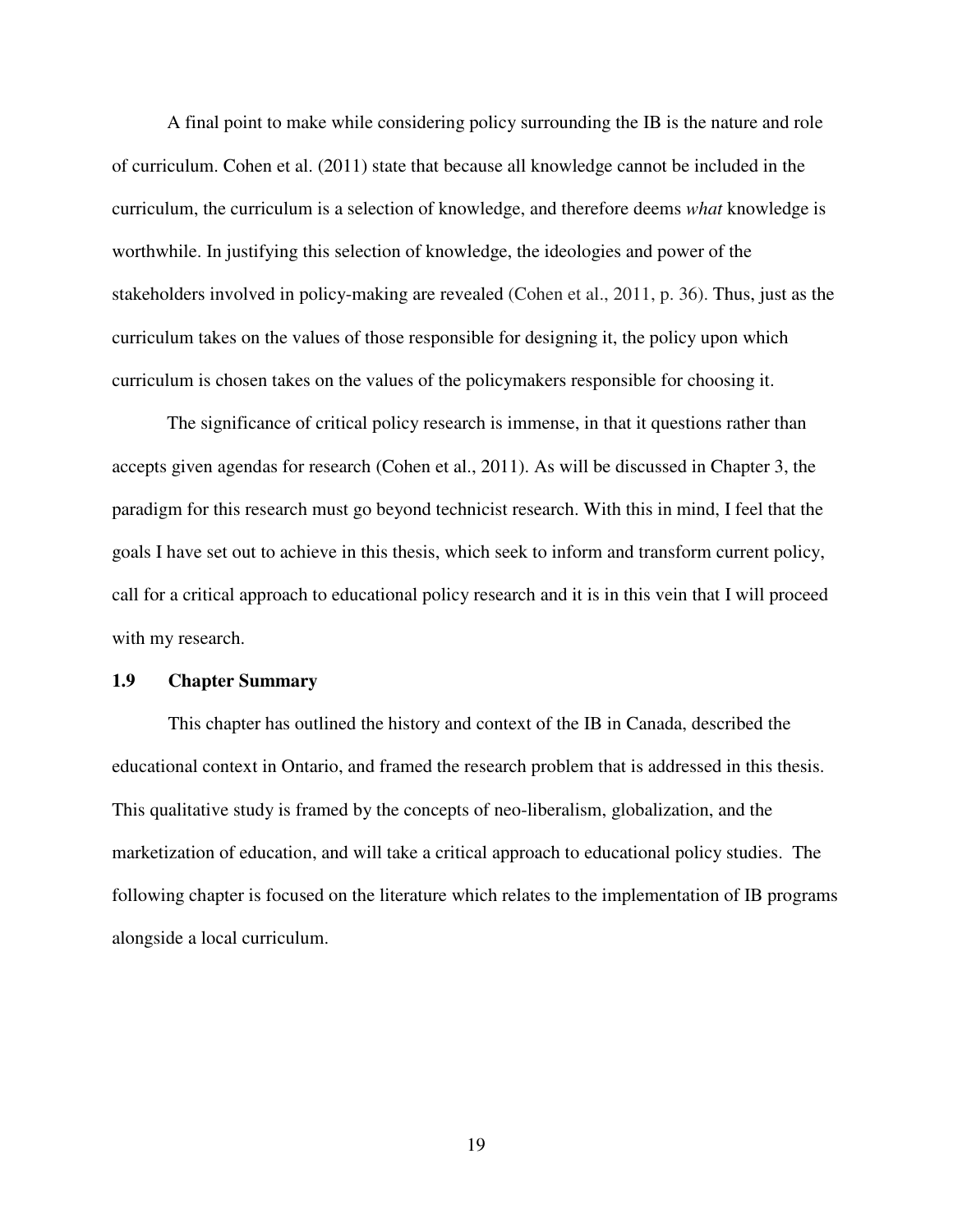#### **CHAPTER TWO**

# **A Review of the Literature**

### **2.1 Introduction**

 This chapter outlines the literature informing this study. There is a small but growing body of literature documenting IB programs from a variety of theoretical orientations, both critical and supportive in nature (Doherty & Shield, 2012). Doherty et al. (2012) offer this description of the current body of literature:

There has been little rigorous empirical research on the IB. Published work tends to be practice- or advocacy-based, anecdotal, small scale survey with convenience samples or essayist critique. What empirical research is available is limited by sampling only IB graduates or students without any comparative foil, and failing to account for the effect of selectivity when reporting its outcomes. (p. 314)

The majority of the empirical research contributing to this study comes from Australia (Bagnall, 1994; Whitehead, 2006; Hugman, 2008; Doherty, 2009; Doherty & Shield, 2012; Doherty et al., 2012; Doherty, 2013) and the United States (Culross & Tarver, 2007; Bunnell, 2009; Mayer, 2010; Hanover Research Council, 2010; Coca et al., 2012), while theoretical research is most predominant in the UK (Cambridge & Thompson, 2004; Tate, 2012). Very few empirical studies have been conducted in Canada, but those that have provide valuable insights from the perspectives of IBDP students (Bagnall, 1994; Taylor & Morpath, 2006; Tarc & Beatty, 2013), and IB coordinators (Bagnall, 1994). This study will contribute to the gap in Canadian based research on the IBDP—who is choosing it and how it is accessed—and specifically to Ontario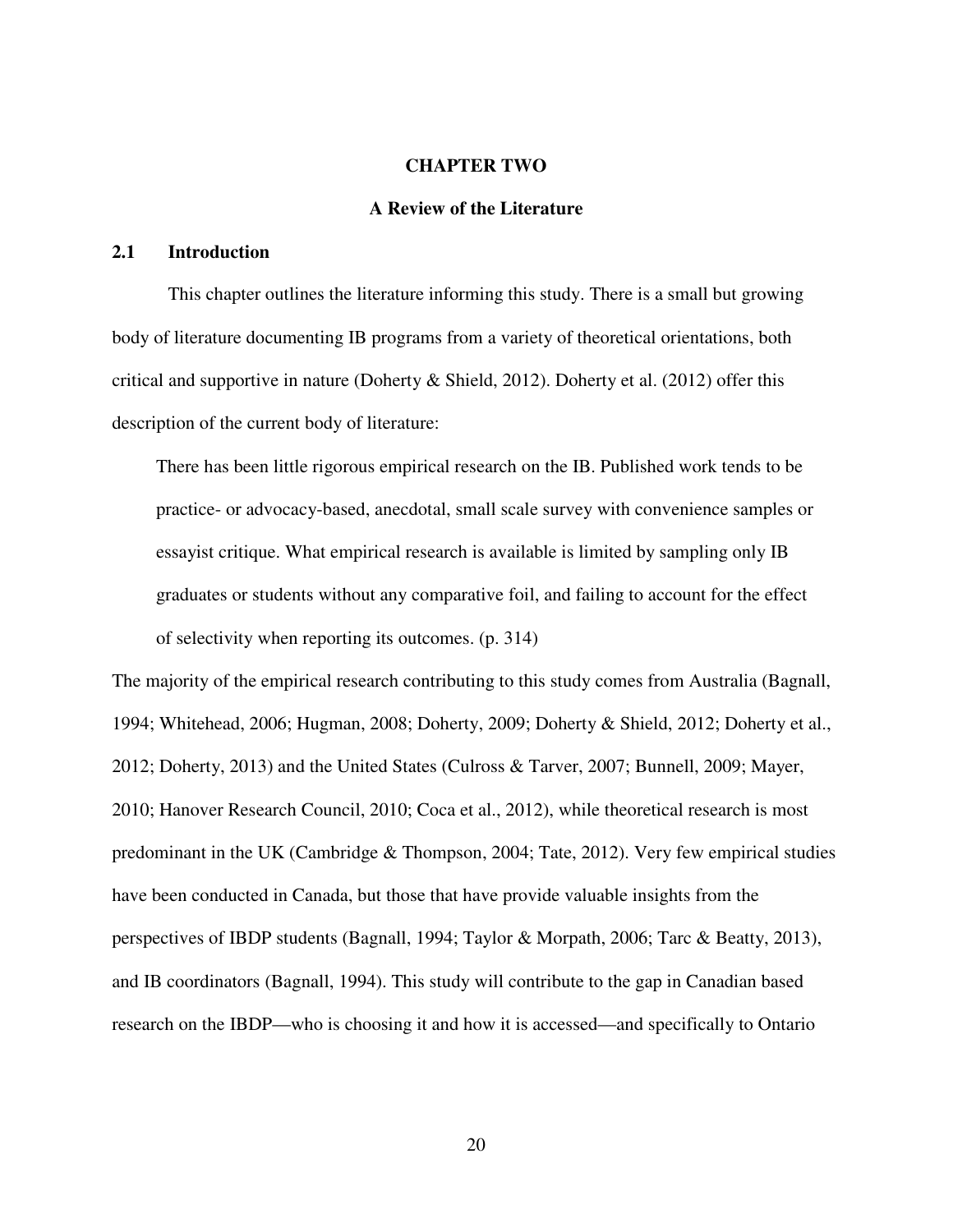based research on the IBDP from the perspectives of key stakeholders and administrators involved with the program.

The literature has been grouped into themes. The chapter starts off by describing the mission and curriculum of the IBDP, and methods for understanding some common tensions inherit in international education programs. Then it hones in on the IBDP as an alternative to national or local curriculum—outlining who is choosing the IB in this context, what makes it a 'choice' option, and the rationales for this choice. Next, it will report on the few studies which attempt to address this issue of access to the program. The chapter will conclude by drawing on the literature that describes the obstacles and successes affiliated with implementing the IBDP as an alternative curriculum.

#### **2.2 Getting to Know the IBDP: Mission and Curriculum**

Understanding the mission of the IBDP is an essential first step in understanding the role the IBDP plays in Ontario public schools. The IBDP is governed by the International Baccalaureate Organization (IBO), and therefore subscribes to the following mission statement of the IBO:

The International Baccalaureate aims to develop inquiring, knowledgeable and caring young people who help to create a better and more peaceful world through intercultural understanding and respect. To this end the IBO works with schools, governments and international organizations to develop challenging programs of international education and rigorous assessment. These programmes encourage students across the world to become active, compassionate and lifelong learners who understand that other people, with their differences, can also be right. (IBO, 2013)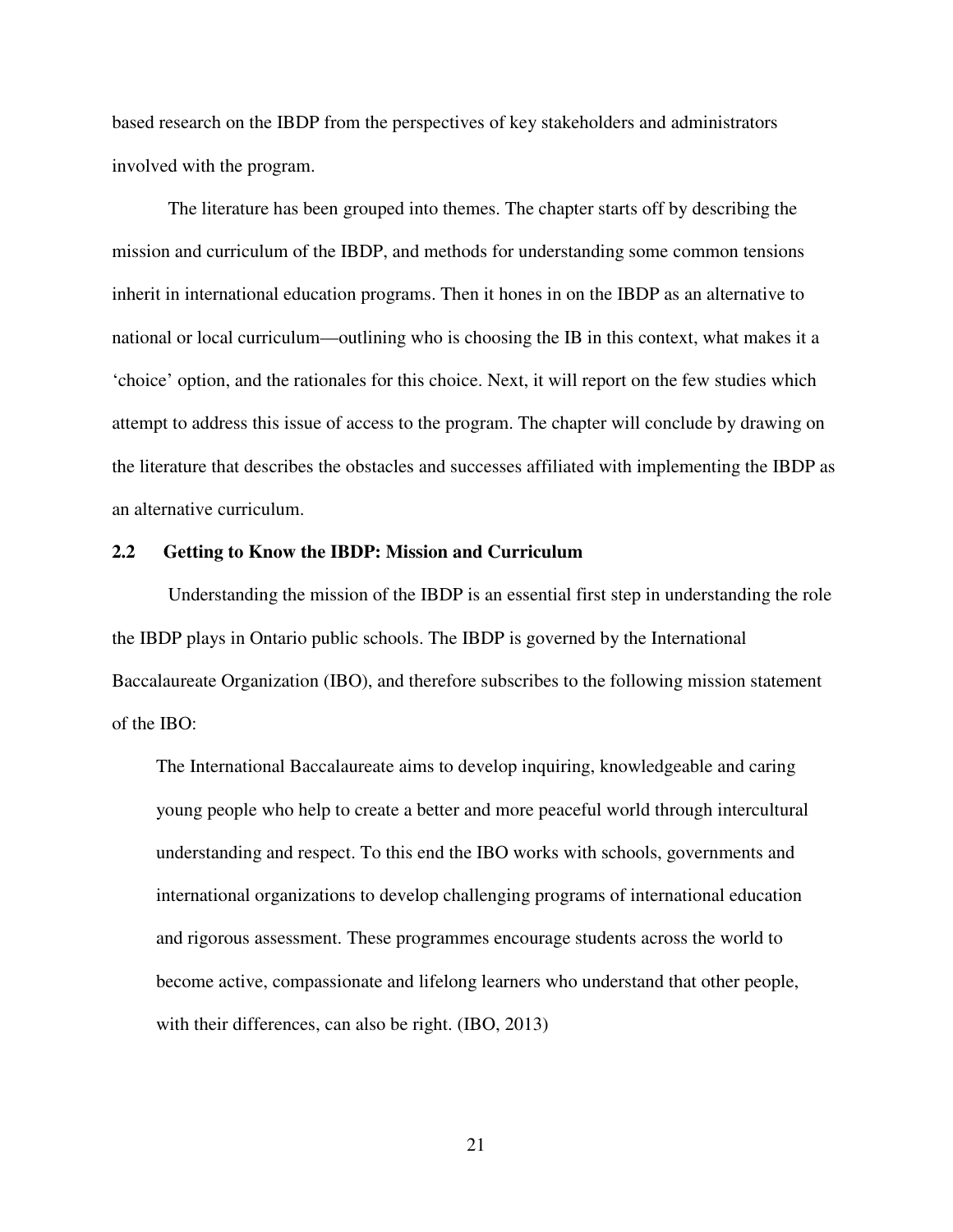Though the IBO mission is universal to all schools who subscribe to its curriculum, how that mission plays out in local settings may not be universal.

 To truly understand the IBDP experience, one must also have a sense of the curricular requirements of the program. The IBDP curriculum draws heavily from liberal arts principles, and stresses "student-centred instruction, dialogue, independent learning, an ethic of service and philosophic reflection on the world, aesthetics and knowledge," while also consisting of substantive content which "provides a more traditional focus on canonical scientific, literary and cultural texts and knowledge" (Doherty et al., 2012, p. 313). The IBDP requires students to complete a total of six subjects (one from each of the humanities, sciences, mathematics, arts, first language, and second language), and complete three 'core' components which include an extended essay on a topic of their choice, participation in the 'Creativity, Action, Service' (CAS) program, and the 'Theory of Knowledge' (TOK) course (IBO, 2013).

 The International Baccalaureate (2012) explains that the assessment procedures for the IBDP come in the form of written examinations taken at the end of the program which are marked by external IB examiners. There are also assessment pieces which are conducted throughout the program that are either initially marked by teachers and then moderated by external moderators, or sent directly to external examiners. The IBDP scoring system awards marks for each course on a scale of 1 (lowest) to 7 (highest). There are also up to three additional points available for students' combined results on TOK and the extended essay. IB diplomas are awarded to students who gain at least 24 points and have met minimum levels of performance across the whole program and have satisfactorily participated in the CAS requirement. The highest total that a Diploma Programme student can be awarded is 45 points. Assessment of IB courses is criterion related, which means that "student performance is measured against pre-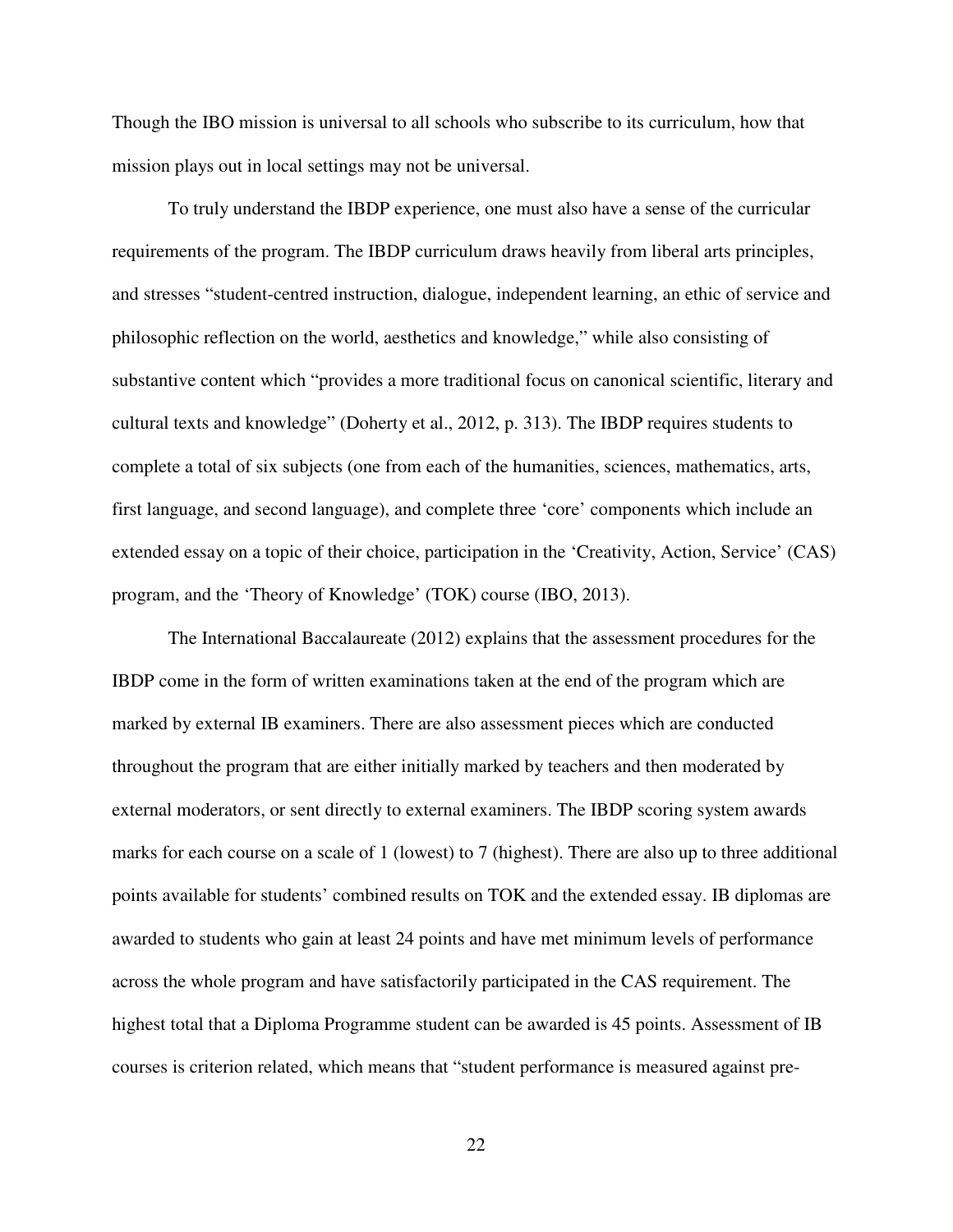specified assessment criteria based on the aims and objectives of each subject curriculum, rather than the performance of other students taking the same examinations" (International Baccalaureate, 2013, p. 4).

 Another important element of the IBDP curriculum, which is intended to be woven throughout the whole program, is the Learner Profile—a 10 point attribute list which suggests IB students should strive to be "inquirers, knowledgeable, thinkers, communicators, principled, open-minded, caring, risk-takers balanced and reflexive" (IBO, 2013). Seefried (cited in Bunnell, 2010) characterizes the Learner Profile as creating two sets of skills in IBDP students:

The 'IB Learner Profile' combines the attributes students will need to develop *a business school brain:* inquirers, knowledgeable, thinkers and communicators with *a social worker heart*: principled, open-minded, caring and balanced, attributes enabled by the capacity to be at the same time reflective and risk 'takers'. (p. 359)

Thus, the IBDP curriculum has the ambitious goal of melding "liberal values, rights and responsibilities with a commitment to a new internationalism which values cultural exchange, intercultural communication, multi-lingualism, active global citizenship and mutual understanding" (Doherty et al., 2012, p. 313).

 An irony that surrounds the IBDP is that the mission of the IB may not be coming to fruition in schools due to the design of the program which satisfies both neoliberal and neoconservative political agendas. The use of 'agendas' is not meant to imply a conspiracy theory, but instead to show that the development of the IB, both historically and currently, can be seen to follow two different paths (Bunnell, 2010, p. 358). This can result in the program being adopted by governments, organizations, and schools to fulfill a variety of needs—some of which may match the IB vision and some of which may not.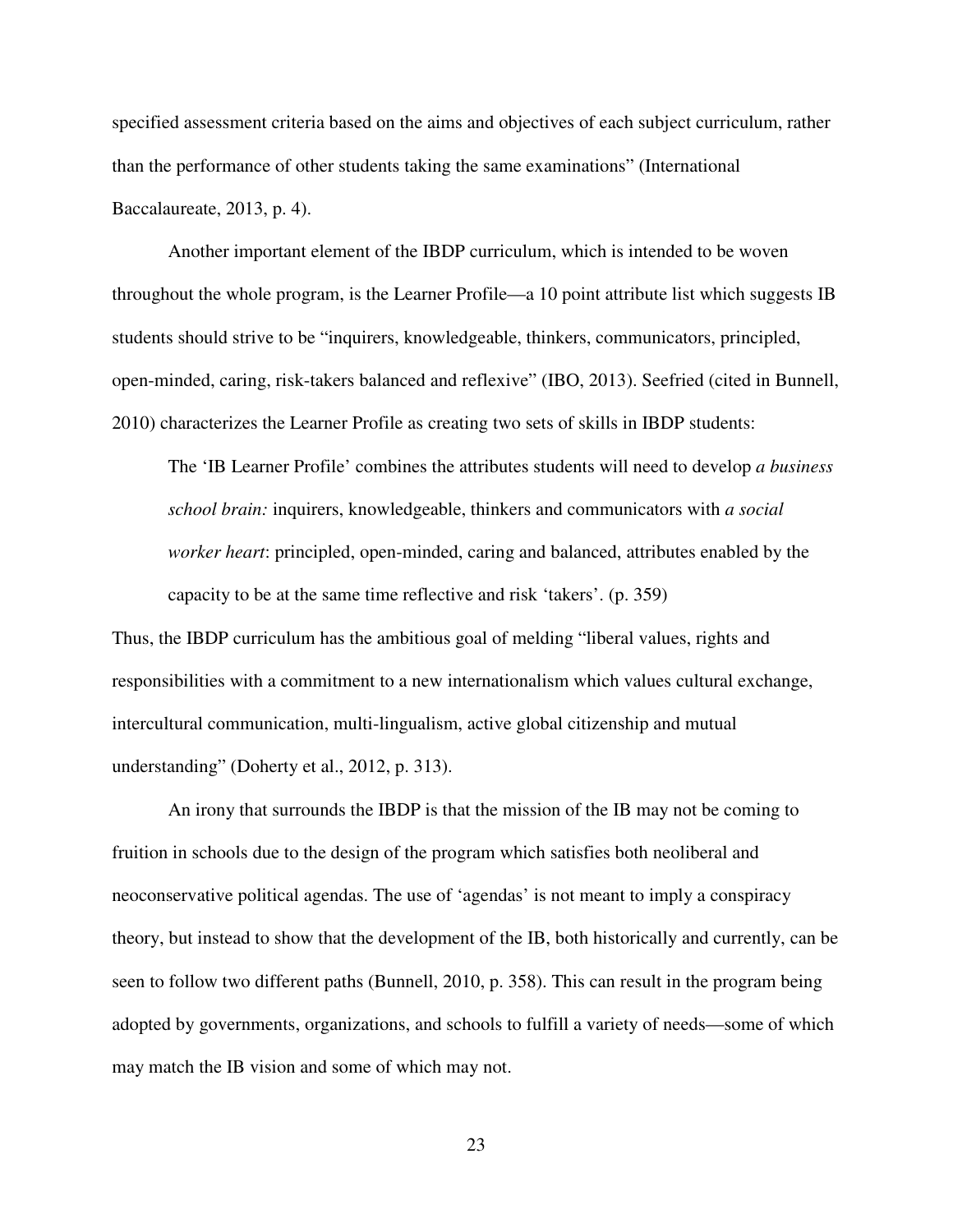For Apple (2001), the current style of neoliberalism exists symbiotically, yet contradictorily, with neoconservativism. The neoliberal agenda is satisfied by the IB as it "discursively serves as a symbol and archetype 'alternative' for 'choice' advocates which resonates with neo-liberal values" (Doherty, 2009, p. 85). Neoconservative advocates, however, may oppose the student-centred pedagogy and philosophic enquiry embodied by the IBDP—an example being the US Conservative action group, Edwatch, going as far as to put the IB on notice as a "dangerous form of internationalism unacceptable to 'patriotic Americans'" (Doherty et al., p. 316). At the same time, the IB resonates with neoconservative approaches to curriculum due to the highly prescriptive courses of study in traditional disciplines, and high stakes external examinations (Doherty et al., 2012). Doherty (2009) proposes that the current appeal of the IB is based more on its "opportunistic fulfillment" of these political agendas than the actual curriculum (p. 86). Therefore, the IB exists within a reality where the resultant perception and uptake of the program may stem more from forces outside the IB than from the curriculum itself. The following section outlines the literature which attempts to understand the IBDP, and international education more generally, from a theoretical standpoint.

#### **2.3 Understanding Tensions within the IBDP and International Education**

 The literature makes reference to a variety of conflicting tensions that have troubled international education programs, such as the IBDP, since their inception. These tensions must be reconciled when the IBDP is implemented in local settings, so it is beneficial to turn to theoretical approaches for understanding them. This section will address the tensions surrounding the dual aspirations for the IB, and the tensions relating to global and local interests.

 The first tension relates to opposing standpoints on the aspirations for the IB. One of the IB's early advocates, Alec Peterson, regarded the IB as having been marked with a mixture of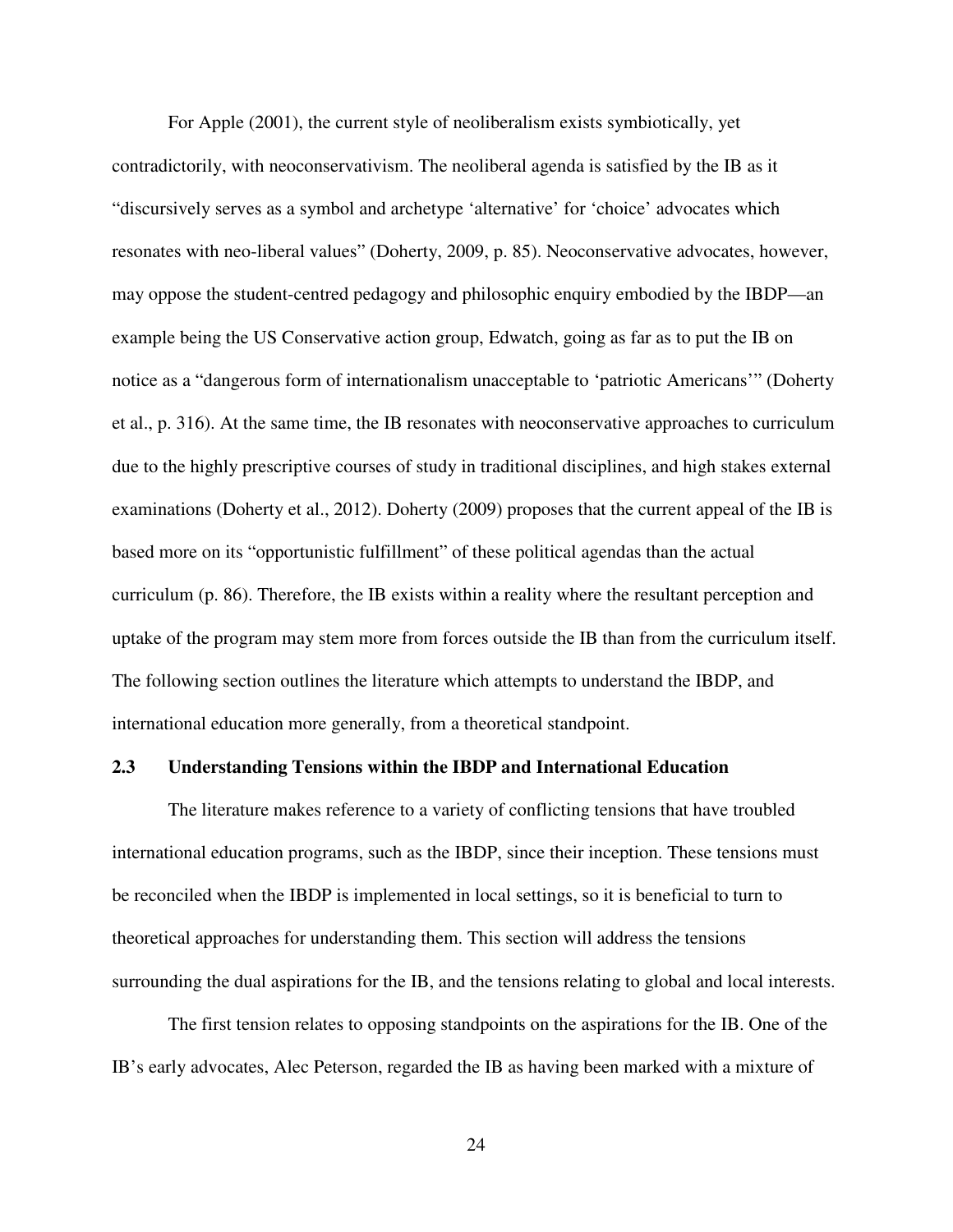the "idealism of those who see international education the best hope of promoting international understanding…and the pragmatic realism of those who demand more international schools to serve the growing mobile business community" (as cited in Whitehead, 2006, p. 3). UK scholars James Cambridge and Jeff Thompson (2004) propose a means for understanding these aspirations: the conflicting discourses of *internationalism* and *globalization*. They describe *internationalism* as an ideological current of international education which is associated with the moral development of the individual and responsible for world citizenship. *Globalization* is described by Cambridge and Thompson (2004) as the pragmatic current of international education which is concerned with the transferability of educational qualifications between education systems and the spread of global standards through accreditation. These two currents of international education are seldom seen in their pure form, and "the dual aspirations for international understanding and global free trade have formed the ideology of international education since its inception" (Cambridge & Thompson, 2004, p. 163). Cambridge and Thompson (2004) describe how the current practice of international education reconciles the dilemma that ensues from these competing discourses:

Not only is international education influenced by globalisation but it also facilitates the spread of free market values. Indeed, the presence in a country of schools offering international education may introduce competition with the national educational system. Thus, the ideological underpinning of international education as currently practised constitutes the reconciliation of a dilemma between the contrary trends of cooperation through international relations and competition through economic globalization. (pp. 168-169)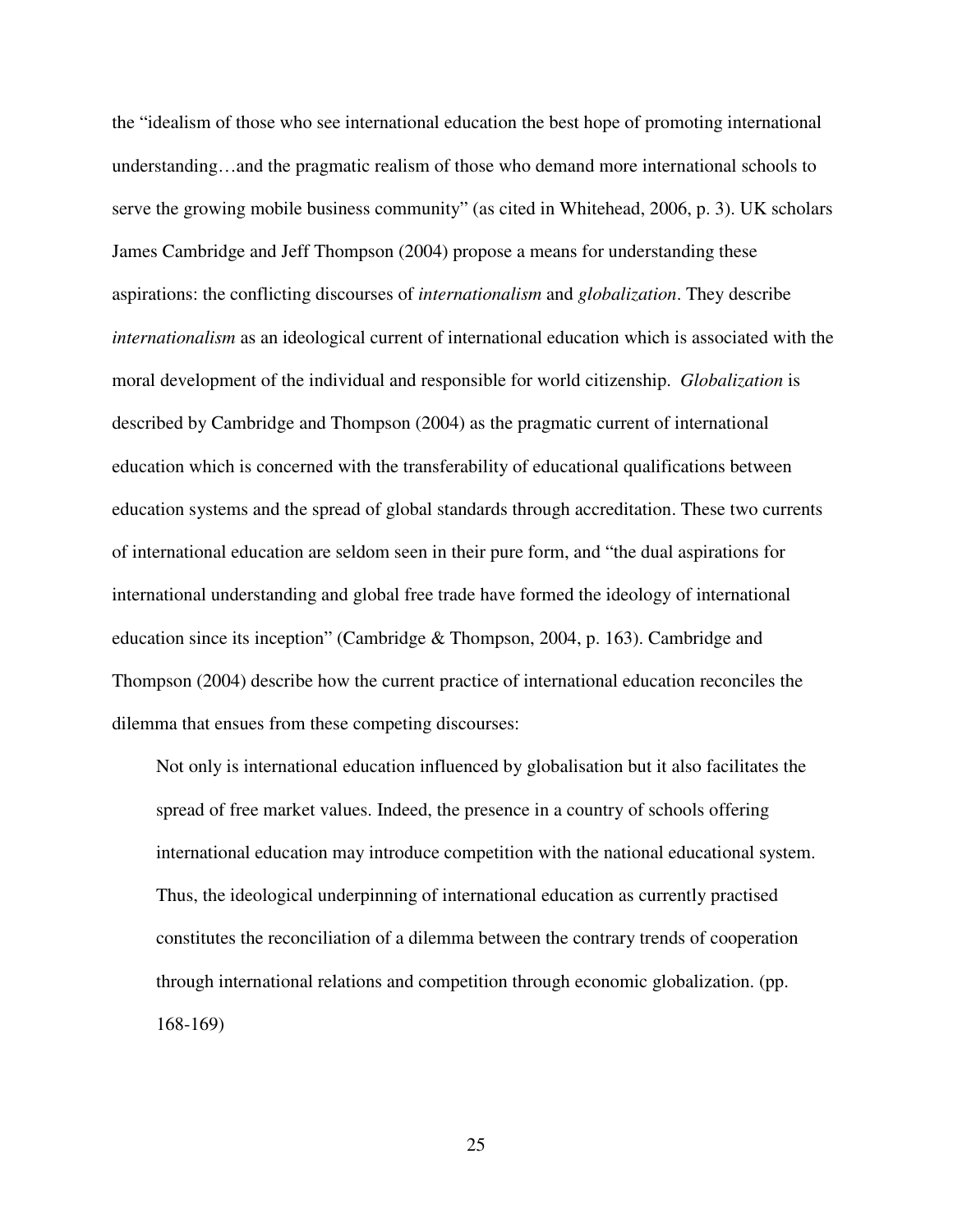Therefore, a compromise has been made in the relationship. Bunnell (2010) suggests that this compromise was also necessary for the IB, in that the only way for the idealist goals to be realized was for a large body of schools to support it and this involved appealing to the commercial and elite (p. 356).

 Another conflict that arises with the local adoption of international education programs is the demand for them to educate for both global and national interests. These competing interests have become blurred together in an era of globalization. Rizvi (cited in Doherty, 2009) states that we now live amongst many social imaginaries—not only those that are dictated by the dominant national bodies (p. 75). However, despite economic globalization and the growing limitations of national governments, many decisions still occur at the local or national level (Tate, 2012). Sassen (as citied in Resnik, 2012) writes the following on the effects this situation has on education:

When international organizations and international programs interact with national systems, they produce a frontier zone and a new institutional form, which is neither completely national nor international. Education frontier zones represent distinct forms of the global embedded in the territory of the national. (p. 251)

In the context of education, the curriculum is the medium through which these interactions occur. Doherty (2009) states that all curriculum "constructs, transmits, and legitimates certain versions of the desired group identity, be it local, class, national or cosmopolitan," and that "such constructions fuel and sustain the shared social imaginary as it evolves over time and generations" (p. 75). Curriculum flows are being increasingly subject to global trends and ideas which inevitably mean that ideologies and value systems are transported into new contexts and reworked (Loh, 2012). Loh (2012) writes: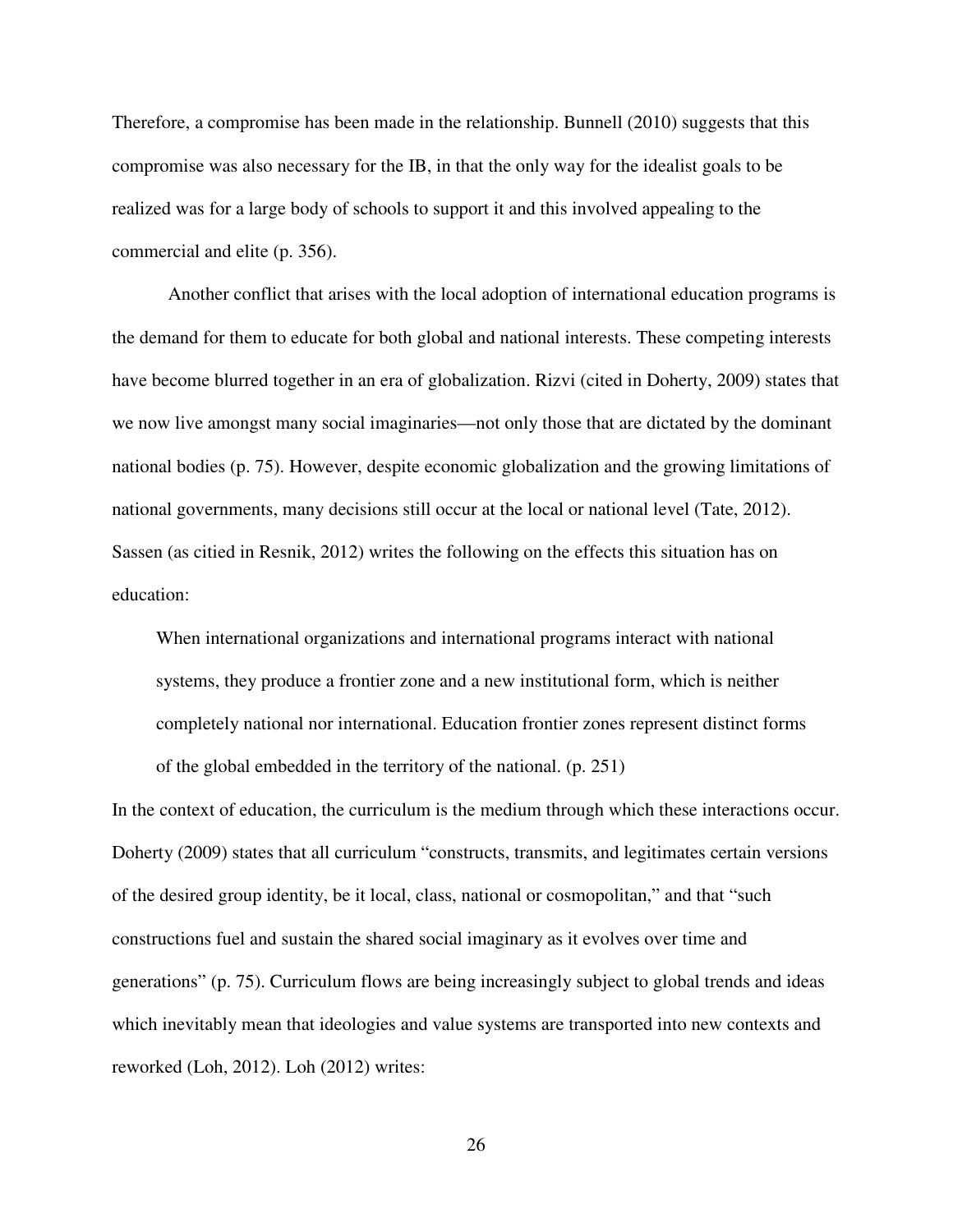The curriculum thus becomes contested space for the social imaginary of both nation and world to be negotiated and put into effect. The construction of actual curriculum in such circumstances becomes a negotiation of what counts as knowledge at both national and global levels, and whose knowledge counts. (pp. 222-223)

The IB is unique in that it offers the idea of nested national and global forms of citizenship in its mission of producing internationally-minded students (Doherty, 2009). Contrary to utterings that IB programs compete with national systems of education, the IBO has stressed that IB education is intended to complement national systems, and that collaborating with national systems is the way to fulfill the IB's goals of creating a better world (Halicioglu, 2008). The following section will address the idea of the IBDP as a 'curricular choice' in public schooling.

# **2.4 Curricular Choice: The IBDP as an option in public schools**

 The prevalence of neoliberal discourses in education has resulted in markets of educational distinction (Doherty, 2009) whereby the privileged middle class now practices 'school choice'. Ball, Bowe, and Gewirtz (1996) assert that "choice is thoroughly social" and is a process that is informed by "position within a social network…set against a background of material and social differences" (p. 93). However, Doherty (2009) brings forward the idea that the work of Ball and others (Ball & Vincent, 1998; Vincent & Warren, 1998) focus on school choice where the curriculum comes as part of the package. The situation which is emerging involves not only choosing the school, but choosing the curriculum within the school (Doherty, 2009). The idea of 'curricular choice', therefore, is more specific and relevant to this study than 'school choice', though the school could be chosen based on the curriculum offering.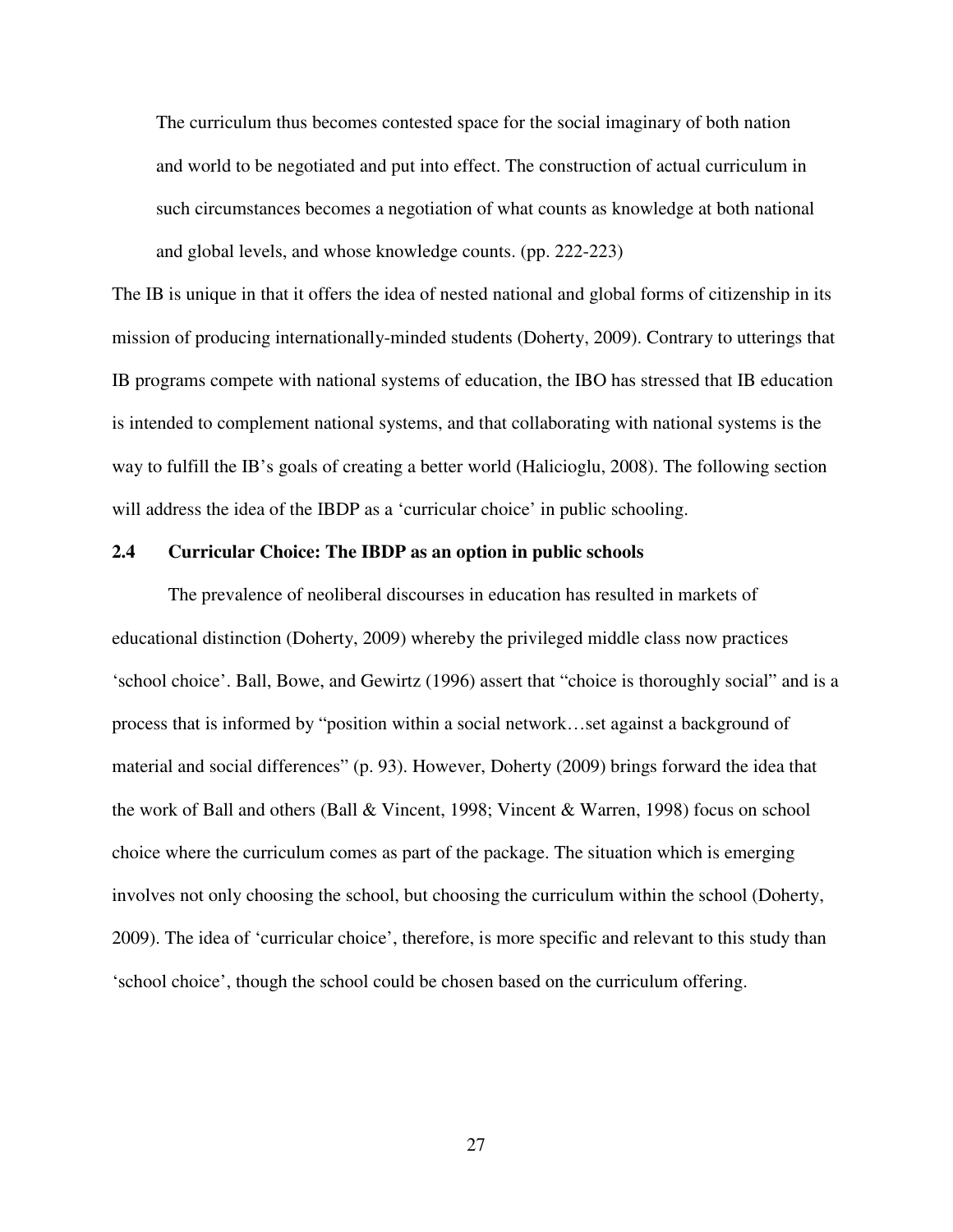### *2.4.1 Who Chooses the IBDP?*

 Though there is not extensive literature on 'who' is choosing the IBDP in public schools, the existing literature paints a clear picture that it is middle class, socioeconomically advantaged students that most often subscribe to it (Sinay, 2010; Resnik, 2012; Doherty et al., 2012) . Resnik (2012) provides a global comparative study which traces the diffusion of the IB in England, France, Israel, Chile and Argentina and concludes that it is middle/high income families who are choosing the IB. While it is important to note that this study included both private and public schools (18 private, 10 public), it is a valuable starting point given its inclusion of five countries on three continents.

 There is minimal research to attest to who chooses the IB in Canada, but the few studies available coincide with Resnik's findings. A report released by the TDSB shows that the ten IB schools (6 DP, 2 MYP, 2 PYP) in the board largely serve students from the most affluent families (i.e. high SES families, two-parent families, and parents with a high level of education) (Sinay, 2010). Considering level of education as an indicator of affluence, Tarc and Beatty (2013) reported that the parents of their Ontario IBDP participates were generally very well educated—with 65 percent of mothers and 80 percent of fathers having at least a Bachelor'slevel degree. In terms of the mobility and background of IB students in the TDSB, the following results were found:

A greater percentage of students enrolled in the IB Diploma Program have immigrant parents compared to TDSB students in general. White students have the highest participation in all three programs compared to students from other racial backgrounds. There are relatively higher percentages of students from East Asian, South Asian and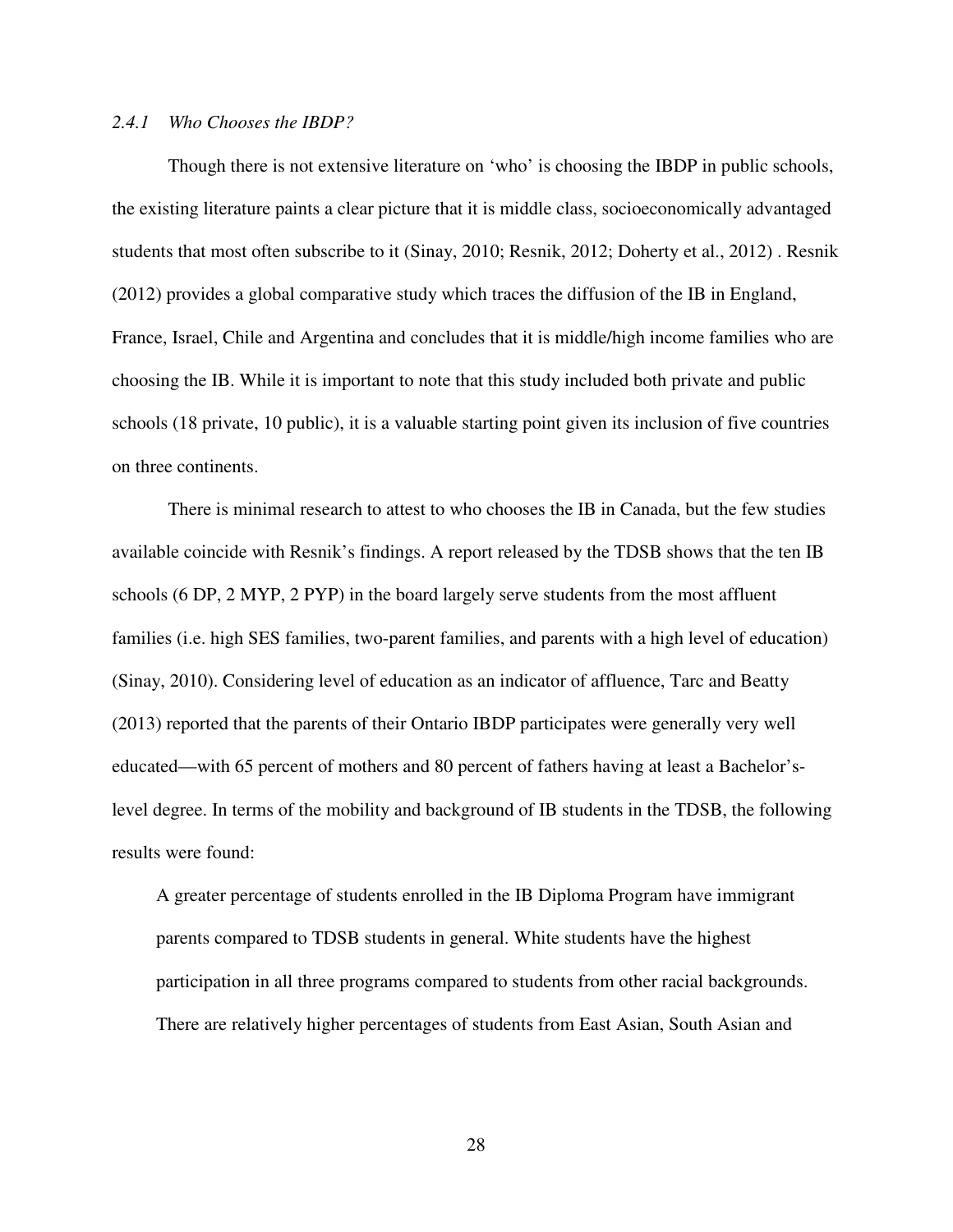Southeast Asian backgrounds in the IB Diploma Program compared with their

representation in the TDSB in general. (Sinay, 2010, p. 4)

Similar findings in Australia showed that IB students represent more transnational lifestyles as evident in their varied citizenships, multiple languages, and household mobility (Doherty et al., 2012).

 Research in the US shows that 90 percent of American IB World schools are government-funded and represent a diverse set of educational institutions (Bunnell, 2009). While diverse in nature, these schools still present a strong image of being "an elite and academically prestigious grouping" (Bunnell, 2009, p. 63). This diversity can be seen in American basedliterature which reports a rise in IB programs being implemented in Title  $I^1$  designated schools (Tarc & Beatty, 2013). Mayer (2010) reports that as of 2010 there were 42 Title I schools offering the IB in the US, which serve 74,000 socioeconomically disadvantaged students. At first glance this implies a large number of socioeconomically disadvantaged students now have access to the IB, but the report does not clarify *which* students in the Title I schools are choosing the IB. A study of IB programs in Chicago showed that while students in IB programs were representative of students across the school district, there was a concentration of programs in schools which predominantly served Latino communities (Coca et al., 2012). Again, this could show a spread of IB programs to minority groups in America, but Coca et al. (2012) point out that the programs in these schools were very small in size and therefore it is hard to tell exactly which students in the schools are accessing the programs. Research from the UK sheds a bit more light on this subject. This research highlights two scenarios which typify state IB schools, which make up more than half of all UK IB schools (Resnik, 2009). The first scenario is that the schools are located in privileged areas and enroll mostly middle class children. This fits with the

<u>.</u>

 $<sup>1</sup>$  Title I schools are so named if a minimum of 40 percent of students are from low-income families.</sup>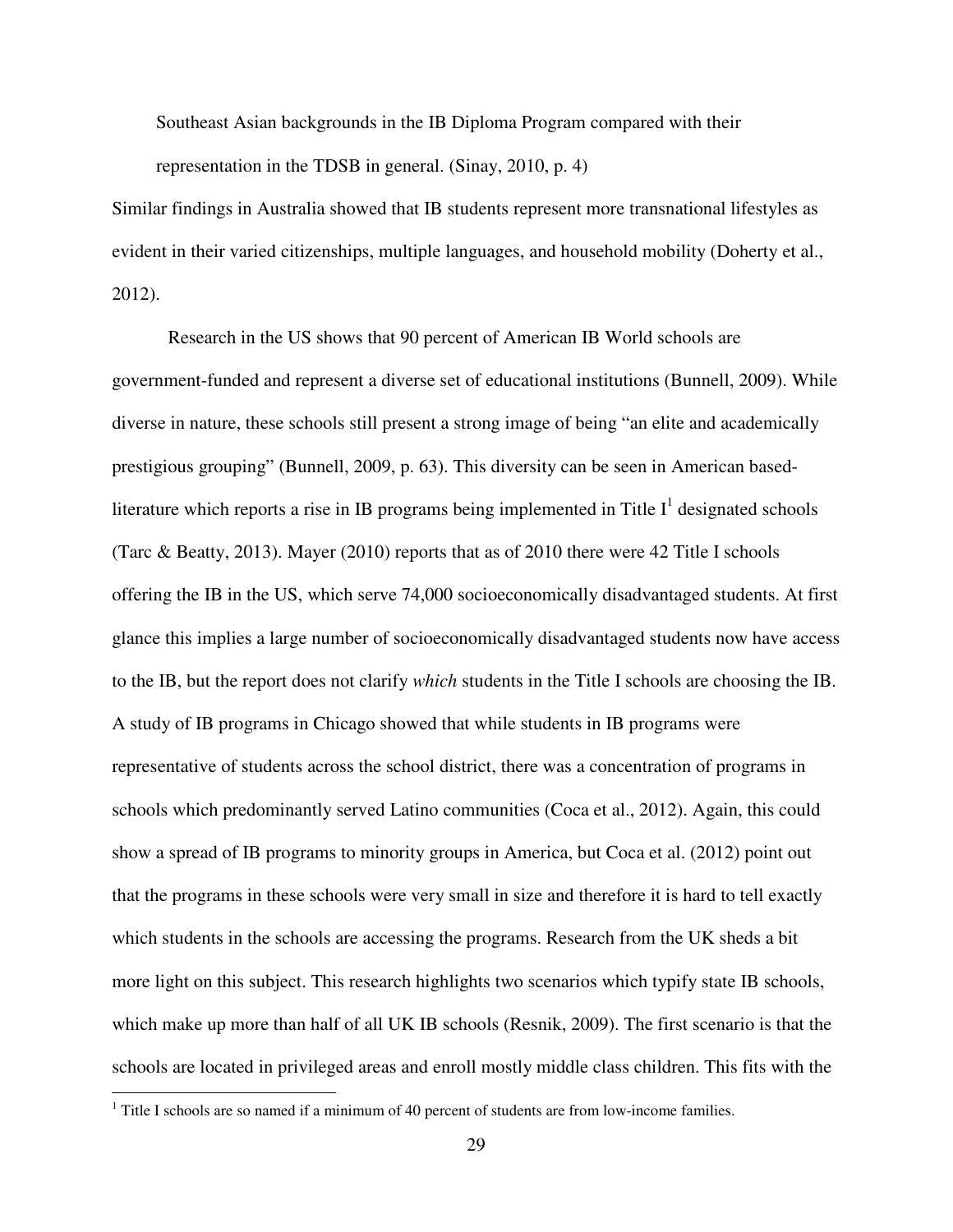majority of research in the US and around the globe. The second scenario is that the schools are located in less wealthy areas but run the IB program for only a very small proportion of their students (Resnik, 2009), which is also comparable to the American literature. A participant of the UK study, a principal of a large college, was asked whether it was sensible to provide the IB program to only 30 or 40 students per year, and the principal responded, "It is good for marketing the school" (as cited in Resnik, 2009, p. 237).

### *2.4.2 What makes the IBDP a choice option?*

 The literature provides a variety of reasons for why the IBDP is chosen as an alternative curriculum. These reasons are relative to the perspectives of the stakeholders involved, such as school administrators, teachers, students and parents. As well, the IBDP has different meaning and uses across geographic contexts (Tarc & Beatty, 2013). Therefore, I feel it is important to include the perspectives and contexts of participants, where possible. This section outlines the results of the few empirical studies available to provide evidence for why the IBDP is chosen.

 Research from the perspective of students (which most often aligns similarly with the perspective of parents), shows that the most common reason for choosing the IBDP is its ability to equip students with the skills, academics, and credentials necessary for a successful future. This is articulated in a number of different ways and, depending on the context, some results show more emphasis on the academic challenge, and some on the opportunity for university admission and advanced standing. For instance, Bagnall's (1994) dissertation work in two Ontario private schools in the early 90s found that the major reasons for students completing the diploma were to prepare for university, for a challenge, and because they had no choice. More recent results in Ontario from Tarc and Beatty's (2013) pilot study in a Catholic high school showed that when asked to recall their motivations for choosing the IBDP, most students said it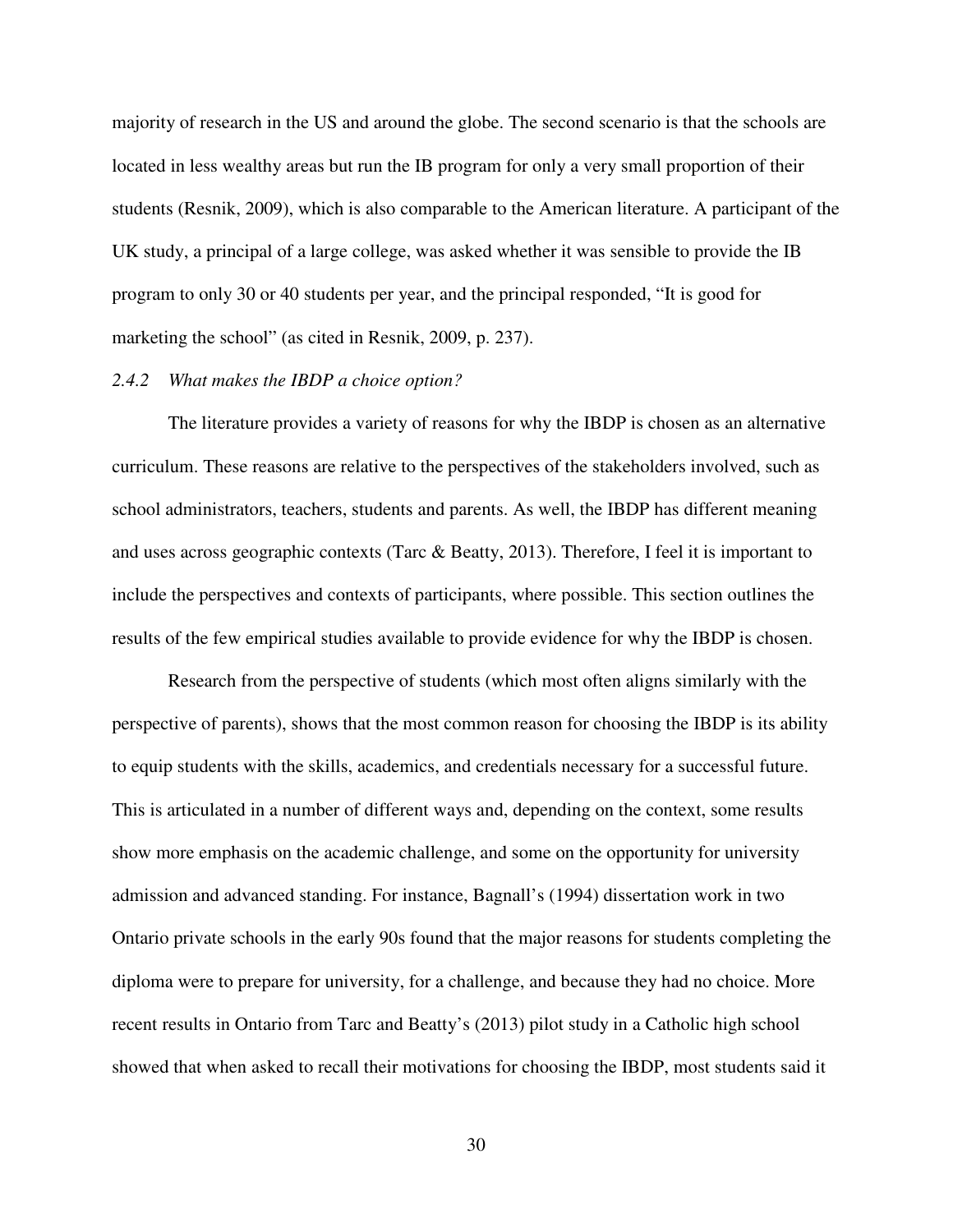was for the academic challenge, the recommendations of family and friends, and for enhancing access to university. Culross and Tarver's (2007) study of a quasi-public US laboratory school, located on a major college campus, showed that students who chose to participate in the IB did so first to gain an advantage in the college admissions process, then to better prepare themselves for college study, to broaden their horizons, to increase their breadth and depth of knowledge, and finally, to improve their writing skills and study habits (p. 57). Though there is a difference in how these motivations are prioritized, there is definitely consistency of results in the North American studies. To offer a comparison to the North American studies, Resnik's (2012) global comparative study suggests that middle/high income families choose the IB as a means of acquiring skills and credentials for success in the global market. However, it should be noted that Resnik's study was conducted from the perspectives of key stakeholders and administrators working with the IBDP, and therefore represents their *perceptions* of why the IBDP is a chosen by students and parents.

 Empirical evidence from the perspective of school administrators on why the IBDP is adopted into public schools is minimal. Bagnall's (1994) study of Canadian IB schools addressed this area of research in 1992, but there has been no work to elaborate on these findings in Canada since. This is a gap that this research hopes to fill. Bagnall's (1994) study received questionnaire responses from 39 of 47 Canadian IB Coordinators at the time. Bagnall (1994) asked why schools had initially chosen to take part in the IB, and a wide arrary of responses were reported:

Eighteen schools wanted to offer a 'substantive honors program to their students', five schools wanted to have an 'international focus within the school' and a further five schools wanted to offer a 'challenge to our choice students', with four schools wanting to 'see how they measured up to international standards'. The remaining responses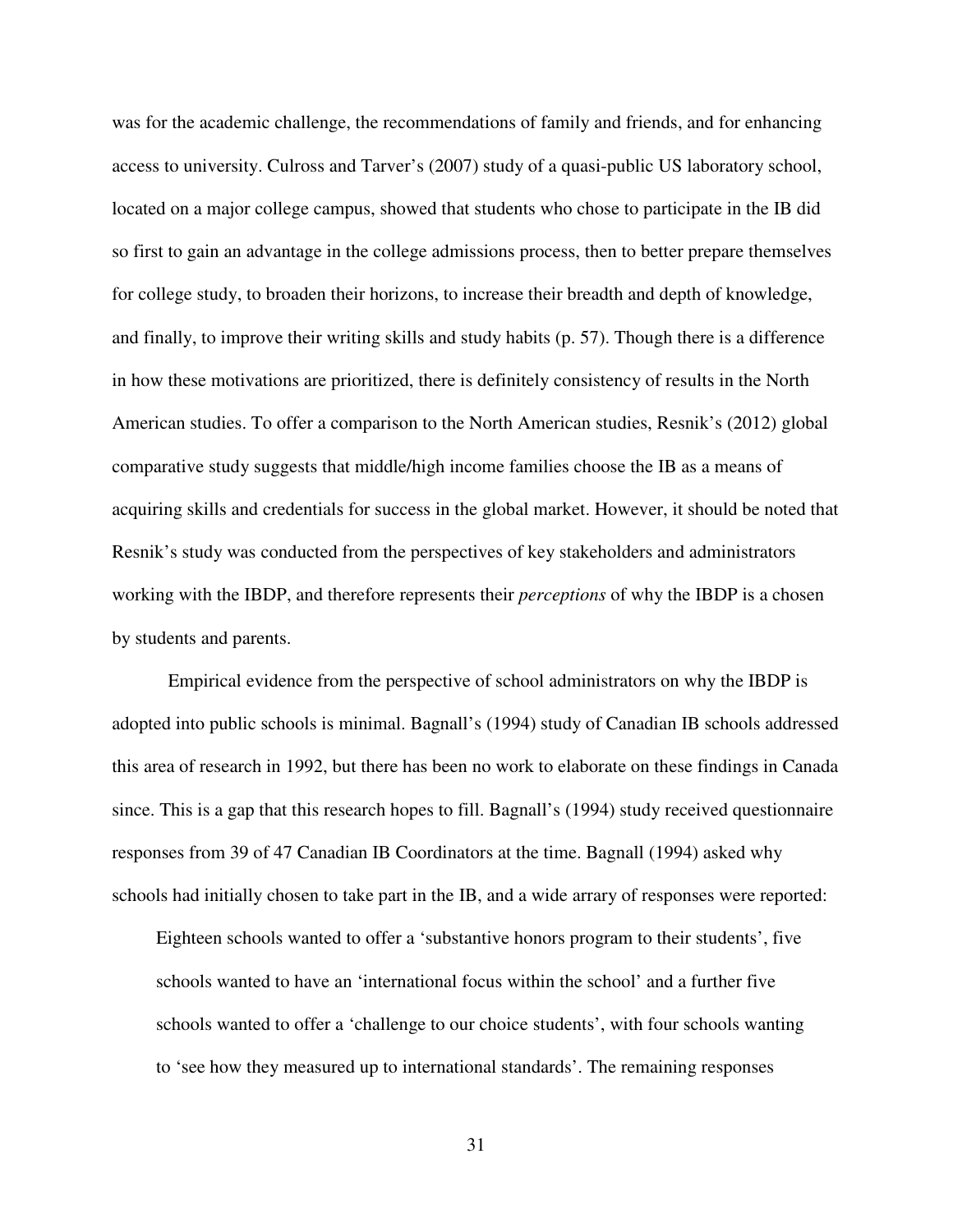concentrated on such aspects as, the 'desire to prepare students for university' (three schools), to 'maintain academic excellence' and to 'attract more students'. (pp. 122- 123)

Bagnall's research was conducted at the onset of the implementation of IB programs in Canadian schools. As the implementation of IB programs in Canada has shifted to a larger proportion of public schools since that time, it would be beneficial to compare results of present day studies with Bagnall's research.

 Other reasons for schools choosing the IBDP as an alternative program include: to address achievement gaps (Mayer, 2010); the rigorous accreditation process which assures parents and students of a high quality education; the extensive training for teachers; the readily available resources and materials to pursue advanced learning (Culross & Tarver, 2007); the external assessment procedures (Culross & Tarver, 2007; Resnik, 2012); university recognition of the program; and the IB's flexibility to adapt to different types of schools and students (Resnik, 2012). The latter point on flexibility refers to the fact that an IB school may also offer other programs, that not all students must take DP courses, and that although schools must offer the full DP curriculum, some students may opt to take a few DP courses and receive an IB Certificate (Resnik, 2012, p. 259). The DP is also offered by many jurisdictions as an option for gifted secondary students (Taylor and Morpath, 2006) even though the official stance from the IBO is that the Diploma Programme is suitable for highly motivated secondary students aged 16 to 19 (IBO, 2013).

Going beyond the school level to the national level, a report conducted by the Australian Council for Educational Research recommended the IB as a prototype for a single Australian Certificate of Education (Doherty, 2009). The reasons given in the report for choosing the IB as a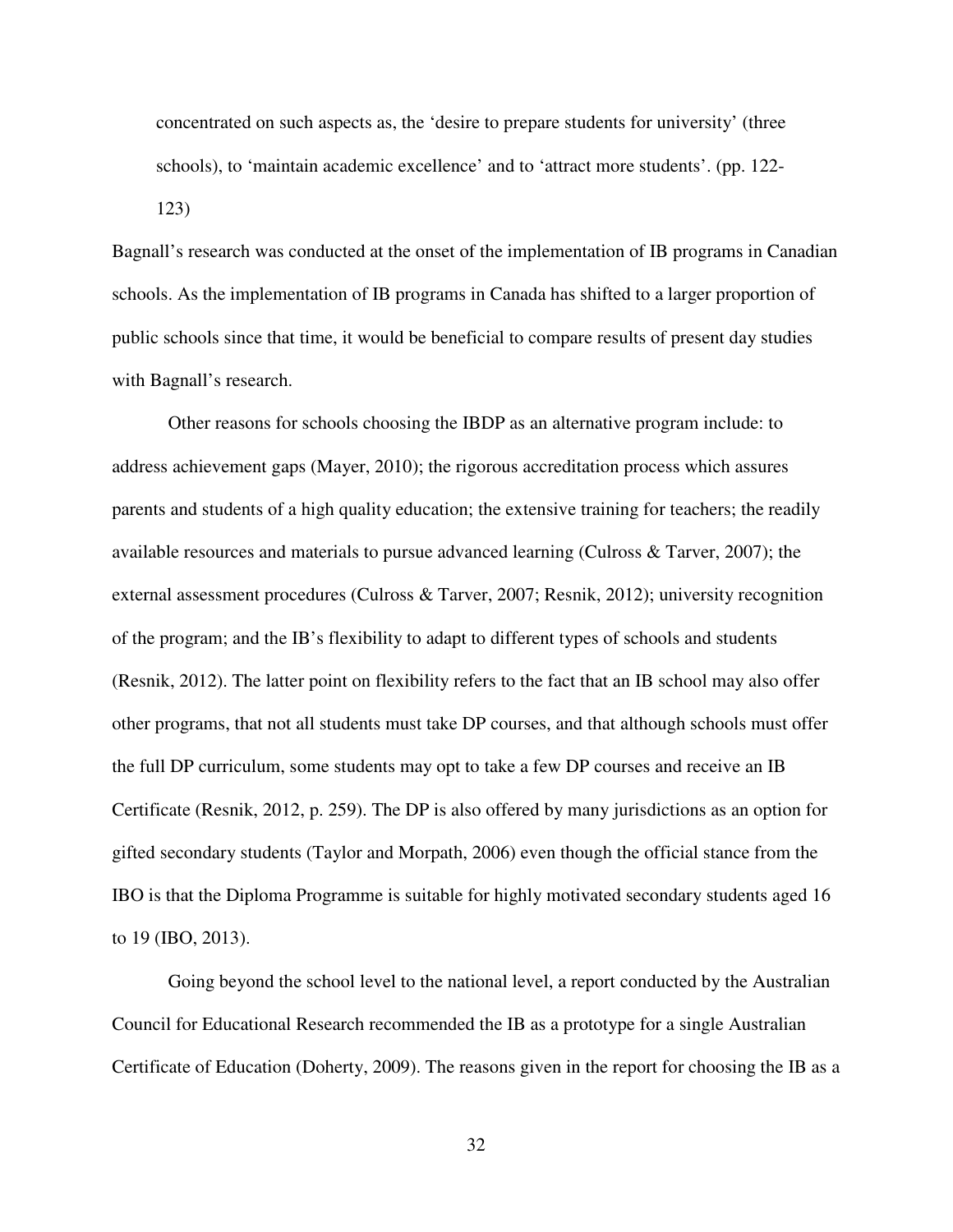desirable model included its international standing for university entrance, its reputation for academic rigour, and its breadth of studies and its non-academic core components (Doherty, 2009). The committee eventually decided that the IB was not the best model for providing flexible pathways to accommodate all students in the country and was better suited as an alternative curriculum for those students moving on to post-secondary education (Doherty, 2009).

# *2.4.3 Marketing and Choice Rationales*

 The existence and popularity of the IBDP as a choice option for secondary schooling invokes an array of analytical registers such as school reform due to neoliberal globalization, educational markets, symbolic capital (Tarc & Beatty, 2013), social scarcity, and IBO marketing and branding. This section will look at each of these analytical registers as a means to understanding the rationale for how the IBDP has got to be such a 'choice' alternative.

*Neoliberal globalization and school reform.* The literature supports the fact that current educational agendas have taken up the IBDP as a strategy to gain advantage in the ever competitive global economy (Tarc & Beatty, 2013). Resnik (2012) asserts that economic globalization is to account for the global spread of IB programs in that it fulfills the neoliberal agenda by accruing "exchange value for the individual in terms of institutional access, mobility and employability" (Doherty et al., 2012, p. 315). Evidence of this can be seen in Whitehead's (2005) review of IBDP school advertisements where she concluded the focus on academic excellence characterized pragmatic realism (understood by Cambridge and Thompson's (2004) 'globalization' discourse) instead of the IB's humanitarian and socially just ideals. Resnik's (2012) conclusions provide a helpful summary of the mechanisms which foster the spread of IB programs globally: the *insertion* of the IB as a 'golden standard' in national systems of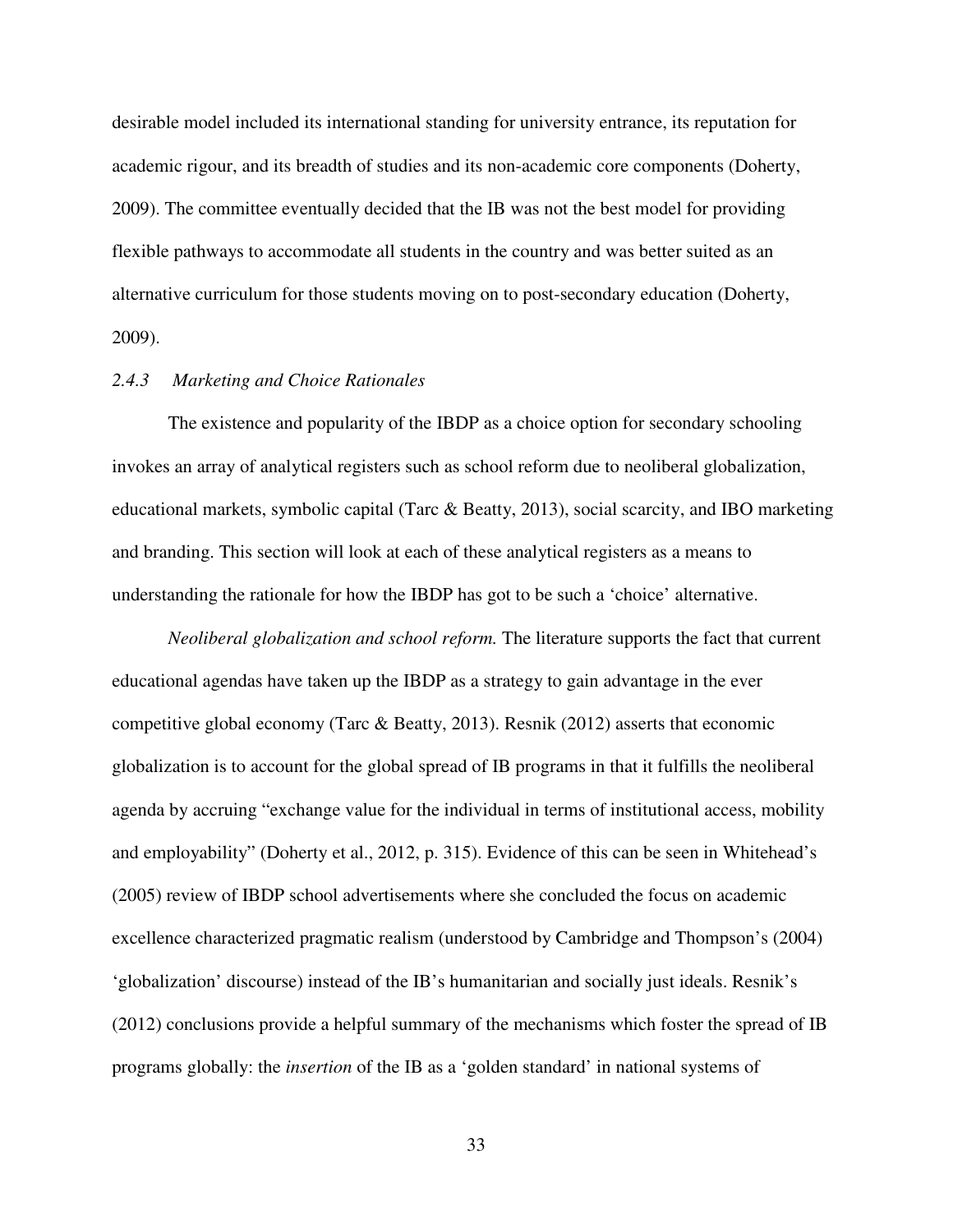education; the IB's *adaptation* to different national contexts; and the *percolation* of IB program aspects into national curricula (Resnik, 2012).

 *Educational markets.* Tied to the rationales from neoliberal discourses in education, the growth of the IB can also be contextualized as an aspect of the marketisation of schooling. Culross and Tarver (2007) suggest that programs like the IB are perceived to raise the level of instruction for all students and to provide a foundation for later educational experiences (p. 59). This perception is used to lure students to IB schools, irrespective of any proof that the IB actually fulfills these aims. In fact, the IB has recently attracted the interest of public-sector administrators as a strategy to win back the drifting middle classes (Doherty, 2009, p. 78) giving them a playing piece in the competitive game of education markets. Caught up in this market dynamic is the desire to sell social advantage which problematically outweighs any desire to sell social justice (Whitehead, 2006).

 *Symbolic capital.* Other literature analyses the IBDP as a choice option for schools from the point of view that it grants an amount of cultural or symbolic capital within the school. Research into the growth of the IB in Canada and Australia concluded that "many schools were interested in the 'symbolic imposition' it bestowed, and it has become a provider of global cultural capital" (Bagnall, 1994, p. 3). Bagnall (1994) explains that parents and students are also aware of the potential cultural capital the program offers them, and "the advantages offered by this international diploma are likened by Bourdieu to trumps in a card game" (p. 3). Drawing similar conclusions, Loh (2012) writes that opening national schools to international curriculum such as the IB "can be seen as the acquisition of a form of cultural and symbolic capital that eventually contributes to a country's overall worth in a market-driven economy" (221).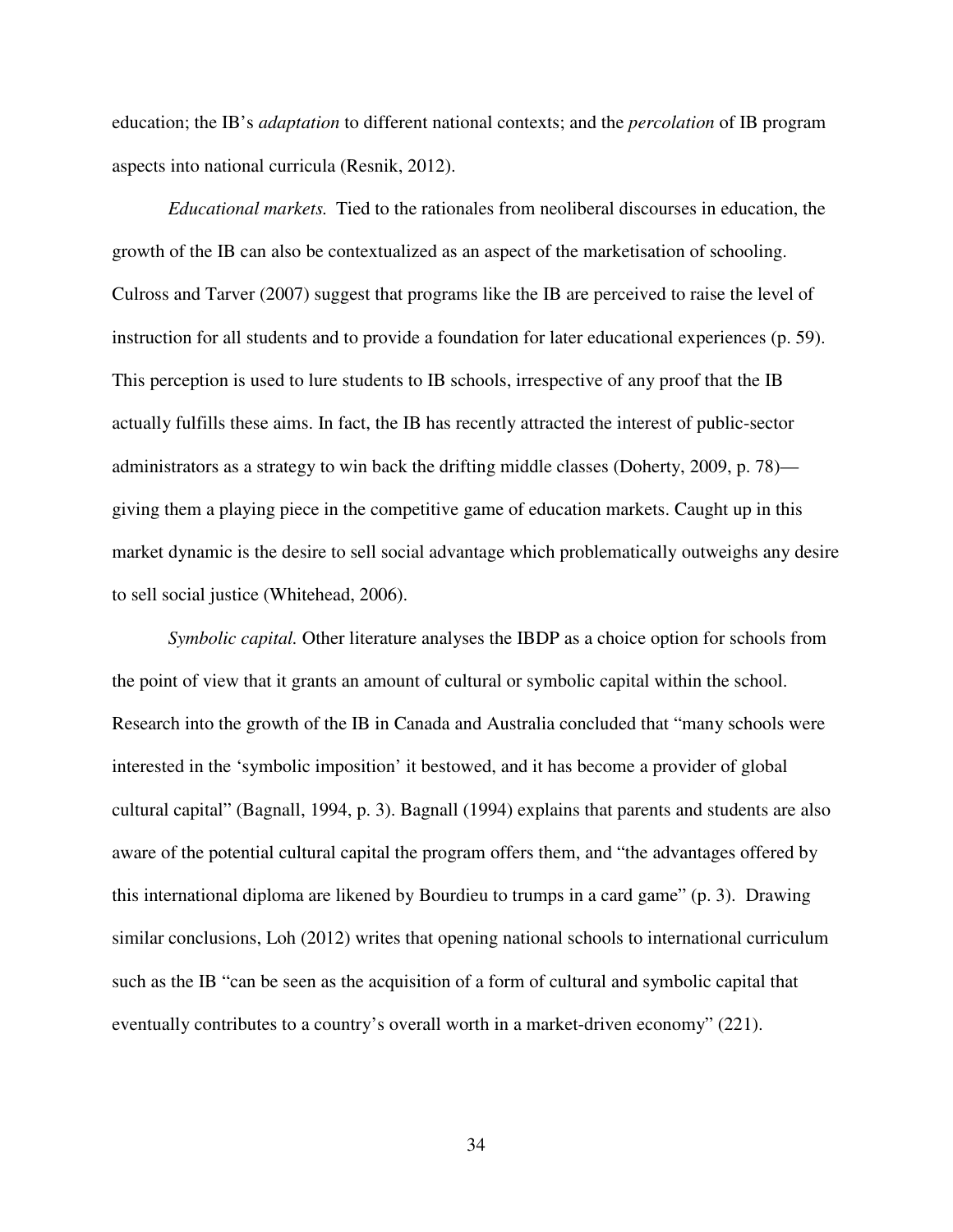*Social scarcity.* Doherty (2013) claims that in order for the IBDP to preserve its particular brand of distinction based on rigorous academic standards and its assurance of positional advantage, it needs the condition of "social scarcity" (395). Social scarcity is carried out in schools as they attempt to persuade consumers to buy education from them, while at the same time deploying strategies to suggest that limited spaces are available and thus they can afford to be very selective about the kinds of students they are prepared to choose for their school (Whitehead, 2005, p. 6). Therefore, it is produced as both attractive and repellent at the same time: attractive in its ambitious goals and promise of advantage beyond graduation; repellent in the way it discourages certain types of students from choosing it (Doherty, 2009, p. 86). Doherty (2013) hypothesises that the popularity of the IBDP as a solution to 'falling standards', or lack of curricular choice, may be to its own detriment, for as its popularity grows it will no longer serve to distinguish the institution or graduate. She suggests that early adopters will reap more benefits than the later comers who feel obliged to 'jump on the band wagon' (395).

 *IBO strategies for growth.* A final means of analysing how the IBDP has become a choice option looks at the strategies deployed directly by the IBO. For example, Bunnell (2010) considers how the IB has re-shaped its image in the interest of marketing. This is seen in the IB's launch of a new visual identity in 2007 with a single logo and re-branded 'IB' rather than 'IBO' identification. It also launched its Learner Profile which forms a generic IB vocabulary of humanistic behaviour, forming its own internal discourse (Bunnell, 2010, p. 355). Bunnell (2009) also explains that the IB is aware of what markets it works best in, hence its success in Canada and the US is not surprising "as these countries have an important advantage for the IB; a devolved public education system. The IB has found that the more heavily centralized the system, such as found in France, the more difficult to penetrate" (Bunnell, 2009, p. 63).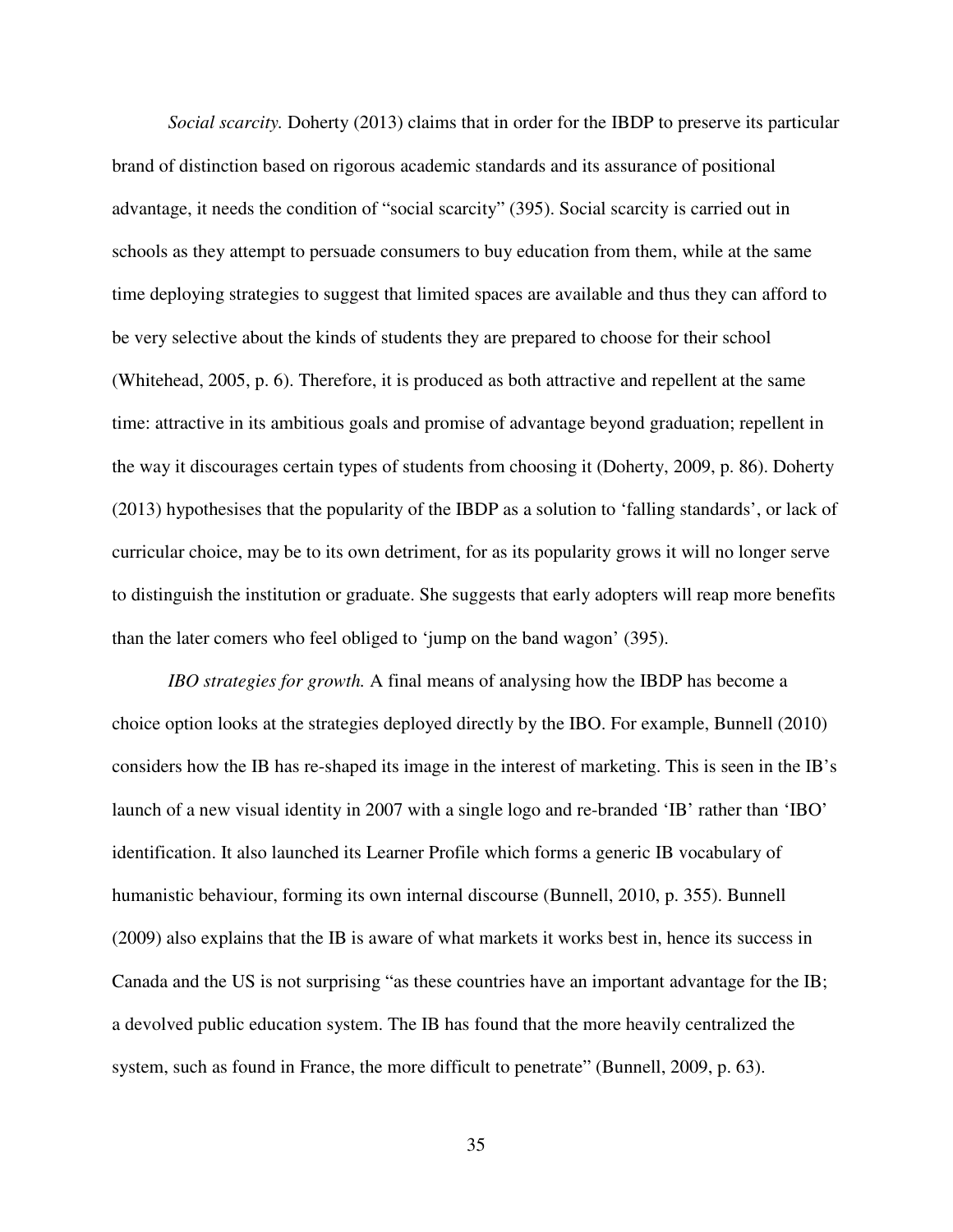# **2.5 Accessing the IB: Issues for Consideration**

 Issues of access are inextricably linked to issues of equity and are therefore important to consider as a matter of social justice. In the context of 'curricular choice', the IBDP becomes a way of streaming because not all families have the ability to access the resources necessary to take part in the program (Tarc & Beatty, 2013). The IBO (2013) itself is concernced with matters of access and equity, and has even delegated this matter the status of a 'strategic priority'. The IBO is now actively promoting the IB in inner-city schools and beginning initiatives in developing countries, other than elite private schools (Tarc, 2009). This section includes literature on issues of access in terms of finances, academics, and geography.

Equity in terms of funding is a very important issue which concerns the IB, and literature often refers to this topic. In the case of publicly funded schools, IB families are either required to pay fees for their children to participate, or the funds must come out of the school's general education budget which inevitabley has bearing on the rest of the student population. In regards to funding, Bagnall (1994) reports that in 1992, 32 of 39 Canadian IB schools were public schools, and these schools tended to make students pay for examination and subject fees while the schools covered the operation fees out of their school budget. Tarc and Beatty (2013) raise the question as to whether or not the IB uses more than its fair share of resources, and state that research of this kind is now being taken up by scholars. Bunnell (2009) addresses this topic in the following passage:

The IB is expensive. Not only does funding it transfer money away from other schools, but it leads to tough decisions over who should host the programs. Parents at a school in Minnesota raised objections to the spending of monies on opening an 11<sup>th</sup> IB school,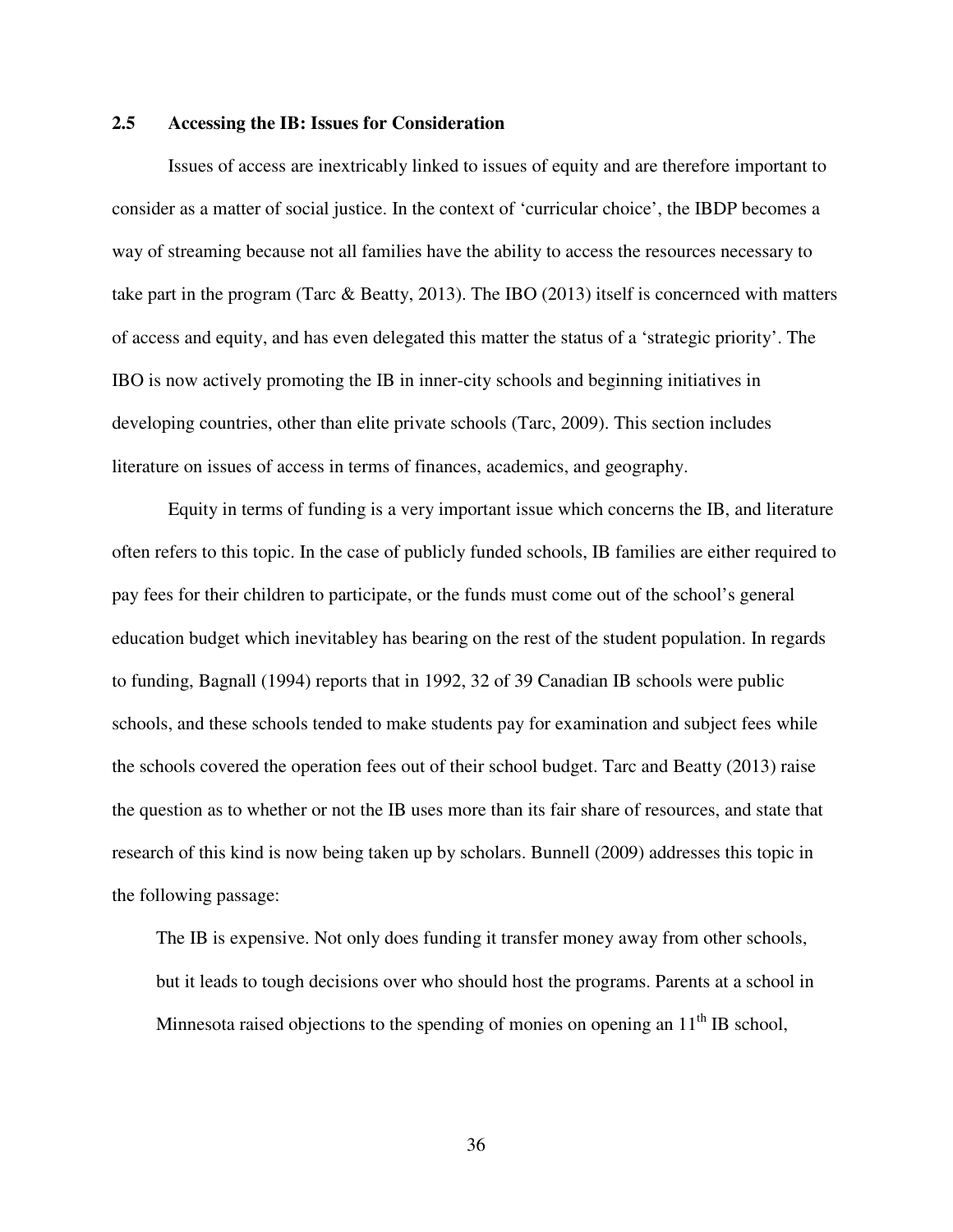whilst cutting the education budget overall. This is bound to lead to resentment by parents, and competition between schools for limited funds. (p. 63)

Therefore, matters of funding and equity are quite complex and it would be beneficial to have more input into this multi-faceted topic.

 The geographical spread of IBDP schools and the size of the program in each school also has a direct affect on who can subscribe to the program. The IB is aware of its failings in a geographical sense (Bunnell, 2009), but this is relative to the uptake of its programs across the globe. No research was found which directly addresses how students can access the program based on their relative positioning to an IBDP school. However, some studies do describe the relative positioning of the schools within a city. For example, Mayer's (2010) study of a US high school explains that the IBDP was implemented by a particular school district as part of the district's plan to draw back affluent families who had moved to neighborhoods in the North of the city. Location also relates directly to context. Doherty  $\&$  Shield (2012) describe one of their public case study schools as being largely in a middle-class area and that the school was located in a competitive market environment as nearby schools prepared to offer the IB as well. This study hopes to make a contribution to the literature in this area by examining the geographical orientation of IBDP schools in the TDSB and Ontario.

 The final access issue relates to how the students are accepted into the IBDP. Some schools have open access to the program while some have very stringent entrance policies. Staff of some IB schools express concern over open enrollment policies as they feel some students may struggle to meet the challenges of the highly academic program (Hugman, 2008). Bagnall's (1994) 1992 Canadian study reported that 20 of 47 schools opened the IB to all students and 19 restricted entry to students with the predominant factor affecting entry being grade average.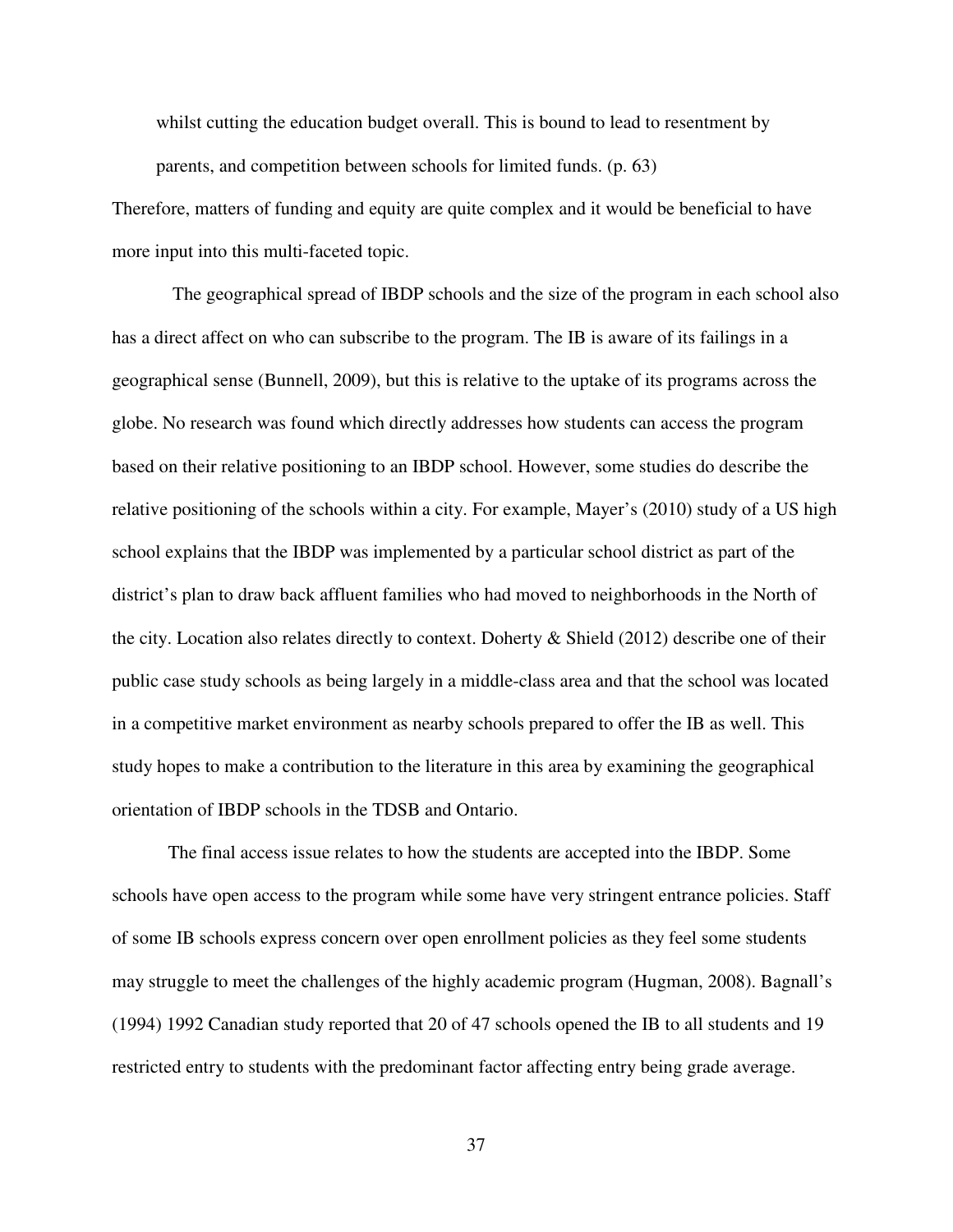However, even schools which said the IBDP was open to all students, reported "intensive interviews with parents and students" along with past performance data to assist in the decision (p. 118). Therefore, 'access' to the IB can require more than just financial resources; support and time of parents may also be needed to get into these programs which could be very taxing to single-parent families or families from low SES backgrounds.

## **2.6 Stumbling Blocks to operating the IBDP**

 No new educational reform strategy is implemented overnight without any difficulty. There is a wide array of literature to attest to the difficulties encountered when implementing and running the IBDP.

One of the most commonly cited issues encountered by IBDP schools when adopting the program relates to costs affiliated with the program. Firstly, there are fees owed directly to the IBO each year the program runs. Valid to 2015, the annual school fee to host the IBDP program is 10,820 USD and the assessment fees incurred by each IBDP student include a 180 USD registration fee and 125 USD per subject fee (IBO, 2014a). Not only is it costly to cover the basic fees of the program, but school heads claim that it is a very costly endeavour to maintain the IB program in accordance with the standards of the IBO (Resnik, 2012). Resnik (2012) explains:

To maintain the IB World School license, schools have to respect highly demanding standards; comfort of their facilities, number of classes, availability of laboratory equipment, minimum number of books in the library, advanced computer services, preservice and inservice teacher training (often carried out abroad), and acquisition of costly programs and IB texts…public schools find it difficult to meet the IB demands. (p. 261)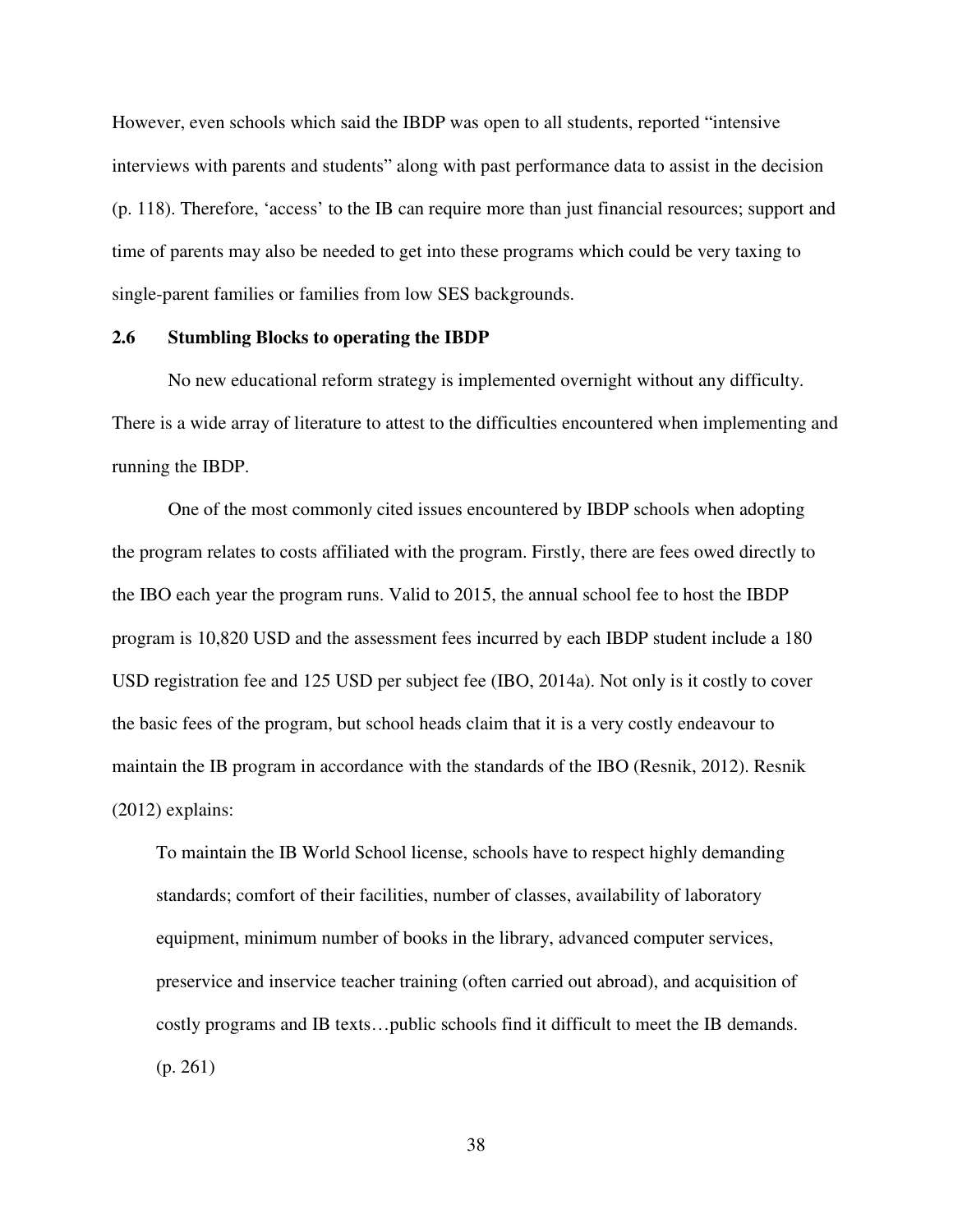There are two common approaches to meeting the financial demands associated with running the IBDP. In the cases of private schools, and some public schools, fees are charged to students in order to run the program. An IB case study of Turner Fenton Secondary in the Greater Toronto Area reported that the school developed a fee-based financial plan that covered general IB expenses as well as exam fees, teacher training, and bursaries or scholarships available to students based on financial need (International Baccalaureate, 2007). The other method of meeting the financial demands requires schools to bear the costs of IBO membership fees, student fees, and examination fees (Hugman, 2008). This method comes at the expense of the regular curriculum offered in the school or other alternative programs.

 Literature shows that the role of the IB coordinator and how it is approached and viewed is vital to running a successful IB program (Williams, 2013). The IBO recognizes program coordinators as the primary program administrators (Mayer, 2010). A problem can develop when school administrators do not value the IB coordinator and ensure they are allocated sufficient time to develop the program. Mayer's (2010) study of a US high school reported that the principal provided only an advisory role in the programs' daily operations and gave full reign to the IB Coordinators to run the program as they saw fit. The coordinators reported that maintaining good relationships with principals was important for support on matters such as teaching assignment and the discretionary budget. The coordinators also "relied on goodwill" of the vice principal who was in charge of timetabling for the school, as his cooperation was necessary to balance IB teaching assignments and IB student scheduling with the rest of the school (Mayer, 2010, p. 97). Even with administrator support, allocating time off for coordinators can be difficult depending on the program's funding model and available resources. Doherty and Shield (2012) discussed the role of the IB coordinators in each of their three case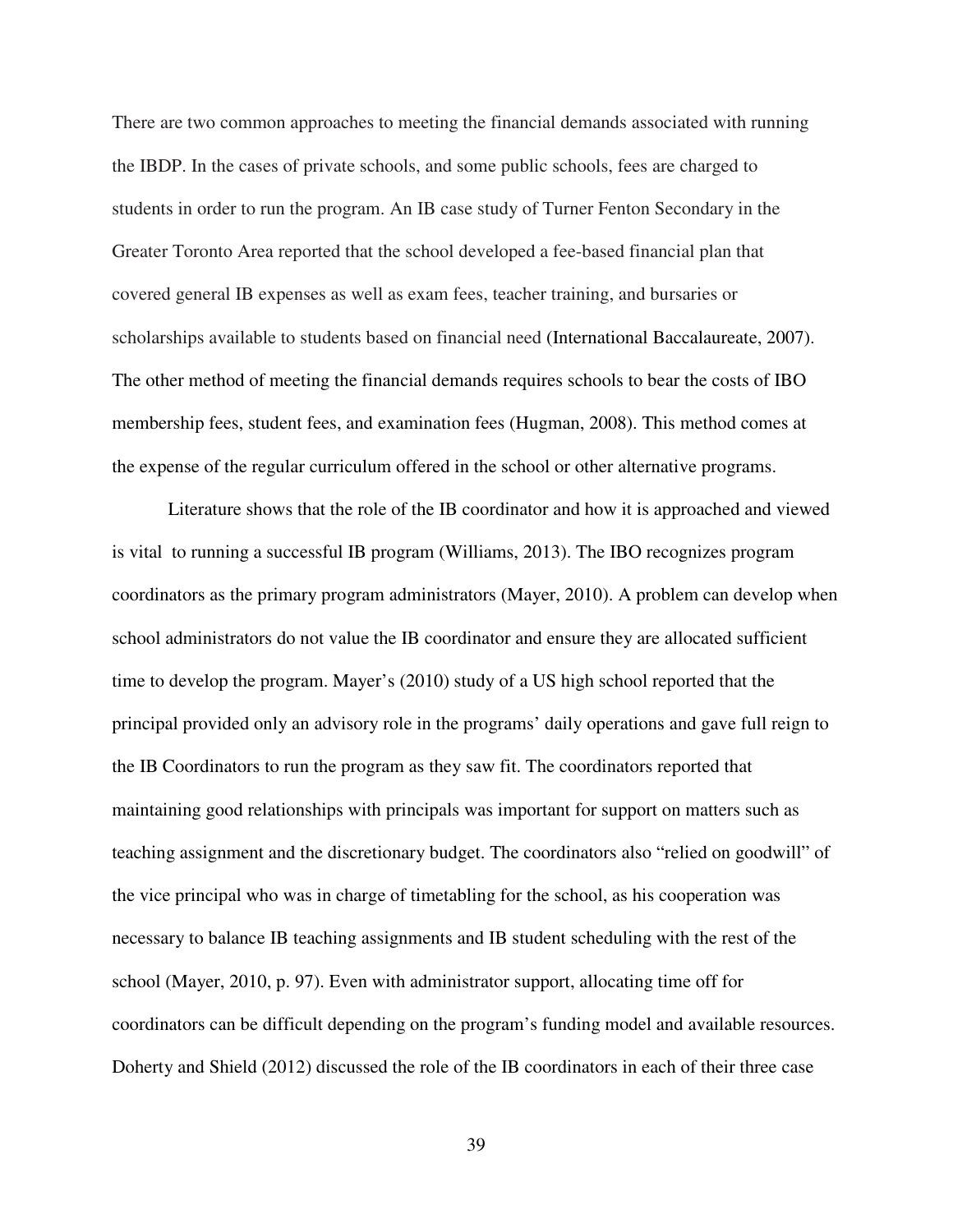study schools and showed that support given was very specific to the individual school. For example, the coordinator of one public school, with a well-established program, carried a sizeable teaching load and did not receive the mainstream office support that the local curriculum would receive. In another public school with a relatively new IBDP program, the coordinator's role included everything from leadership to student counselling but with regular administrative assistance. The final case study school was a high-fee independent school where the IB coordinator's role was intense and open-ended but only required two and a half lessons per week (Doherty & Shield, 2012).

Another theme that is starting to crop up in the literature involves the logistical demands of implementing the IBDP alongside a local curriculum. Doherty and Shield (2012) describe these issues from the perspective of Australian public school teachers:

The case studies displayed a variety of pragmatic solutions to enacting tandem curricular offerings. Each school had embraced and embedded the IBD as an alternative in their school culture, but each site's modus operandi had produced rubbing points as the ambitious expectations of the IBD design were shoehorned into schedules and workload formulae designed for another curriculum. The novel practices of piggybacking one curriculum on another, bifurcating lesson plans, stealing time and outsourcing subjects were described with accounts of their professional strains. The survey suggested that divergent attitudes towards the alternative curriculum can form

between teachers differently positioned in the market. (Doherty & Shield, 2012, p. 438) Other studies show that timetabling and rooming were key organisational issues, and these often revolved around IBDP enrollments and the viability of running all of the subjects on offer (Hugman, 2008). Enrollment issues, which limit course selections, can have the knock-on effect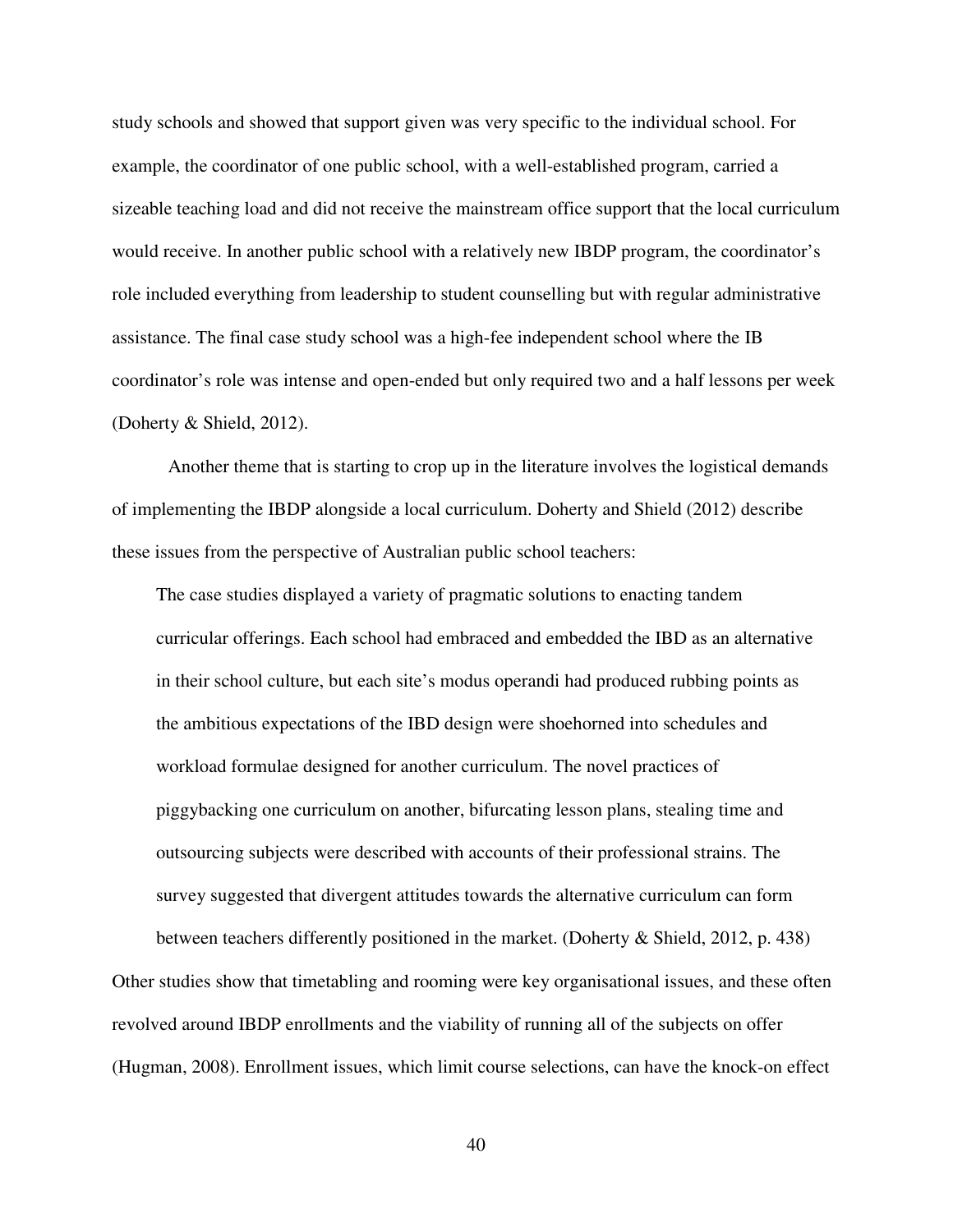of IB students not having access to the introductory university courses that mainstream students have (Tarc and Beatty, 2013).

 Enrollment issues also have a direct impact on the teaching staff, as subject cuts and program changes can leave staff who had committed considerable time and effort towards preparing for the anticipated courses (Hugman, 2008) feeling disappointed and frustrated. Other staffing concerns stem from whom to choose to teach the IBDP. Should an early career teacher be chosen (which may complicate the first demanding years of teaching), or should it be a more professionally confident teacher (who may find the challenge energising and rewarding) (Doherty & Shield, 2012)? Doherty & Shield (2012) argue that "employing only the professionally confident teacher on the branded curriculum would be short-sighted because it would exacerbate the inequitable relational impact on the local curriculum's programs" (p. 439).

 Literature which concerns the reporting of grades when enacting an alternative curriculum is scarce, but one Swedish study touches on this point and emphasises its importance. Drawing from the minutes of a Swedish IB Diploma coordinator meeting, Williams (2013) reports that the conversion of Swedish grades into IB grades, or vice versa, is a major issue for schools in Sweden.

It is plausible to suggest that there are inconsistencies in relation to grade conversions (IB to Swedish) resulting in confusion, frustration and some resentment towards official bodies such as the IB and in particular the Swedish National Agency…it is important to note that the conversion issue of such grades between systems is not just a local one. (Williams, 2013, p. 16)

The only reference to this topic which could be found in Canadian literature was in Tarc and Beatty's (2013) study where students were asked to list the three worst features of the program.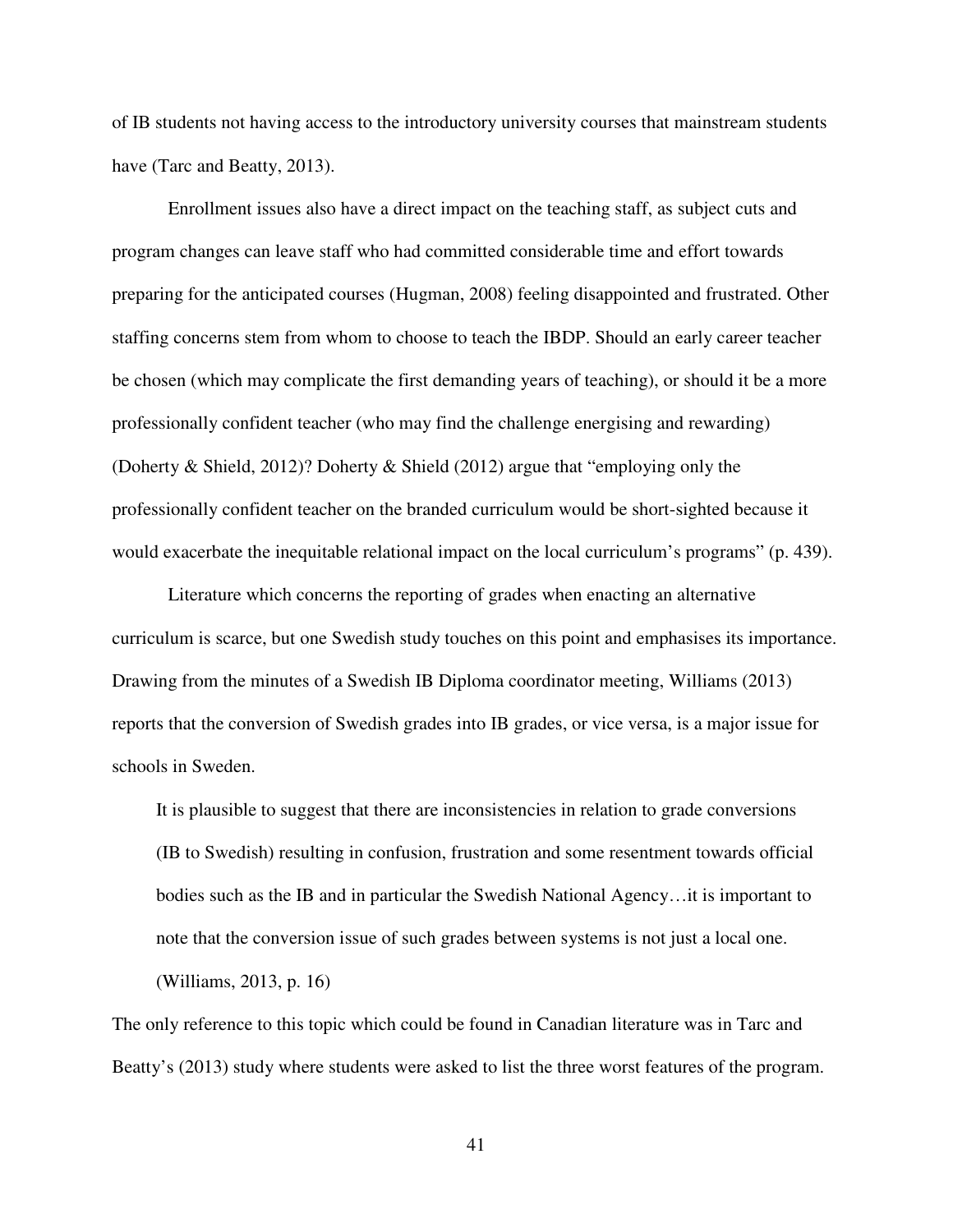The third most common response from students was 'translated marks', which in this context refers to "the students' perceptions that their IB scores may not be fairly translated or well understood by university admissions offices" (Tarc & Beatty, 2013, p. 358).

 Schools also face difficulties trying to meet local requirements and the requirements of the IB simultaneously. In order for IB students to meet local requirements, some schools have had to alter their scheduling. For example, Turner Fenton Secondary in the GTA added humanities and American history courses in grade 10, sacrificing one of their free electives (International Baccalaureate, 2007). In terms of meeting the needs of the international program, some staff find it difficult to incorporate the aim of international mindedness into their classrooms. IB Chemistry and Mathematics teachers reported that they felt it was the role of other subjects or parts of the IB to foster the aim of international mindedness, highlighting the fact that this is something compartmentalized by subjects despite the IBO's conception of having it integrated across the curriculum (Tarc & Beatty, 2013). Another challenge reported in the literature raises concerns over how the IB Learner Profile is to be implemented throughout the IBDP curriculum. Wells (2011) writes that there are few texts that address the 'theoretical underpinning' of the Learner Profile attributes, just as advice to IB educators is lacking in detail on how to deliver the curriculum to promote the Learner Profile. Wells (2011) states, however, that the IB is making attempts to rectify these two deficiencies.

 Another issue which schools should consider when deciding to implement the IBDP is how students in the regular school body and the IBDP cohort will interact. As the IBDP is typically brought into the school for a subset of students, it has the potential to contribute to a dynamic of inclusion versus exclusion (Doherty & Shield, 2012). Culross and Tarver (2007) go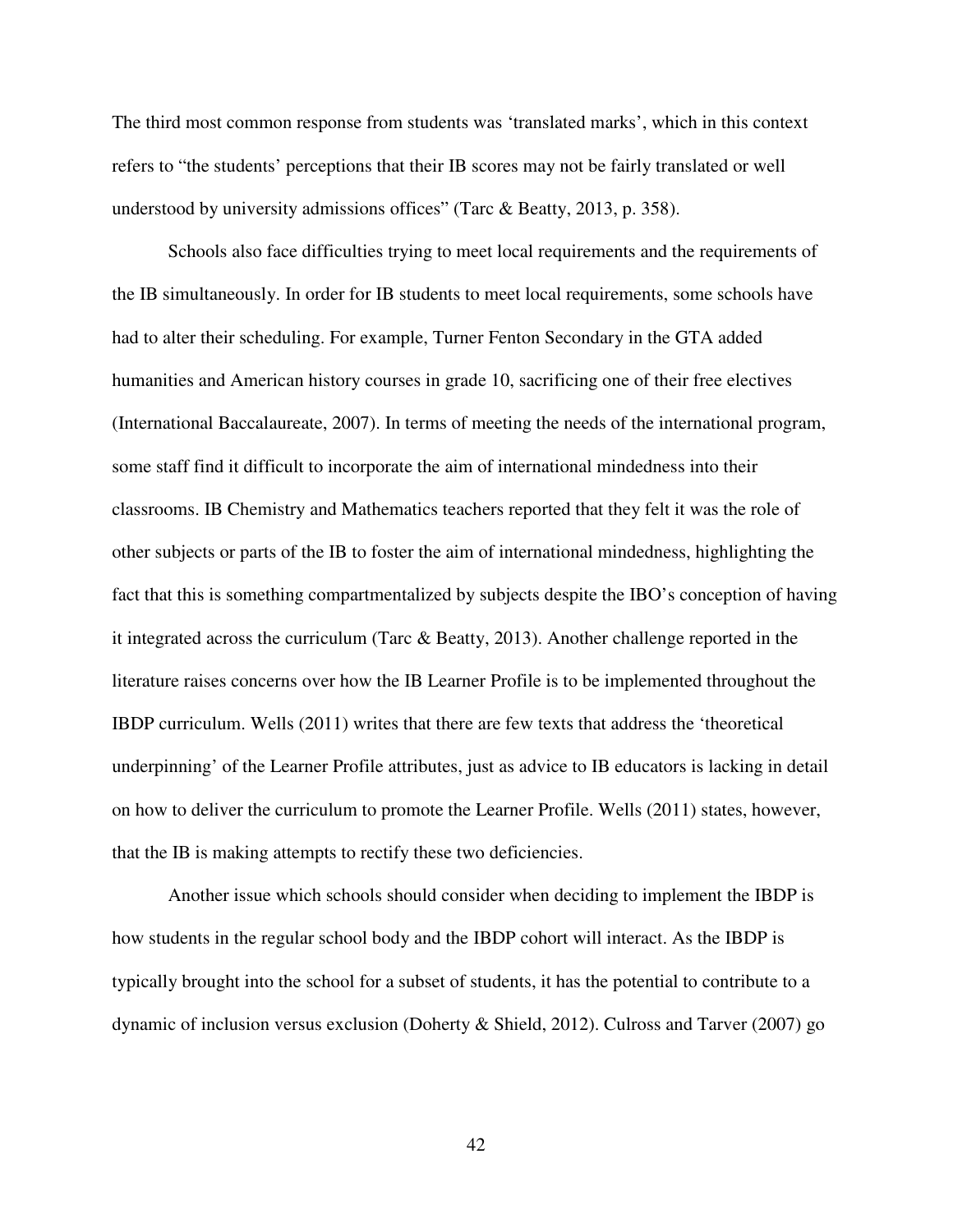as far as to suggest that one of the biggest areas of concern regarding the IBDP as an alternative curriculum is this interaction between IB and non-IB students.

# **2.7 Success Stories of the IBDP Experience**

Despite all the obstacles and difficulties associated with the IBDP listed above, it is not without its successes or it would not be implemented to the extent it is. This section outlines the success stories associated with the IBDP as they relate to the whole school, faculty and students.

 Literature corroborates the story that the IBDP has benefits for the whole school community. In one way, this can be connected to the image and expectations the IB brings. Turner Fenton Secondary attributes the philosophy of the IBDP to attitudinal changes which resulted in a more successful, multi-ethnic, multicultural school (International Baccalaureate, 2007). Fewer students left the school before graduation and the CAS component of the IBDP helped to cultivate a change in attitude and academic work ethic that affected IB and non-IB students alike (International Baccalaureate, 2007).

In another way, this whole-school success can be attributed to specific program components of the IBDP. Resnik (2012) suggests that this can be understood as the IB's 'percolation power' in that it has the power to influence curricula and programs that are not related to the IB (p. 263). Examples of this percolation can be seen in the creation of critical thinking classes and Extended Projects in some England state-schools due to the success of the TOK course and the Extended Essay in the DP. Another example exists in how the TOK and French language courses in an Ontario Catholic school became the most productive mechanisms for encouraging students to learn more about the world and the perspective of others (Tarc & Beatty, 2013). In fact, the French program had flourished since the implementation of the IBDP,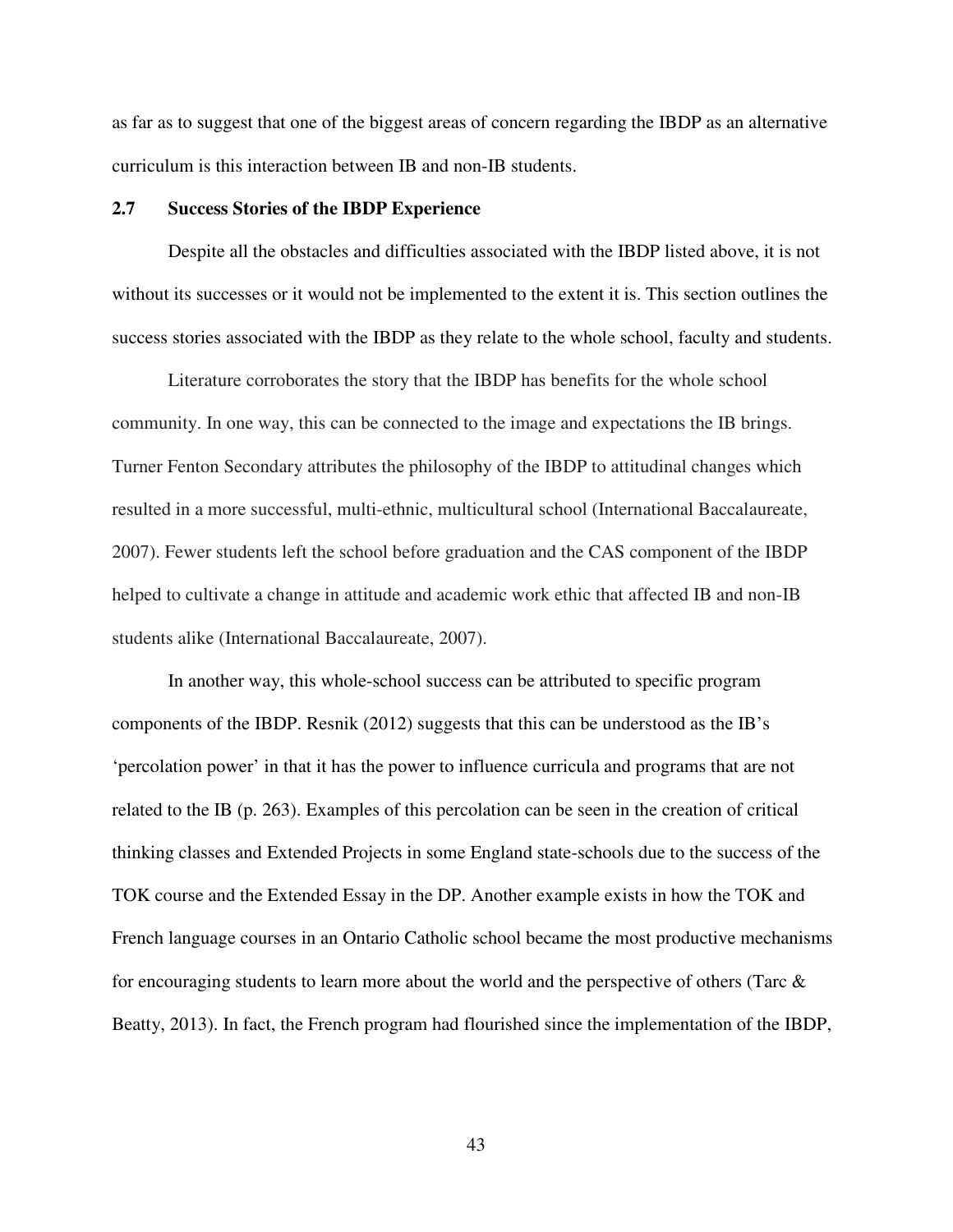which offers a substantive example of the positive effect the IBDP can have on the whole school (Tarc & Beatty, 2013).

 Empirical studies involving IBDP teachers consistently report that teachers view the IBDP as requiring substantial preparation (Culross & Tarver, 2010) and professional strains (Doherty & Shield, 2012) beyond which is required of the regular curriculum. However, despite the increased workload, IBDP teachers reported greater satisfaction from teaching the IBDP due to agreeable classrooms (Doherty & Shield, 2010), the focus on global issues, requirement of higher level thinking skills, applied learning, development of links between concepts, and covering a broader spectrum of topics (Culross & Tarver, 2010, p. 234). Teachers also reported that their experience teaching the IB curriculum had challenged them to become better teachers (Culross & Tarver, 2010) which led to an increased interest in obtaining an advanced degree in their subject area (Mayer, 2010).

 There is a wide array of successful outcomes experienced by students in the IBDP. One report from a Superintendent even suggests that if some students don't pass the IB exams, the experience in and of itself is beneficial and rewarding (Mayer, 2010, p. 99). Students themselves rated the program highly and as having contributed to their creative and critical thinking skills developed through a greater breadth and depth of topics in the curriculum (Taylor and Morpath, 2006; Culross & Tarver, 2010), and improved oral and written communication skills (Culross  $\&$ Tarver, 2010).

 In terms of prepardeness for university, 87.5 percent of IBDP students in two B.C. public schools felt they were better prepared than those not in the IB (Taylor & Morpath, 2006), and students in an Ontario Catholic school reported positively on the relationship between the IBDP and future academic success in university (Tarc & Beatty, 2013). IBDP graduates also reflected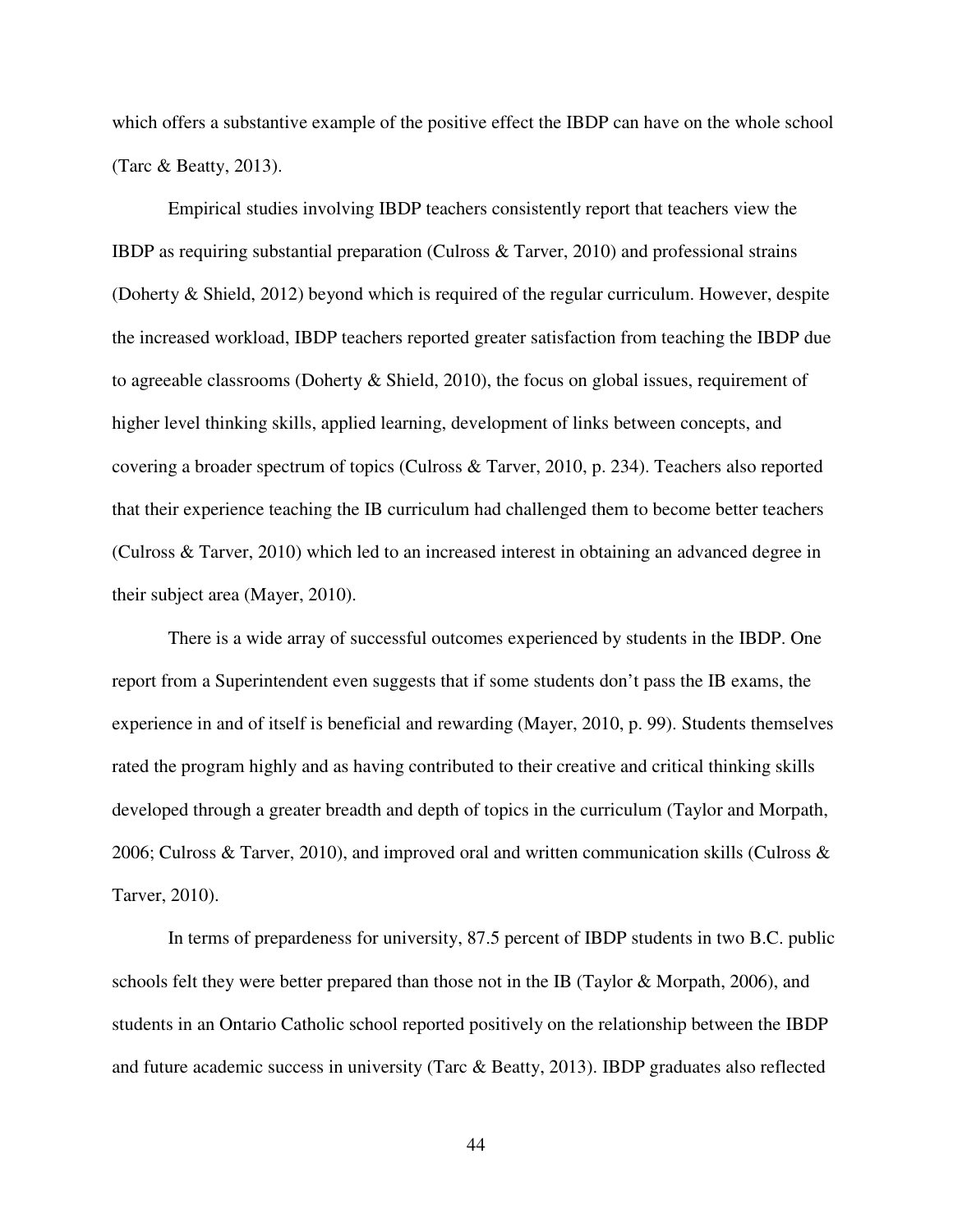on their IBDP experience as having increased their international cultural awareness (Culross  $\&$ Tarver, 2010). Students also reported feeling that the additional university credits given to IBDP students improves their chances of being accepted to a prestigious university and also ensures that they have the skills they need to do well once they are there (Mayer, 2010). An interesting policy consideration which comes out of the research is that British Columbia students graduating in 2000 were granted more university credits than those graduating in 1996, reflecting the changing attitudes of Canadian universities toward the perception of the IB curriculum (Taylor and Morpath, 2006).

 In terms of measurable outcomes for students while still in high school, IBDP students from the TDSB had a higher success rate than students in all TDSB schools on all of the secondary success indicators (Sinay, 2010). These indicators included the Ontario Secondary School Literacy Test (OSSLT), EQAO Grade 9 Mathematics, Grade 9 credit accumulation, Grade 10 credit acculumation, and the proportion of graduating 17 year-old students (95 percent for IB students as compared to 61 percent for all TDSB students) (Sinay, 2010, p. 65).

#### **2.8 Chapter Summary**

 This literature review has illustrated that the small body of literature which exists to contribute to the topic of the IBDP as an alternative curriculum represents both critical and supportive viewpoints. Though there are few large scale studies to contribute to this body of work, there have been some very revealing qualitative studies conducted that aid our understanding of the who, what, and why of the IBDP as an example of 'curricular choice' in public education. Though most studies have been conducted in Australia and the United States, the studies by Bagnall (1994), Taylor and Morpath (2006), and Tarc and Beatty (2013) have helped to illuminate the Canadian context. The gap in the literature was shown specifically to be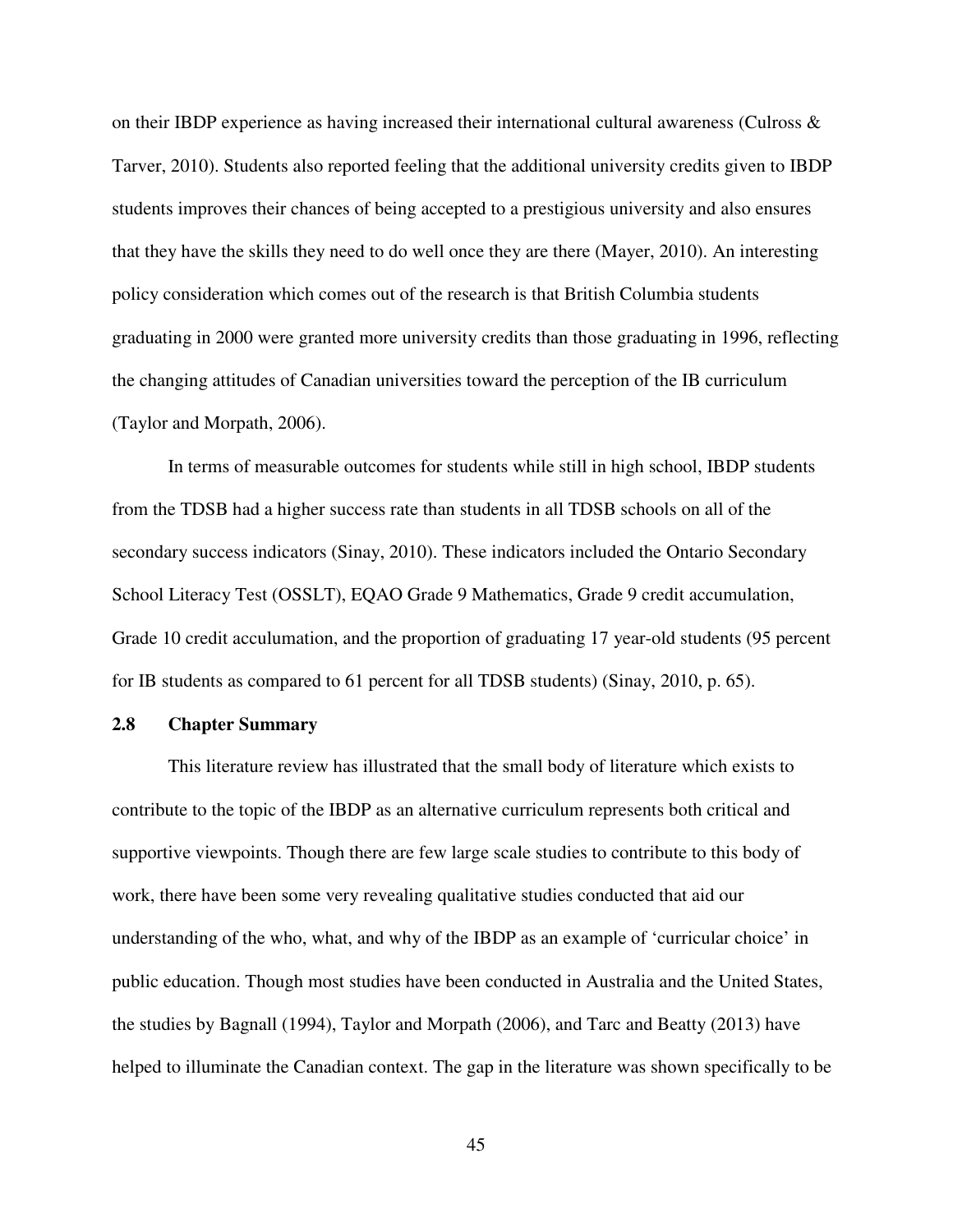research from the perspective of IBDP administrators in Canada, and research which addresses access to the IBDP.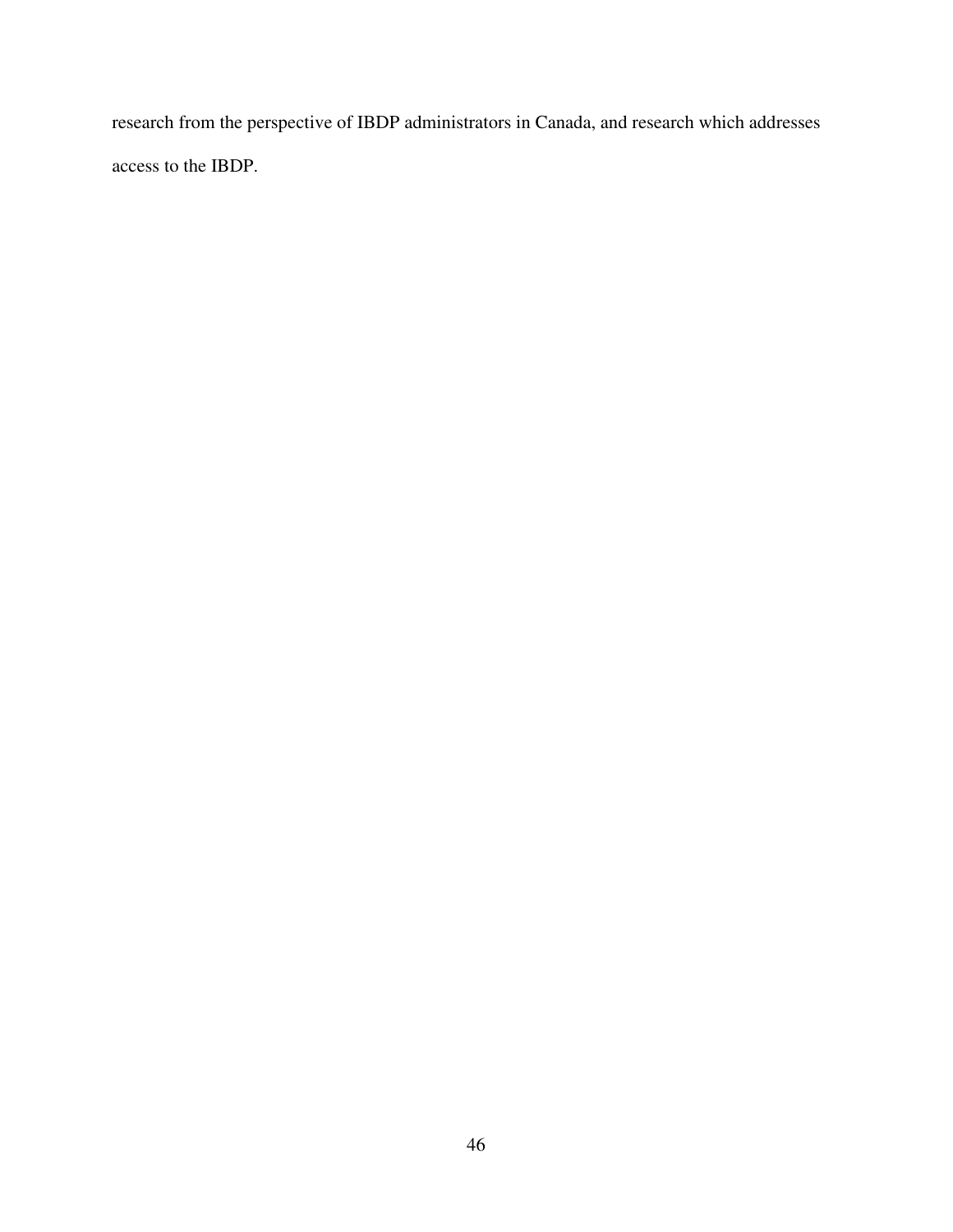## **CHAPTER THREE**

# **Methodology**

# **3.1 Introduction**

 This chapter outlines the methodological considerations for this research. Punch (2009) defines methodology as "what lies behind the approaches and methods of inquiry that might be used in a piece of research" (p. 15). These methods of inquiry are based on three assumptions: assumptions about the nature of the reality being studied (ontology), about what constitutes knowledge of that reality (epistemology), and about what therefore are appropriate ways (or methods) of building knowledge of that reality (methodology) (Punch, 2009, p. 15). These assumptions make up what is referred to as the *research paradigm*, or way of looking at the world. Cohen et al. (2011) assert that research planning depends on research design which is, in turn, dependent on the following: the research paradigms in which one is working; the philosophies, ontologies and epistemologies which underpin those paradigms; the kinds of questions being asked; and the purpose of the research (p. 116). Below I will situate my research within the constructivist and transformative research paradigms, describe the ontologies and epistemologies which underpin these paradigms, and relate these to my 'how' and 'why' research questions and the purpose of my research. Then, I will outline my research strategy and methodological plan by first describing the data which is necessary to address my questions, and then stating how I will collect and analyze this data.

## **3.2 Research Design**

Punch (2009) writes, "At the centre of the design of a study is its logic or rationale—the reasoning, or the set of ideas by which the study intends to proceed in order to answer its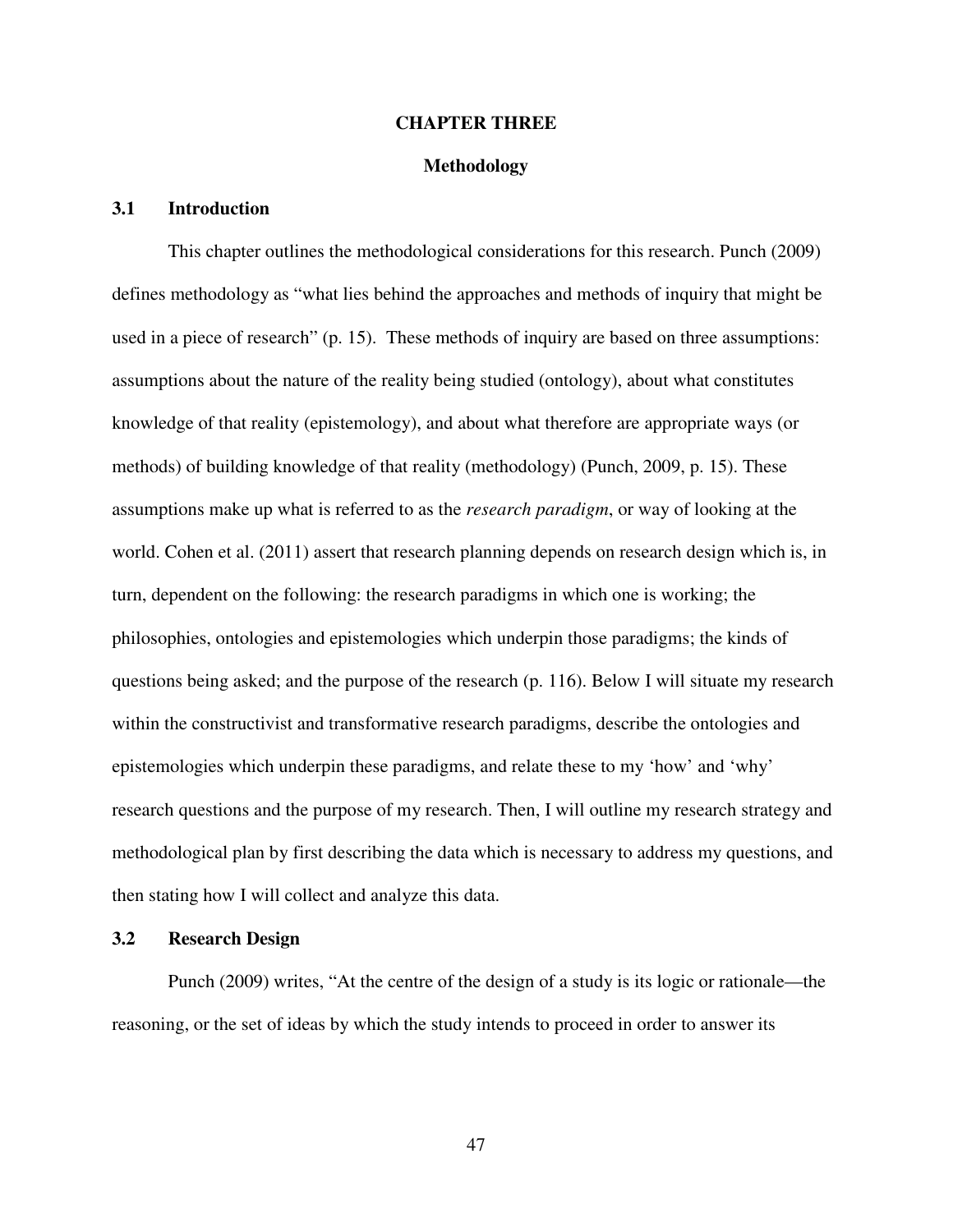research questions" (p. 113). As stated above, the research paradigm is a pivotal part of the research design. Denzin and Lincoln (1994) describe a paradigm as follows:

…a set of basic beliefs (or metaphysics) that deals with ultimates or first principles. It represents a worldview that defines, for its holder, the nature of 'the world,' the individual's place in it, and the range of possible relationships to that world and its parts. (p. 107)

Punch (2009) lists interpretivism and constructivism as two paradigms that are *likely* to be associated with qualitative methods. I realize that I subscribe more to the constructivist paradigm, as I agree with its ontological and epistemological underpinnings. Patton (2002) states that constructivism "begins with the premise that the human world is different from the natural, physical world and therefore must be studied differently" (p. 96). Guba and Lincoln (as cited in Punch, 2009) describe the nature of reality associated with constructivism to be local and specific, socially and experientially based, and dependent upon the individuals or groups holding them. In terms of ontology, the nature of my reality as it relates to my role as a researcher stems from my experiences as a teacher and middle manager of the International Baccalaureate Diploma Programme (IBDP) in an international school in Dubai. This experience has allowed me to evaluate international education and the IB, and conclude that as a curriculum, the IBDP has the potential to fulfill the mission statement of the IBO, but the values of the school authority have the power to steer the curriculum in many different directions. Epistemologically, I believe that the knowledge of my reality in terms of the IBDP has been determined by my two official IBDP training sessions (IB Higher and Standard Level Mathematics), my experiences working closely with Senior Management, and the process of leading the Mathematics department through two whole school inspections where the outcomes of IBDP students, pedagogy of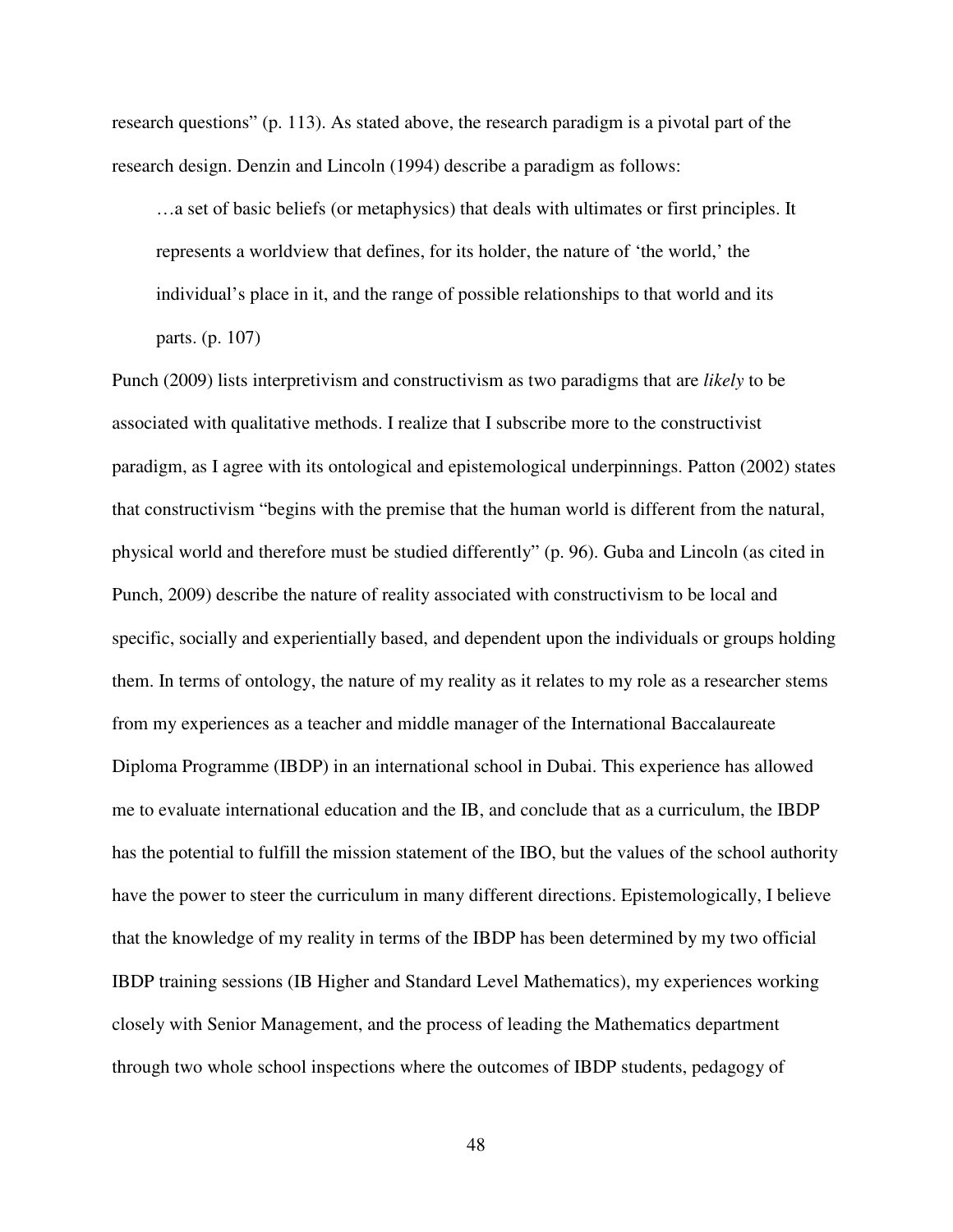teachers, and leadership of the management team were judged against criteria set by the local government.

As shown above, the constructivist paradigm fits with my research questions in that it considers knowledge to be socially and experientially based; however, there is an aspect of my research which it does not address. As discussed in Chapter 1, my research into the IBDP as implemented in Ontario schools is based on critical educational research, which seeks to "uncover the *interests* at work in particular situations and to interrogate the legitimacy of those interests, identifying the extent to which they are legitimate in their service of equality and democracy" (Punch, 2009, p. 31). In other words, while constructivist research is primarily interested in the voluntary actions of individuals, critical qualitative research is concerned with the constraints that limit such actions (Clark, 2014). In terms of my research questions, I wish to uncover the interests served by current policy regarding IB programs, and examine whether or not there are constraints that result in inequitable access to these programs. A key component to this is the power that comes from the policy-making authority, whether it be the province, school board, or school, and whose values are represented in said policies. As such, my research intentions reflect a transformative paradigm which has an emancipatory interest at heart. The transformative paradigm draws on the constructivist—as well as interpretive—paradigms, but goes beyond them as it concerns an interrogation of power. Mertens (2007) describes the ontological and epistemological underpinnings of the transformative paradigm:

The ontological assumption of the transformative paradigm holds that reality is socially constructed, but it does so with a conscious awareness that certain individuals occupy a position of greater power and that individuals with other characteristics may be associated with a higher likelihood of exclusion from decisions about the definition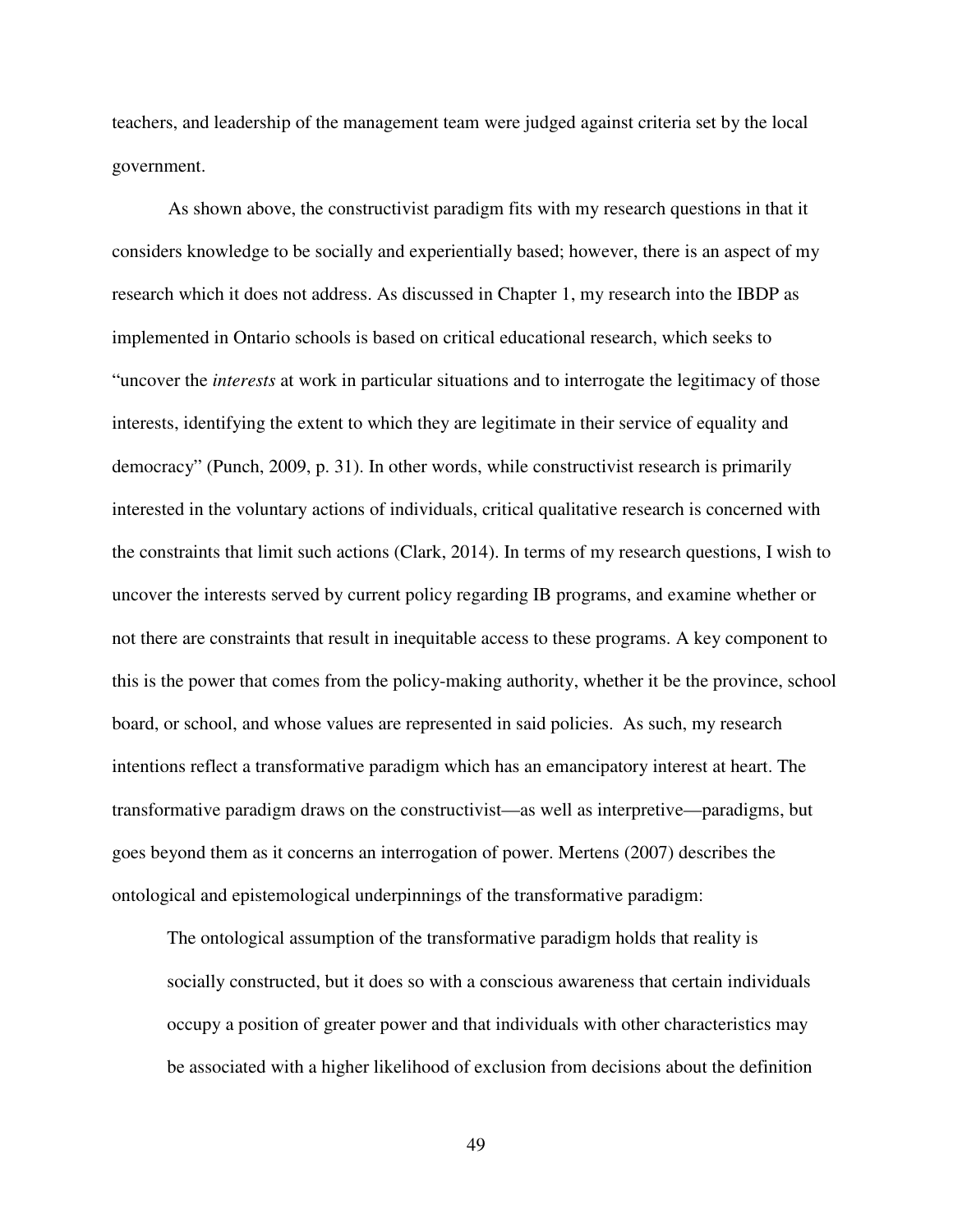of the research focus, questions, and other methodological aspects of the inquiry (p. 216).

Mertens (2007) acknowledges the ontological assumptions and the questions which are posed by this paradigm. She asks, "What are the social justice implications of accepting reality that has not been subjected to a critical analysis on the basis of power differentials?" (p. 216) I subscribe to this reality in regards to my work with the IBDP, as I feel that there is a certain status quo in terms of policy in Ontario at present, even though there has yet to be any critical research with policy as a focal point. Further to this, Mertens (2007) writes the following in regards to epistemology:

To know realities, it is necessary to have an interactive link between the researcher and the participants in a study. Knowledge is socially and historically located within a complex cultural context. Respect for culture and awareness of power relations is critical (p. 216).

I feel that my personal experience working as a middle manager with the IBDP, and my interactions with senior management of an IBDP school, will be beneficial to understanding my participants' realities. However, I must also appreciate that the knowledge of my participants will be located within their own unique context. Acknowledging the 'complex cultural context' also serves as a reminder that power relations are constructed through many different mechanisms such as age, salary, experience, or title, and that this is itself culturally relative.

Based on the discussion above, we can see that the three sets of identified assumptions have direct implications for the methodological concerns of researchers, "since the contrasting ontologies, epistemologies and models of human beings will in turn demand different research methods" (Cohen et al., 2011, p. 6). To this end, Mertens (2007) writes: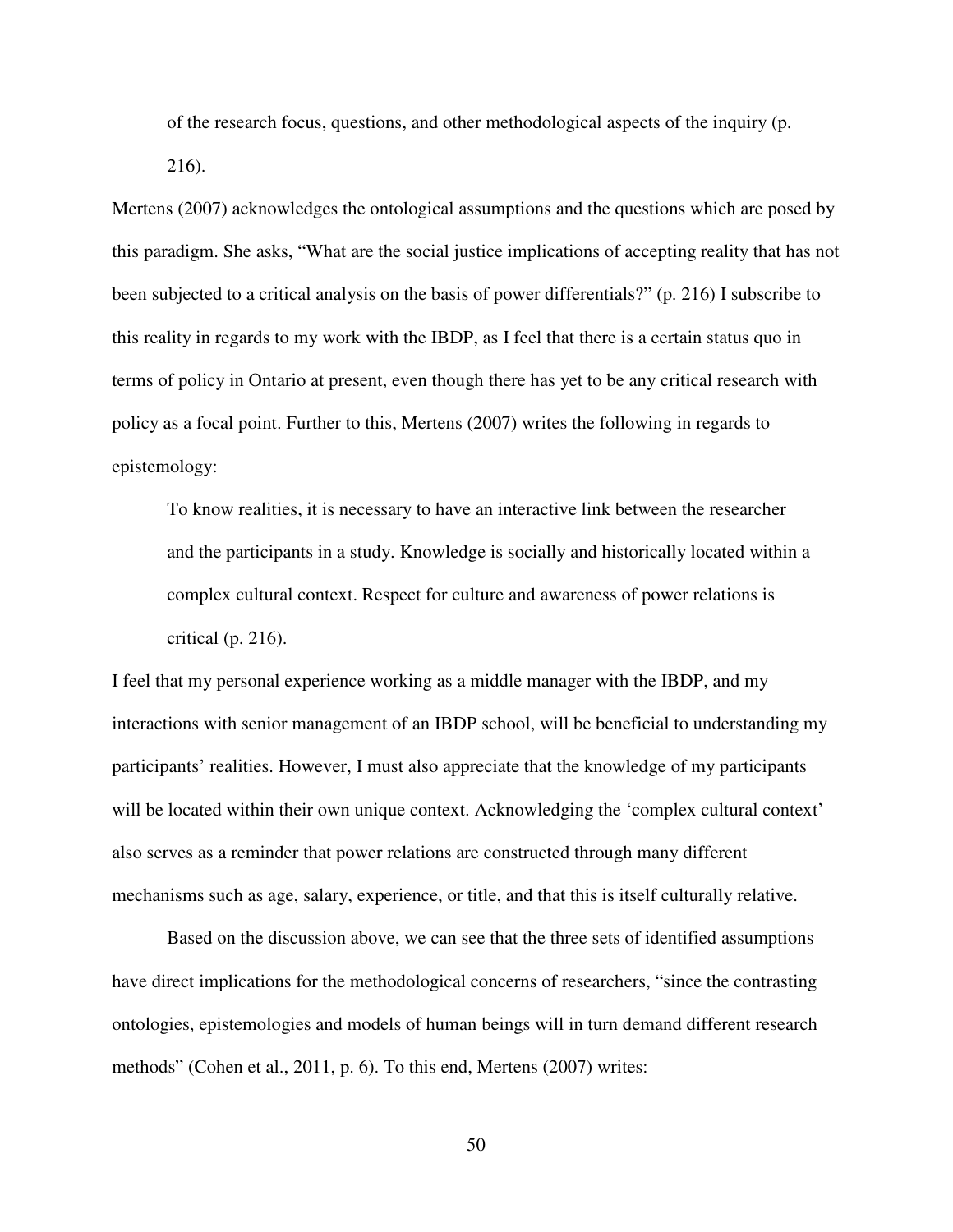Methodological inferences based on the underlying assumptions of the transformative paradigm reveal the potential strength of combining qualitative and quantitative methods. A qualitative dimension is needed to gather community perspectives at each stage of the research process, while a quantitative dimension provides the opportunity to demonstrate outcomes that have credibility for community members and scholars.

In considering this, and the link between constructivist paradigms and qualitative research, I have chosen to employ a qualitative research design. Specifically, this research takes the form of a case study. The following section will outline the justification for choosing the case study as methodology for this qualitative study.

# **3.2 Justification of Methodology**

I have chosen to conduct a qualitative case study based on the approaches to case study methodology articulated by Creswell (2003), Yin (2004), and Stake (as cited in Punch, 2009). Firstly, I draw upon Creswell's (2003) description of a case study as in-depth exploration of the case, where the case is bounded by time and activity, and where researchers collect detailed information using a variety of methods (p. 17). In order to ascertain *why* the IBDP is being chosen as an alternative curriculum by Ontario secondary schools and families, and *how* this curricular choice is experienced from the perspective of administrators, an in-depth exploration of the case is required. Somewhat contrary to Creswell's definition, Yin (cited in Cohen et al., 2011) suggests that the boundary need not be so well defined—that it may in fact be blurred— "as a case study is a study of a case in *context* and it is important to set the case within its context" (emphasis my own; p. 288). Yin's definition is relevant to this research, as the boundary of the case is not as well-defined as just one institution or individual. However, the *context* can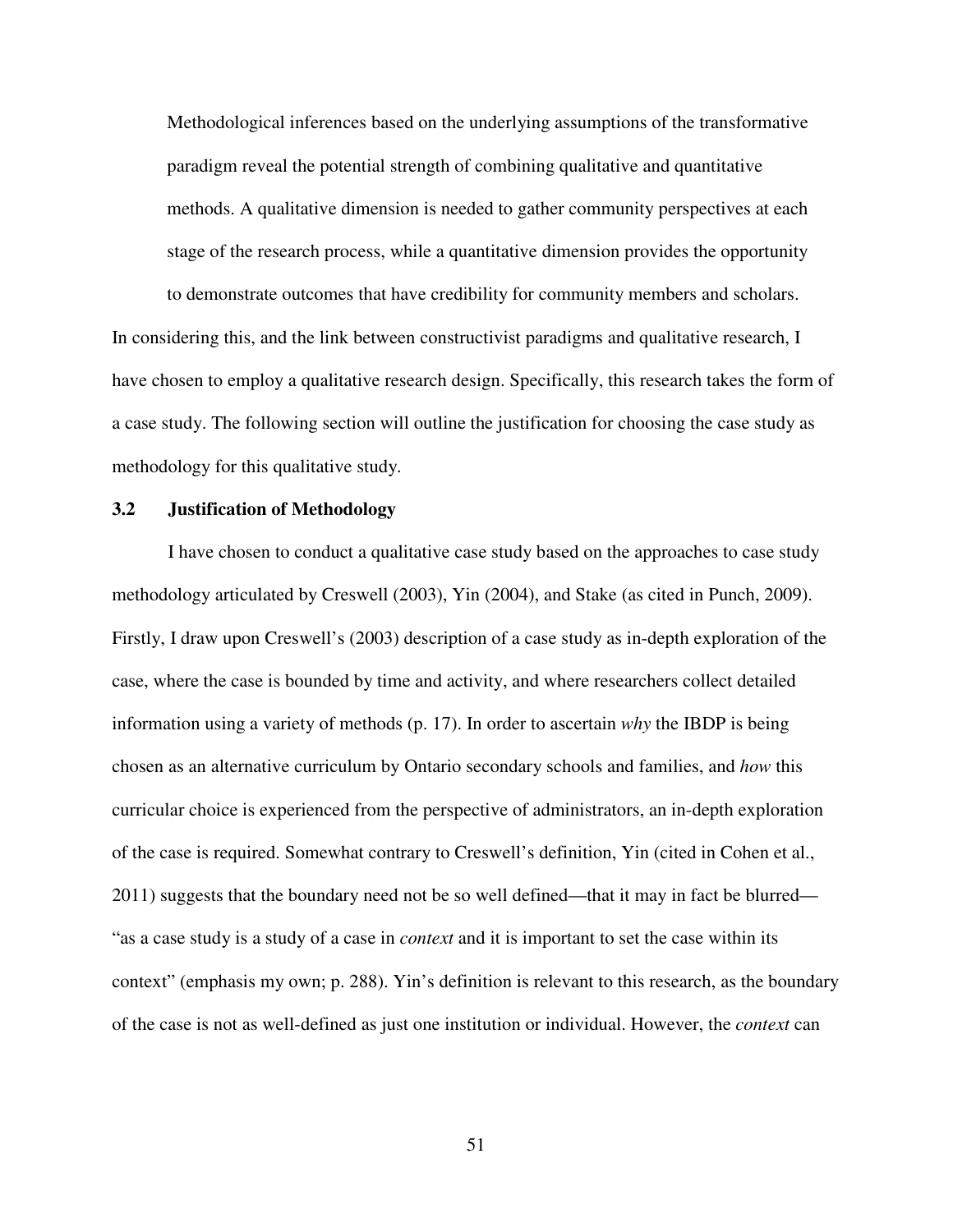be set by focusing on the IBDP as it is exists in the Canadian province of Ontario, and in schools which are government funded.

In order to describe the type of case study reported in this thesis, an understanding of what is meant by a 'case' is necessary. Yin (1994) describes a *case* as something which empirically represents the interesting topic of the study. In this study, the case is the phenomenon of the IBDP which is bounded by Ontario public schools. Further to the justification of case study as methodology, a justification of the *type* of case study is required. Yin (1994) further distinguishes between a single case and multiple case design, and states that single cases are often chosen to represent rare or unique events, whereas multiple cases are used when the desire is to replicate or contrast results. Therefore, this research design will be characterized as a single case study, as the case is a single phenomenon—the IBDP.

Yin (1994) highlights the importance of selecting cases and units of analysis carefully when using a single case design. A unit of analysis can be defined as the actual source of information—be it the individual, organizational document, or artefact (Yin, 1994). When considering the unit of analysis, it must also be decided if the case study will employ a holistic or embedded design. The former includes a single unit of analysis in order to study the global nature of the phenomenon, while the latter includes multiple units of analysis, which may exist on different levels, and seeks to provide consistent patterns of evidence across units, but within the case (Yin, 1994). Likewise, Stake (2000) suggests that even though a case is singular, it can have various layers or sub-sections which add to its complexity. This study has multiple units of analysis and is therefore an embedded design. Figure 3.1 illustrates the complexity of the case design with units of analysis on three levels. This multi-scalar design was chosen to take into account the global, provincial, and local levels involved with the IBDP in Ontario. This study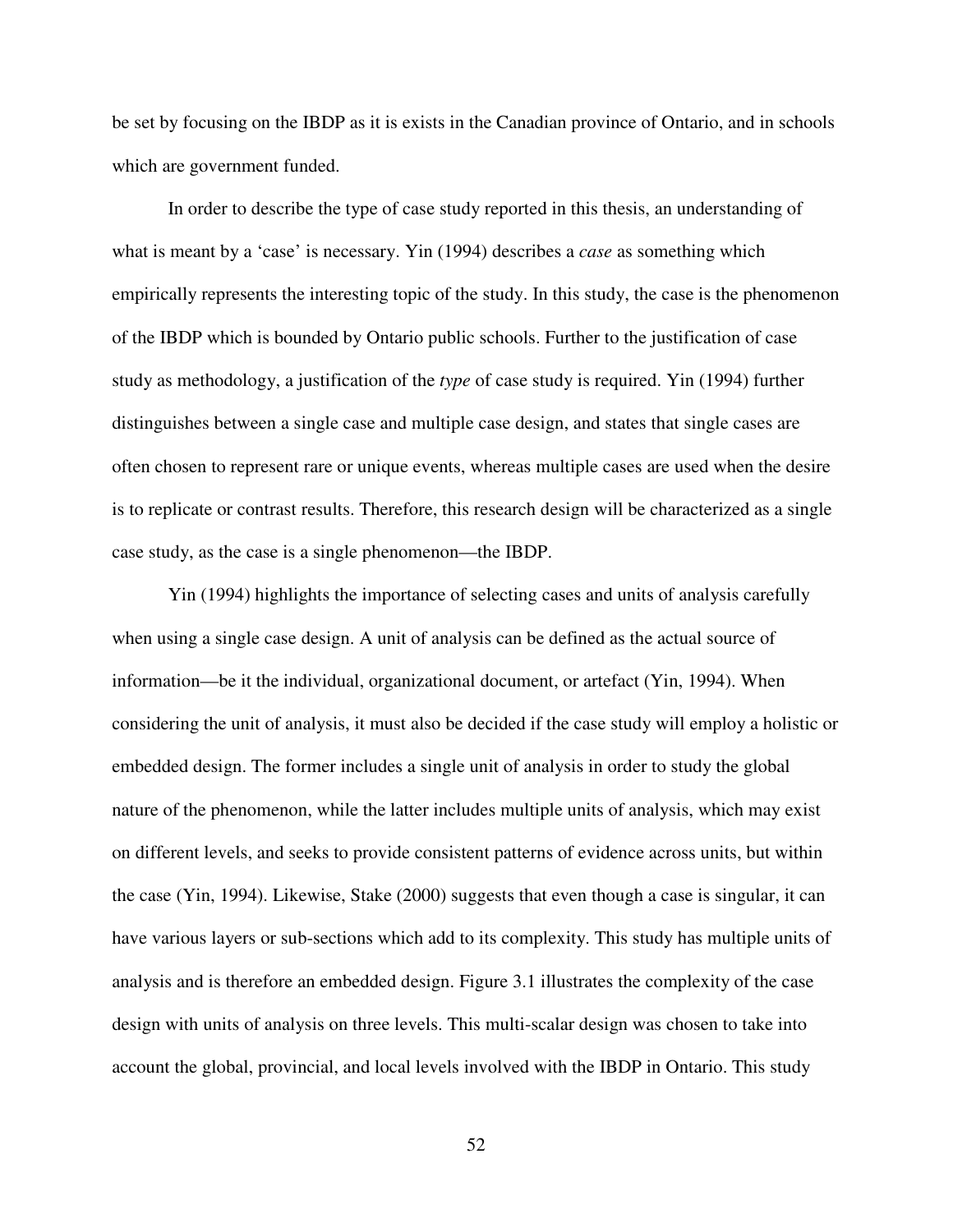

*Figure 3.1.* An Illustration of the Case and Units of Analysis. The boundary of the case is Ontario public schools and the units of analysis are multi-scalar.

will consider the ways in which the different levels interact to either encourage or hinder the propagation of the IBDP (Resnik, 2012) in Ontario. Each level consists of one or more key informant(s) on the IBDP in Ontario. Each level also consists of documents subjected to analysis such as IBO public domain documents, provincial policy documents, local policy published by the TDSB, and local (school-based) documents. Hence, this research design can then be described as an embedded, single case study.

The final description of the case study which I will draw upon in my approach to this research comes from Stake's (cited in Punch, 2009) assertion that different types of cases must also imply different types of case studies. He distinguishes the three main types of case studies as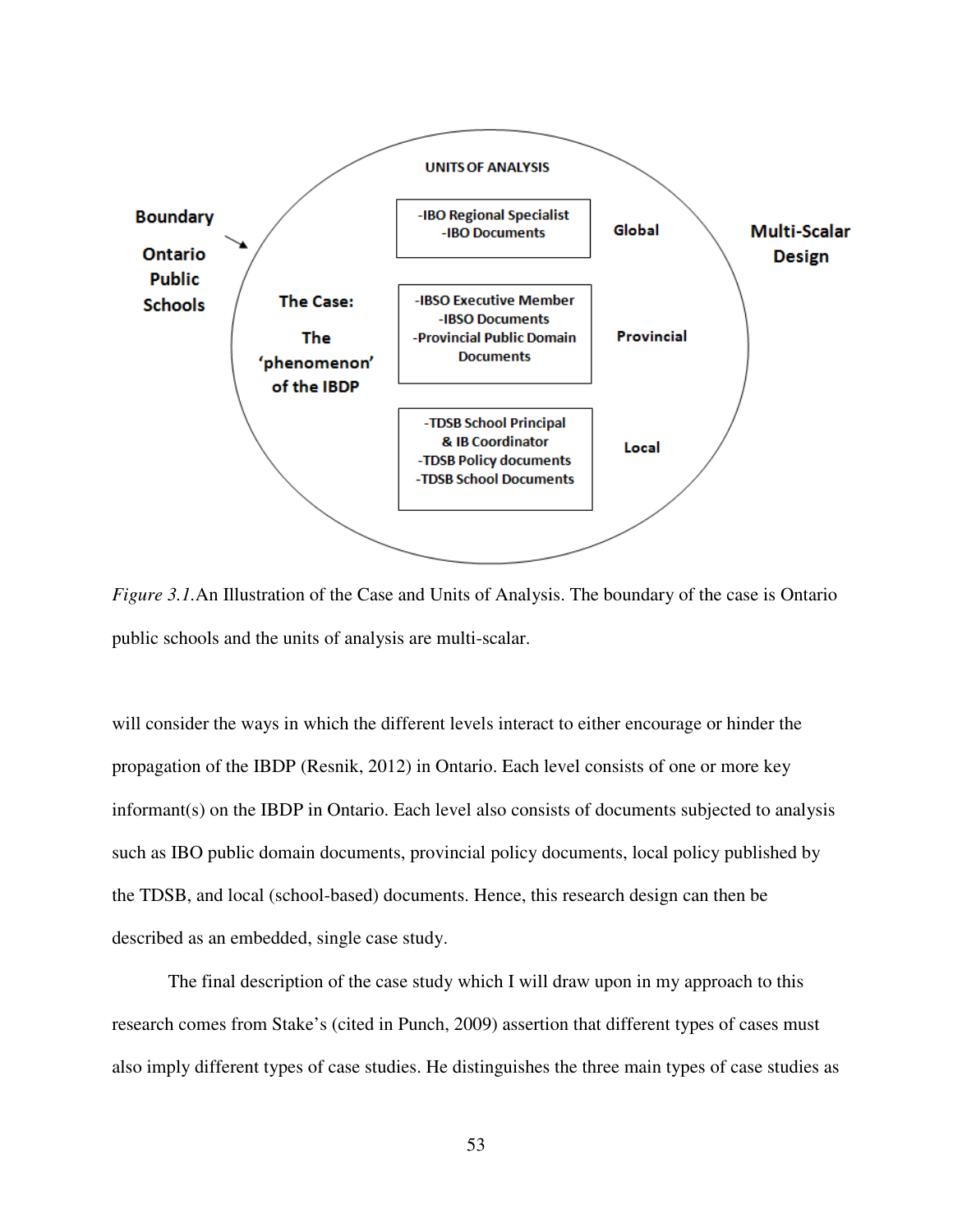intrinsic, instrumental, and collective. The current case study can be described as instrumental, as an instrumental case study is one in which "a particular case is examined to give insight into an issue" (Punch, 2009, p. 119). In this instance, the case is being examined to give insight into how the IBDP has become a popular 'curricular choice' within Ontario public education. Punch (2009) notes that an instrumental case study is "generally a single case study, and can sometimes be thought of as a 'negative case', in that it is markedly different from the general pattern of other cases, perhaps even completely opposite to them, creating the need to understand why this case is so different" (p. 121). This case can be thought of as a negative case in that its boundary—the province of Ontario—does not currently possess any policies enabling IBDP governance at the provincial level, thus making it unique among Canadian provinces. Also, the local unit of analysis, the TDSB, has been chosen because it is markedly different from all other Ontario school boards in that it offers students the opportunity to participate in the IBDP without financial barriers. To illustrate this, in contrast to the TDSB policy, schools in the York Regional District School Board (YRDSB), which includes the affluent neighborhood of Richmond Hill, charge the highest fees in the country—approximately \$3,000 per student (Globe and Mail, 2012). It is implicit that fees such as these would have a large impact on the demographics of students able to participate in the program, and thus I will turn to the TDSB in order to consider the program in a setting where fees do not limit participation.

In considering the justifications outlined above, I will proceed with the description of my research as an embedded single case study.

## **3.3 Recruitment**

Cohen et al. (2010) stress that when planning a case study, consideration must be given to negotiating access to the sample (p. 298). The International Baccalaureate Organization and the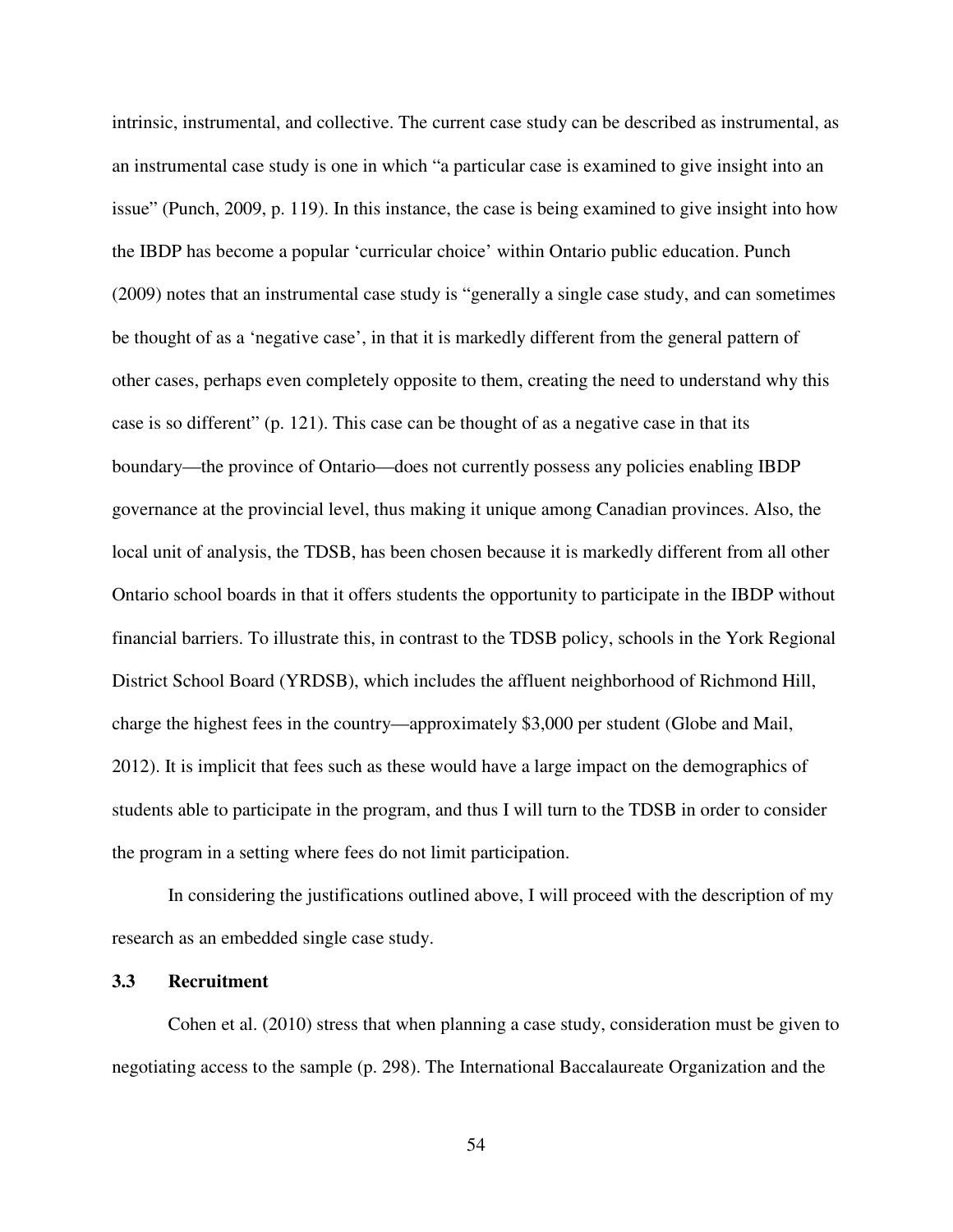International Baccalaureate Schools of Ontario both publish a list of the schools which offer IB programs in Canada and Ontario, respectively (IBO, 2013; IBSO, 2013). I began my recruitment phase by accessing the IB Schools of Ontario (IBSO) website. On this website are the contact details for all of the Executive members of the IBSO, and a list of all the IB schools in Ontario and their contact information (the name and location of each school; the email address and telephone contact for the Principal, IB Coordinator, and in some instances Guidance Counselor). From these contact details, I chose three members of the IBSO Executive involved specifically with the Diploma Programme and contacted them via email to see if they would be interested in participating in my study. The email template which was used to contact participants is taken from the UWO Research website and has been included in Appendix D. A letter of information (included in Appendix A) which explained the details of the study was also included. I received an email response from one of the members expressing his interest to participate in my study, and thus acquired an informant at the provincial level—Participant 1. Recognizing that gaining access to a participant at the global, or IBO, level might be more difficult, I opted to use snowball sampling to acquire a contact at the IBO. Therefore, at the time of my interview with Participant 1, I asked if he knew of anyone at the IBO who might also be interested in participating in my study, and he kindly provided me with the name of an individual whom he thought would be interested and would have valuable insight into the IBDP in Ontario. I then contacted this person via email, and they agreed to conduct a telephone interview with me. As a result, I acquired a participant at the global level—Participant 2.

To gain access to participants at the local level, I submitted a request to conduct research in the Toronto District School Board. The TDSB, an English secular board, was sampled based on its policy to provide IB programs to its students free of charge. With TDSB approval, I began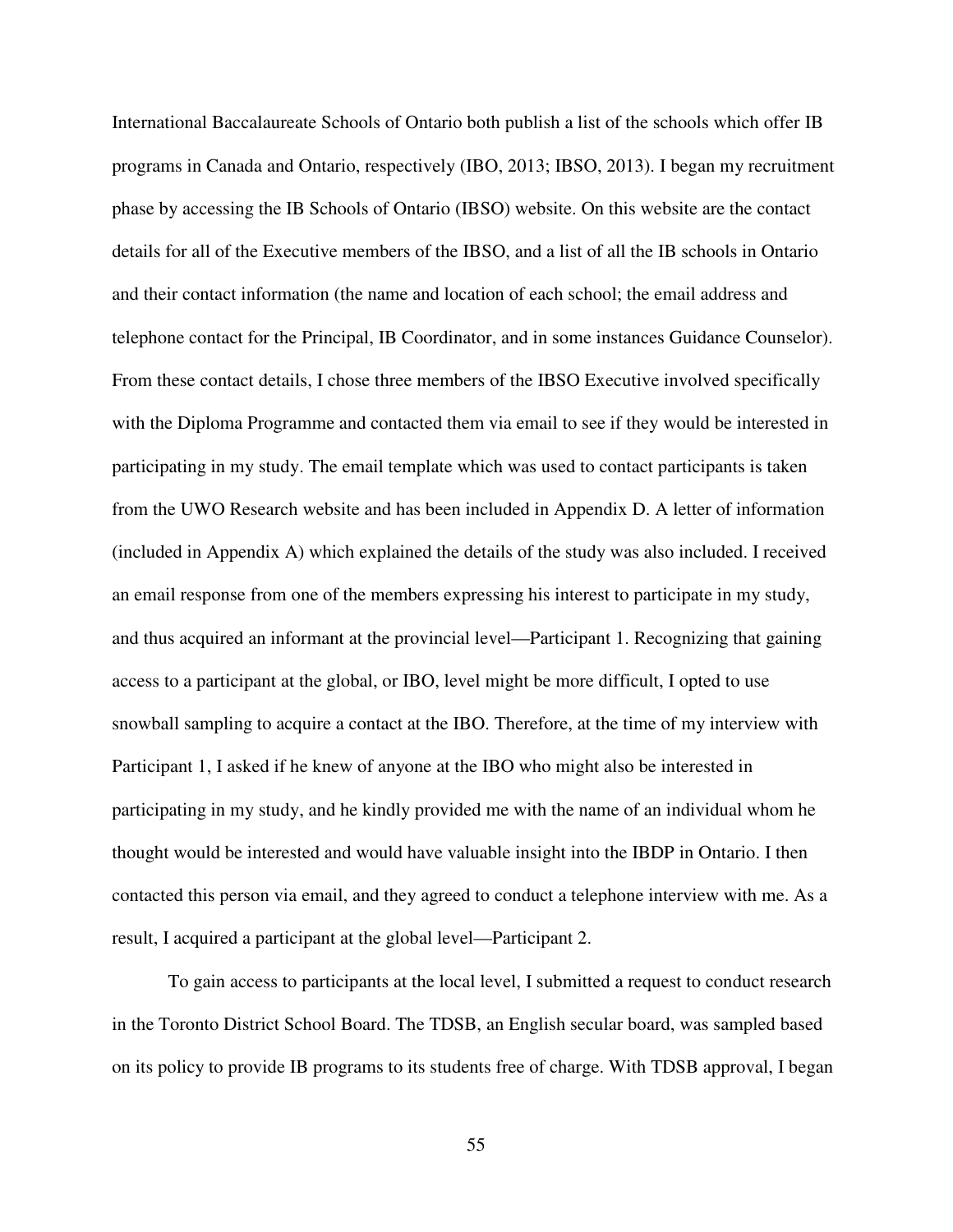sending email invitations with letters of information to the four principals of IBDP schools in the TDSB that had their email addresses available on the IBSO website. I received responses from two of these principals with questions regarding the timeline of the study and the commitment required. After these questions were answered, one of the principals agreed to participate, and I asked her if the IB Coordinator of her school would also be willing and available to participate in the study. The principal arranged for the IB Coordinator to contact me and she told me she would be interested in participating as well. Accordingly, the TDSB school principal, Participant 3, and the TDSB school IB Coordinator, Participant 4, became my key informants at the local level. The TDSB school will be referred to henceforth by the pseudonym Toronto High School (THS).

# **3.4 Data Collection**

Choosing to do a case study is as much a choice of what it is to be studied as it is a methodological choice; therefore the case may be studied in a number of ways (Flyvbjerg, 2011). This case study will consist of multiple qualitative methods, as case studies are intensive in their design, containing more detail, richness, and completeness than cross-unit analysis, and the use of qualitative research affords the opportunity for thorough and comprehensive understanding of observable and non-observable meanings, actions, attitudes, and behaviour of research participants (Cohen et al., 2011, p. 219; Flybverg, 2011, p. 301). As such, a case study relies on multiple sources of evidence to add breadth and depth to data collection, to assist in bringing a richness of data together in an apex of understanding through triangulation, and to contribute to the validity of the research (Yin, 2003). This research is triangulated by the collection and analysis of data from (1) public domain documents published by the IBO, provincial and school board policy documents, and school-based publications such as the IBDP application, (2)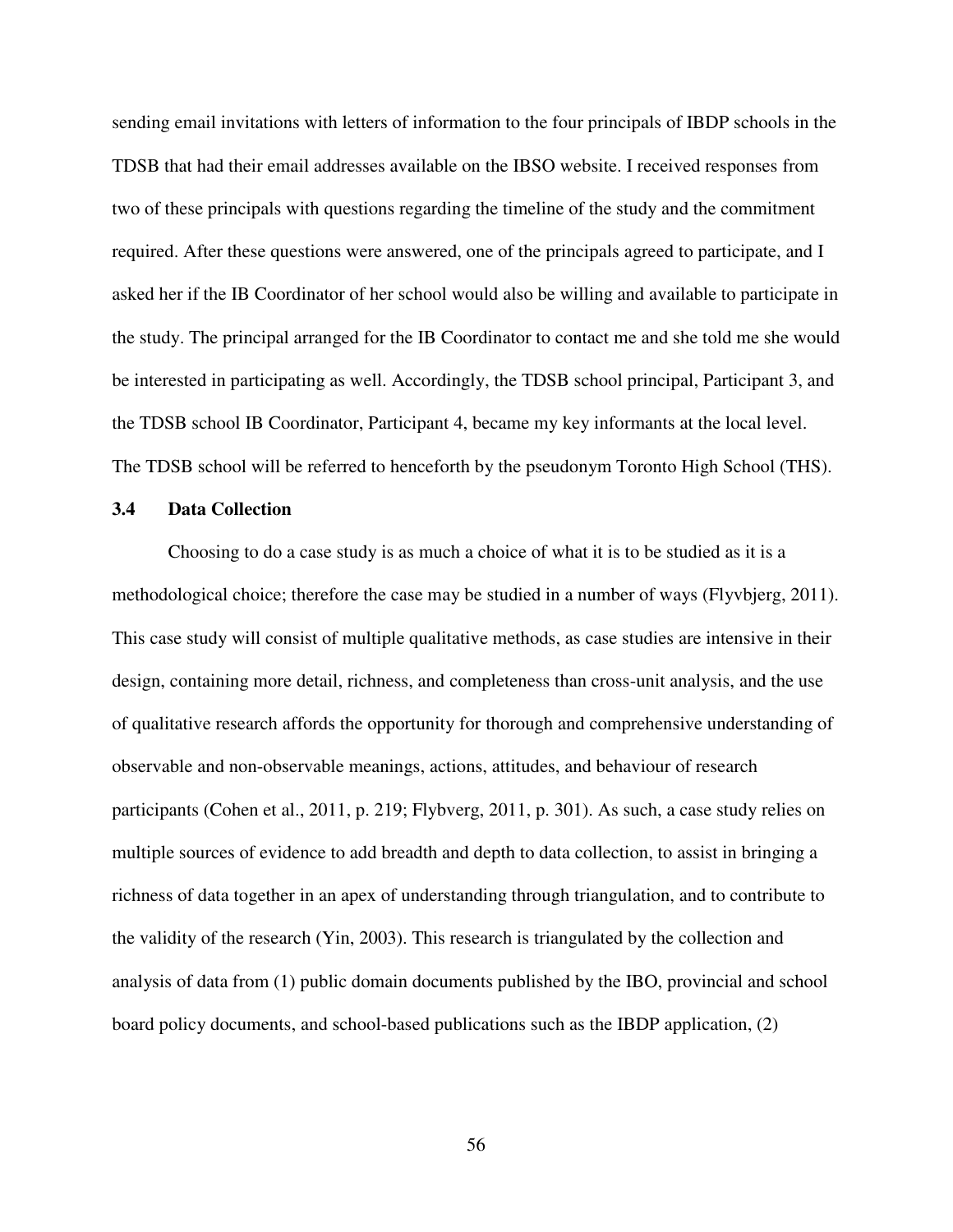interviews with key informants to the IBDP in Ontario, and (3) the data from the literature review.

## *3.4.1 Document Analysis*

The research process began with a search through provincial Ministry of Education websites for any documents or texts relating to the IB. Official documents from the IBO were collected and read, and a search through the TDSB website was also completed to acquire any documents which addressed the IBDP in some form or another. It was important to start with these documents so as to establish an understanding of the context within which the participants would be operating. Hodder (1994) explains that document analysis is significant for the following reasons: "The information provided may differ from and may not be available in spoken form, and because texts endure and thus give historical insight" (p. 395). Document analysis of THS school-based publications proceeded once participation was confirmed by the principal. This included a review of the school website and the school's IB application package.

#### *3.4.2 Participant Interviews*

In order to provide a deeper meaning of the context from which the participant realities have been formed, information on their experience with the IBDP will be provided; however, in the interest of confidentiality, I have generalized the information on years of experience and withheld specific titles which may infringe upon confidentiality. The participants varied in their years of experience working with the IBDP, but none of them were 'new' to the IBDP. Participant 1 has worked with the IB in a variety of capacities for many years. These experiences include teaching pre-IB and the IBDP, and working as an IB Coordinator, an IB Examiner, and an IB workshop presenter. He has also been serving as an Executive Member of the IBSO for a multitude of years. Participant 2 has held a variety of roles during his twenty-plus year career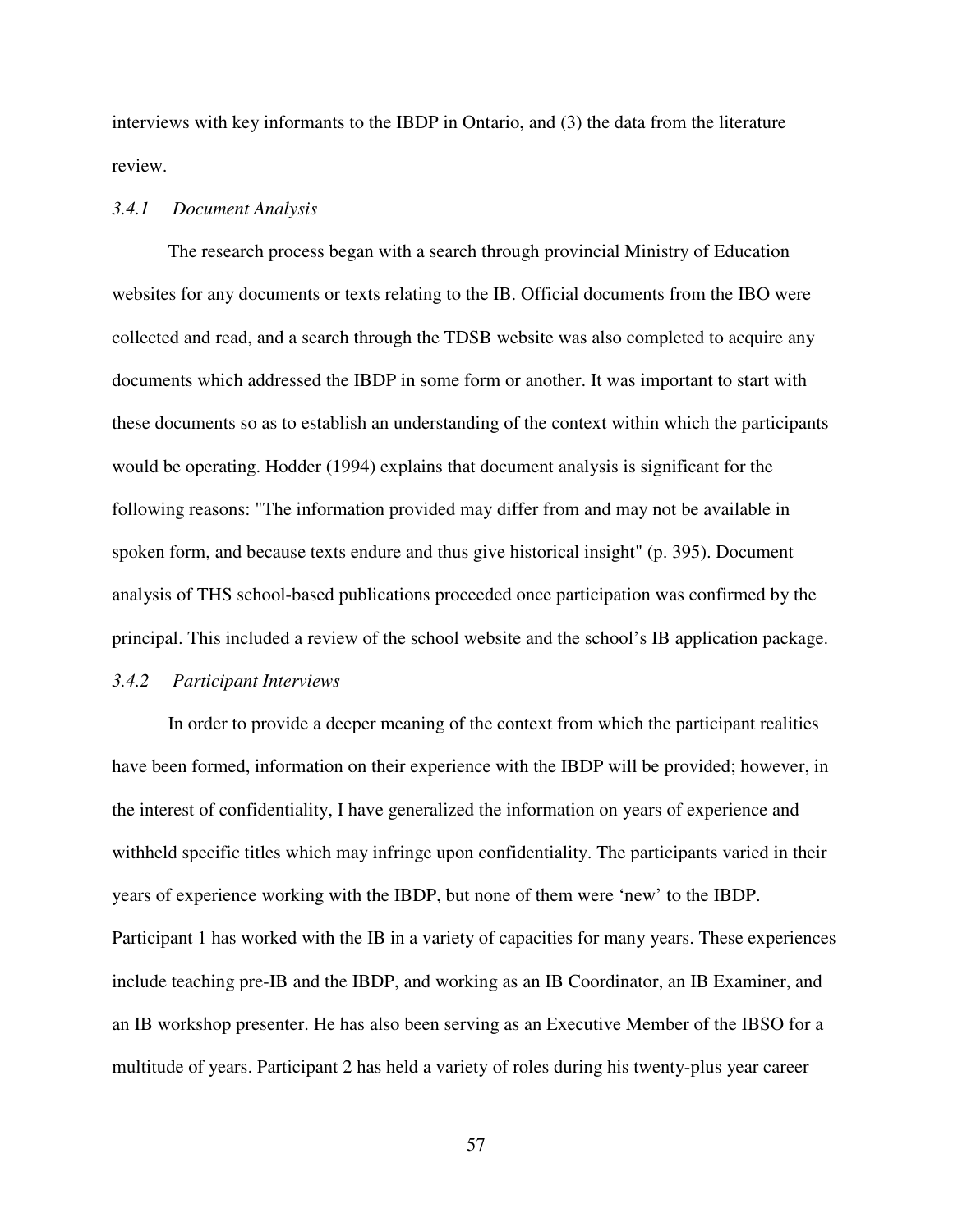with the IB, and currently works as a Specialist for the IB North America (IBNA). Participant 3 has worked as a TDSB principal for many years. Her appointment at THS was her first experience working with the IBDP, though she has been familiar with the program for some time. Participant 4 has also only worked with the IBDP at THS. She has taught IB Prep and the IBDP, and is currently working as the IBDP Coordinator. Table 1 summarizes my participant information.

## **Table 3.1**

| Participant   | <b>Position</b>                       | <b>Type</b> | <b>Interview Date</b> |
|---------------|---------------------------------------|-------------|-----------------------|
| Participant 1 | <b>IBSO</b> Executive Member          | In Person   | February 3, 2014      |
| Participant 2 | IB North America (IBNA)<br>Specialist | Phone       | February 6, 2014      |
| Participant 3 | <b>TDSB</b> School Principal          | In Person   | February 19, 2014     |
| Participant 4 | <b>TDSB School IB Coordinator</b>     | In Person   | February 19, 2014     |

# Summary of Participant Interviews

 To contribute to the context of Participants 3 and 4, I will provide a brief overview of THS. THS has operated the IB program for over five years. Participants described THS as culturally diverse and diverse in terms of the socio-economic status (SES) of school families. The IB cohort represents a slightly higher average SES than students in the wider school population. This situation was explained by Participant 4 as none of the IB students requiring school lunches, which differed from the rest of the student body. Some IB students struggled in single-parent families where they had to look after siblings, and others did not have internet at home and required extra support (Participant 4, personal communication, February 19, 2014). Similar to many other IBDP schools in the province, the 'IB program' at THS refers to the grade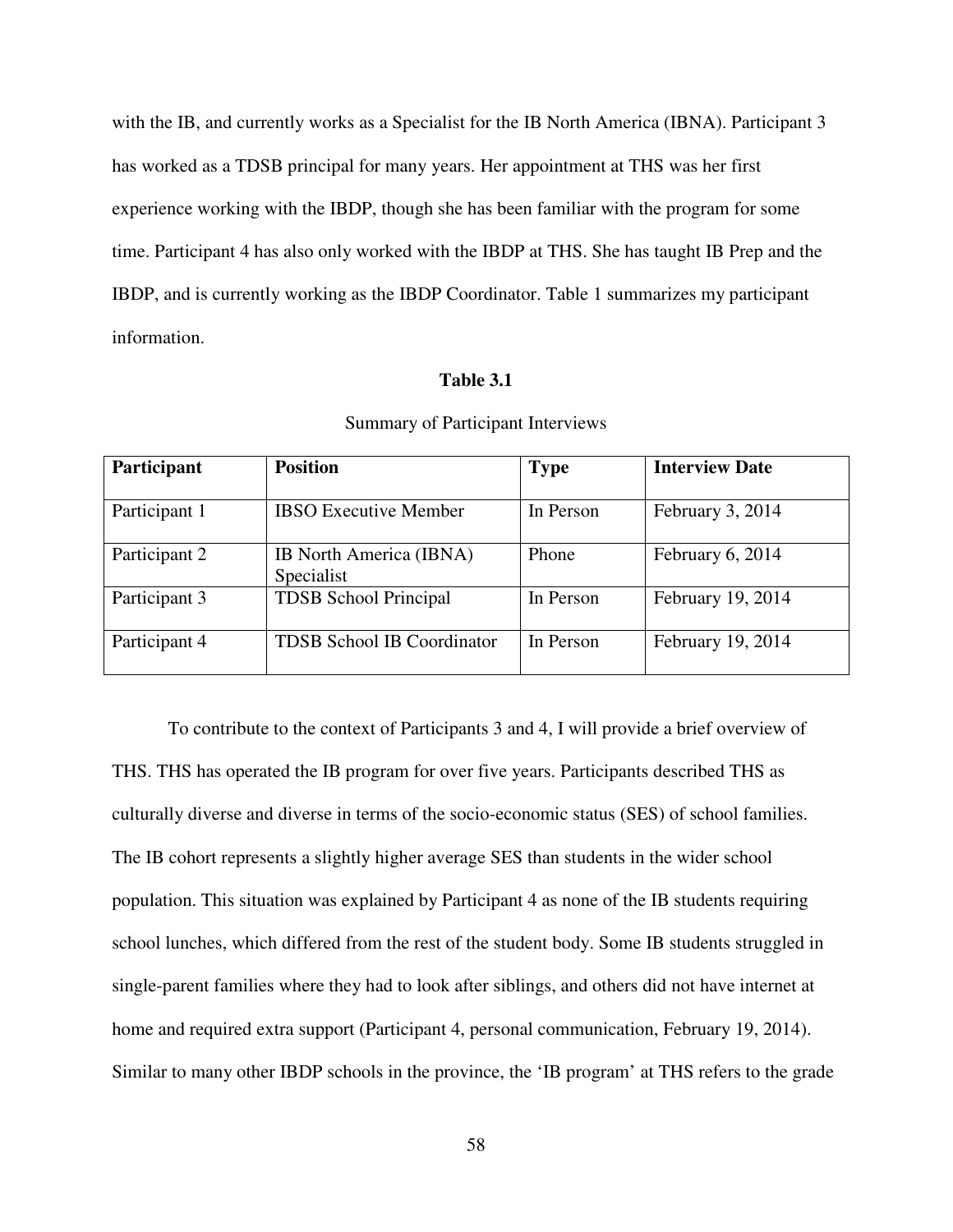9 and 10 Pre-IB program and the grade 11 and 12 IBDP. The latter is sometimes referred to as 'the Diploma proper' (Participant 3, personal communication, February 19, 2014). THS is an 'all diploma' school, in that students must attempt to meet the full Diploma requirements by taking six subjects and the three core components (TOK, CAS, and the Extended Essay). The norm in many schools, and one officially recognized by the IBO (2014b), is to award certificates to students who elect to take fewer than six subjects and successfully complete examinations in these courses. This is not an option for students at THS. In terms of the size of the program, approximately twenty percent of the school population is involved in the program—twelve percent with the Pre-IB and eight percent with the Diploma proper.

 Qualitative, semi-structured interviews were used to gather the stories of the four participants. Silverman (cited in Cohen et al., 2011) stresses that qualitative interviews are useful because of their capability to gather facts, to access beliefs about facts, to identify feelings and motives, to comment on the standards of actions, to explore present or previous behaviour, and to elicit reasons and explanations (p. 236). Further to this, Patton (2002) describes qualitative interviewing as beginning with "the assumptions that the perspective of others is meaningful, knowable, and able to be made explicit" and that "we interview to find out what is in and on someone else's mind, to gather their stories" (p. 341). Semi-structured interviews were designed to be "sufficiently open-ended to enable the contents to be reordered, digressions and expansions made, new avenues to be included, and further probing to be undertaken" (Cohen et al., 2011, p. 236). This method of questioning allows exploration, probing, and asking questions designed to "elucidate and illuminate" (Patton, 2002, p. 343). Cohen et al. (2011) capture the usefulness of semi-structured interview questions to be how they set the agenda but do not presuppose the nature of the response (p. 382). The semi-structured interview questions have been amended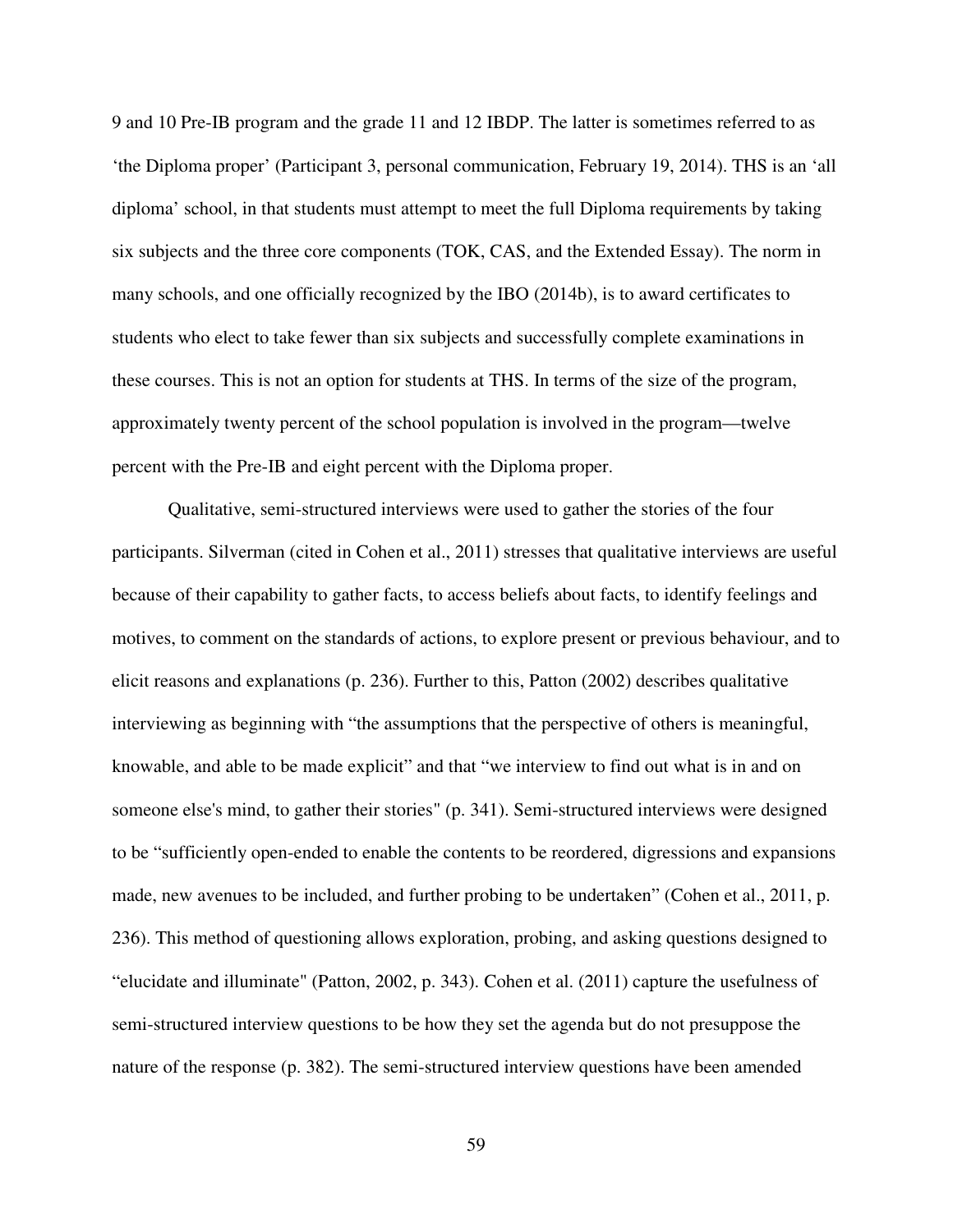from the work of Patton (2002) and Doherty (2009), and are included in Appendix C. Questions were designed to allow comparability between research participants, while still allowing room for the conversation to be individualized.

 Each interview was approximately one hour in length, and one interview was conducted per participant. The collection of data was in line with Western University's Research Ethics approval notice (see Appendix E) and the requirements of the TDSB (see approval notice Appendix F). At the beginning of each interview, with the exception of Participant 2, two copies of the letter of information (Appendix A) and consent form (Appendix B) were given to participants for their initials and signatures. Participants retained one copy while I took the other for my records. Consent forms and initialed letters of information were scanned and saved digitally to my personal USB device and the original copies were destroyed. The USB has been kept in a secure location at all times. Before commencing each interview, participants were reminded of the purpose of the study, that participation was voluntary, and that they may opt to withdraw from the study at any point. Verbal consent was received from Participant 2 after going through this information with him. In the interest of confidentiality, the names of participants, schools, and locations have been removed. Participants have been referred to by number in the order they were interviewed. Data from interviews were collected using a digital audio recorder and transcribed verbatim using the Express Scribe program. Transcriptions were saved digitally to my personal USB device and original audio files were deleted upon the completion of transcriptions.

#### **3.5 Analysis of Data**

 Qualitative data analysis involves the organizing, accounting for, and explanation of data, and is distinguishable by how it merges analysis with interpretation, as well as data analysis with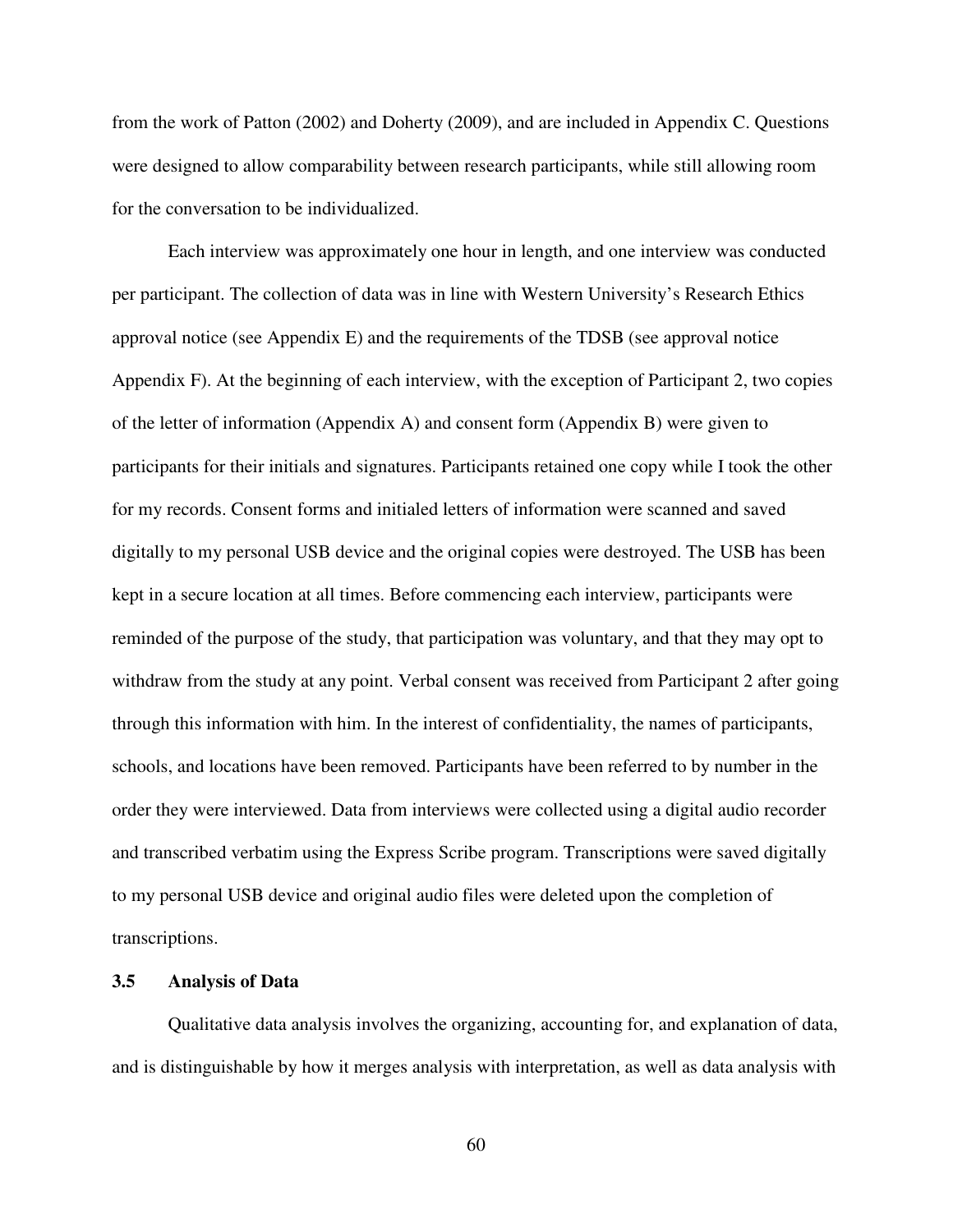data collection (Cohen et al., 2011). Therefore, as described in the previous section, the data analysis phase started upon collection of policy and public domain documentation in order to enter the interview phase aware of the context of IB programs in Ontario. Cohen et al. (2011) justify early analysis of data by stating that "at a practical level, qualitative research rapidly amasses huge amounts of data, and early analysis can reduce the problem of data overload by selecting out significant features for future focus" (p. 539). Further to this, Miles and Huberman (as cited in Cohen et al., 2011) advise that one should start the process of analyzing and writing as soon as the first piece of data has been collected, "as this enables 'progressive focusing', and selection of key issues for further investigation to be conducted" (p. 539). An important consideration for the documentary analysis was the social production and context of each document and how this affected its interpretation, as well as how these documents were "socially organized" (Punch, 2009, p. 201).

 Both document and interview data were subject to a content analysis, as this is an appropriate approach for case studies (Patton, 2002). Content analysis is "any qualitative data reduction and sense-making effort that takes a volume of qualitative material and attempts to identify core consistencies and meanings" (Patton, 2002, p. 453). The core meanings revealed through content analysis are often referred to as patterns or themes (Patton, 2002). Patton (2002) explains that patterns are descriptive findings while themes take a more categorical or topical form. I performed an inductive analysis which uncovered patterns, themes, and categories emerging from my data (Patton, 2002). Marshall and Rossman (2010) state that two analytical procedures must occur before generating categories and themes—organization of data and immersing one's self in the data. Therefore, I began my analysis by organizing the documents and transcripts, and reading and re-reading the texts to allow the patterns and themes to emerge.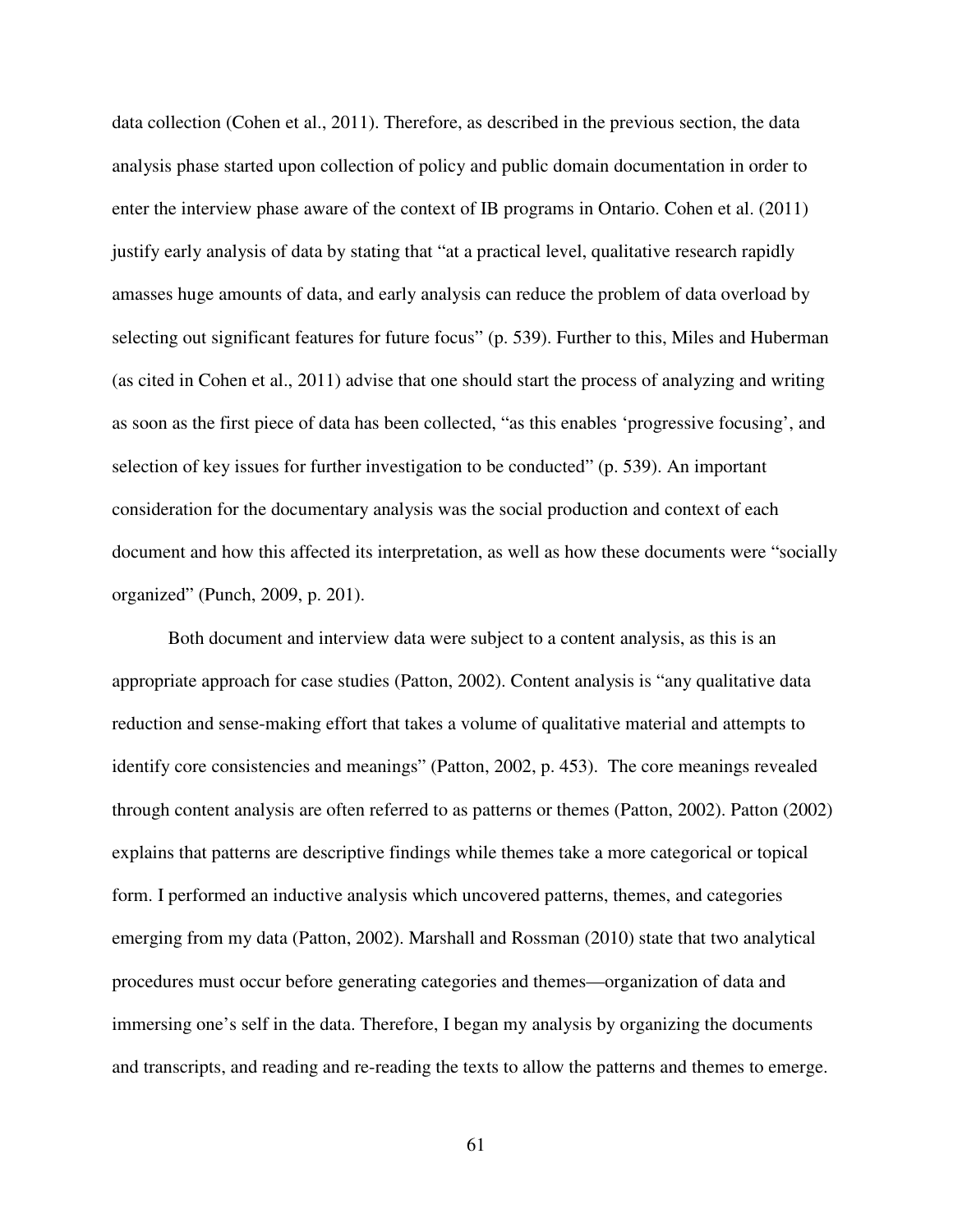Once the patterns and themes were identified, a coding scheme was applied to the data. Punch (2009) asserts that "coding is the starting activity in qualitative analysis, and the foundation for what comes later" (p. 176). Each code was assigned in the form of a colour and was informed by a combination of the literature review and data content. Gradually, as the analysis progressed, clusters and sub-clusters began to appear from the codes (Marshall & Rossman, 2010). The data were broken down into categories that were significant to this study's focus, as my goal was to develop "theoretical insights into the social processes operative" in the case under study (Lincoln & Guba, 1985).The analytical processes all required interpretation—bring my own meaning and insights to the documents and words of the participants (Marshall & Rossman, 2010). The final themes were organized, generalized, and compared to theory in the literature review in order to form conclusions and recommendations for policy development. Emergent themes and findings from this study will be discussed in the following two chapters.

## **3.6 Ethical Considerations**

Empirical research in education will always carry with it ethical issues due to its nature of collecting data from people, and about people (Punch, 2009). Miles and Huberman (cited in Punch, 2009) describe the preliminary ethical concerns of research and enumerate them as follows: worthiness of the project, competence boundaries, informed consent and benefits and costs. In terms of worthiness of the project, this study on policies relating to the IBDP, and its role as an alternative curriculum in Ontario public schools, has the potential to uncover inequity in terms of access to the program across the province. It also has the ability to narrow to the gap in the literature in terms of why, from the perspective of administrators, the IBDP is being increasingly taken up by schools as an alternative to the provincial curriculum. As well, it will give insight into the benefits and difficulties of the program, which could provide insight for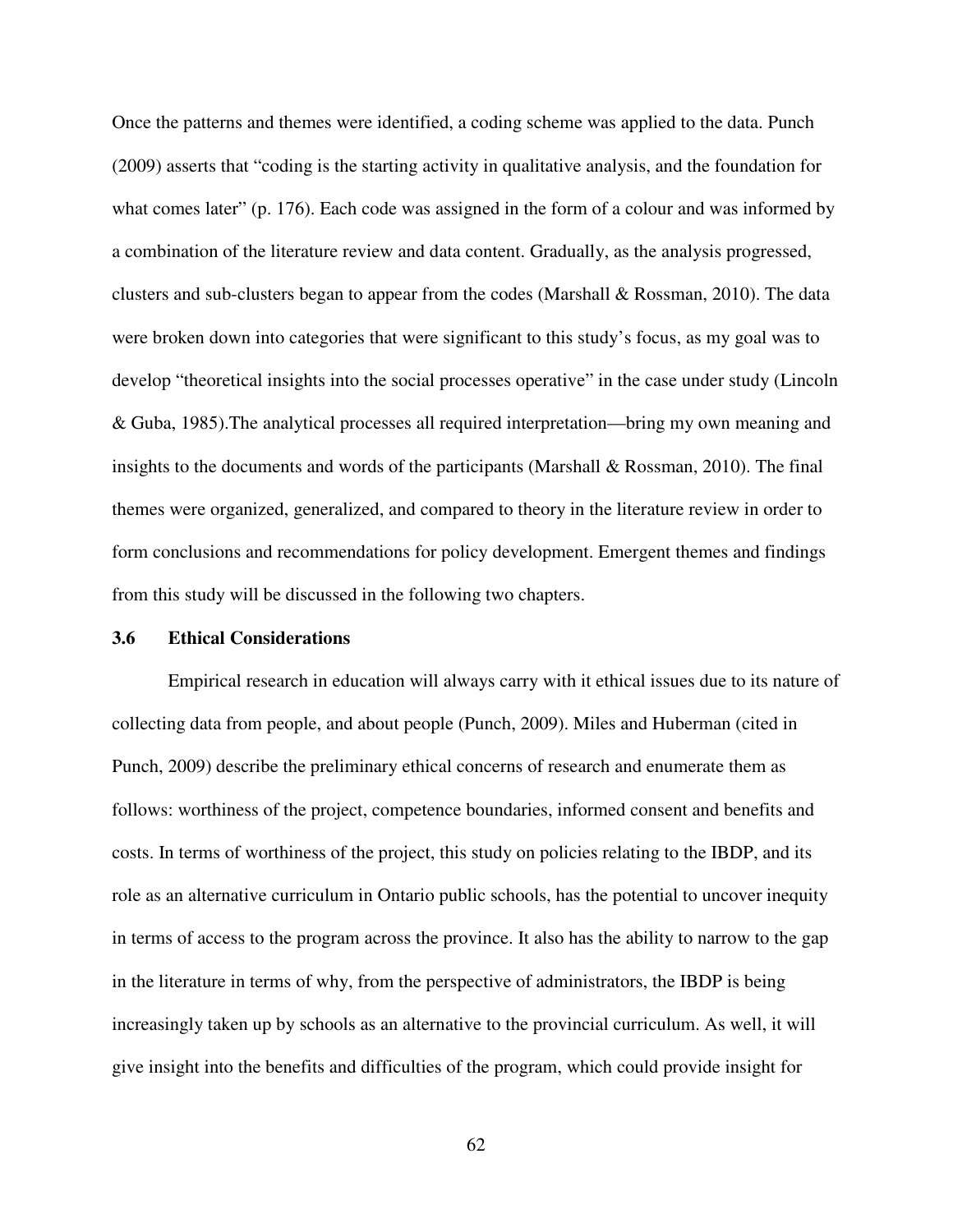schools that may be interested in choosing the program in the future. In terms of competence boundaries, I have selected a sample of four participants, which I felt was workable within the requirements and expectations of the Master's thesis. Additionally, I took all the necessary measures to ensure I had received informed consent from the participants involved in my study. All participants were provided full information about what the study involved prior to their participation, and were required to read and sign consent forms confirming their agreement to participate in the study. All research participants were assigned pseudonyms to assure confidentiality. Participants had the opportunity to review their transcriptions after their interviews. Finally, I must consider the benefits and costs to the participants themselves. It was my interpretation that participants of this project were excited about the opportunity to share their knowledge of the IBDP in Ontario. They were all generous with their time, and when given the opportunity, were keen to learn of the results of the study. Participant 3 remarked to me: "It's important to participate in things like this from time to time, and reflect on why it is we do what we do."

#### **3.7 Strengths and Limitations of the Research Design**

Merriam (1988) writes that the merits of a particular research design are inherently related to the rationale for selecting it as the most appropriate plan for addressing the research problem. Case study was chosen as the methodology for this research due to the nature of the research problem, the questions being asked, and because it "offers a means of investigating complex social units consisting of multiple variables of potential importance in understanding the phenomenon" (Merriam, 1988, p. 32). A case study approach is a particularly good design for education research as it has the strengths of being anchored in real-life situations, offering insights and experiences that have the power to expand the readers' experiences, and the ability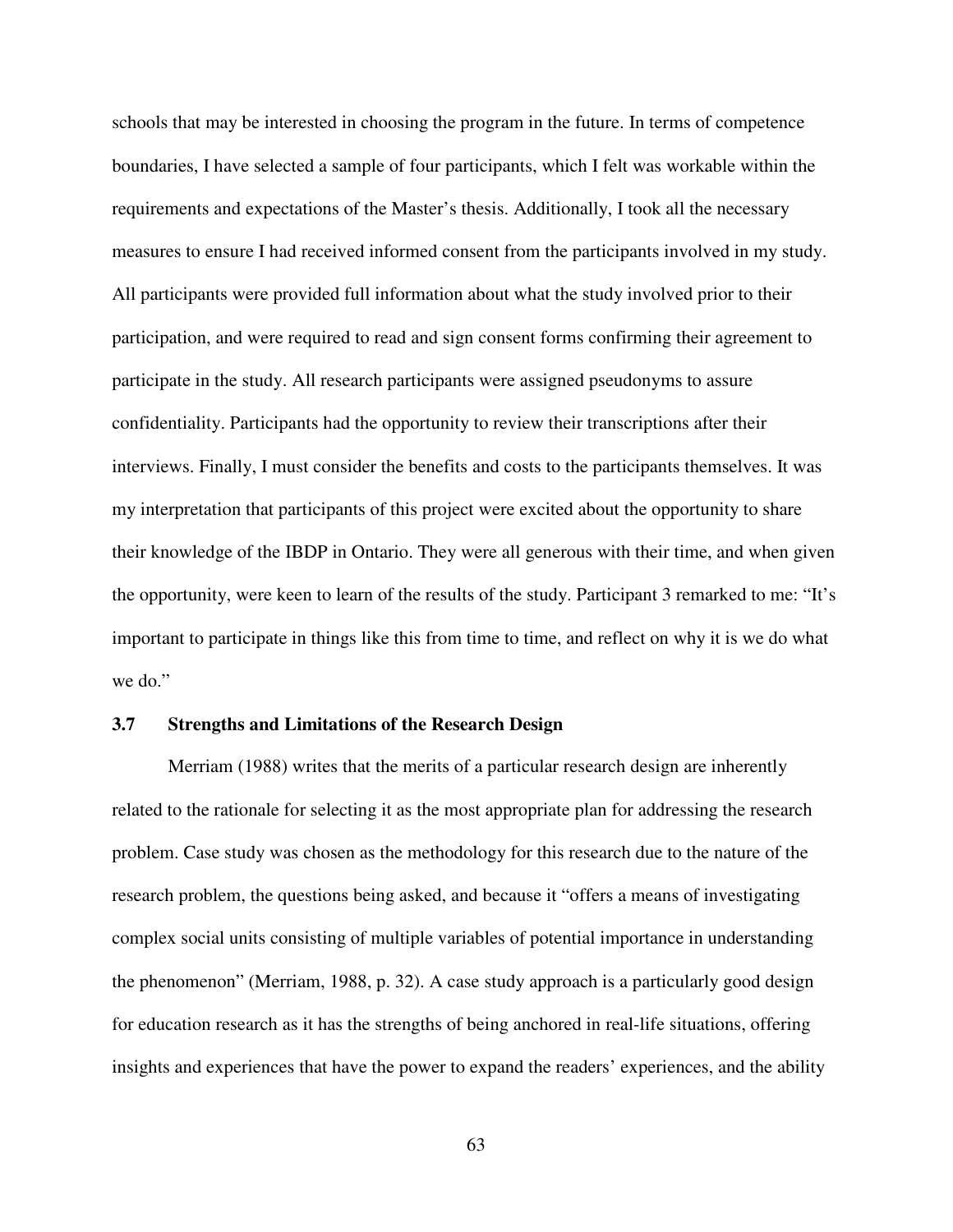to evaluate programs and inform policy (Merriam, 1988). However, the credibility of qualitative research lies in the rigour of the methods used and the credibility of the researcher (Patton, 2002). The multiple methods chosen in this study on an array of levels were chosen to ensure rigour. Also, multiple methods of data collection were chosen to triangulate the data in order to strengthen its reliability as well as internal validity (Merriam, 1988).

A limitation of this study is the assumption that one cannot generalize from a case study (Merriam, 1988). Indeed, this study is bounded by public schools in Ontario, and I do not intend to draw conclusions which can be generalized to other Canadian provinces. The IBDP is a "globally available product that can only be animated through the particularities of local school systems" (Doherty, 2013, p. 383). Therefore, it is the locality which gives the IBDP meaning. As such, the study is also limited by the selection of only one school from one school board; namely the TDSB. This may call into question whether the study can be generalized across Ontario. I have attempted to mitigate this limitation by including participants who have understandings of the IBDP across the province. In consideration of the need to generalize, some argue that statistical notions of generalizability need not be applied to case studies, and that rather one should develop an understanding of generalizability congruent with the "basic philosophy of qualitative research" (Merriam, 1988, p. 34). In attempting to understand generalizability as it pertains to this study, I turned to Flyvbjerg (2011) who contends that the case study is ideal for generalizing using the type of test called "falsification" (p. 305). The test of falsification proposes that if one observation does not fit with the proposition of the research, then the proposition is considered invalid (Flyvberg, 2011). Flyvverg (2011) illustrates this with the proposition that "All swans are white," and states that only one observation of a black swan (a deviant case) would falsify the proposition. Case studies are well suited to identifying 'black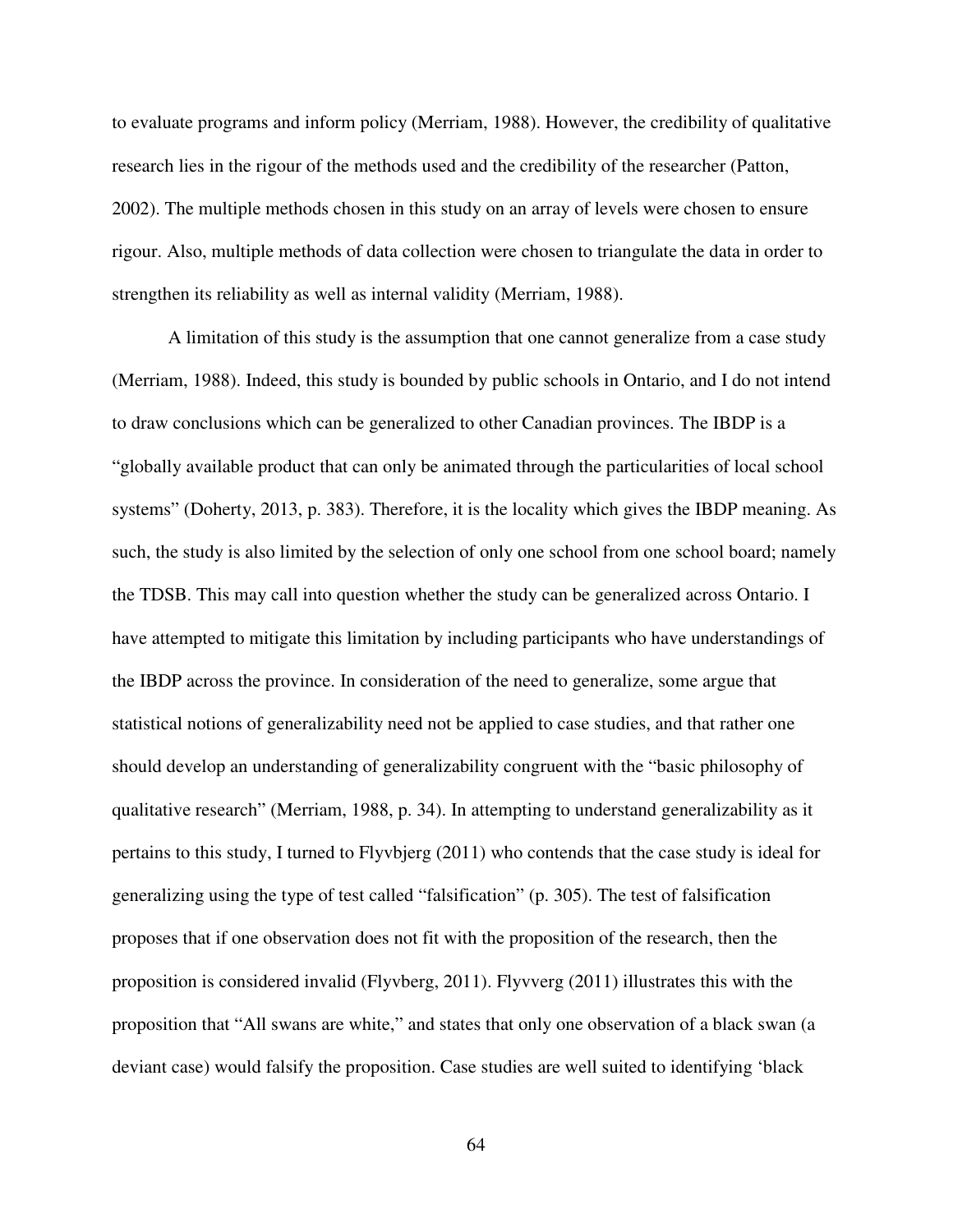swans' due to their in-depth approach (Flyvberg, 2011). I will apply the falsification test to this study by proposing that "all students in Ontario experience equitable access to the IBDP." Therefore, findings which suggest otherwise will render this proposition invalid. Value can then be found in the deviant cases as they "point to the development of new concepts, variables, and causal mechanisms necessary in order to account for the deviant case and other cases like it" (p. 305).

The issue of credibility was one I spent a lot of time considering, and one I acknowledge to be another limitation of the research. As I have experience teaching the IBDP, I have some concern that this research could be read as biased in favor of the program (Connell, 2010). Guba and Lincoln (1981) state that "an unethical case writer could so select from among available data that virtually anything he wished could be illustrated" (p. 381). Therefore, I have tried to the best of my ability to interpret and present the data that became apparent to me during the analysis and not to affirm any preconceived notions. However, through this research I systematically reflected on who I am in this inquiry, and have been sensitive to how my personal biography has shaped the study (Creswell, 2003). "This introspection and acknowledgement of biases, values, and interests (or reflexivity) typifies qualitative research today…It also represents honesty and openness to research, acknowledging that all inquiry is laden with values" (Creswell, 2002, p. 20). Therefore, I acknowledge that the conclusions of this study are restricted by my interpretation of the data, limited by my own personal and professional biases, and infused with my values.

#### **3.8 Chapter Summary**

 This chapter has outlined the research paradigm that I have used to guide the methodological considerations of this research. It has justified the use of a case study, and the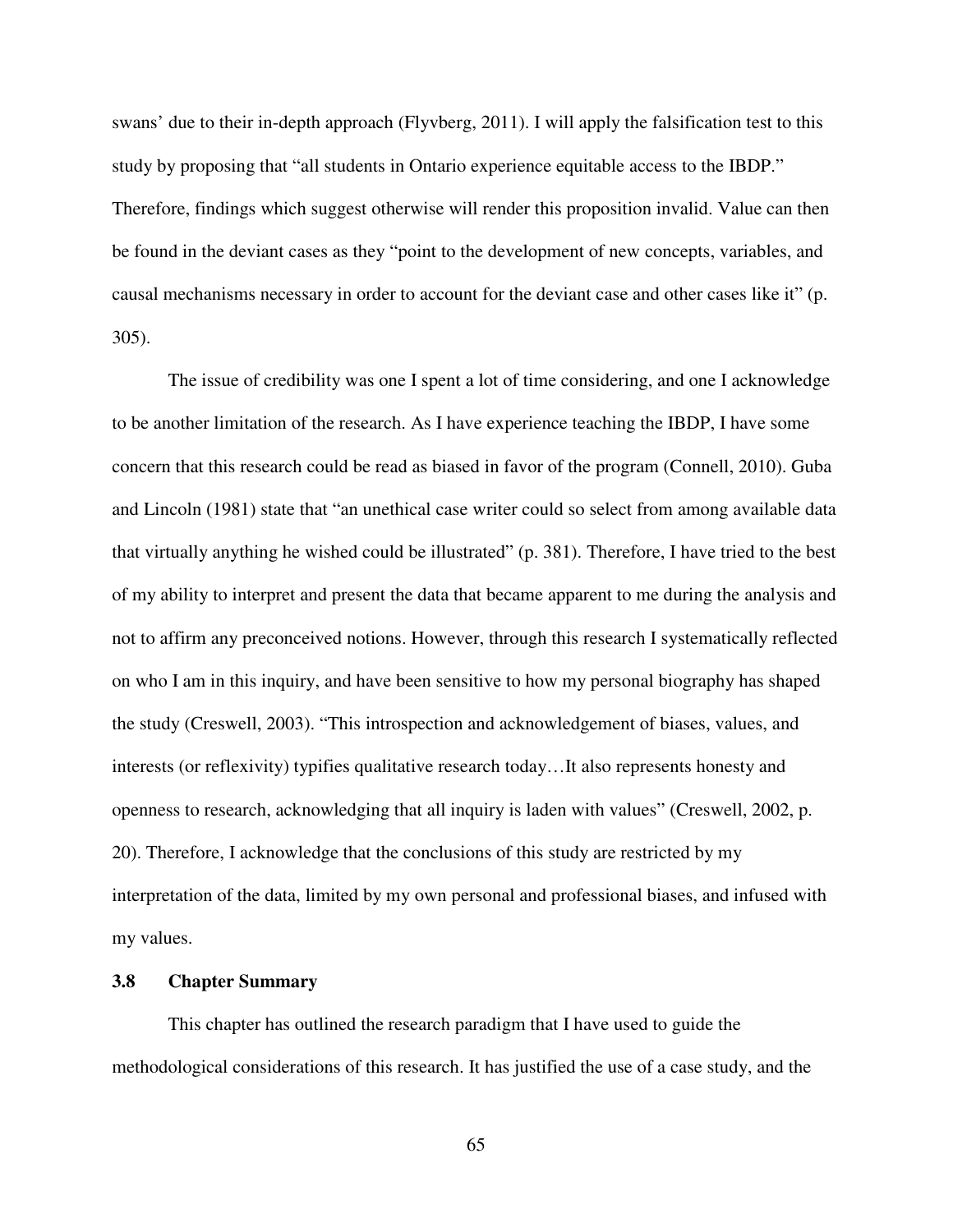methods and instruments which have been employed during the case study. It has also outlined the methods of recruitment, data collection and analysis, and described the ethical considerations, strengths and limitations to qualitative research of this type.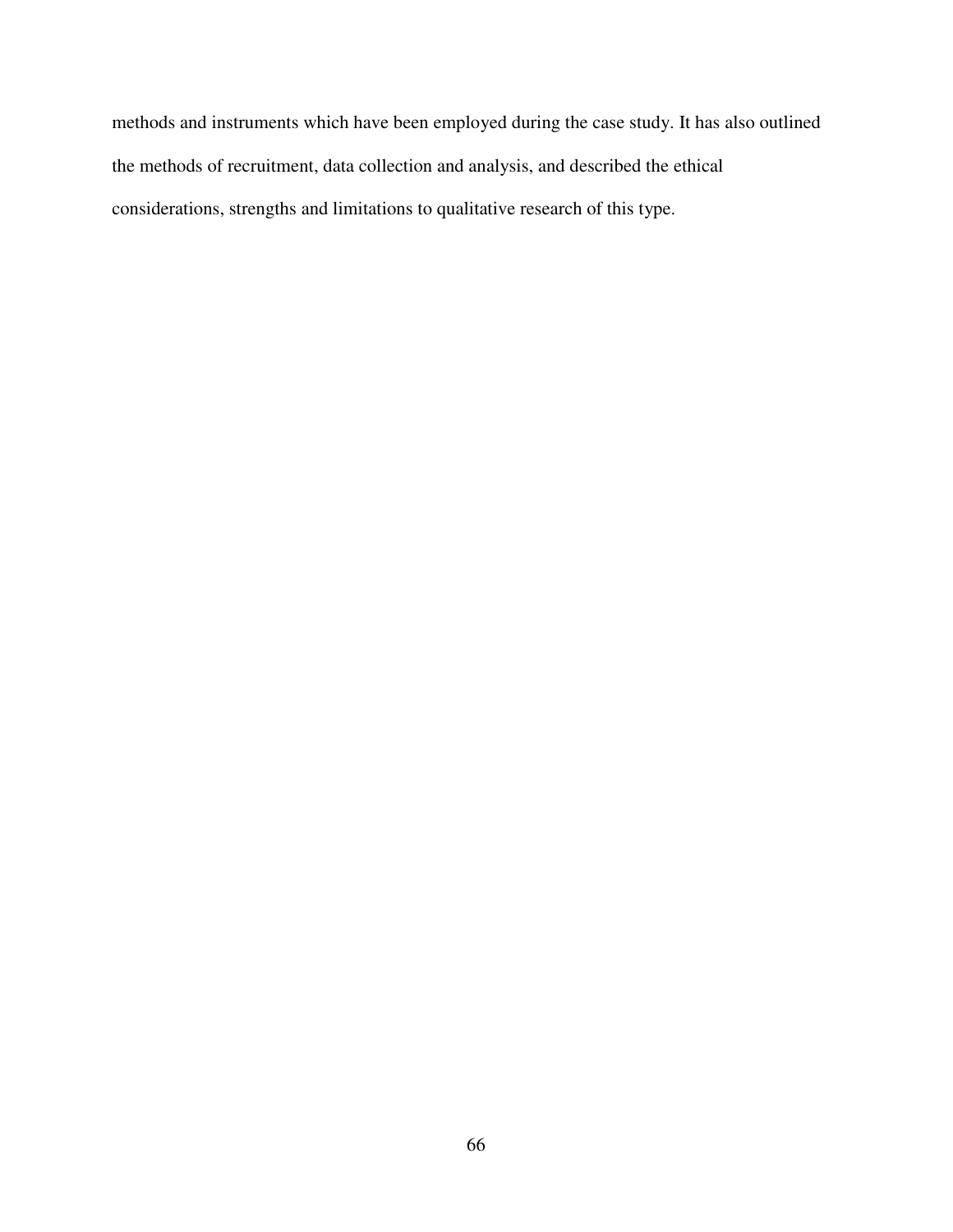#### **CHAPTER FOUR**

#### **Findings of the Document Analysis**

 This chapter presents the findings of the document analysis and chapter five will present the findings of the interview data analysis. Four broad themes emerged from my analyses:

- 1. Issues of access to the IBDP
- 2. The IBDP as a curricular choice
- 3. Impacts of the IBDP
- 4. Acknowledgement of the IBDP

The findings presented in this chapter are organized according to the organizational level from which the documents were selected, and discussed in terms of the four major themes listed above.

#### **4.1 Introduction to the Document Analysis**

 Documents that are published in the public domain should not be disregarded or taken lightly (Meadmore and Meadmore, 2004) for they make important claims about the values being promulgated by contemporary educational bodies (Whitehead, 2005). I felt it important to turn to documents produced by the bodies involved with the IBDP in Ontario, in order to evaluate the claims they make and the values imbued in said claims. The documentary analysis provided multiple lenses through which I could start to view the IBDP in Ontario: global, provincial, and local lenses. Analysis of documents issued by the IBO provided a description of how the IB is depicted on an international level, thus providing a global lens for understanding the image of the IBDP. Analysis of documents pertaining to how the provinces of British Columbia, Alberta, Quebec, and Nova Scotia assimilate the IB into their provincial education systems offered contrast to the analysis of Ontario-based documents, thereby allowing me to develop a clear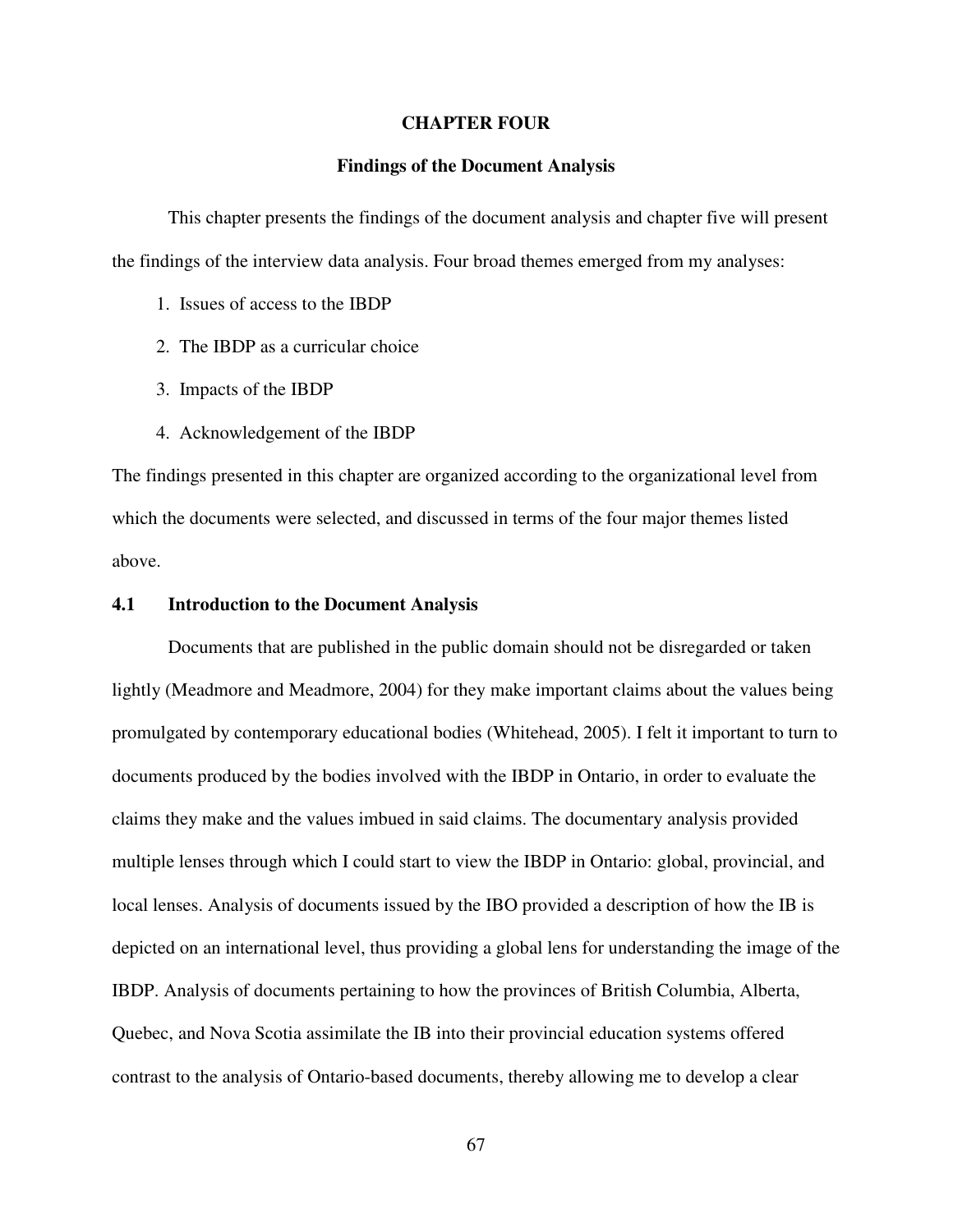picture of the current practice of the IBDP in Ontario—the provincial lens. Finally, analysis of publications from the TDSB and Toronto High School (THS) allowed me to focus in on a specific local characterization of the IB—the local lens.

 Multiple readings of the documents enabled a thorough analysis. The first readings took place prior to interviews to gain an overall sense of the content and, therefore, context of the interviewee. Documents were revisited after the interview transcriptions were completed in order to uncover the emergent themes from both document and interview data. The public domain documents from the IBO, TDSB, and THS were assessed using the following criteria: occurrence of the first three themes mentioned above, prioritization of these themes, relative positioning of IB information (on websites), and display of IB logos or other visuals (on websites). The policy documents and Ministry of Education websites for each province were approached in a similar manner as the other documents; however, assessment criteria were slightly altered. Policy documents were assessed on the basis of theme four and included the following criteria: whether there was official text to acknowledge the IBDP, whether there were financial supports for the program, and whether (and how) the IBDP was integrated into the provincial assessment system. The document analysis will start by examining the global lens, then move to the provincial, and finish with the local. I will then conclude by suggesting ways that the organizational levels could interact to encourage or hinder the propagation of the IBDP in Ontario.

# **4.2 The Global Lens: IBO Documentation**

 The document analysis started with a Google search of the terms 'IBO' and 'publications' in order to see what kinds of documents were available. This led me to a webpage on the IBO website called the 'IB Digital Communications Toolkit'. This toolkit contained a large volume of documents organized under the following categories: brochures, flyers and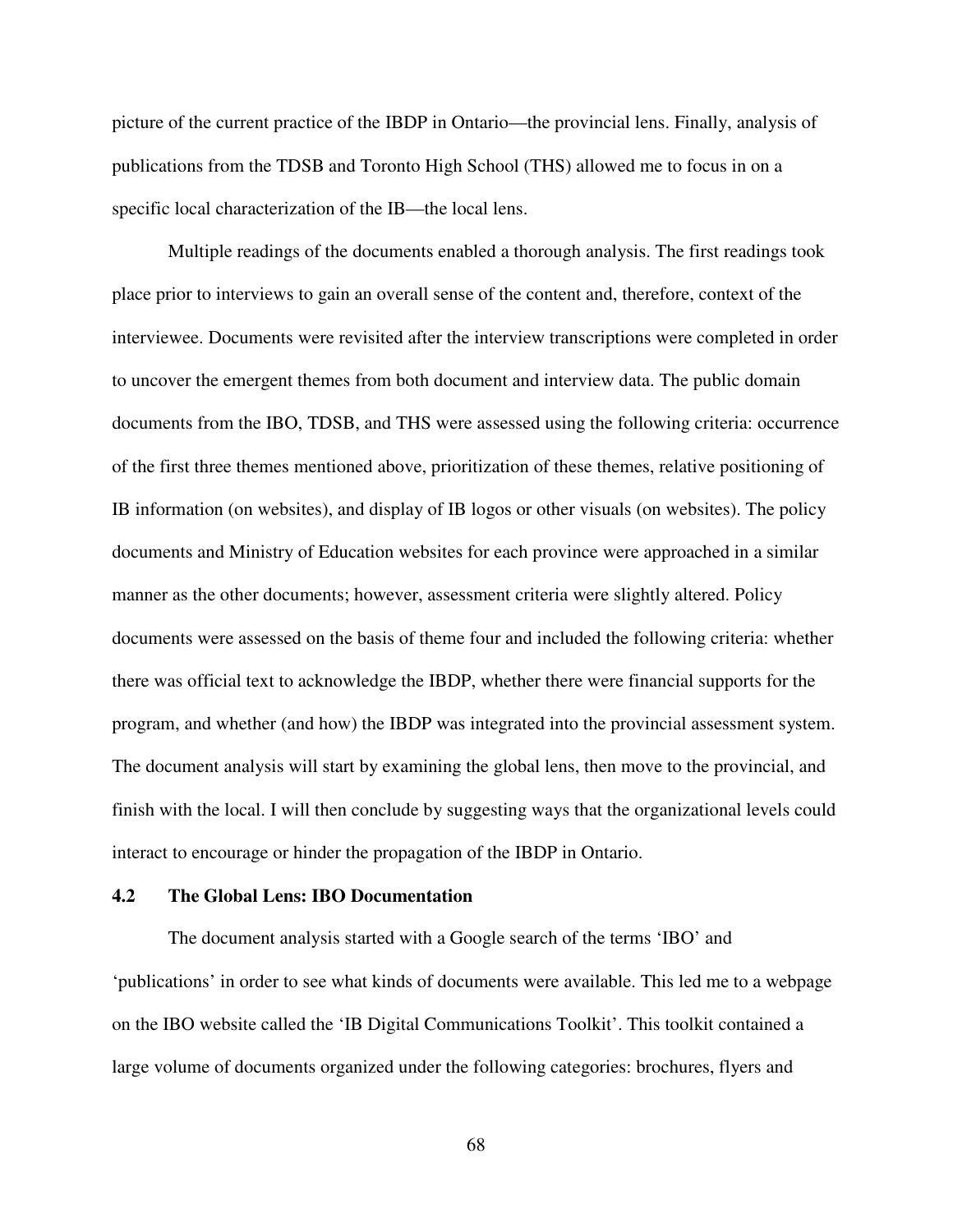posters; presentations; logos and programme models; videos; advertising; media kit; alumni relations, research, professional development; and recognition. In my first appraisal of the webpage I was drawn to words such as 'brochures', 'logos', 'advertising', and 'media kit'. My own personal experience working for GEMS, a global edu-business, came to mind, as they had used a media centre as a centralized place of marketing. I continued to look at each category in the Digital Communications Toolkit to get a sense of the kind of information provided in each, which helped me infer which would be most useful in constructing meanings of the IBDP choice in Ontario. Initially, I chose twenty-three documents to read and review. After reading these 23 documents, I noticed many of the publications were similar in content but presented in altered formats. I narrowed my sample from 23 to ten documents that represented a non-repetitive variety of information that was most pertinent to my study. I acknowledge that there are limitations to my sample in that my personal bias was inherent in the selection process.

 The smaller sample of documents was reviewed in order to establish an overall image of the IBDP in terms of emergent themes. Table 4.1 summarises my analysis of the documents by reporting on the occurrences and prioritization of themes one, two, and three. Occurrence of themes has been reported based on distinct elements in the documents which I have considered to fall under the category of each major theme. In terms of the theme 'issues of access,' I have included information such as financing the IB, program requirements, or policy which relates to the program. Below are exemplar occurrences of issues of access.

*"IB programs are gaining broader recognition, not only in terms of academic merit and reputation, but also through state and federal legislation."* (Document 1)

*"Schools starting the process to become a candidate school and to receive IB authorization must pay an application fee of \$14,000 USD."* (Document 9)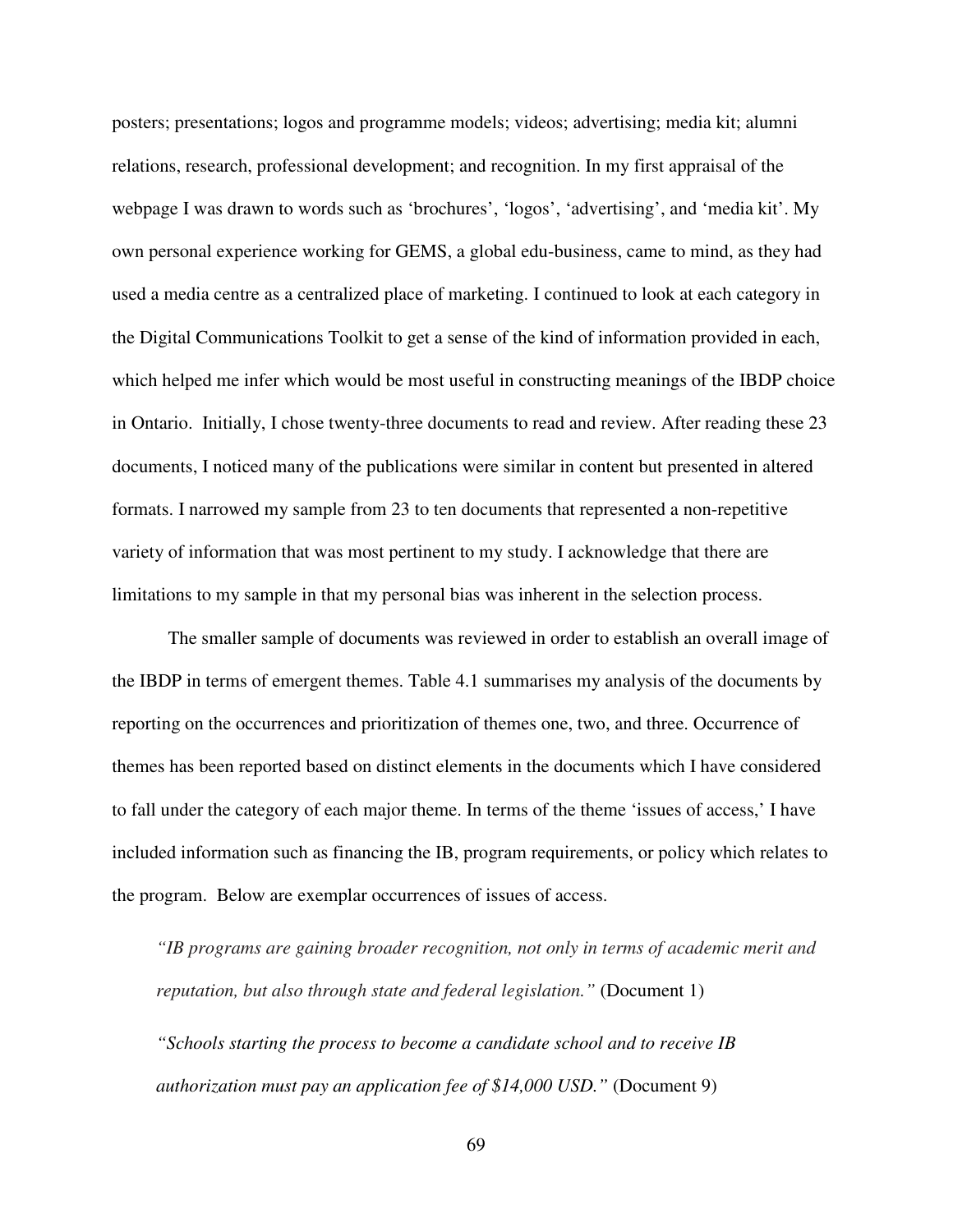# **Table 4.1**

| ⋕                                                                                                                          |                                                                                                          | <b>Occurrence of Major Themes</b> |                     |                     |        | <b>Prioritization</b><br><sub>of</sub><br><b>Information</b> |        |  |  |
|----------------------------------------------------------------------------------------------------------------------------|----------------------------------------------------------------------------------------------------------|-----------------------------------|---------------------|---------------------|--------|--------------------------------------------------------------|--------|--|--|
| <b>Document</b>                                                                                                            | <b>IBO Document Name</b>                                                                                 | Access <sup>a</sup>               | Choice <sup>b</sup> | Impact <sup>c</sup> | Access | Choice                                                       | Impact |  |  |
| $\mathbf{1}$                                                                                                               | A Look at IB Legislation in the US<br>(B, 2007b)                                                         | ✓                                 |                     |                     |        |                                                              |        |  |  |
| $\overline{2}$                                                                                                             | Canada. A Dynamic Presence: Growth<br>and Characteristics of IB World<br>Schools (IB, 2010)              |                                   |                     |                     |        |                                                              |        |  |  |
| 3                                                                                                                          | Understanding the IB Diploma<br>Programme Scores (IBO, 2010c)                                            |                                   |                     |                     |        |                                                              |        |  |  |
| $\overline{4}$                                                                                                             | IB Mission Statement (IBO, 2014)                                                                         |                                   |                     |                     |        |                                                              |        |  |  |
| 5                                                                                                                          | The IB Learner Profile: A Singular<br>Capacity for Invigorating Campus Life<br>(IBO, 2010b)              |                                   |                     |                     |        |                                                              |        |  |  |
| 6                                                                                                                          | The IB Diploma Programme -<br>Education for a Better World, (IBO,<br>2012b)                              |                                   |                     |                     |        |                                                              |        |  |  |
| 7                                                                                                                          | IB Students Bring a Passion for<br>Learning to Your Campus: The IB<br>Diploma Programme and Higher       |                                   |                     |                     |        |                                                              |        |  |  |
| 8                                                                                                                          | Education Institutions (IBO, 2010a)<br>IB Americas Press Briefing (IBO,<br>2011a)                        |                                   |                     |                     |        |                                                              |        |  |  |
| 9                                                                                                                          | Cost of IB Programmes and Return on<br>Investment (IB, 2008)                                             |                                   |                     |                     |        |                                                              |        |  |  |
| 10                                                                                                                         | The IB Diploma Programme:<br>Graduate Destinations Survey,<br>Country Report: Canada (IBO, 2011b)        |                                   |                     |                     |        |                                                              |        |  |  |
| a Refers to inclusion of information which pertained to accessing the IB; i.e., finances, grades,                          |                                                                                                          |                                   |                     |                     |        |                                                              |        |  |  |
| polices, number of programs.<br>Refers to inclusion of information which portrays the IB as conferring an advantage to its |                                                                                                          |                                   |                     |                     |        |                                                              |        |  |  |
| students; i.e., program design, skills base, university recognition.                                                       |                                                                                                          |                                   |                     |                     |        |                                                              |        |  |  |
|                                                                                                                            | <sup>c</sup> Refers to inclusion of information regarding the actual impact of IB, as based on empirical |                                   |                     |                     |        |                                                              |        |  |  |
| evidence; i.e., statistics or vignettes.                                                                                   |                                                                                                          |                                   |                     |                     |        |                                                              |        |  |  |

# Summary of themes  $1 - 3$  contained in IBO document sample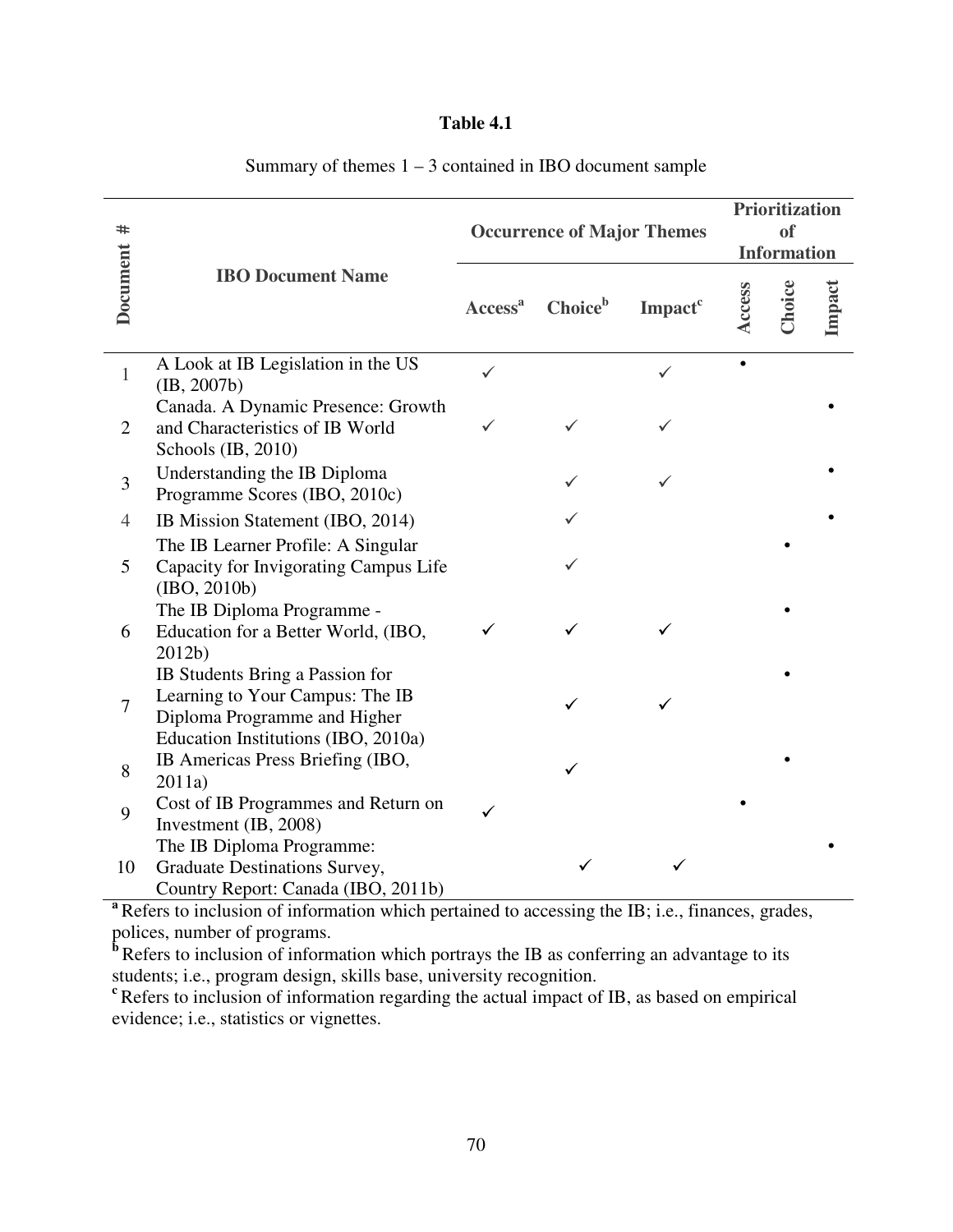The theme of 'The IBDP as a curricular choice' included any information which portrayed the IB as conferring an advantage on students (or disadvantage, should there be one); for example, program design, skill development, or university recognition.

*IB students are infused with the academic integrity that is a fundamental value of universities and colleges.* (Document 5)

*The IB continuum of international education for 3 to 19 year olds is unique because of its academic and personal rigour.* (Document 6)

 *"IB is well known to us as excellent preparation. Success in an IB programme correlates well with success at Harvard. We are pleased to see the credential of the IB Diploma Programme on the transcript." Marlyn McGrath Lewis, Assistant Dean of Admissions, Harvard University.* (Document7)

*The IB provides students with an unparalleled, well-rounded international education which seeks to prepare them for the demands of an increasingly global society.*

(Document 8)

Lastly, the theme 'impacts of the program' included any information which made reference to the measured successes of the IB program or its students. This included information set out in statistics or personal vignettes.

*IB diploma holders are entitled to receive 100% of their tuition and fees plus \$600 a year paid at any public university in Florida or a comparable amount to any private college in Florida*. (Document 1)

*"Diploma Programme students are well-rounded, multifaceted, multiskilled and have studied in depth…They score higher than students in other national systems, and the IB*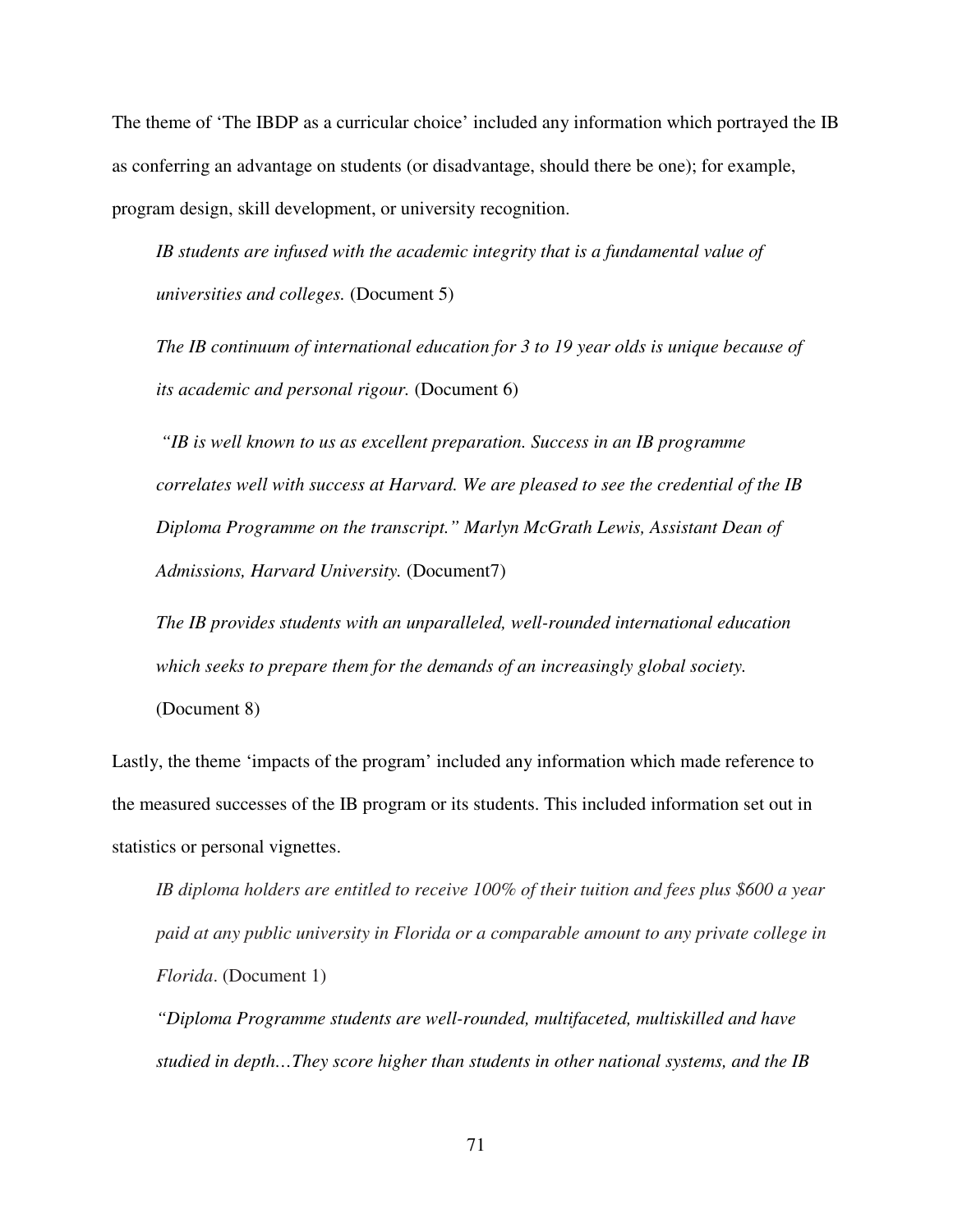*score is worldwide the same measure." Hrilina Lock, undergraduate admissions manager, London School of Economics, UK*. (Document 7)

*What do IB Diploma Programme scores tell us? Our research into student performance at UBC indicates that IB students with diploma scores in the 27 to 30 point range perform the same as straight-A students out of our provincial high school curriculum." Michael Bluhm, Associate Director, Undergraduate Admissions, University of British Columbia.* (Document 3)

In some instances, documents contained evidence of multiple themes; I therefore made a judgment regarding the prioritization of these themes based on the order in which information was presented and the sheer volume of information referencing each theme. The theme which was regarded as the highest priority for each respective document is marked in Table 4.1. Four out of ten documents prioritized the themes 'The IBDP as a curricular choice' and 'Impacts of the IBDP,' whereas two out of ten prioritized 'Issues of access.'

 The conclusion I drew from the IBO document analysis is that there is a strong presentation of the IB as a valuable educational 'product'—with the implication that products are made to be bought and consumed. The advantages touted by the IBO are backed up by facts, figures, and opinions of key educational stakeholders. However, the mere inclusion of representatives from institutions like Harvard University or the London School of Economics reflects how the IBO is portraying an image of distinction due to the elite reputation of these institutions. The IBO appears to be concerned with issues of access and—particularly in North America—has focused on how governments can support access to the program through policy and legislation. Overall, the documents have portrayed the IBDP as a rigorous and thriving program that is distinct and highly marketable.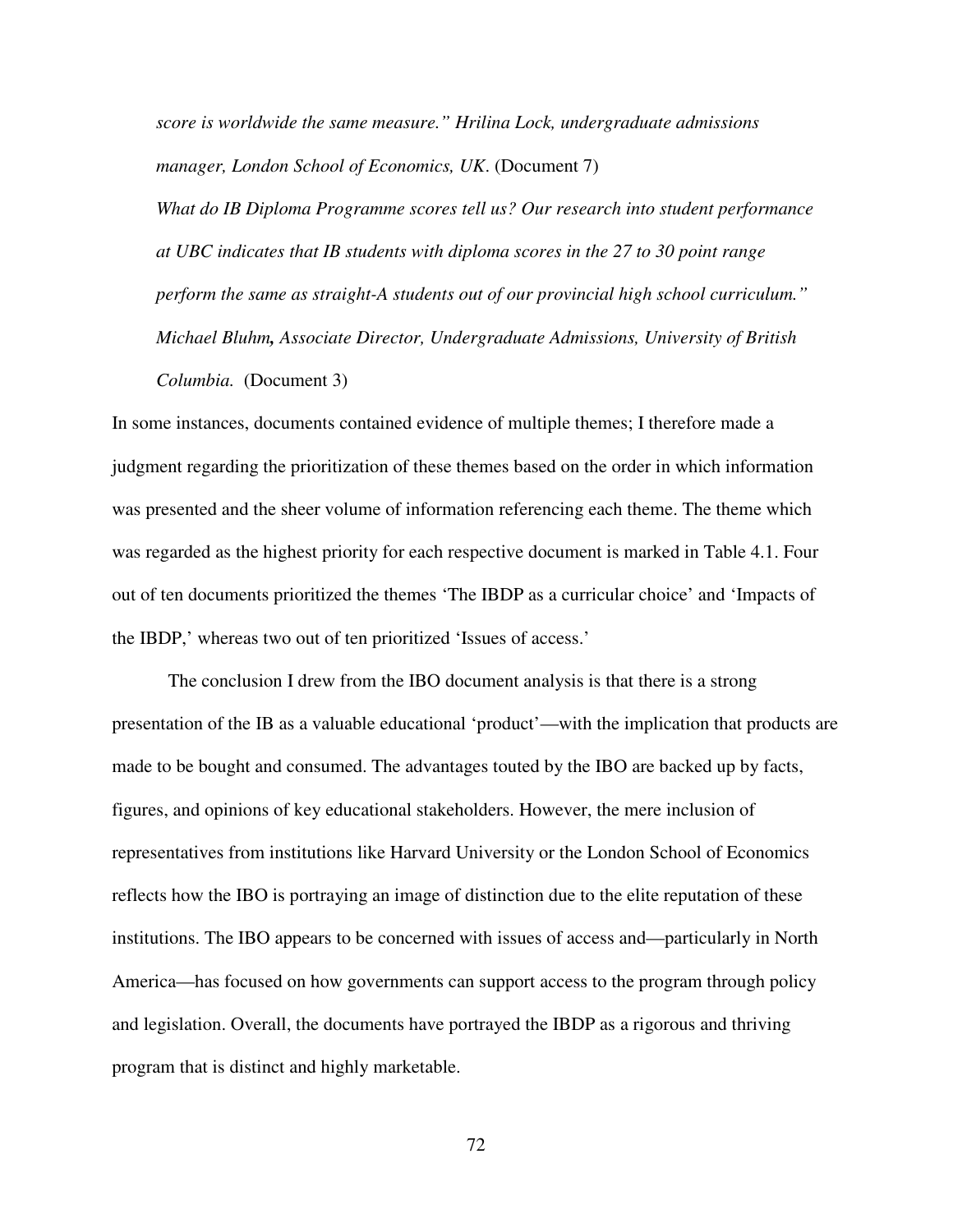## **4.3 The Provincial Lens: Canadian Provincial Policy Documentation**

This section will begin by describing the background to Canadian provincial policy and practice on the IB, as outlined in the literature. It will then describe the findings of the analysis of provincial policy documents.

 The extent to which government policy supports IB programs in Canadian schools ranges from province to province, but all ten provinces currently have some form of official practice regarding IB programs. This support ranges from provincial funding for IB schools and IB teacher training, to policy which links the IB with provincial higher education systems (International Baccalaureate Organization, 2013). The IB North America (IBNA) has helped to clarify the link between the IB and provincial higher education institutions by producing the Canadian University Recognition Policy Summary. This list includes 66 Canadian universities that accept the IB Diploma as a credential for admission, and includes information for each university in terms of the IB and admission (including early admission and second year status for IB graduates), diploma credit and placement (on a course-by-course basis), and scholarships (IBNA, 2008).

Nova Scotia has developed policy to welcome IB into its public schools to a greater degree than any other province in Canada. The Nova Scotia government provides provincial funding for IB schools and for IB teacher training (International Baccalaureate Organization, 2013), and has created the role of Provincial Co-ordinator for the International Baccalaureate within the Nova Scotia Department of Education (Department of Education, 2007). In regards to the use of public money to fund the IB in Nova Scotia, Nova Scotia Minister of Education Ramona Jennex was quoted as saying, "This is a public school system and we wanted every child in Nova Scotia to have the same opportunities" (as cited in Baluja & Hammer, 2012, para.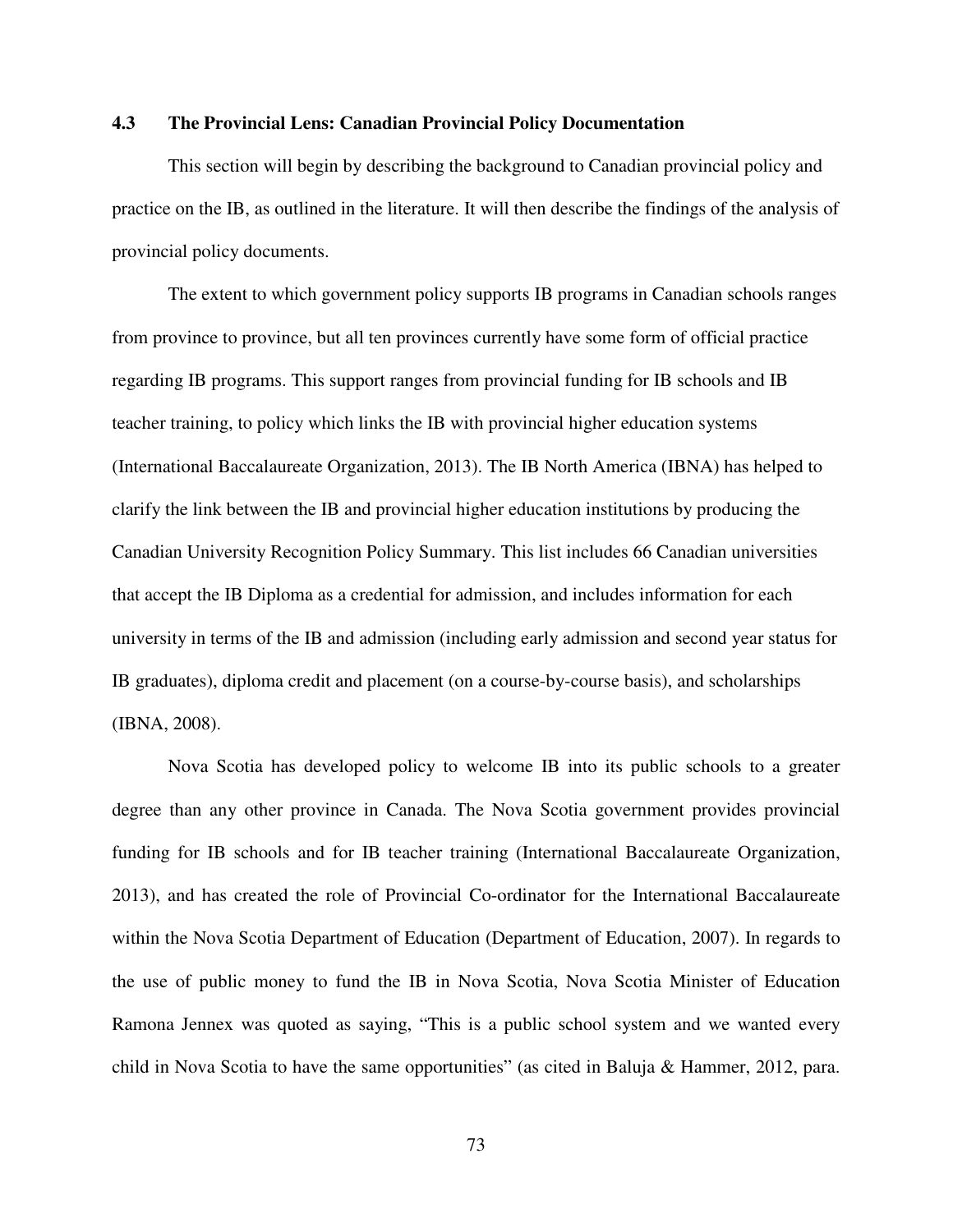18). This statement emphasizes the commitment of the Nova Scotia government to equitable access to IB programs.

 The history of the IBDP in Ontario can be traced back to the early 1980s. The Ontario Ministry of Education disallowed requests for public funding of IB programs in 1982, but Victoria Park Secondary School—a publicly-funded school in Don Mills—used alternate funding to implement the IBDP in the mid-1980s (Tarc, 2009). It was not until the early 1990s that the provincial government approved the use of provincial funds for the IBDP in Ontario's publicly-funded, secular schools (Tarc & Beatty, 2013). The IBDP was first introduced in Ontario's publicly funded Catholic schools in 1996, and has subsequently grown at a rate of one new IBDP school per year (Tarc & Beatty, 2013).

In order to contextualize the current policy and practice of the IBDP in Ontario, I felt it was necessary to review the specific policy and practice of the IB in Ontario as well as other Canadian provinces. My search for policy documents was aided by a document obtained from the IBO website entitled, 'A Look at Canadian Provincial Practices' (IB, 2007b). This document provided an overview of the policy and practice of the IB in nine Canadian provinces (at the time Prince Edward Island was not included), as well as web-links to government websites where more information could be found. I followed the web-links to access up to date information on the provincial policies and practices from government websites. In my first review of the websites I attempted to assess where the information was found on each of the Ministry of Education websites, the volume of information to be found, and the nature of the links provided to further information. After searching the Ministry of Education websites in all ten provinces (there are currently no IB programs in the Canadian territories), I decided to narrow my focus to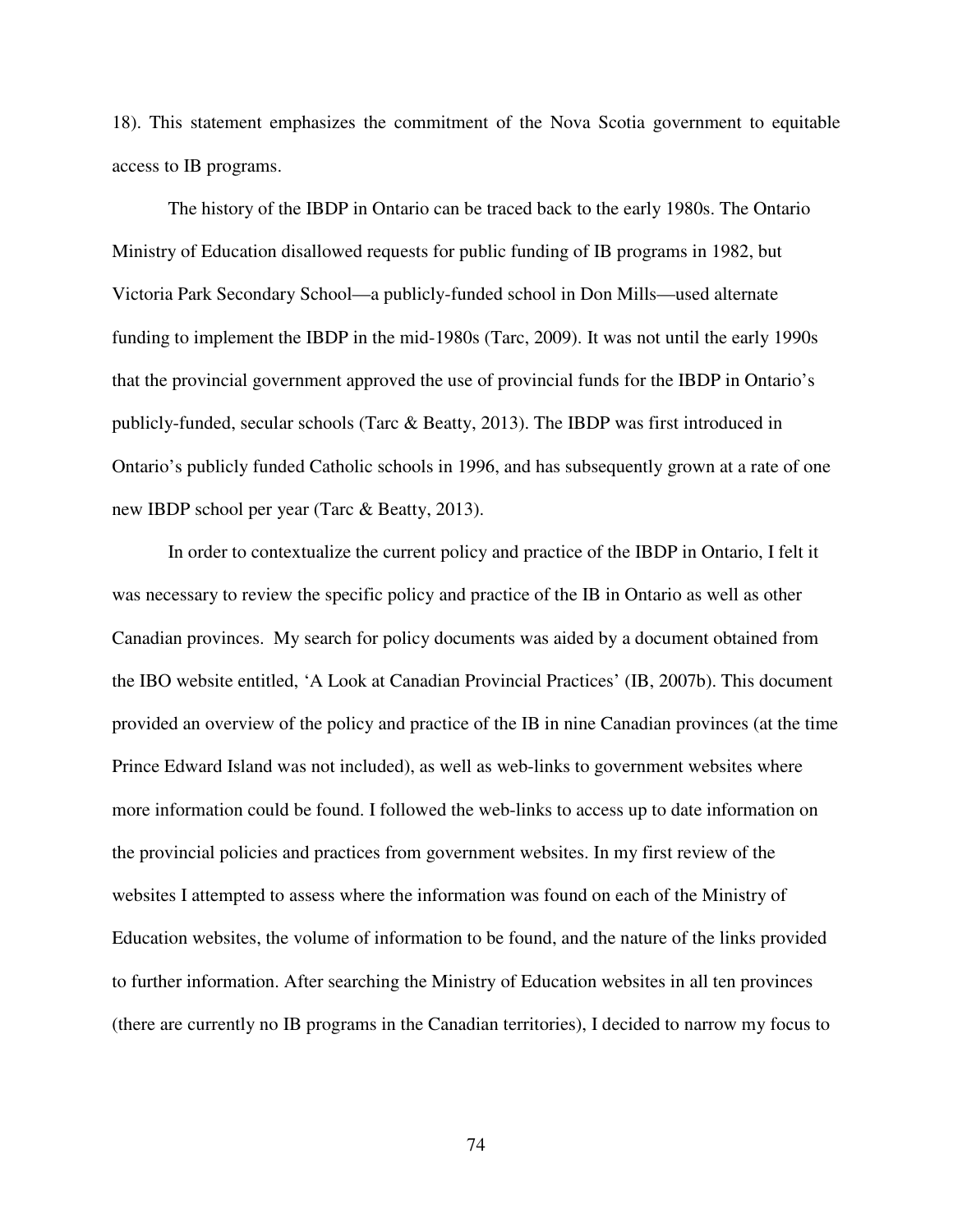the five provinces with the most IBDP schools: Ontario, Alberta, British Columbia, Nova Scotia, and Quebec (IB, 2010).

 The provinces with the most readily available and easily accessible information were Nova Scotia (Government of Nova Scotia, 2014) and British Columbia (The Province of British Columbia, 2014). Alberta, Quebec, and Ontario did not have a webpage dedicated to the IB so a search of the Ministry websites was performed to obtain other web-pages or documents containing information on the IB (Gouvernement du Quebec, 2014; Government of Alberta, 2014; Queen's Printer for Ontario, 2014). I also accessed other documents, such as education acts, guides to education, or curriculum guidelines, for each of the provinces, and did a keyword search to elucidate whether there was any reference to the IB. For example, though the Alberta Education website did not have information on the IB, its Guide to Education (Alberta Government, 2013) contained a section explaining how the IB operates within the province. Interestingly, my search of documents containing reference to the IB in Ontario resulted in only one mention in a document called, 'Fees For Learning Materials and Activities Guideline: Draft for discussion purposes' (Ontario Ministry of Education, 2010). Under the category 'Examples of Activities, Programs, or Materials Potentially Eligible for Fee Charges', the document included the following: "Specialized programming such as *International Baccalaureate*, Advanced Placement courses or Hockey Canada Skills Academy program" (emphasis my own, p. 4). However, this document was only for draft purposes, and the finalized guidelines, published nine months later, included the following under the same category: "Optional programming such as, Advanced Placement courses or Hockey Canada Skills Academy program" (Ontario Ministry of Education, 2011, p. 4). Therefore, the mention of the IB had been removed in the finalized copy and was not included anywhere else in the document. My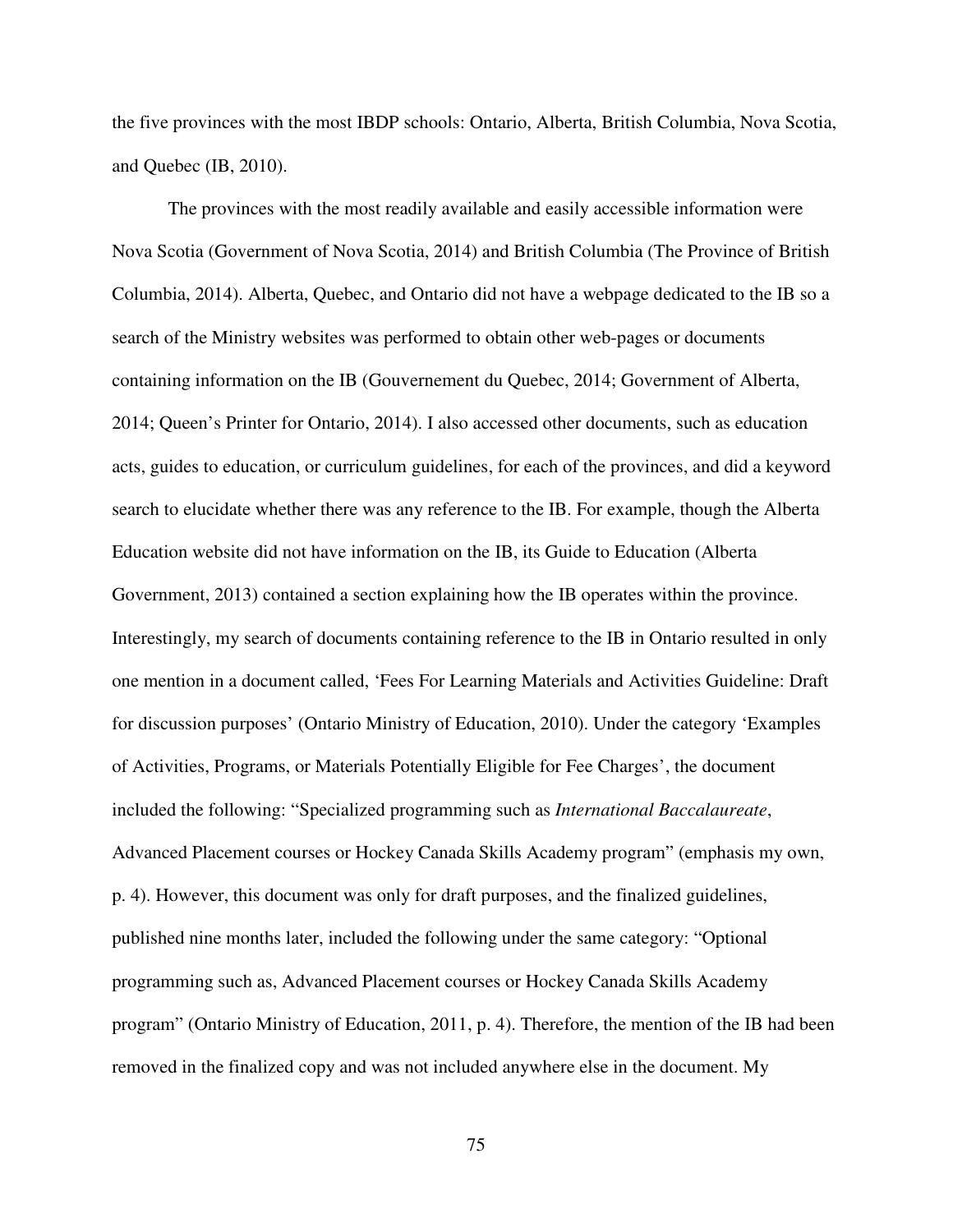preliminary web searches gave me an understanding of whether or not the IB was officially classified via provincial policy documents, and if so, how it was classified. I concluded that there was little to no mention of the IB in Ontario publications.

 After interviews were completed, I returned to the provincial policy documents to better evaluate how 'support' for the IB is expressed by each province. Table 4.2 summarizes my findings. It includes information on official classifications or descriptions of the program via policy documents or other publications, whether financial support of any kind (for program fees, exam fees, teacher training, and so on) is provided by the province, and how the IB has been integrated with the provincial curriculum and assessment system.

 Through this process I discovered that terms such as 'support' and 'recognition' are often conflated, in that *recognizing* the program is often understood as showing support *for* the program. However, 'support' is also often used in the specific context of financial support. Table 4.2 shows that Nova Scotia, British Columbia and Alberta provide financial support for IB schools, while Quebec and Ontario do not. Inference can be made here to the relatively larger number of programs operating in Ontario and Quebec which would, therefore, require far more available funds than the three other provinces. In terms of support *for* the programs, support is highest in Nova Scotia and British Columbia where IB courses are recognized as complying with the high school core curricula, where the IB Diploma requirements are recognized as meeting the provincial graduation requirements, and where the IB scores are included in provincial reports. The *practice* of the IB in Ontario at present supports the program by considering IB courses to be equivalent to Ontario Secondary School Diploma (OSSD) credits. Documentation from the IB (IB, 2007b) references a letter from the Deputy Minister of Education, dated May 2004,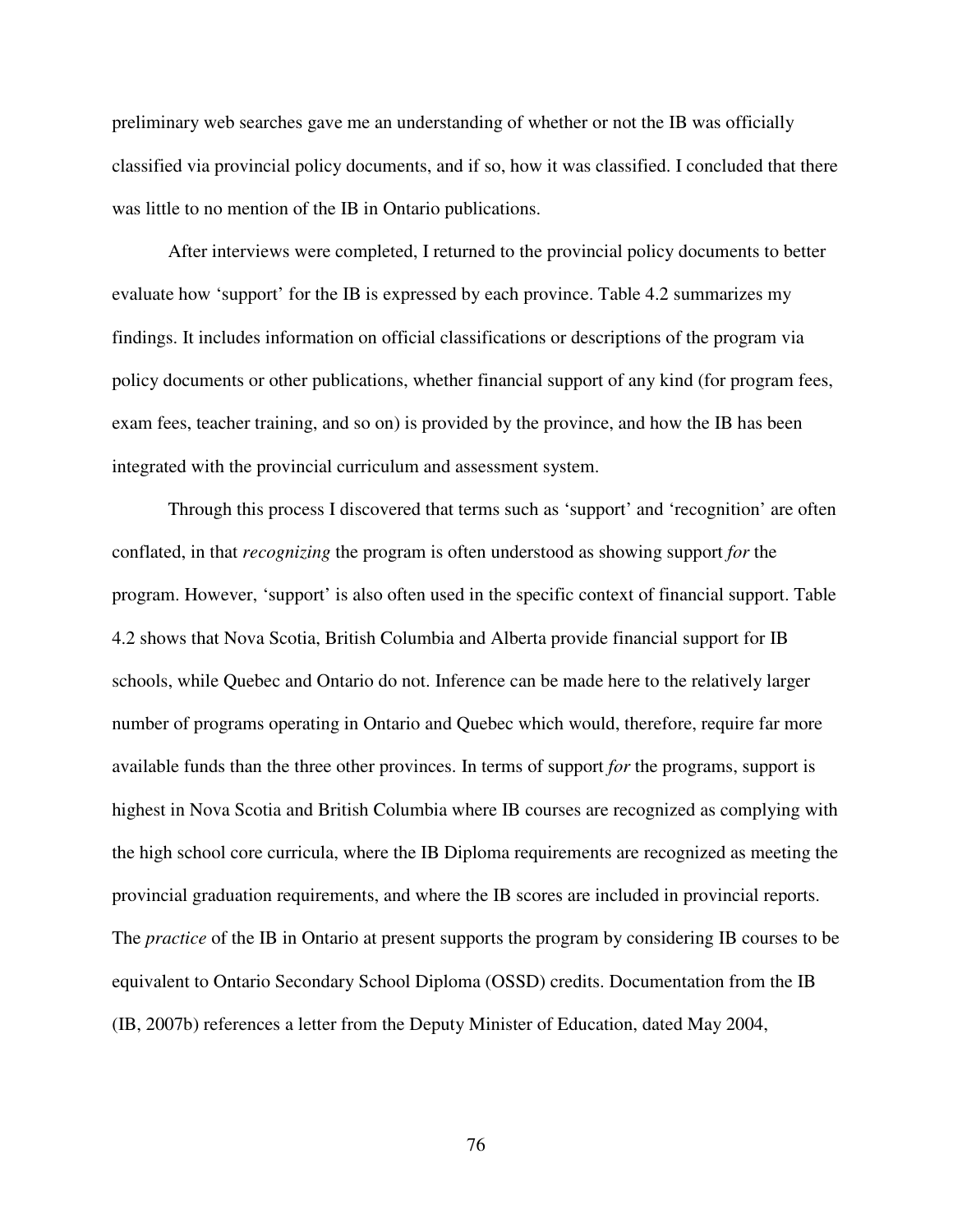# **Table 4.2**

|                              | <b>Policy</b><br>Recognition                                                | <b>Access to IB</b><br>programs                                             | <b>Integration of the IB</b><br>with the provincial system                    |                                                                |                                                                     |  |
|------------------------------|-----------------------------------------------------------------------------|-----------------------------------------------------------------------------|-------------------------------------------------------------------------------|----------------------------------------------------------------|---------------------------------------------------------------------|--|
| Canadian<br><b>Province</b>  | Is the program<br>recognized by<br>provincial<br>policy and/or<br>practice? | Financial<br>supports<br>available for<br>schools to<br>implement the<br>IB | Diploma<br>Courses<br>recognized<br>as<br>equivalent<br>to core<br>curriculum | <b>IBDP</b><br>included in<br>school/<br>provincial<br>reports | Completing<br>the IB<br>Diploma meets<br>graduation<br>requirements |  |
| <b>Alberta</b>               | Yes, considered<br>a Locally<br>Developed<br>Course (LDC)                   |                                                                             |                                                                               |                                                                |                                                                     |  |
| <b>British</b><br>Columbia   | Yes, considered<br>an External<br>Credential                                |                                                                             |                                                                               |                                                                |                                                                     |  |
| Ontario                      | Some <i>prior</i><br>reference to a<br>Locally<br>Developed<br>Course       |                                                                             |                                                                               |                                                                |                                                                     |  |
| Quebec                       | Yes, fulfills the<br>QuébecDiploma<br>of Collegial<br>Studies (DEC)         |                                                                             |                                                                               |                                                                |                                                                     |  |
| <b>Nova</b><br><b>Scotia</b> | Yes, fully<br>funded & open<br>enrollment at all<br>IB schools              |                                                                             |                                                                               |                                                                |                                                                     |  |

Canadian Provincial Policy and Practice of the IB

confirming that students would be awarded Ontario secondary school credits for "the completion of work that complies with the Ontario curriculum policy guidelines" or for "the completion of work that does not comply with the Ontario curriculum policy guidelines if the work is first approved as a Locally Developed Optional Credit Course by the Ministry of Education" (p. 3).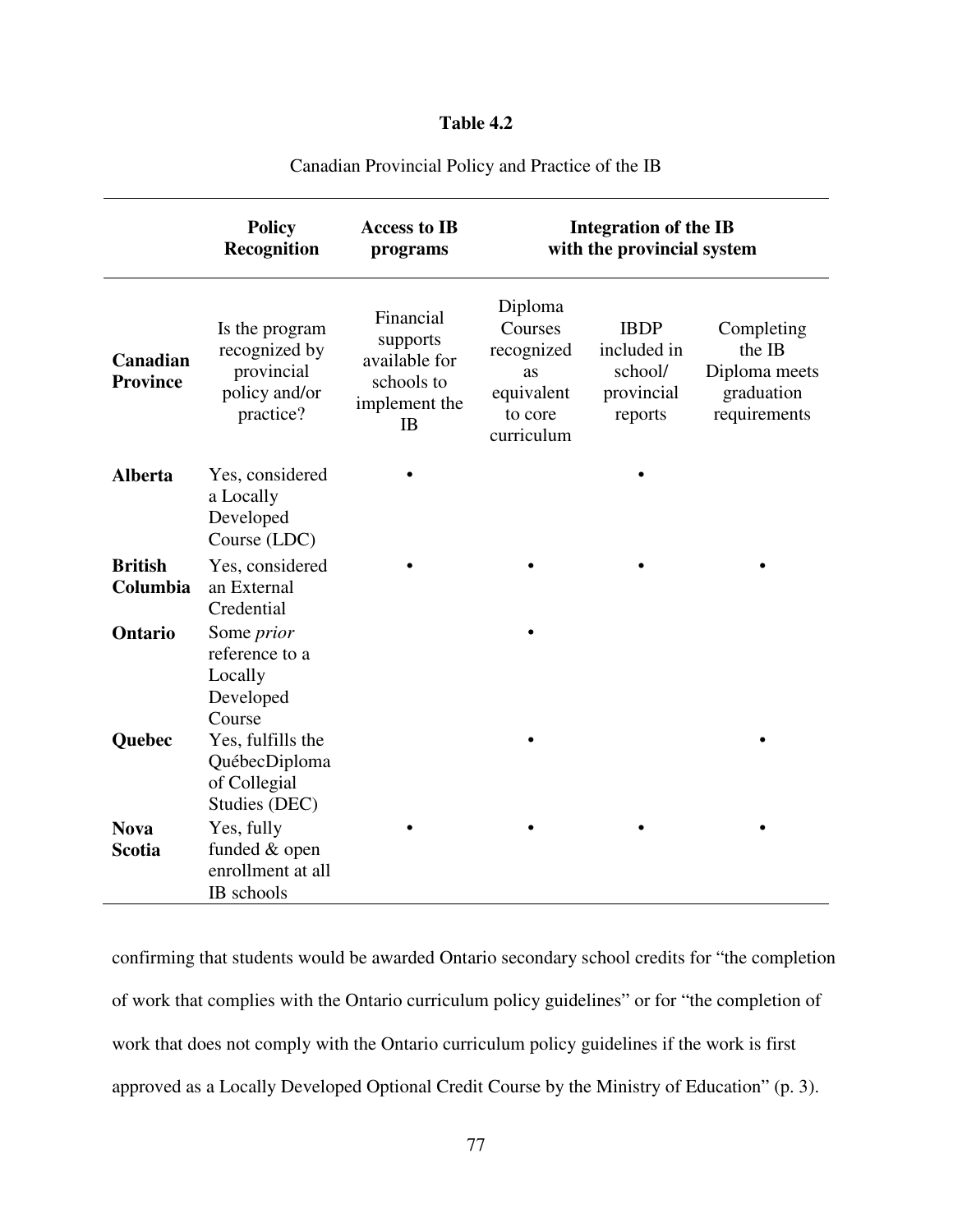However, there is no current policy or documentation clearly stating this to be the case. The Ontario standardized report card does not allow for reporting of IB scores as it does in Alberta, BC, and NS.

 My conclusion from the analysis of provincial policy and practice towards the IB is that a 'policy vacuum' exists in Ontario. Although common practice shows that IBDP courses are accepted as equivalent to OSSD credits, there is nothing in print to state that this is the case. While the level of support from other provinces varies, all other reviewed provincial policies had some form of documentation recognizing the IBDP as an alternative curriculum in their province. I find this essential to understanding the IBDP in Ontario, as an absence of provincial policy ultimately means the program is governed and enacted by local level policy only. The following section looks at how the local level of the TDSB and THS characterize the IBDP through their documentation.

## **4.4 The Local Lens: TDSB and THS Documentation**

#### *4.4.1 TDSB Policy and Practice on the IB*

 The TDSB has been chosen as the local unit of analysis as it offers financial support for, and official recognition of, IB programs. The literature review provided this information in the first instance. In order to further assess the status of the IBDP in the TDSB, I started with a search of the TDSB website to see where and how the program was referenced. Similar to my approach to the IBO documents, I was trying to assess the emphasis on, and characterization of, IB programs. In my initial assessment I was looking at general content, the volume of information on the IB, where it was located within the website, and if there were any IB logos used.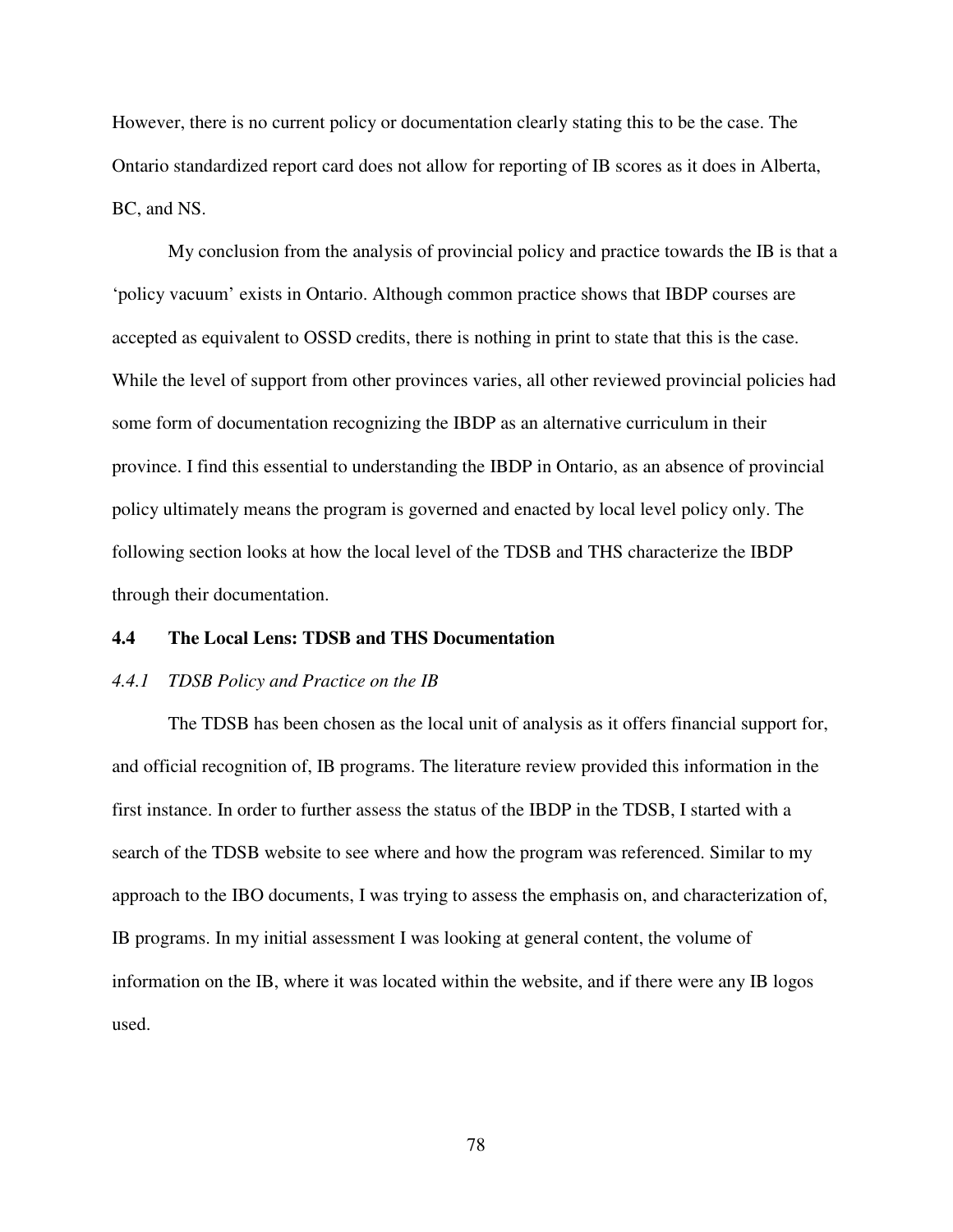Information on the TDSB policy towards IB programs was quickly found through a Google search. The information was found on the TDSB website and categorized on the left side bar under the category, 'High School Specialized Program.' This webpage provided the following information:

TDSB students have access to specialized programs that offer unique opportunities and focus on a variety of interests. Each specialized program has specific requirements as well as unique admission criteria. Application to Specialized Programs is made directly to each program based on Optional Attendance. (TDSB, 2014a).

Optional attendance refers to the fact that students have the opportunity to apply to schools other than those which serve their designated residential address; however, acceptance at these schools is subject to space availability and program suitability (TDSB, 2014b).

 The main text of the document included a list of thirteen Specialized Schools and Programs (see Appendix G) and the International Baccalaureate was listed as one of the thirteen. My first impression was that the IB's position within a list of 13 Specialized Schools and Programs may allow it to go unnoticed if one was not specifically searching for it. It appeared that it was just a specialized program meriting no more emphasis than the others. However, on the left-side bar, the IB is listed as one of four sub-headings under the main 'High School Specialized Programs' heading. The other three sub-headings are Africentric Secondary Programs, Dual Credits, and Specialized High Skills Major. In this way it seemed to have more emphasis than the 12 other programs listed. It is possible this is a technical matter, as the IB sub-heading is hyperlinked to its own webpage which includes information on all three IB programs, not just the Diploma Programme.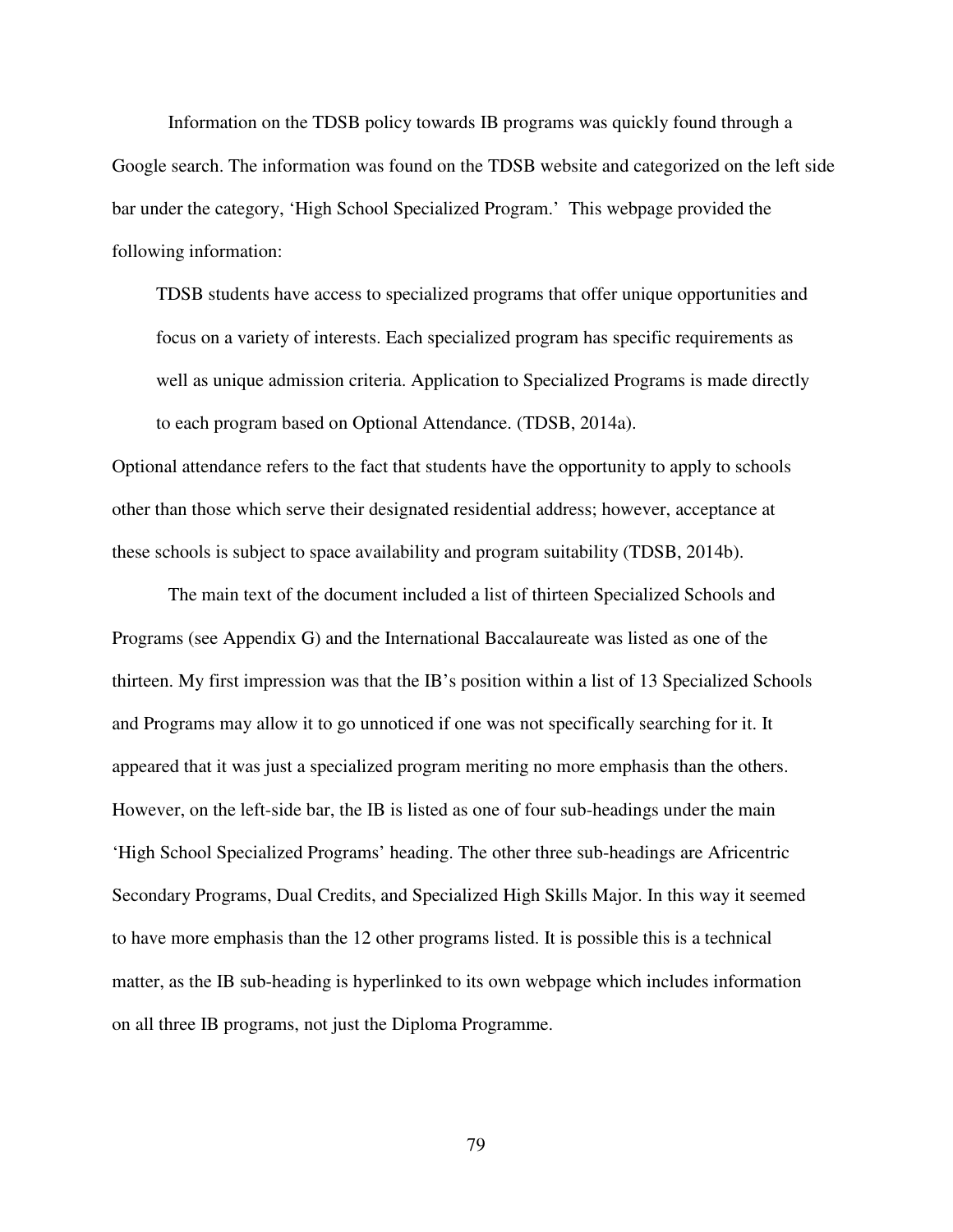The main webpage also provided the names of schools which offer each of the Specialized Programs. In terms of the frequency of these programs, the IBDP was the fourth most frequent (6 schools), after Math, Science, and Technology (10), Arts Focus/Programs (8), and Cyber Arts/Studies (7). A final point noted during my initial appraisal was that the TDSB does not make use of any IB logos on any of its web-pages. Therefore, I concluded that while having clear policy on inclusion and access to the IB as a specialized program, the TDSB website did not appear to market the IB, or emphasise it any more than any of its other Specialized Programs.

 When I re-visited the TDSB website after the interview process, I assessed the website for the occurrence and prioritization of the major themes. The information contained on the website was descriptive but concise. The theme of access was evident on the Specialized Programs main page where it mentions the availability of specialized programs and the admission criteria governing access these programs (IB, 2014a). The theme of the IBDP as a choice curriculum comes through most often. For example, through statements like, "This exciting program gives students a real advantage in applying for post-secondary schools all over the world," and it "gives students first year university credits and is recognized in over 125 countries" (IB, 2014c). There were no incidents or examples of specific impacts of the program included, and acknowledgement of the IBDP was implicit in its inclusion on the TDSB website.

 To conclude, the TDSB presents an image of the IBDP as a prestigious and worthwhile program. However, the TDSB has chosen not to use any of the IB branding techniques that are often used by other institutions (Bayview Secondary School, 2014; Catholic Central High School, 2013; NS Department of Education, 2013). Nor has it positioned the IB in a way that would highlight its presence on the website. As such, the IBDP program appears to be no more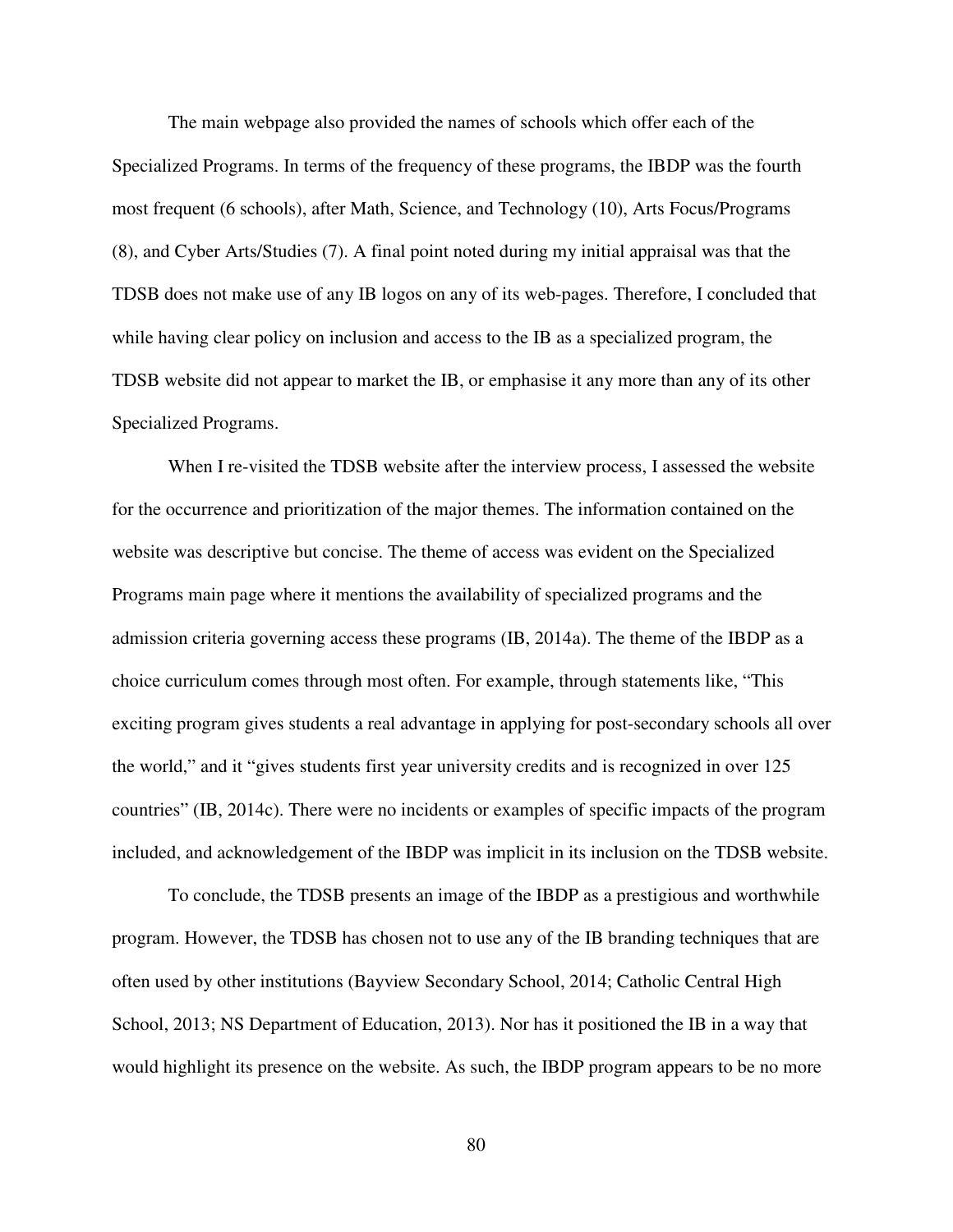valued than any other of the TDSBs many programs available to meet the diverse and specialized needs of its students.

## *4.4.2 THS Policy and Practice of the IBDP*

 After the research school was secured I reviewed the school's website for references to the IBDP. In order to protect the anonymity of the school, I will refer to information on the school's website in general terms. The IBDP was listed as one of several specialized programs that THS offers. While the school included information on university recognition of the IBDP and scholarship possibilities, the school clearly laid out the rigorous requirements of the program, and seemed to place an emphasis on the IBDP student being a 'hard-worker'. The school also outlined how, like many other IBDP schools in Ontario, entrance to the program begins with an IB-prep program in grades 9 and 10. This program is meant to prepare students with the skills necessary for successful completion of the IBDP in grades 11 and 12.

 The website also included an application for the program. The information portion of the application package also placed a strong emphasis on the qualities that IB students generally possess as well as the skills required for success (i.e., hard-working, strong organizational skills). The IB package contained relatively little information on the advantages of the IBDP. The requirements of the application included completing a grade 9 course selection sheet and an optional attendance form, and submitting one's most recent grade 8 report card, grade 7 report card, and a character reference. The application also explained that successful applicants would first be invited to an entrance assessment where they would be asked to complete an essay, and a Mathematics and French skills diagnostic. If successful, applicants would be invited back for an interview where they would be required to give a presentation. The interview also required the presence of at least one parent or guardian.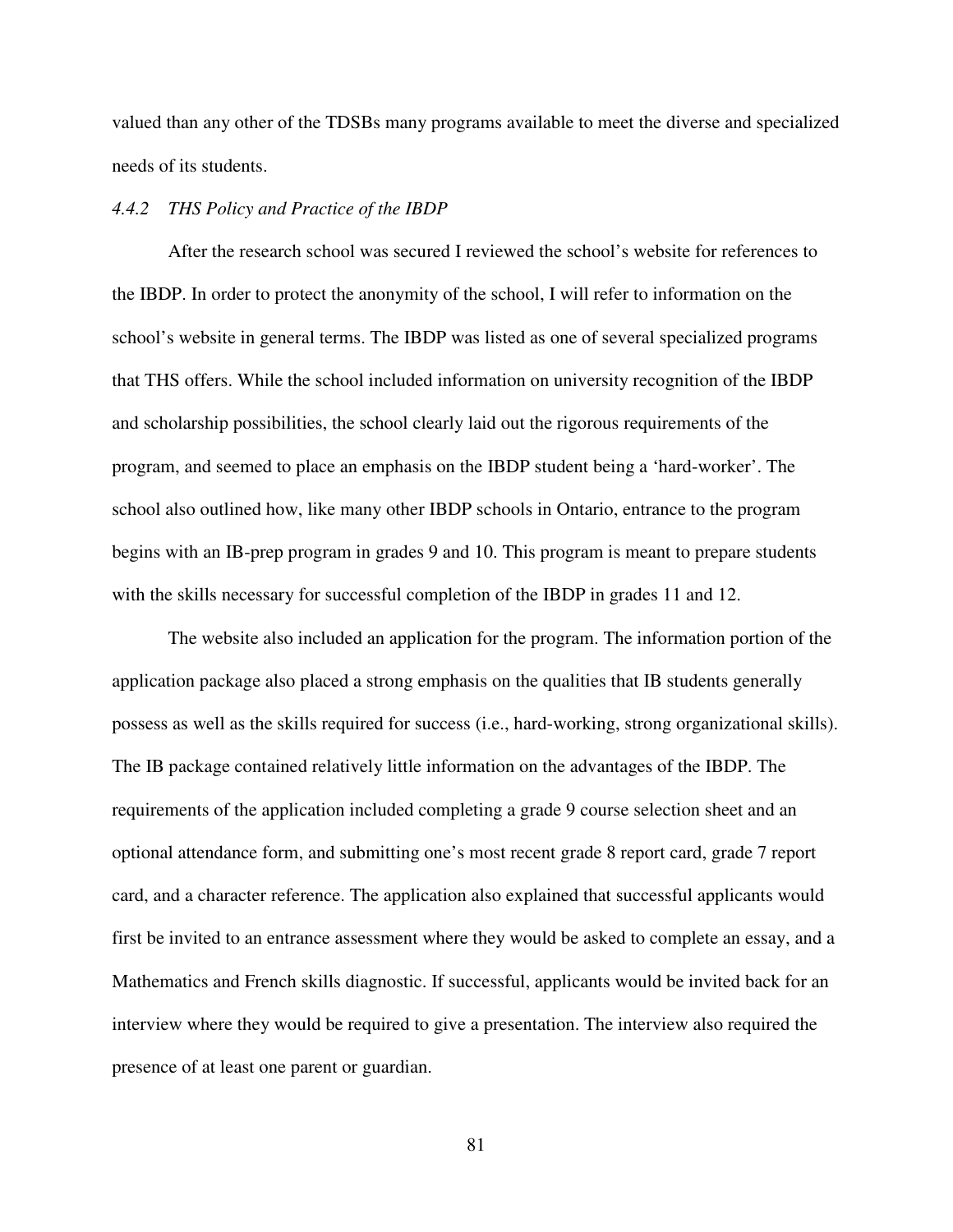The overall image of the IBDP displayed by THS documentation is that it is a demanding program that is appropriate for students who want to challenge themselves and give back to the community. In terms of issues of access, the application procedure has been interpreted to be quite rigorous, and requiring parental support. In this way, access to the program at THS appears to be highly limited by academic ability. While THS frequently references the advantages that the IBDP confers, these references focus more heavily on personal characteristics and skills developed than on the actual IBDP credential. In terms of impact of the program, THS describes the IBDP as being a natural fit with the overall focus of the school; both work together to ensure that students emerge from the school as curious and caring individuals. To conclude, THS seems to be incorporating the IBDP at a local level in such a way as to strike a balance between the reputation and potential that the IB holds, and the personal values that the whole school embodies.

## **4.5 Chapter Summary**

 This extensive review of documents was carried out in order to identify the context of the IBDP in Ontario. By looking at documents published at three different levels, a more complete picture has been assembled. Taking the information provided at each level and analysing this information in pairs (global/provincial, global/local, provincial/local) enables the identification of cooperative or strained interactions. Interactions between the global and provincial levels result in the IB global product not being formally acknowledged at the provincial level in Ontario. Despite the growth of the IBDP in Ontario, support of the program by the provincial government could only stand to encourage growth. Interactions between the global and local levels work together in most instances. The IBDP has been taken up at the local level and local bodies appear to disseminate the advantages heralded at the global level. However, the local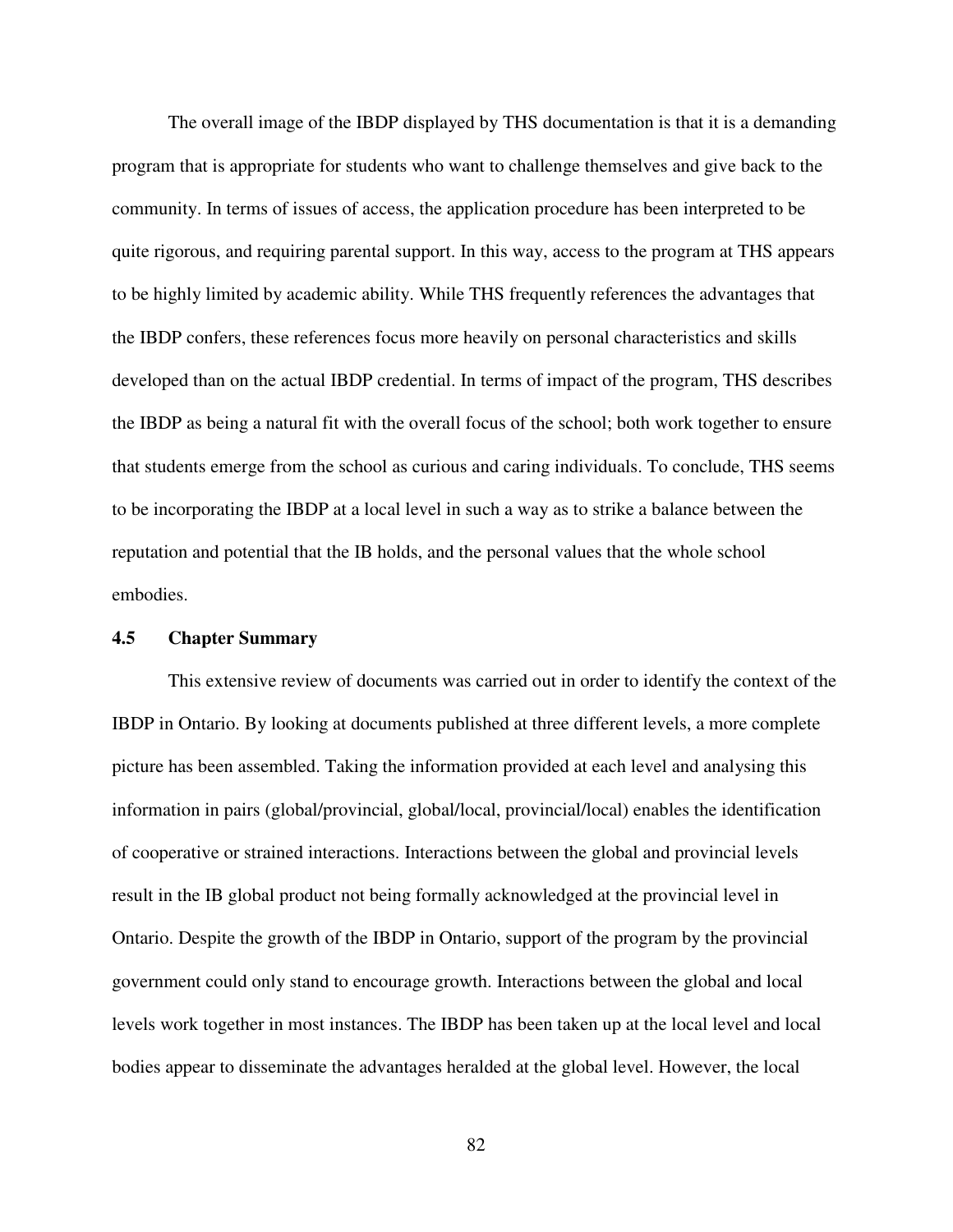level has the ability to regulate how much of this image is disseminated, and to enact the program in a manner that works with other local considerations such as the size of the program. The interactions between the provincial and local level are unique in Ontario in that the province has entirely decentralized the governance of these programs to the local authorities. However, the lack of acknowledgement of the program by the province also results in an administrative gap as the provincial high school requirements must also be met. In conclusion, the IBDP in Ontario public schools operates within a complex environment. It is well-known, but not formally recognised, and it is controlled while enacted with autonomy.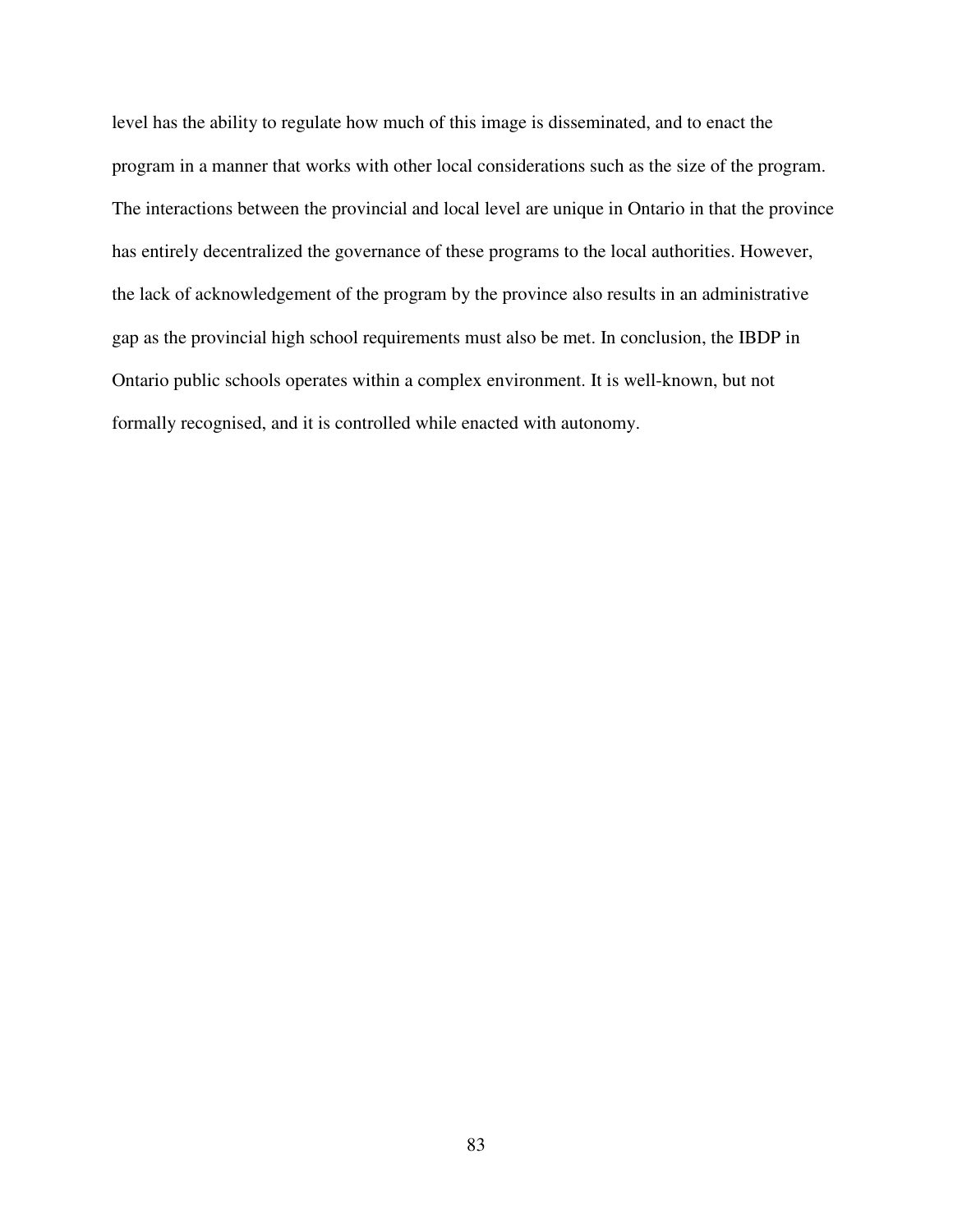#### **CHAPTER FIVE**

#### **Findings from the Interview Data Analysis**

## **5.1 Introduction**

 The literature highlighted two key issues that were at the forefront of my mind as I approached the analysis of interview data. First, in the context of school choice, Ball et al. (1996) refer to Bourdieu's (1984) concept of distinction and his assertion that "the cultivated disposition and cultural competence…are revealed in the nature of the cultural goods consumed…and the way they are consumed" (p. 19). Extending this understanding of school choice to curricular choice implies that choosing a curriculum carries symbolic meanings; namely, the social standing and cultural capital associated with the choice (Doherty, 2009). Whether it is considered a rare commodity, a curriculum of choice in many localities, or possessing a reputation for internationalism and academic excellence, the IB appears to operate as a product of distinction; choice of this program affirms the cultivated taste and social distinction of its consumer (Doherty, 2009). During my analysis I gave consideration to whether the IB operates as a product of distinction in Ontario, and if there were symbolic meanings related to social standing, class, or cultural capital to be found in the choice of the IBDP. Secondly, I recognized that the globalization of education involves global processes which are strategically located in national spaces, and that it is national (or in Canada's case, provincial) institutions like ministries of education, universities, and local authorities, who unbundle the national education space to allow the global circulation of educational programs (Resnik, 2012). Therefore, the extent to which the Ontario Ministry of Education, universities, and local authorities 'unbundle' the provincial education space will determine how the IBDP circulates in Ontario. How the IBDP is recognized, regarded, and enacted may differ in other spaces. I was mindful to look below the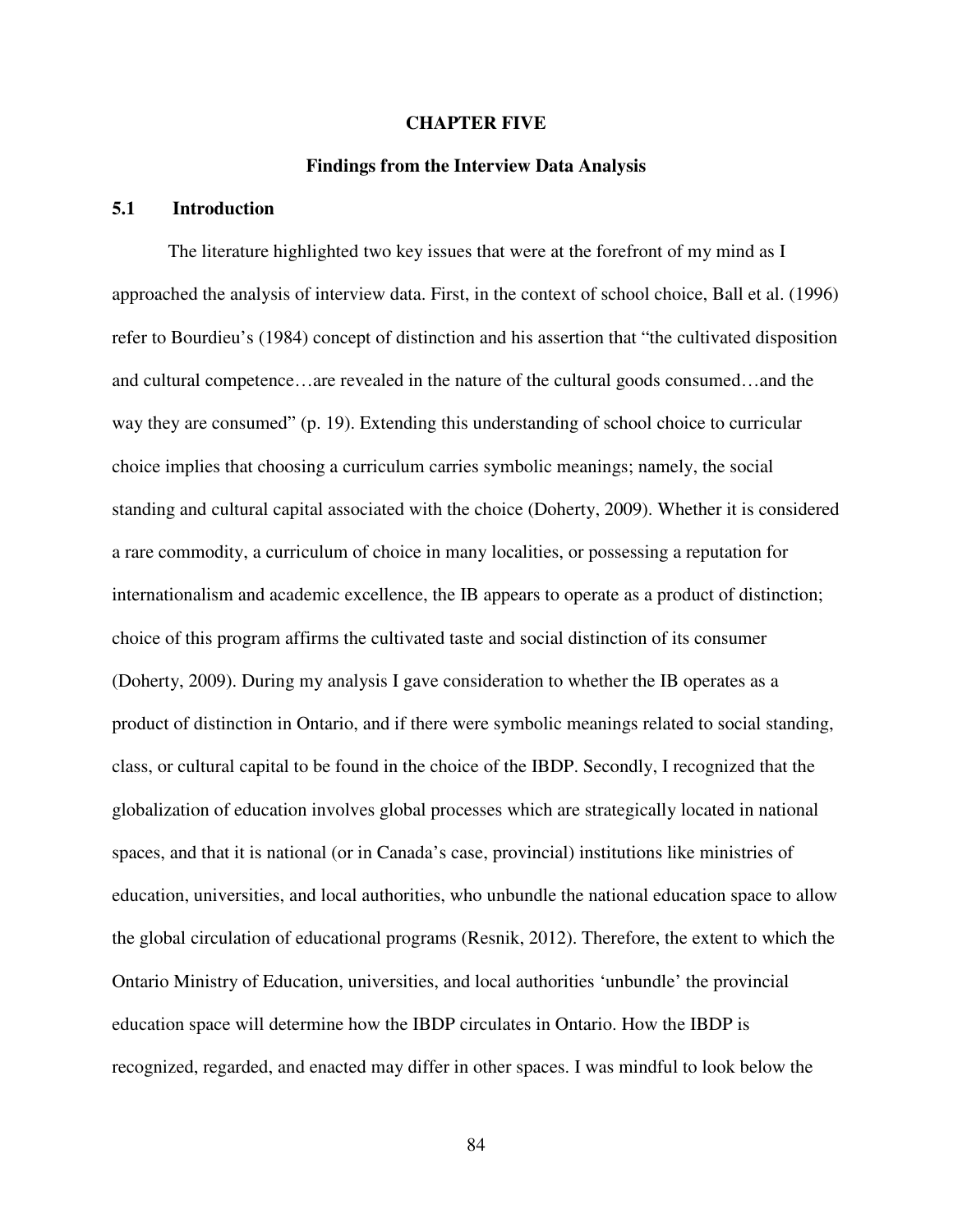surface of the information presented to me, and to be alert regarding the relationship between the data and the source of the data, in order to best answer my research questions:

1. From the perspective of administrators and key stakeholders working with the IB, why is the IBDP chosen as an alternative curriculum by Ontario public schools?

2. To what extent do local policies and perceptions of IB programs affect equitable access to IBD programs in Ontario?

3. In what ways has the insertion of the IBDP into public schools impacted the whole school community more broadly?

 This chapter presents the findings from four qualitative, semi-structured interviews which were conducted with key stakeholders involved with the IBDP at the global, provincial and local levels. The purpose of the interviews was to garner firsthand accounts of participants in order to gain insight into their experiences with the IBDP in Ontario. The responses of participants are presented based on the four broad themes that emerged during the analysis: the IBDP as a curricular choice, issues of access, impacts of the IBDP, and acknowledgement of the IBDP. These themes have been broken down into sub-themes in order to provide rich and detailed descriptions of the case.

## **5.2 Theme 1: The IBDP as a 'Curricular Choice'**

 Analysis of interview data revealed a variety of reasons why schools have elected to adopt the IBDP. Participants also offered their perceptions on why students and parents are making the leap to the IB curriculum, as well as their understandings on what sets the IBDP apart from the OSSD. Below I will present the relevant findings. First, I will report on the vocabulary of 'choice' used by participants throughout the interviews.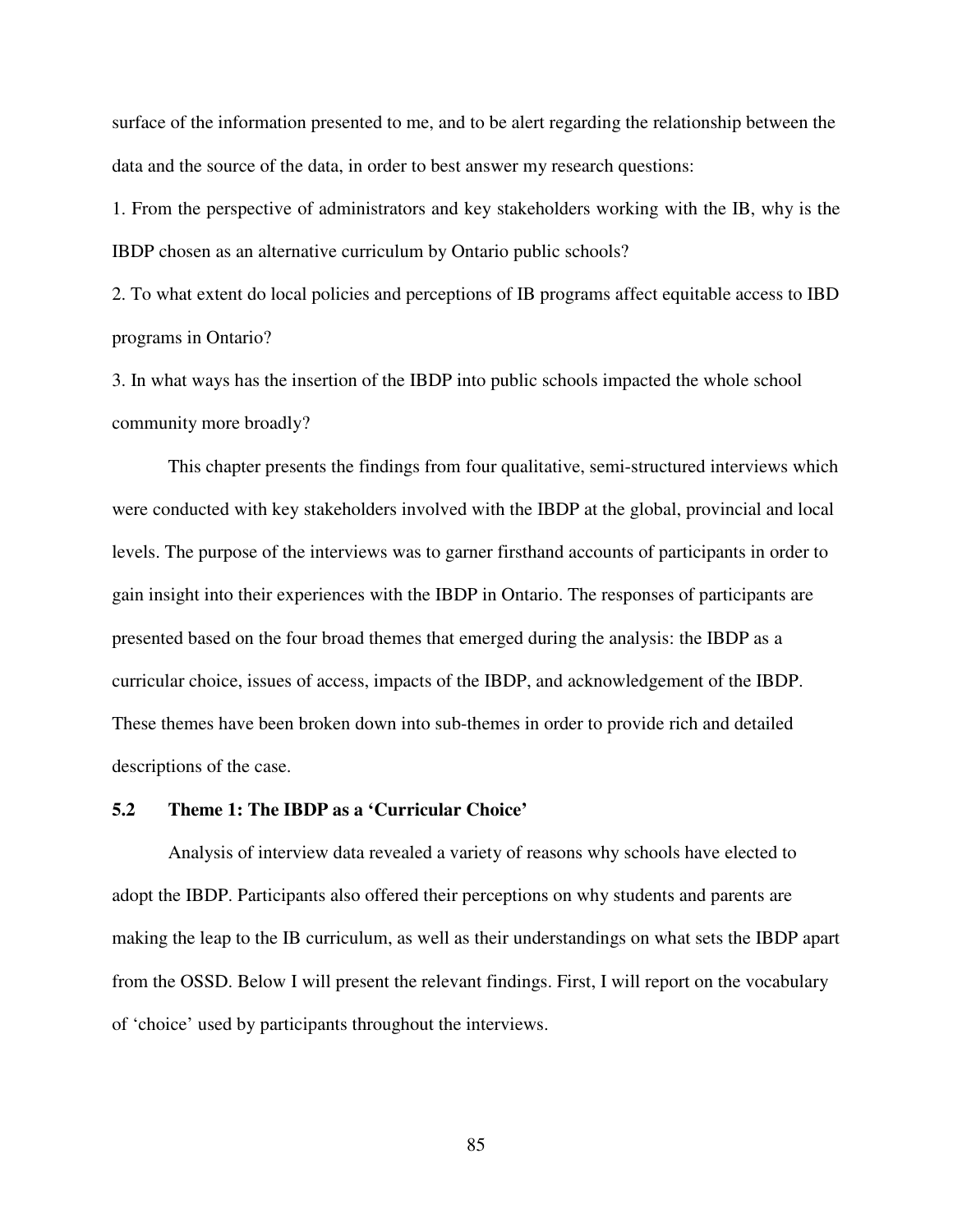# *5.2.1 The Vocabulary of Choice*

 The specific vocabulary used by participants emerged from the interview data almost immediately. The selection of words characteristic of market terminology revealed how participants constructed the context of the IBDP in Ontario. All of the participants made use of market terminology in some way (i.e. 'choice', 'clientele', or 'brand'). Participant 2 specifically discussed the topic of 'choice' as it pertains to Ontario students and parents, and the IBDP.

Ontario has a lot to be proud of. No doubt about that. There are schools all around the world offering the Ontario curriculum and consequently everybody's satisfied that this must be a good thing. What we need to talk about are the many good things in an IB education, regardless if it's better or worse than something else, it's a good thing to do, and good for kids and good for schools, and shouldn't we encourage them to offer the choice? Which is becoming a buzz word in education. There's a lot of talk about choice for parents and choice for kids, and this ought to be one of them. We want the Ministry to do whatever they can to make those choices more available.

Participant 2 acknowledges that choice is "becoming a buzz word in education" and suggests that the Ministry should have a role in making "those choices more available". Participant 2 is careful to point out that offering the IB as a choice does not imply flaws in the Ontario curriculum. Regardless of being "better or worse than something else," the *choice* of the IB should be made available. Participant 3 uses market terms such as 'clientele' and 'shopping' in

her somewhat comical account of the IBDP's role as an alternative curriculum in the TDSB:

The TDSB recognizes that IB is a program that fits a certain clientele, and you may say well only 6 high schools in the TDSB, that's pretty small clientele. But for that clientele it's a really good fit…I mean, I think that, that sometimes, sometimes it's kind of like...sofa shopping. If you go sofa shopping eventually they all look the same, but really they're not all the same. Some sofas are longer, some are covered in leather, some are in tweed, some are grey, some are orange. Some are sectional, some have reclining chairs! And I think that's the thing that the TDSB recognizes, is that it's not one size fits all...

Likewise, Participant 4 clearly speaks in market terms as she refers to THS as a global school and says that, "We market ourselves and brand ourselves as that." Therefore, language selection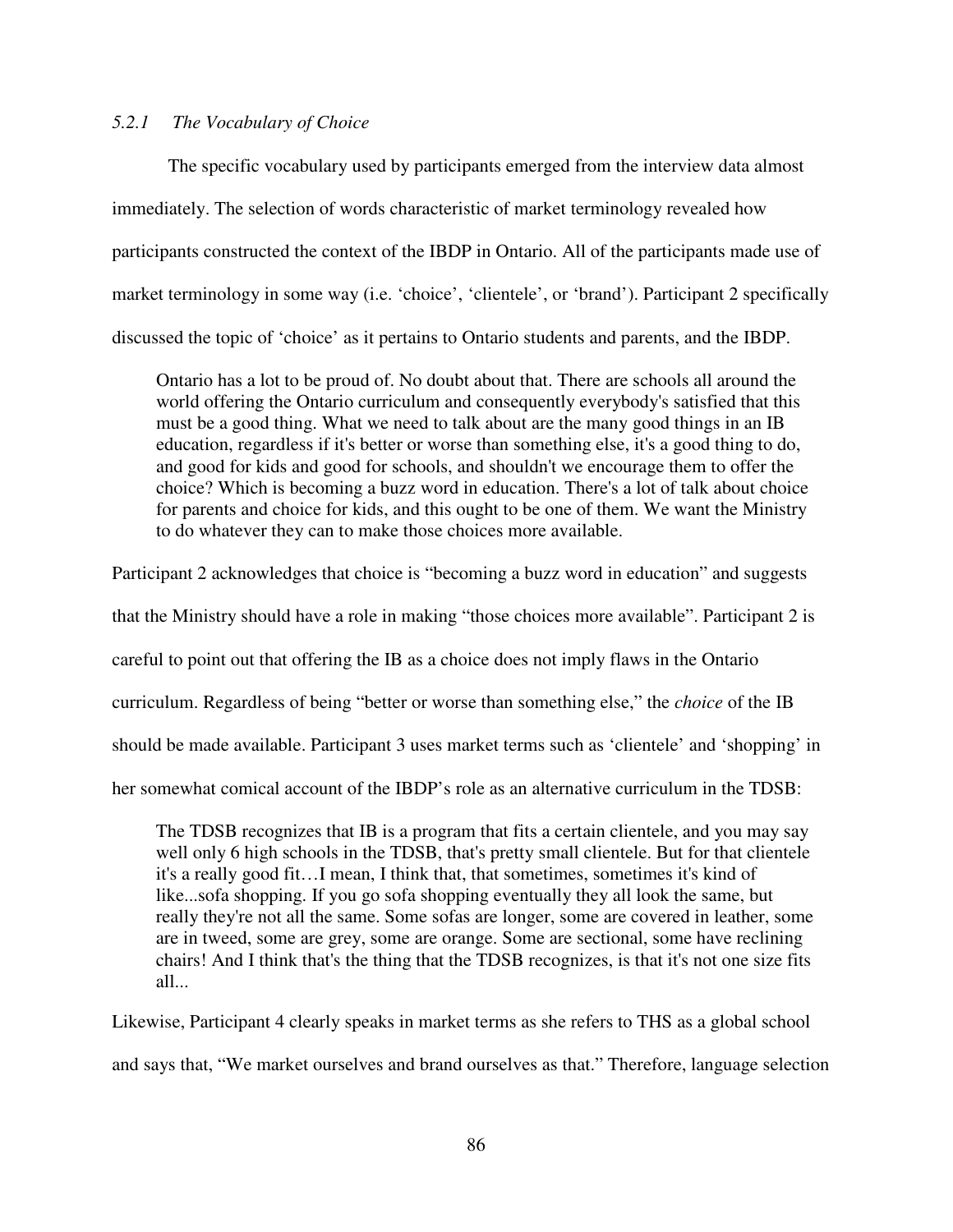was my first indication that there is a market culture surrounding education in Ontario, and that the IB is one choice in this market.

*5.2.2 Enrollment, Re-Invention, and Keeping Up with the Jones'* 

 Each location tells its own story as the global product of the IB interacts with the "contextual ecology of the local market" (Doherty, 2013, p. 395). As such, unique reasons for the selection of the IBDP in specific schools would be expected. Participant 1's experience working with schools all across Ontario, as well as leading IB administration workshops, gave him an excellent vantage point for understanding the multitude of reasons why schools implement the IB. One of the reasons he listed was to boost school enrollment:

Some schools bring it in because they are hoping to attract kids. So by having this program they are hoping to attract 'x' number more kids to our school, that's important for 'x', 'y', and 'z' reasons. There's certainly, and that's obviously money drivenreasons-. So there's certainly monetary reasons why some schools would bring it in.

Participant 1 draws on the desire to attract students to schools by implementing the IB, and links

it to the increase in funds the program would bring to the school. Similarly, Participants 3 and 4

expressed the reason for adopting the IB at their school in terms of boosting enrollment, but they

do not directly relate it to funding. As Participant 3 and 4 indicated:

Participant 3: To give you a background of why they brought IB in, as with many schools, enrollment is declining and so [THS] was a school with relatively consistent declining enrollment because we have in this area—one, two, and not far down the road, three high schools, four high schools with amalgamation of TDSB. So everyone's-. There's less water in the watering hole, everyone's looking.

Participant 4: [Our former Principal] said, "With our enrolment, and the competition" …He said, "Our school could very well close." He said, "We have to do something different."

The responses of Participants 3 and 4 also highlight the air of competition that prevails in the

THS area of the TDSB. With multiple high schools in the same area and enrollment declining,

adding the IB constituted doing "something different" to attract the attention of the parents. This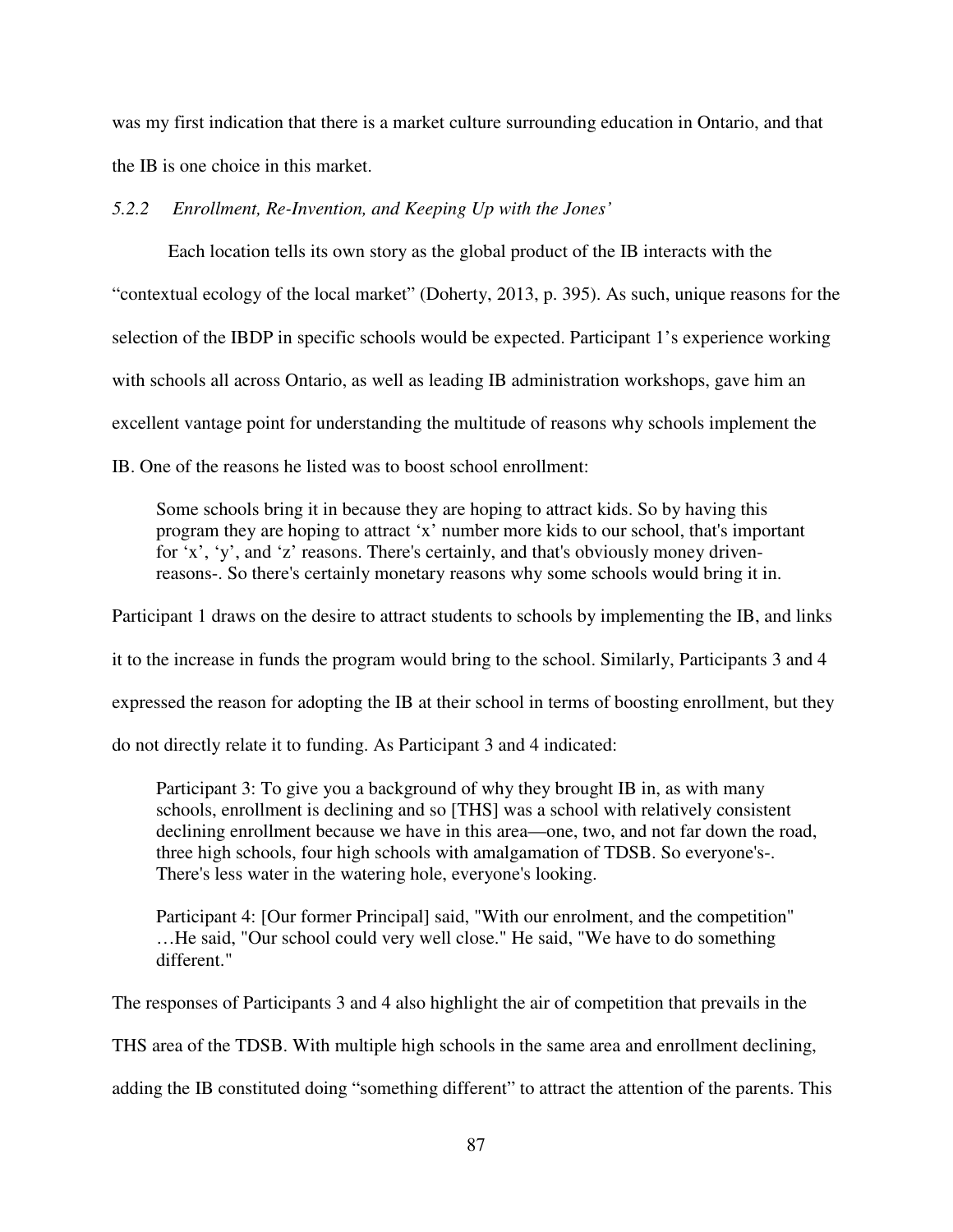is evidence of Ball et al.'s (1996) assertion that "choice is thoroughly social" (p. 93). This assertion also applies to the next reason cited by Participant 1. He suggests that the IB is not only taken on by schools who are struggling and in need of something different, but that it is also taken on by schools who fear that not having 'something different' will cause them to fall behind other schools who do.

Participant 1: I think, a little bit of it is keeping up with the Jones' from some schools. It's that school 'x' over there got the program, and people seem to like it, so we're going to get the program too…And that can sometimes be dangerous for a school because you're going in for the wrong reasons perhaps.

The final reason given for taking on the IB refers to the desire of some low-performing schools

to use it as a means to re-invent themselves. Participant 1 explained:

Some schools see it as a way to re-invent themselves…One of the biggest differences that IB does is that it basically changes where the bar is set…And so for a low performance school, they often see that as a possibility to pull kids up in a sense to kind of hold them to a higher goal, but also to teach them a skill set that they don't normally get. So I think you see some schools take it on for that…

Participant 1 went on to acknowledge that this is more often the case in schools in the United

States than in Canada. This falls in line with American-based research which reports that there

is a pocket of growth of the IB in Title  $I^2$  schools (Mayer, 2010). Participant 2 re-iterates that

the situation in Canada is different than in the US.

I don't really think school improvement is the issue in Canada. We've got good schools and the Ontario curriculum, BC curriculum, Alberta curriculum, think what you want, that's good curriculum. So it's not, we're not trying to re-invent the wheel, but there is a recognition amongst serious educators that this is a good way of doing things.

Again, Participant 2 suggests that the curriculum in Canadian provinces is "good curriculum,"

and that the IBDP is not adopted in Canada to improve upon curriculum which is provincially

available. However, he references "serious educators" as ones which see the IB as "a good way

of doing things," which indirectly implies that the IB program represents something beyond that

<sup>&</sup>lt;sup>2</sup> Title I schools are so named if a minimum of 40 percent of students are from low-income families.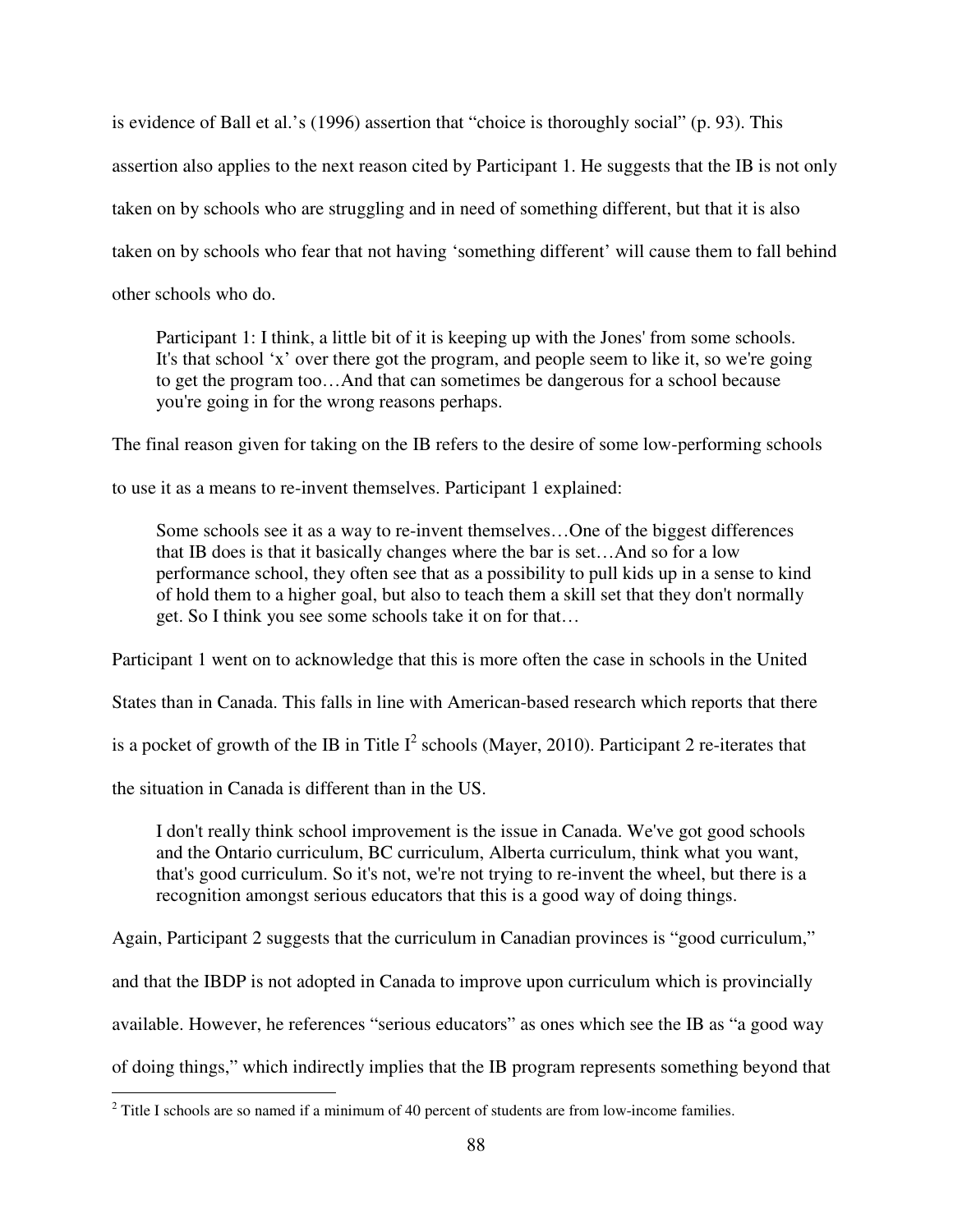which is locally available. The following section describes the distinguishing features of the IBDP as recognized by participants.

## *5.2.3 The IBDP: A Point of Difference for Students and Parents*

 The previous section listed three reasons why schools choose to offer the IBDP: to boost enrollment, to keep up with neighboring schools, and to re-invent themselves. The third reason relies more on the curriculum itself, in that its rigorous design and skill requirements are used to push students beyond their current level of performance. The first two reasons, however, imply that parents and students will be drawn to schools, or will choose to remain in schools, by virtue of having the IB as an option there. The concept 'point of difference' can be used to explain how schools are able to use the IB to draw students in. Doherty (2013) explains that 'point of difference' is taken from marketing discourse where it refers to the distinctive qualities a product or brand has that set it apart from its competitors. The concept suggests that a product's point of difference is relational in that it is dependent upon the competitors in a specific market. Therefore, the point of difference of a product in one locality or market may be different from its point of difference elsewhere (Doherty, 2013). Doherty (2013) uses the case of the IBDP in Australia as an example. She explains how embedding the global IBDP product in the educational systems of each of the six states and two territories ultimately becomes a function of its 'point of difference' to each state's particular curriculum (p. 380). Applying this concept to the case of the IBDP in Ontario, I used the participant's experiences and perceptions of why families choose the IBDP to illustrate the 'point of difference' which sets it apart from the Ontario curriculum. It is important to acknowledge the limitations of these particular findings, in that interviews with IB families would be necessary to truly assess the reasons for their choices.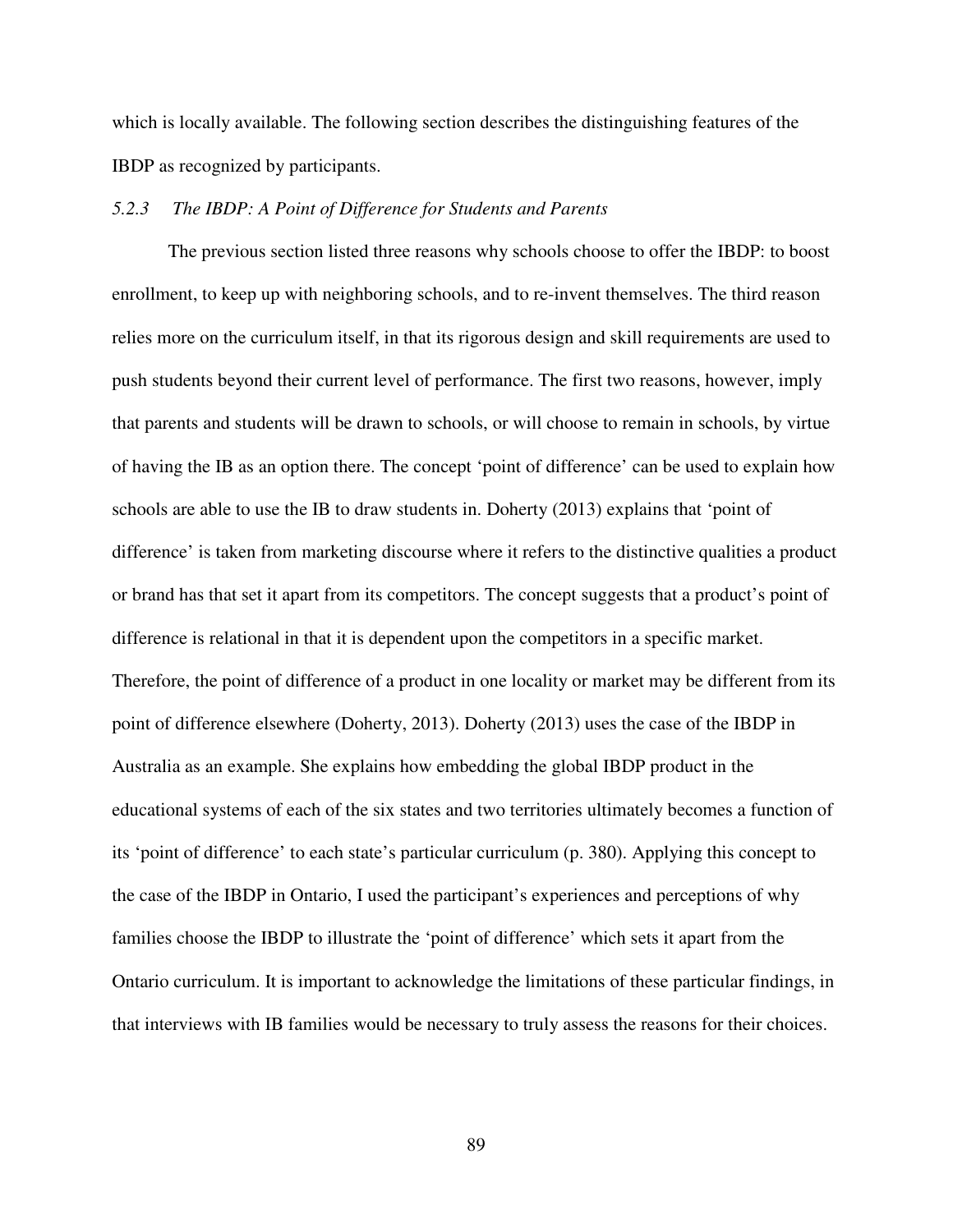However, the first-hand interactions of participants with students and parents give valuable insight into the reasons for the student/parent choice.

 Findings show that the preparation the IBDP gives for university, and the world beyond, is a strong incentive for students and parents to pursue the program. Participant 4 commented that "for a lot of them, it's the university preparation. I think first, and foremost, that's what it is." The reason the IBDP is a point of difference in this way is that it develops a skill set in students which sets them apart from non-IB students. Participants 1 and 3 express this below:

Participant 1: I think it largely comes down to how well their child's going to do later on…One of the things that's very appealing about this program is, you know, your kid is going to be ready. If they have gone through this, they are ready for that next step…And I think that's the real appeal when you get through, at least in my mind, for a lot of parents, it's that, they're going to walk in…The most common reply I get from a student who goes off to first year university is, 'Sir, I'm doing a lot less work, I have all this free time, I'm kind of confused. My marks have gone up'…It's really that what has happened along the way is that skill set that they have done, the workload that they've dealt with, has them walk into university and this, the leap that you might expect, just is not a leap for them in many cases.

Participant 3: And that's what students say, that the tools they have in their tool kit heading off to university, whether they are doing Engineering or whether they are doing a Liberal Arts degree, it doesn't matter. University is a piece of cake to those kids.

Over the course of interviews, participants made reference to critical thinking skills, confidence,

and communication skills as belonging to the skills "tool kit" which IBDP students assemble

during the program.

Findings also include the 'international' factor of the IB as a feature which sets it apart

from the local curriculum and makes it appealing to some families. For instance, Participant 1

commented:

There is a global perspective to it that I think is appealing to them. I think saying your child gets the 'international blah' diploma seems, you know skip that, but they focus on that first word, it's appealing. It is fairly transportable.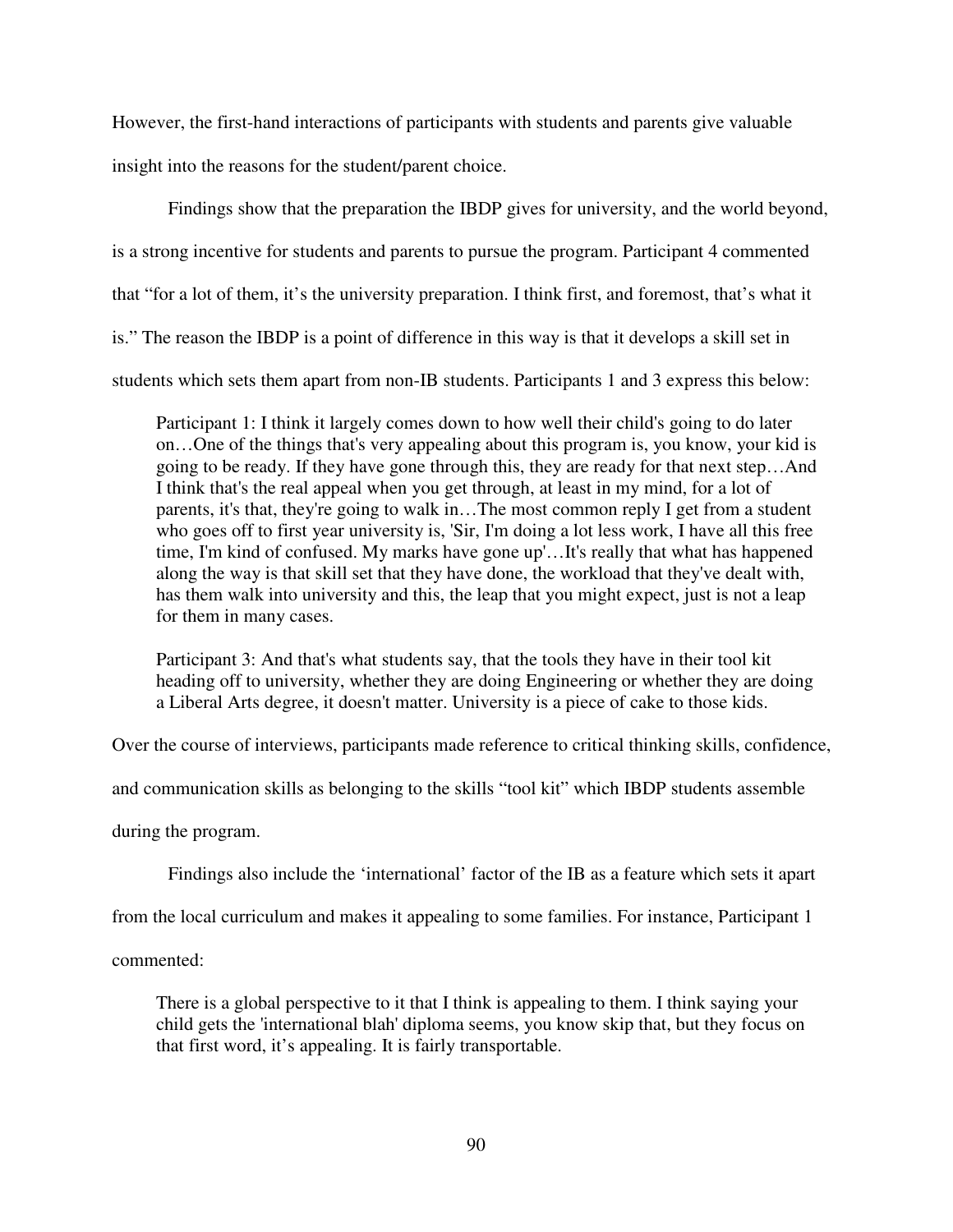This is evidence that there is cultural capital to be found in the word 'international' alone, which may be irrespective of the actual 'international' in the curriculum. Speaking to the specific curricular content, Participant 1 continued to say; "To be completely honest with you they have no clue what the curriculum is as a parent. Some of them, but…I don't think it's curriculum that drives it." Participant 3 also made reference to the drawing power of the international component of the IB. However, she referenced it in the way that it appeals to globally mobile individuals:

A lot of kids come in from various nationalities; parents are new to Canada, new Canadians. Because they come from many different international countries they are aware of IB maybe in their country. They know that it's a good education. They know that it's going to be academically rigorous.

 Another component of the IB which distinguishes it from the Ontario curriculum is its three core components—Theory of Knowledge (TOK), Creativity, Action, Service (CAS), and the Extended Essay. Participants spoke at length about the value of the core components. While students and parents may not initially be aware of the core components, schools often use them as part of their 'sales pitch.' Participant 1 explains the importance and popularity of the Theory of Knowledge course below:

I know when we speak to parents…I sell TOK as a huge advantage to their child. I basically say we live in an increasingly globalized world where your child could have a conversation half-way across the planet in five seconds if they really wanted to. It would not be difficult for them to engage in that conversation. For them, it's a huge advantage to be able to think about how somebody arrives at an answer. It's understanding how somebody might view a situation and why they might view it that way…I can tell you at the end of the day the class that those kids go home and talk about is TOK.

Participant 3 also expressed praise for the TOK course and suggested that it would be beneficial

to incorporate a similar course into the provincial curriculum.

I wish they'd ditch Civics and Careers and do a course in the Theory of Knowledge. I would love to see a mandatory high school course in Theory of Knowledge. Just on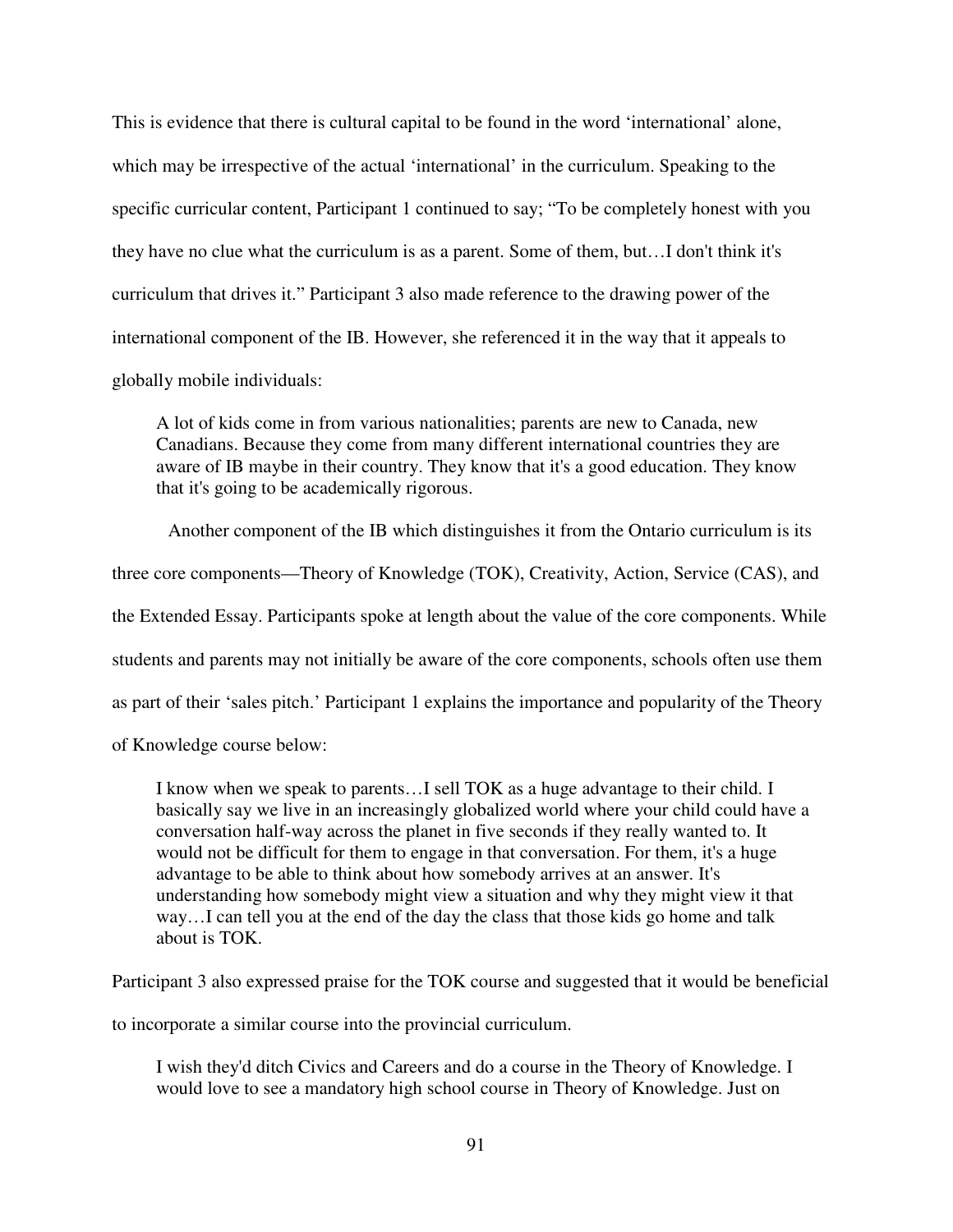thinking. On just the joy of learning and thinking. You know? And-, because the kids, if you ask them, the course that they enjoy a lot is the Theory of Knowledge course. Because it makes them think about thinking. And it makes them just, it appeals to that curiosity, right?

The significance of the TOK course that Participant 3 expressed relates to its ability to develop

critical thinking skills in students so they may experience "the joy of learning and thinking".

Participant 3 elaborated by saying that the provincial government should look at this area of the

IB, as it lends itself to what she thinks "the Ontario government would like kids to be when they

graduate from schools: good citizens, good thinkers, curious, and contributing members of

society."

Another core component of the IBDP that participants described as being a point of

distinction from the Ontario curriculum is the Extended Essay. Participant 3 explained how it

fosters independent learning skills in a way that Ontario curriculum students are not exposed to:

I mean the Extended Essay is really an independent piece and you have an advisor but it can't be edited by the advisor. They do it all on their own. So I think that they graduate with a level of independence that probably the regular Ontario diploma students don't have.

Participant 1 explains how these independent learning skills are developed through the Extended

Essay process, and re-iterates the fact that this is not something that Ontario students have the

opportunity to experience:

The Extended Essay is an experience that I don't think any other diploma program has. I mean it's a maximum 4000 word research paper. They are doing a thesis essentially, a mini-thesis anyway in the 12th grade. It is meant to mimic a university research experience. They get an advisor; it's their responsibility to meet with the advisor, not the advisor's responsibility to hunt them down…It's really research driven and it's a skill that I don't think gets cultivated the same way in the Ontario part. Certainly there's no 4000 word essays to be written in Ontario.

The final core component, CAS, is the Creativity, Action, Service component that IB

students must complete during grades 11 and 12. There is similarity between CAS and the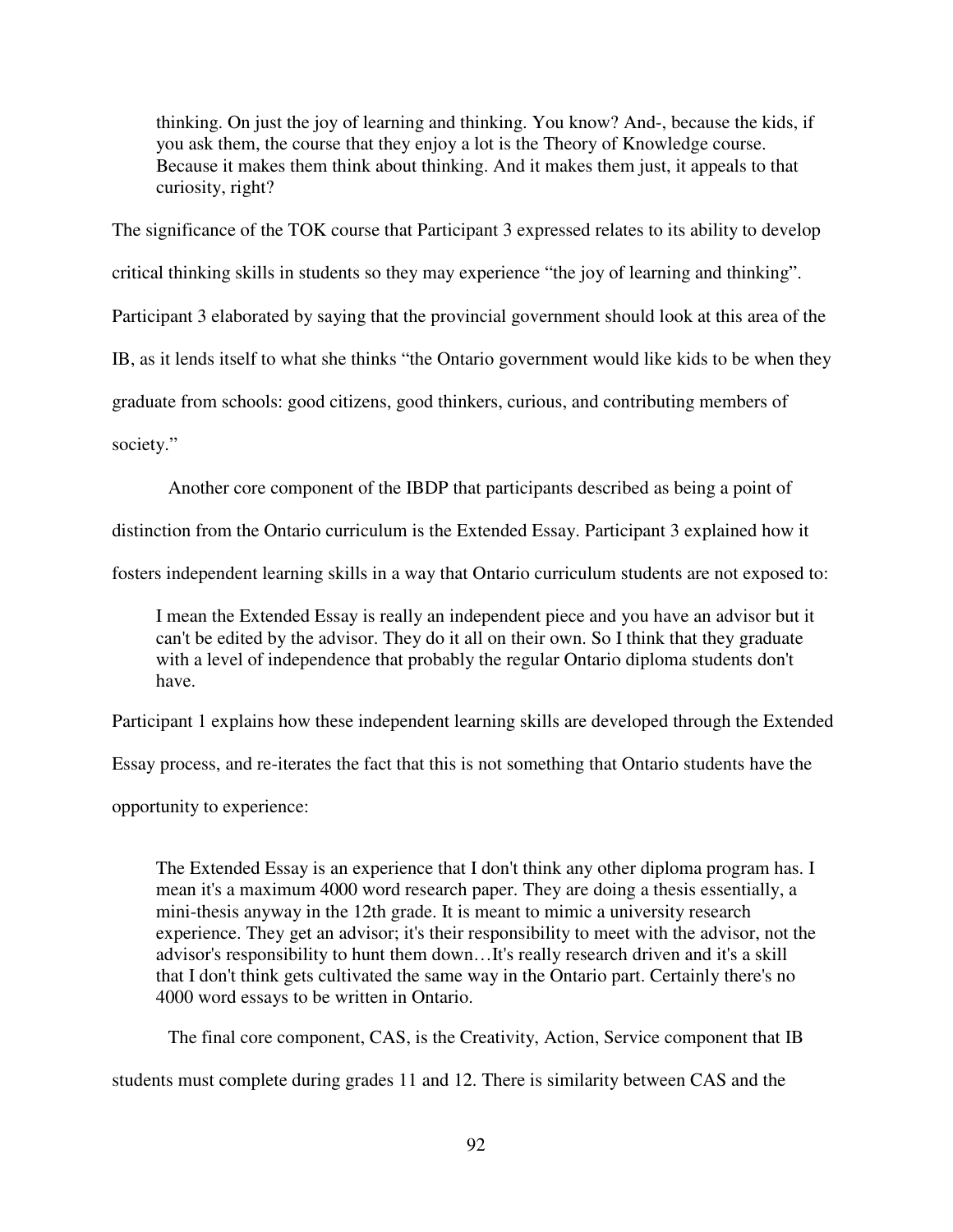Ontario curriculum in that the OSSD requires students to complete 40 hours of community service. However, Participant 1 insists that the CAS program is very different "than the hours checkbox requirement that's currently in Ontario" in that it requires students to actively reflect on their experiences. "That reflective piece really solidifies the experience for a lot of them. They are getting more from it than just us saying, 'great, you met a graduation requirement'."

 A final part of the IBDP which participants commented on as being distinct from the Ontario curriculum, and appealing to some parents, is its external exams<sup>3</sup>. Findings showed that the external exams were a point of difference for the IB as they allowed comparability with IB students all over the world, they promoted positive student-teacher relationships, and they cultivated an "exactitude" which is not found in the Ontario curriculum.

Participant 1: In the Ontario program, the be all and end all determiner of how you're going to do is the person who sits in front of you every single day…Whereas I think from the IB perspective, it more often becomes, the teacher does have input into the grade, they have some input into it, but at the end of the day all the assignments are going away with the exception of one or two for most classes and it's being marked by somebody else. So really the relationship between teacher and student becomes let's work to get you the best darn mark we can.

This describes the student-teacher relationship as one which in which both parties work together to maximize student success, as opposed to being pitted against one another in a battle for grades. Participant 4 explained how the IB approach to assessment compares with the Ontario curriculum.

So often with the exam in Ontario curriculum, we're just going along and then the exam is the product of the stuff we did. Whereas, we're completely backward tracking with IB. Like, I know that I have to get them here, so everything I do has to prepare them for that. Whereas, I think often, it's backwards…Like you get together for a few hours and you come up with this exam, but I don't think you have the same sense of exactitude or exactness that you would have. You know, the examiners at IB are spending a heck of a lot more time and a lot more thought into what those kids are being examined on.

<sup>&</sup>lt;sup>3</sup> The IBDP requires written examinations at the culmination of the program. These exams are standardized by the IBO and graded by external IB examiners.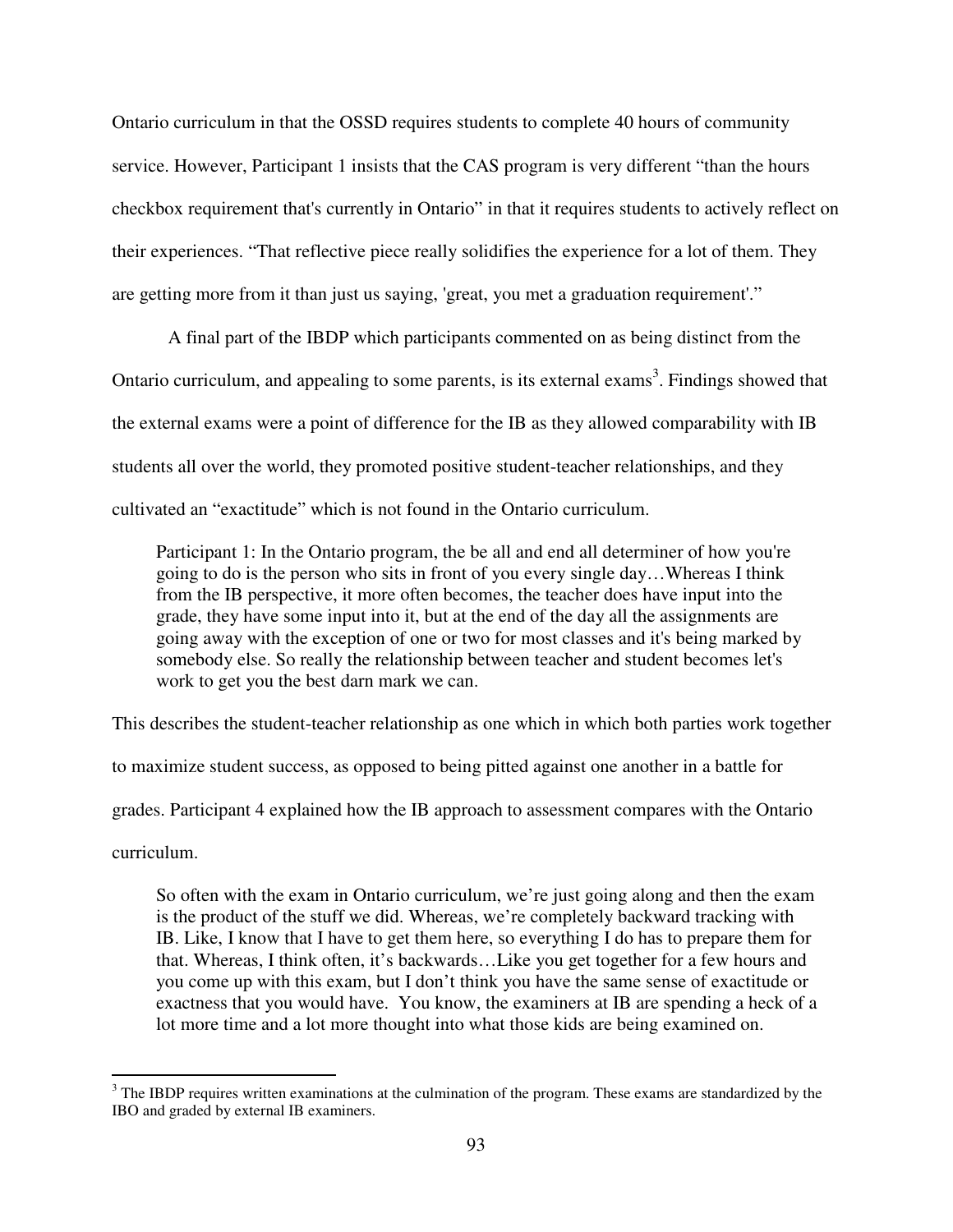As IB assessments are external, everything the teacher does "has to prepare them for that" exam, as opposed to basing exams on work which has been completed during the semester.

 To draw conclusions from this section, analysis of participant data suggests that the IBDP operates as a point of difference in an Ontario educational market. Participant responses draw on market terminology to describe the situation of the IBDP in Ontario. The reasons for the adoption of the IB by Ontario schools were to draw students in for enrollment purposes and to compete with other schools. The point of difference that the IB offers is unique to the local market, and would require a comparative study to see how locations are set apart from each other. However, in the context of Ontario as based on the findings of this study, the point of difference is related to the IB's required skill set, its international character, its core components, and its assessment system.

#### **5.3 Theme 2: Accessing the IBDP in Ontario**

 In this section, I will present the findings that relate to how local policy and perceptions of the IB affect access to the program. As laid out in the first two chapters, access can be limited due to financial requirements, program requirements, and geographic and/or spatial constraints. Participant responses reflect the complex, and sometimes contradictory, nature of these restrictions.

## *5.3.1 Financial Access*

 As presented in the literature review, there are two general approaches taken by schools to meet the financial demands of operating the IBDP: implementation of student fees or absorbing the costs within the regular school budget. The TDSB represents a unique case in Ontario in that it provides funding for six of its high schools to run the program. Participant 1,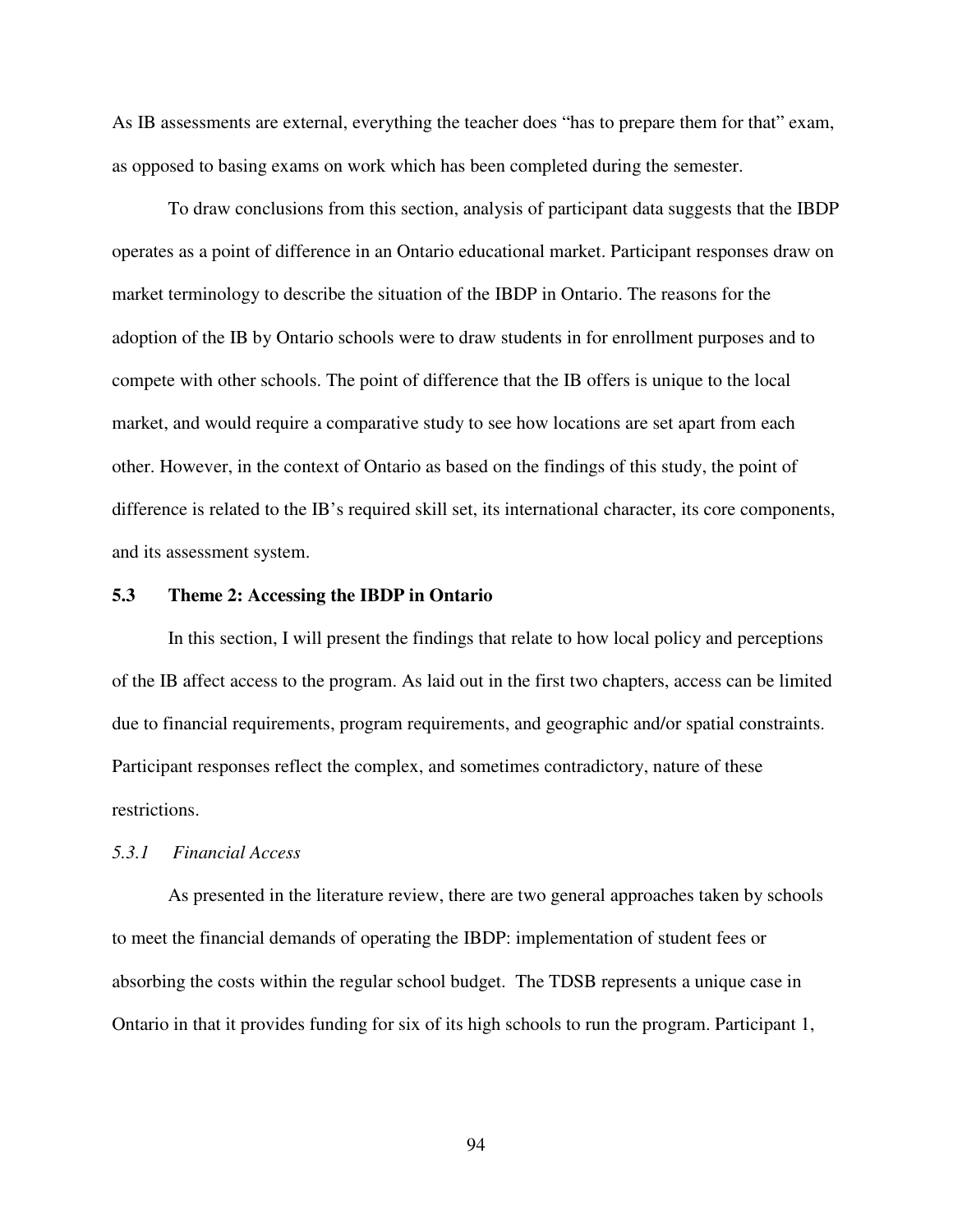having an understanding of the operation of programs across the province, was asked if he could comment on how the program is financially accessed.

So you would have a place like, say Toronto- Toronto District School Board. In Toronto they pay every single fee affiliated with the IB program. Now the Board pays that directly. No student who takes IB there pays a single extra dollar to take it, and then you get it on the other end where there are Boards who contribute absolutely nothing...there are different places who have different prices, that's the thing it gets into a very interesting conversation, and there are pros and cons to be honest with you to both scenarios...<sup>[TDSB]</sup> is a good approach from a kid perspective because it probably increases access a little bit to it, there's no cost to the kid wanting to take it.

The complexity of funding across the province is highlighted in Participant 1's reference to "a very interesting conversation", and his belief that there are "pros and cons…to both scenarios". He suggests that the funding model of the TDSB is "a good approach from a kid perspective", but that it increases access only "a little bit". When asked to elaborate on equitable access in schools where fees are charged, Participant 1 said:

The school has traditionally picked up the slack if there is a student who financially cannot afford, and we try to help out in terms of financial assistance for those kids. So we do make sure, from an access perspective that way.

This falls in line with the research findings at Turner Fenton Secondary in the GTA, where

student fees also incorporated the provision of scholarships and bursaries for students with

financial need (IB, 2007).

In order to better understand the uniqueness of the TDSB funding policy from a local

perspective, Participants 3 and 4 were asked to reflect on it. Given her role as IB Coordinator,

and her responsibility for running the program on the TDSB's allocated budget, Participant 4

said:

It's vital, because the curriculum changes fairly frequently…so when you look at books to keep us current, the technology that we need - like the probes and things like that for the chemistry and the biology classes - um, some of the lab-work and the chemicals that are specific to their explorations. We're looking at a new math curriculum; we need all new math textbooks. Science curriculum is changing next year, so you know, Lord knows about that. Then you've got your...it costs about \$2, 000 per student for their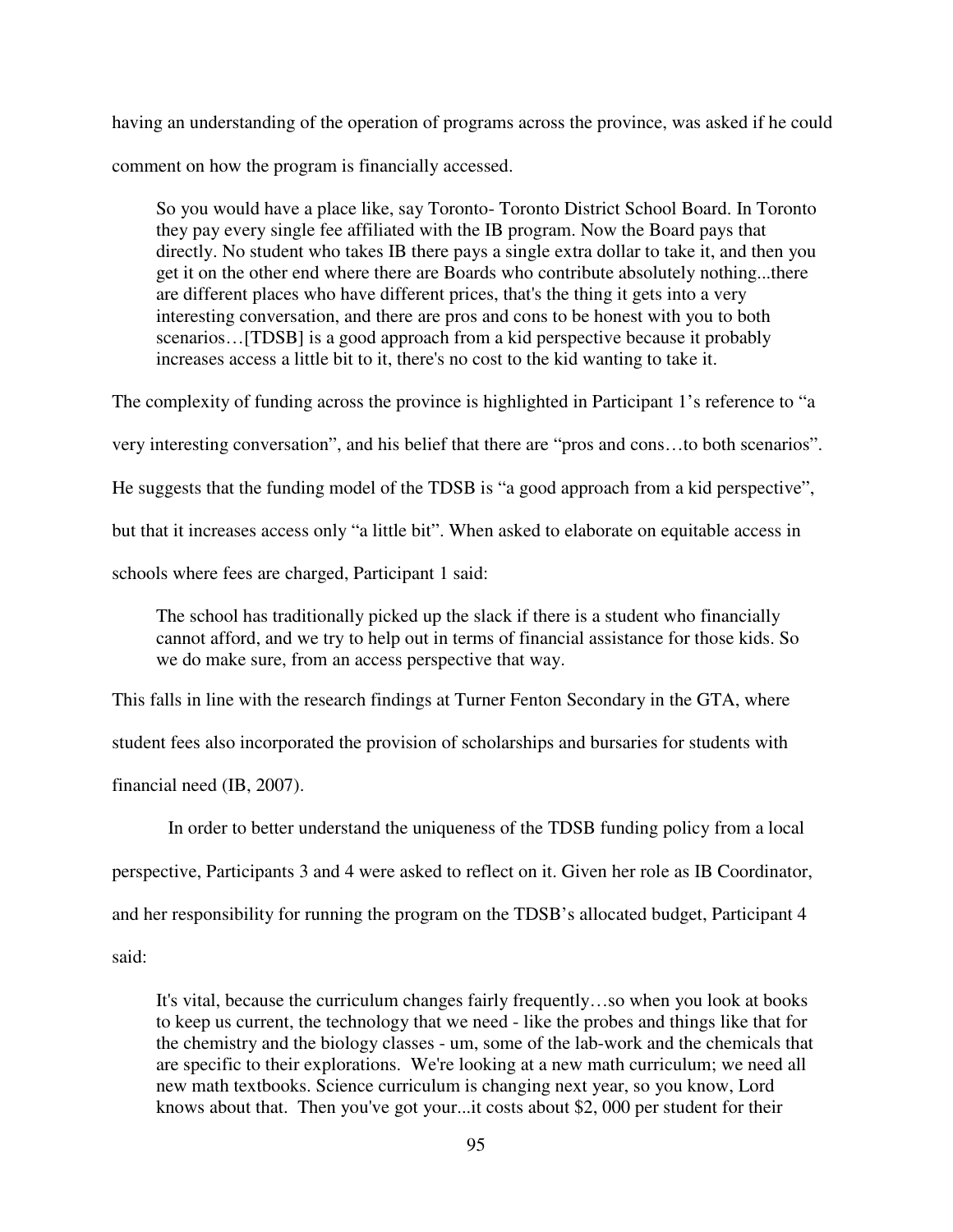exams, and the [IB] World School fee is \$12, 000. So, it's completely vital. I mean, if it was a pay per kid, you're looking at a completely two-tiered system then, right? Of those that can afford it, and those who can't.

The funding of the IBDP at THS was considered by Participant 4 to be 'completely vital' to allowing equitable access to the program, and avoiding a "two-tiered system". The funding not only covers the annual school and exam fees, but fees to "keep [them] current", which is in line with Resnik's (2012) conclusion that it is costly to maintain the program to the standards of the IBO. From her position as principal of THS, Participant 3 reflected on the TDSB's policy to say:

We're the only school board in the GTA that charges nothing! Nothing for IB! So in keeping with the TDSB policy of equitable education for all right, it absolutely fits our mandate. And last year there was debate with our budget and that about starting to charge [students] fees, right? And it was, it was said, 'No, we're not doing that. We only have six secondary schools that offer IB in a big geographical area and they are spread out well.' So I think you have parents who it's accessible by virtue of, financially, they can afford it.

Participant 3 appeared to be very supportive of, and enthusiastic towards, the TDSB's

philosophy on equitable education. She re-enforced Participant 4's suggestion that the IBDP is accessible to some students at THS only by virtue of the TDSB funding. These findings seem to sit slightly in contrast to the 2010 'Programs of Choice in the TDSB' report which concluded that IB programs largely serve students from the most affluent families (Sinay, 2010). There are two points to be noted here. First, the TDSB report says that IB programs 'largely' serve students from affluent families, which implies there is a proportion of students served who are not from affluent families. Second, the comments of Participant 4 above alluded to a range in SES in THS families, which implies the IB program at THS serves an unknown proportion of affluent and low-SES families. However, what is important to draw from this is that there are at least some socio-economically disadvantaged students being served by the TDSB policy that otherwise would not have access to the IB program. Participant 3's last comment, which made reference to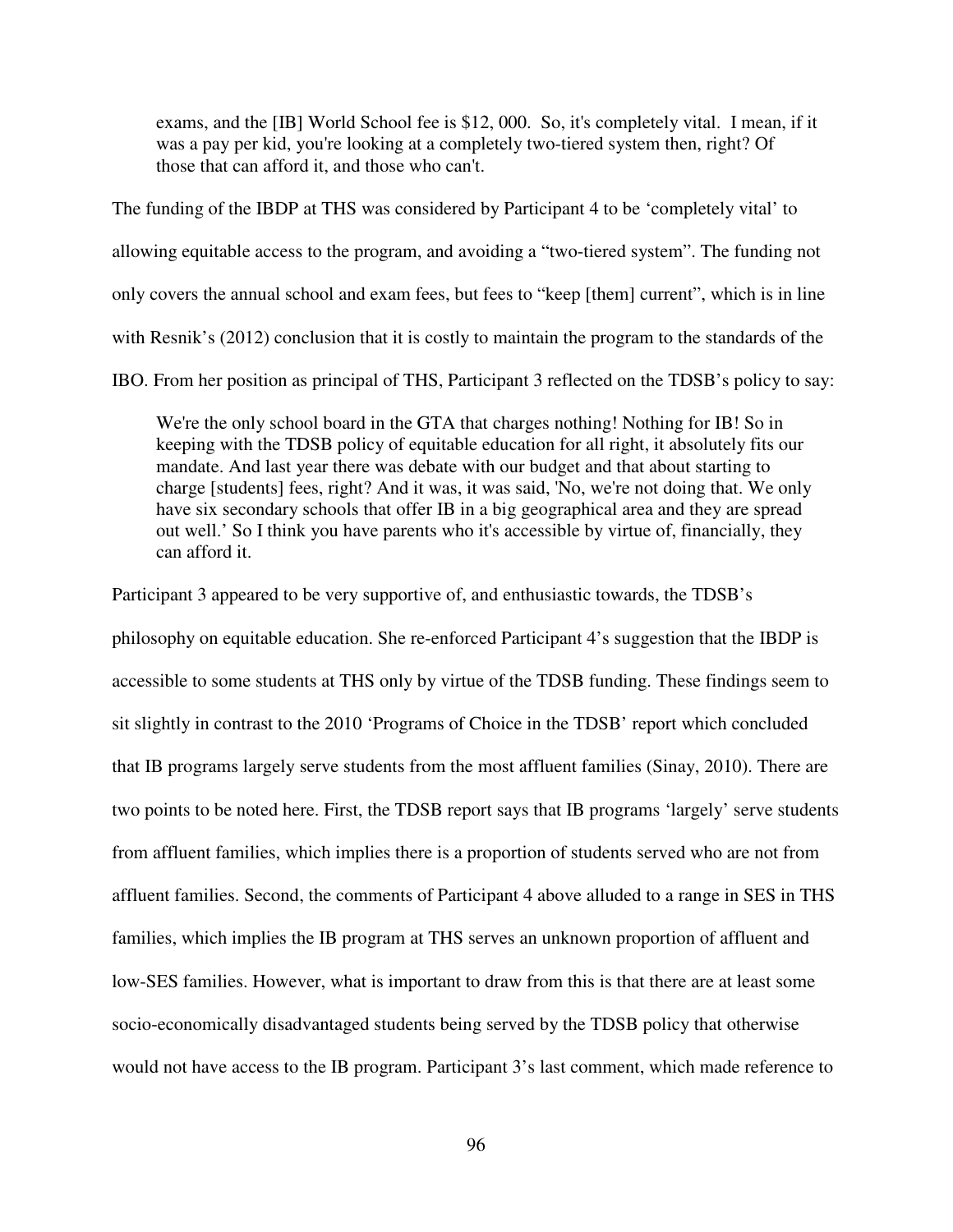the six IB secondary schools in a large geographical area, makes a connection between the program funding and the geographical spread of schools in the TDSB. The following section will address geographical and spatial access to the program.

## *5.3.2 Geographical and Spatial Access*

 As revealed in the literature review, geographical and spatial access to IB programs is an area that requires further development. Whether or not a given student has the financial means to access a program is irrelevant if there is not a program in the student's geographic vicinity, or if there is an IB school but the program is not large enough to accept a new student. In terms of the geographical representation of IB programs in Ontario, Participant 1 commented that "Ontario's largest concentration of schools is easily the GTA." He went on to describe the growth of the IBDP in Ontario public schools as reflecting the desire to increase access to the program in a geographical sense:

In Ontario I think your new schools are coming in-. A lot of our new schools are Northern schools where there's not a huge amount of programs really. I'm thinking of North Bay which is one of our newer schools … And so it's kind of introducing the program up there for kids. In some part I think it's because the word is filtering from Southern Ontario on up, that this is a desirable program and that maybe this is something they could look at and something that they could bring in, so it's-. I think most of the programs you see from a public school perspective coming in are about increasing access.

Of note here is how Participant 1 suggests that "the word is filtering from Southern Ontario on up". This reflects the idea that the IBDP has been favorably adopted as an alternative curriculum in Southern Ontario schools, and is now something which Northern Ontario schools are interested in emulating in their schools. In the South, participants attribute the TDSB's geographical distribution of IB schools to the Board's desire for equitable access. Participant 3 said: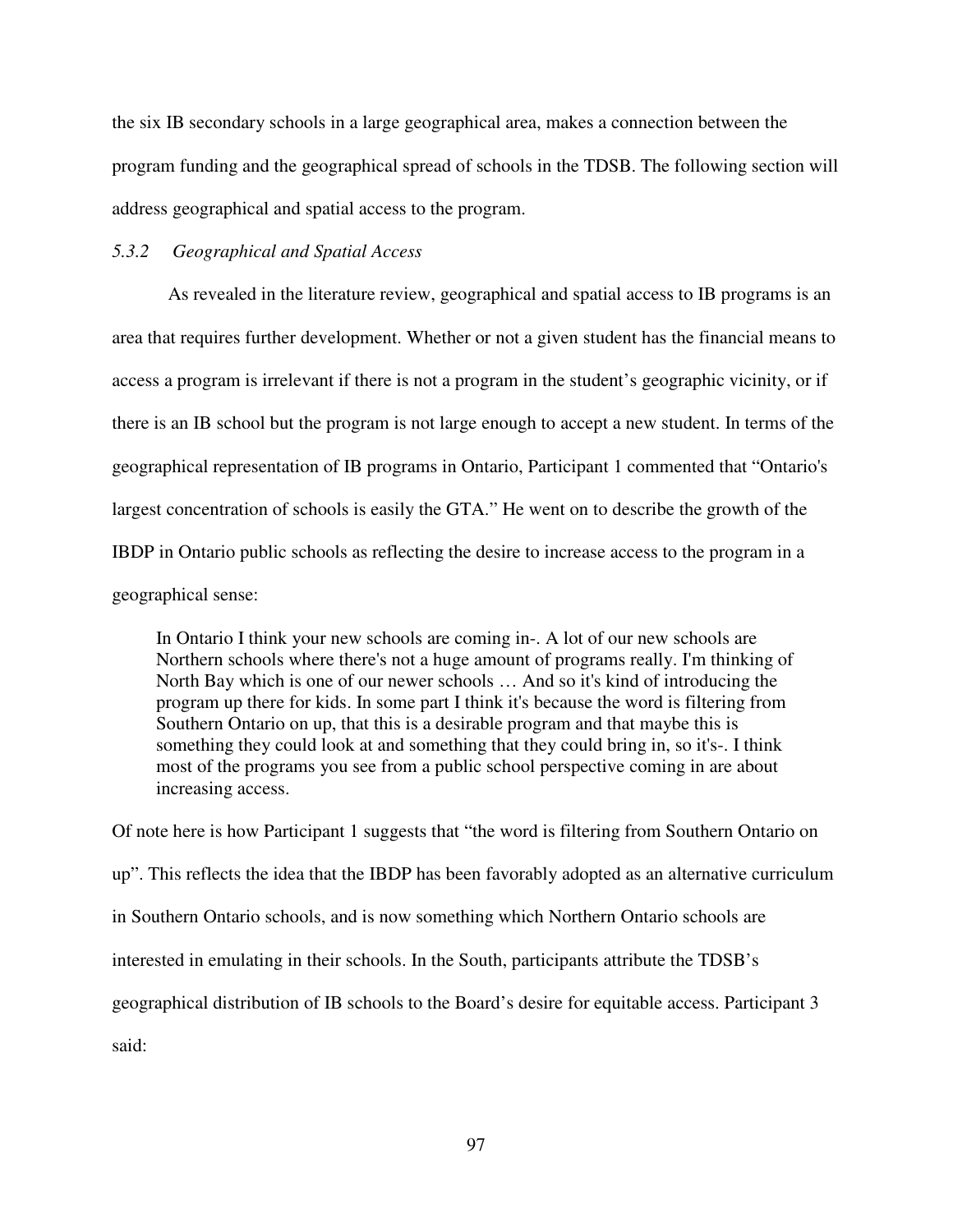So what the Board looks at, with anything in our board, it's around equity and fairness, so basically we did think geographically we are by volume, sheer volume of students, we're the third largest school board in North America. So then I think they look at, okay where are the other IB programs, look at them geographically, so that from a students' perspective if you're a student and your home program is Birchmount Collegiate in Scarborough, how far would you have to travel if you wanted to take this program?

Participant 4 re-iterates this sentiment and relates it to the implementation of the IB program at

THS:

The six schools are in very diverse areas, geographically in the city. And then, one of the reasons we were awarded the IB, from the TDSB, prior to the application process, was that there wasn't a school close by that has IB. So I think they are trying to be, you know, equitable.

Here, Participant 4 describes the process of becoming an IB school as being "awarded the IB,"

reflecting the way the program is valued by the participant. Further to geographical

considerations, spatial access to programs refers to the size of the programs available in each

school. Participant 1 explains that "across the province there are various sizes of IB schools, and

different ways that they can meet the needs of their community." He says:

Probably our biggest access issue, I would say is that, and I think probably you see this in a lot of-, a lot more IB schools, is that there is great demand for the program. And so you're seeing a lot of schools who are not able to have open access because they could not meet the demand of kids who want into the program or parents who want their kids in the program…

The image of the program as a valued and sought-after option is further reinforced here. By maintaining this 'social scarcity' in Ontario, a school's inability to meet program demands could be seen as a way of preserving the IB as a brand of distinction (Doherty, 2013). In business terms, a situation of increased demand could be solved by increased supply. The participants were probed as to the reasons why schools may choose to maintain the status quo of their program as opposed to growing it. Participant 1 explained his understanding of this issue in financial terms: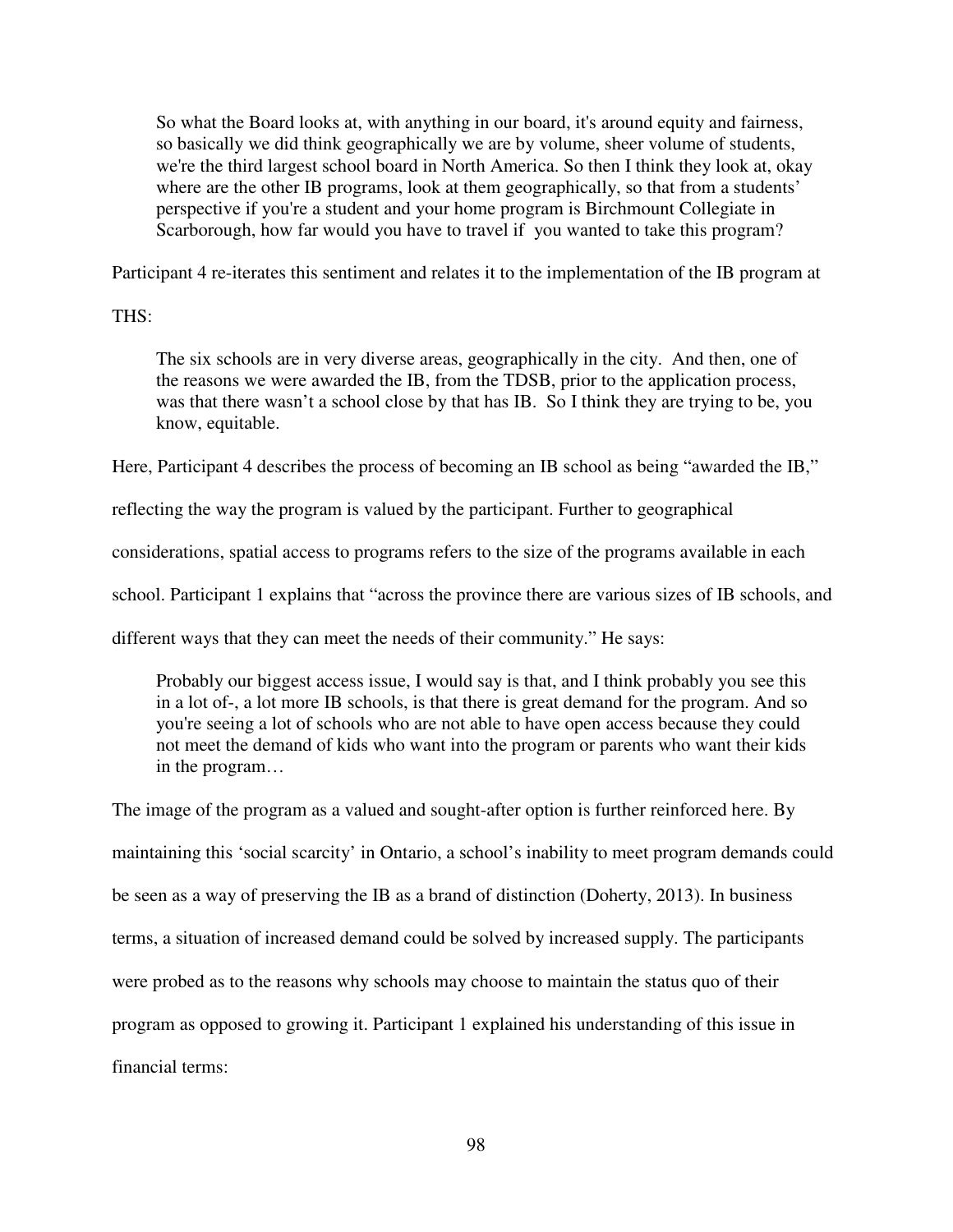If you open more spots, essentially you're looking back saying that you would need-. It's a teacher training issue at that point. I can tell you from an Ontario perspective, sending somebody on training probably costs \$3000 per person.

Therefore, the cost of training alone could be a deterrent to expanding the program to more

students. Contrasting this, the reason for maintaining the size of the program at THS relates more

to the *perception* of the program and how the school wishes to portray itself. Participant 3

explains,

Some schools that are bigger may offer a more complex program whereas we have a small cohort and we choose to keep it that way because we don't want our school to be defined only by the IB program. It's a quarter of our school, it's not even a half. And we like it that way.

In this way, THS is choosing not to exploit the cultural or symbolic capital (Bagnall, 1994; Loh,

2012) that has been known to be associated with the full extent of the IBDP.

*5.3.3 Academic Access* 

While some geographic contexts like Nova Scotia allow open access to the IBDP in its

schools, many Ontario schools have stringent requirements for acceptance to the IBDP. Namely,

in Ontario access to the IBDP is limited by the academic requirements of the program.

Participant 4 explains the policy and process of applying to the IB in the TDSB, where it is

financially supported and the schools are relatively geographically distributed:

You have to sign an optional attendance form and even if you live across the street, there's no guarantee you're getting into the IB program. You have to interview just the same as everybody else. So geographically, there's no pluses or minuses of living in the [THS] area.

This reiterates the TDSB's policy to offer access to the program to the wider community.

However, it also brings forth the notion that the program has spatial limitations which are

determined based on student applications. It was shown in the document analysis that THS has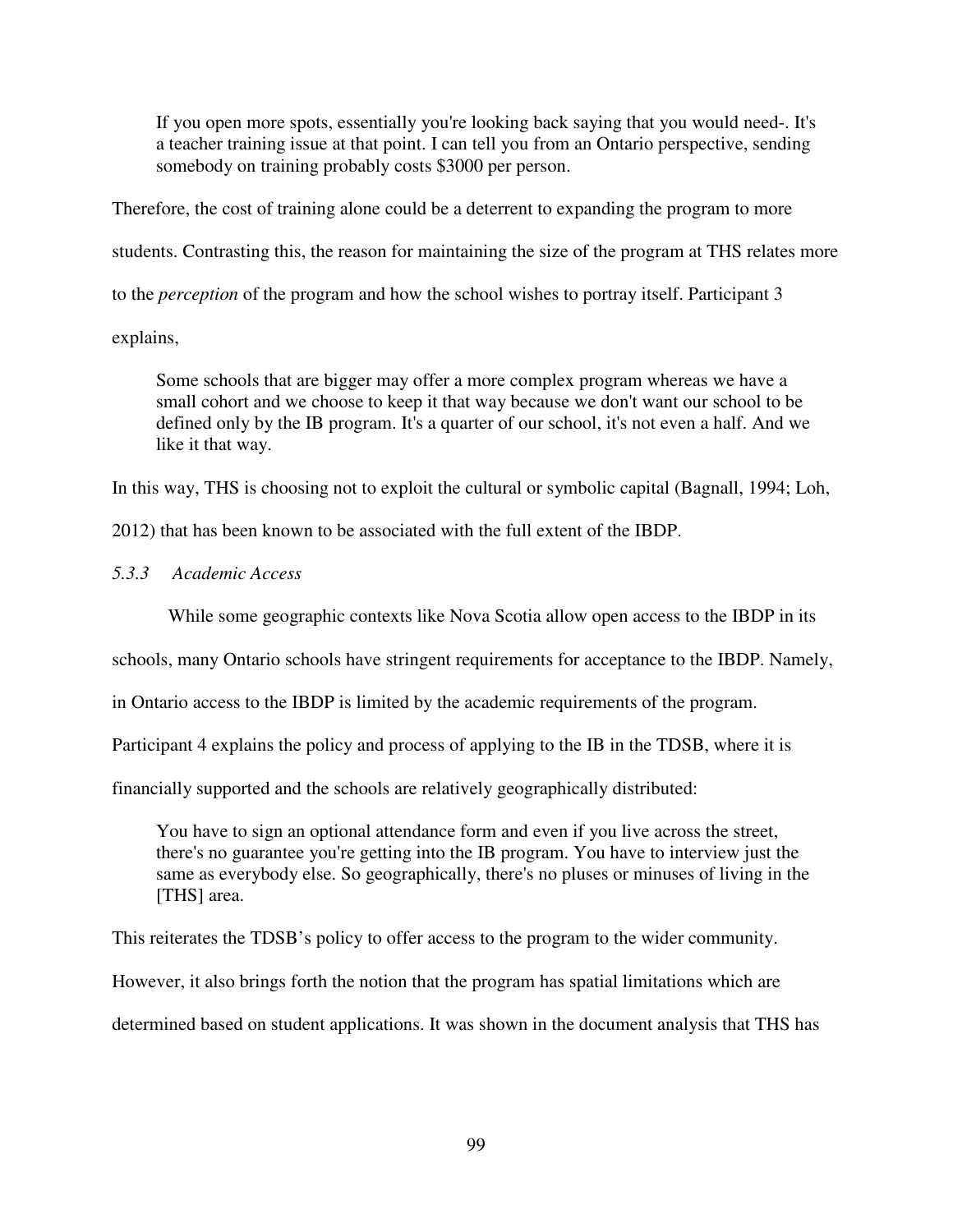quite a rigorous application procedure that is firstly based on student grades and diagnostic tests,

and then on an interview. Participant 4 explains her perspective on acceptance to the program:

So, last year, I really felt like I'm not touching the wait list unless I absolutely have to, because I don't think you're doing a service to the kids. If they don't interview well, or if their marks aren't that good, no miracles happen between last year and this year.

Drawing upon her own experiences, Participant 4 details what kind of student is likely to

succeed in the program. She stated that it is not "doing a service" to students to allow them into

the program if they do not have the pre-requisites, even if there is space available. Participant 4

describes initial meetings held with the parents/guardians of potential IB students:

I'll say to them, "If you don't already have strong skills, you're going to be toast." Like, I tell the families that. So they have to really assess, you know, where their kids are at, you know, are they-. What kinds of changes do they have to make as a family to let that happen?

In this way, families can be seen to play a very important role in the support, and ultimately the

success, of IB students. While Participant 4 is relying on her experiences to best prepare students

and families for the rigours of the program, she is, in effect, rendering the program as a repellent

in that certain types of students are discouraged away from it (Doherty, 2009). Participant 4

continued her discussion to describe how the program's reputation is "getting out":

The word's getting out now, like, kinda don't bother unless you've got, you know, at least a 75 percent average. You know, if you've got 'needs improvement' or even a 'satisfactory' on your learning skills, no. Um, so, but then, most of the kids…like all of the kids that really should be in the program, they're getting offers.

Access at THS can clearly be seen to be limited by academic ability and each student's skill-set,

and there is an understanding that only some students "really should be in the program".

However, participants from THS as well as the provincial and global informants were all quick

to dispel the notion that the IBDP is for gifted students. Participant 1 suggested that there is a

"misnomer about IB that all of the kids in it are gifted or somehow the elite or best of the best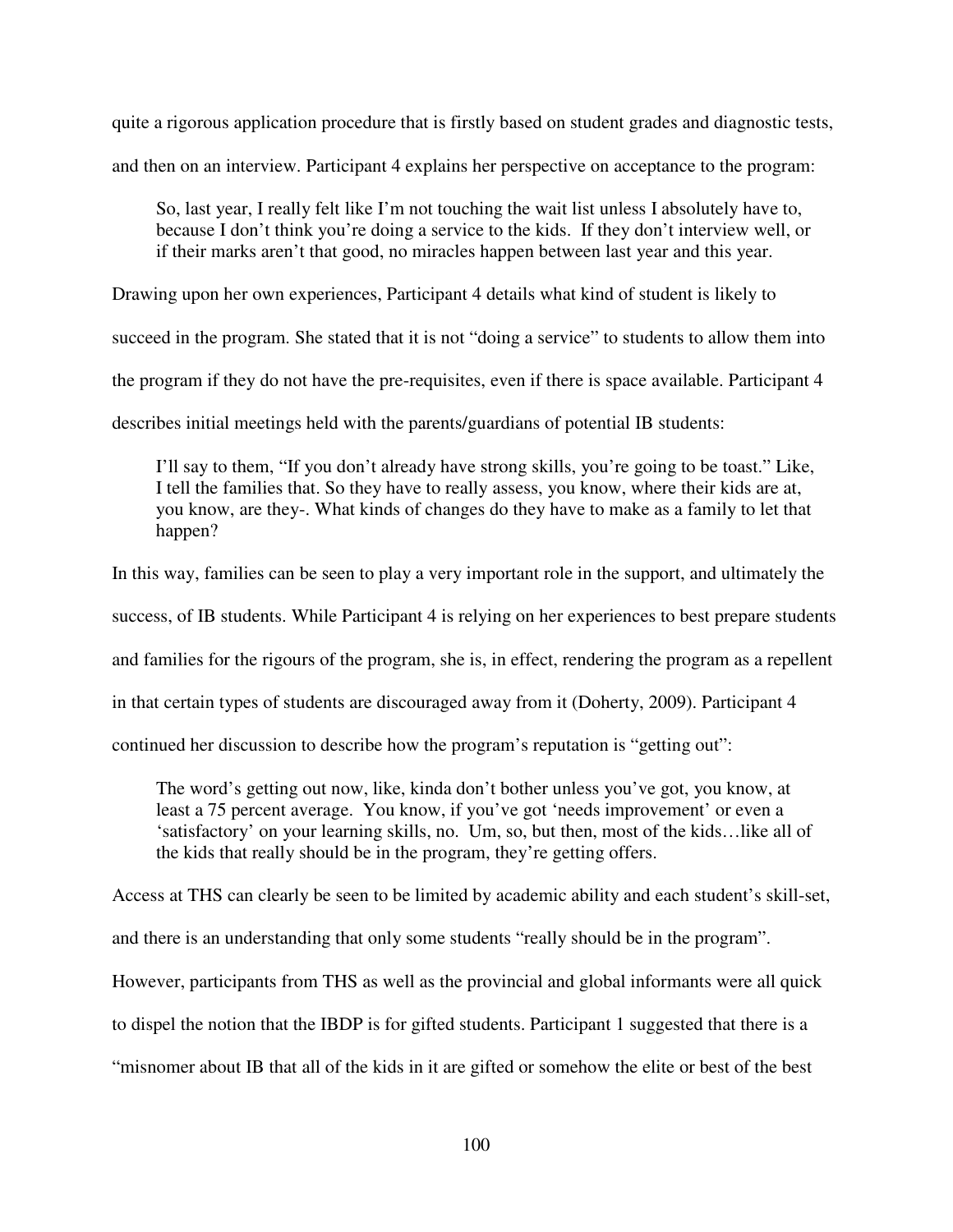kids," but that "it really is a program for kids who want to work hard more than anything else." Participant 2 explains the IBO's perspective on the program, and the possible disconnect with local enactment:

There is still, I am sure in certain circles in Ontario and probably other provinces too, a mistaken kind of clinging to the kind of old idea of IB which certainly some schools kind of fostered, which was that you had to be born a future Einstein. You needed to have straight A's since grade one, and be a perfect student, and do all your homework all the time, and you could be in the IB. We are fighting as hard as we can to get that view-, that we are not an elite program…I mean some schools don't help us in that regard. There are some schools who are still extremely selective about who gets into IB and who doesn't, and it's not something that we particularly support, although we can't dictate the school how to do it but we certainly encourage them to open the door and let them all in.

This statement from Participant 2 demonstrates how at the global level, or IB organizational

level, there is little control over how the program is recognized and enacted at the local level.

The idea of opening the door to "let them all in" shows the IBO's desire for open access and

recognition of the program as being for students other than the academically "elite". This

view of the program is shared with the local participants from THS. Participant 3 expressed

how they approach the IB program, gifted students, and the aim of cohesion of IB students

with the wider school community:

And we work hard at not making the IB kids feel, or putting them on a pedestal and making them think-. Because academically in a lot of cases you know, there's a lot of gifted kids in IB because IB lends itself to a kid that needs to be challenged cognitively, right? Academically? But we work really hard at saying, 'Well you're not that special. You're just part of our community'.

Participant 4 even suggested that being gifted does not necessarily provide an advantage to a

student in the IB program:

There's no stars beside their name because they're gifted. I'll take a kid any day in the IB program who's actually not gifted because they've had to work harder, generally speaking.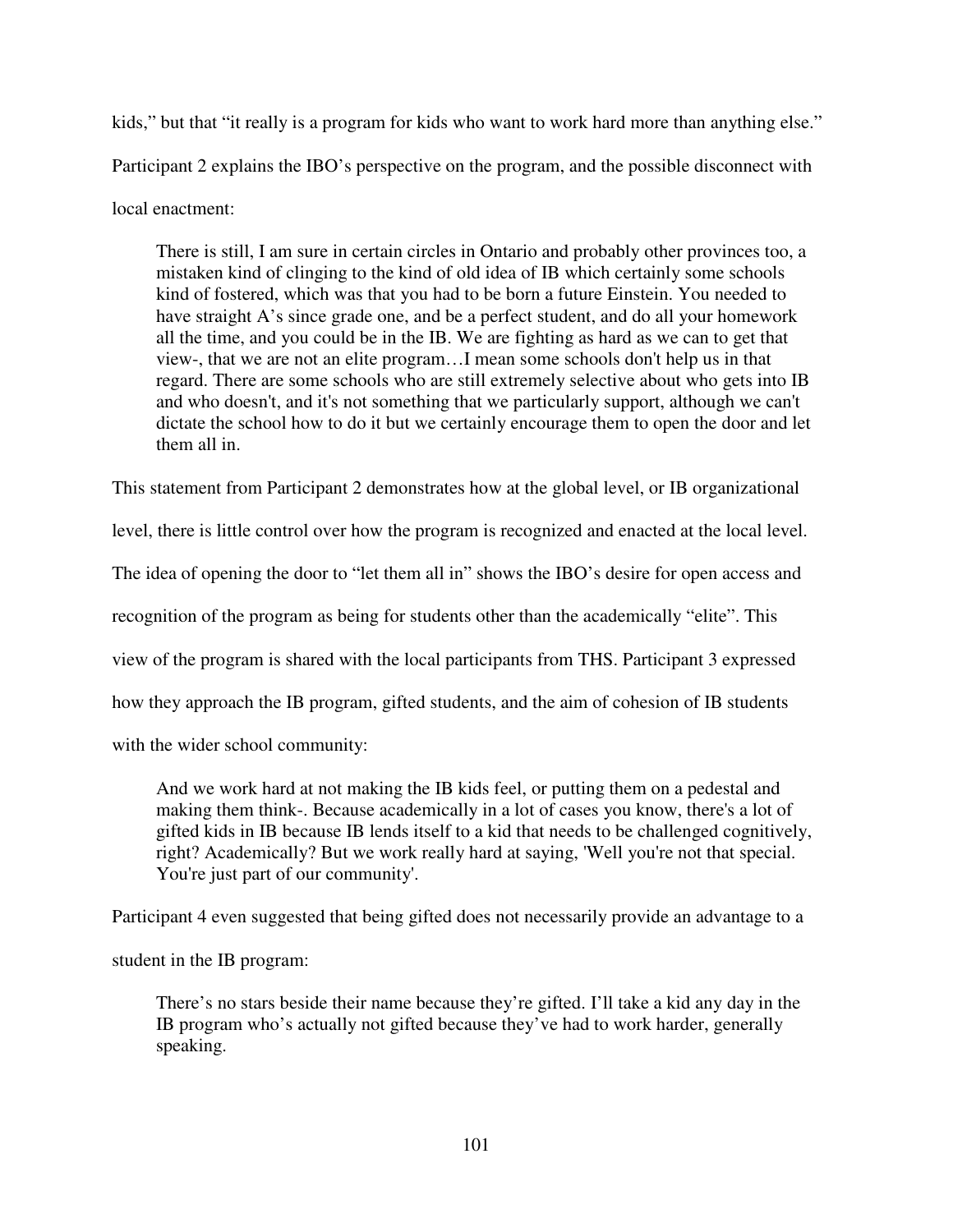The overall emphasis of participants at all levels is that it is the work ethic of the students that determine success in the IB program, and not solely their academic abilities.

 In conclusion, access to the IB program in Ontario is a complicated issue. On the surface, 'access' presents itself to be as simple as whether or not there is funding. Findings show that funding models like those employed in the TDSB have opened access to some students who otherwise could not afford the fees required at certain schools. In such a way, the TDSB policy has contributed to equitable access. However, other issues presented themselves in this analysis, such as the geographic location of students relative to IB schools; for example, students in rural communities in Ontario do not have the same access to the program that students in the TDSB would have. Looking even deeper than geography, students may not be able to access the program—even if there is a school within reach—if a particular school has a small program limited by academic requirements they are unable to meet. Schools may choose not to grow their IB programs based on financial constraints, or, in the case of THS, to control the amount of influence the IB has on their school. In either case, the result is that if there are more applicants than available spaces in the program, students are chosen based on their proven ability. In such a way, schools like THS employ the social scarcity strategy as they attempt to draw students to their program while simultaneously deploying strategies to suggest that spaces are limited and thus they will be selective with program offers (Whitehead, 2005).

## **5.4 Theme 3: The Impact of the IBDP on the Whole School Community**

 The findings in this section attest to the impact of the IBDP on the broader Ontario public school community. Inserting an alternative curriculum in a school is likely to have effects that reach beyond the boundaries of the IB classroom or the students in the IB cohort. It is probable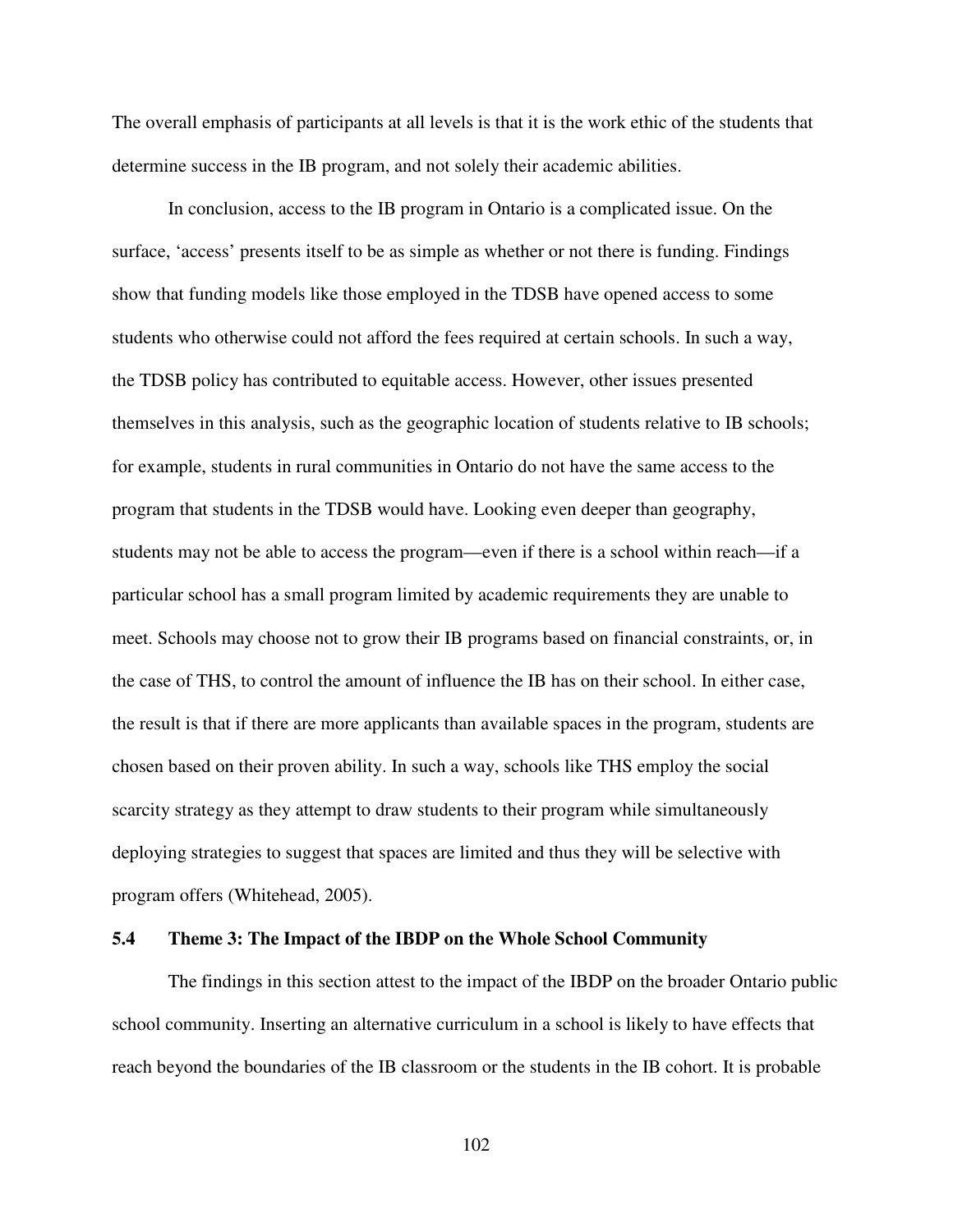that presence of the IB contributes to the ethos and experience of a given school in positive and

negative ways. In large part, participants were positive; however there were some negative

consequences acknowledged.

*5.4.1 Caring Communities and IB/Non-IB Student Interactions* 

 Participants from THS viewed the IBDP as a positive force acting within their school. However, they were very quick to assert that the IBDP is just one program among many at their

school that adds to an already caring school environment.

Participant 3: And it's about a caring community. In terms of being a global citizen as an IB student, that gets infused in everything. So in the morning announcements [the IB students] will say, [THS] is our home, let's keep it safe and clean, right? So that's the last thing we say every day. So are we perfect, absolutely not. But I think that there's just a genuine caring about the community that IB curriculum lends itself well to that, but also the other programs lend themselves to that too, so when you blend them all together there's a good marriage of different programs.

Participant 3 alludes to the sense of ownership and pride the IB students have taken in their school, and how this radiates out to the whole school. In addition, Participant 4 explained that IB students contribute to the community by their service work and they often look for opportunities for volunteer organizations to join them at their school: "They volunteer at hospitals, they bring…speakers that they've met…they make connections." She also stated that "the IB kids have brought an energy" and "their social justice awareness about action is huge." Participant 4 emphasized that the IB students are the "do-ers" in the school and the leaders of most school organizations. However, she also acknowledged that they can sometimes be "territorial" about their involvement:

I think they're very sacrificial in terms of their time, and of course they get a lot out of it, but they're the do-ers, and so you do have to…weigh, I guess…You know, there are kids that become very territorial. Like you know, 'this is my CAS project'…'I'm an IB student', and you know, 'Reach for the Top is an IB thing!' It's not. But we have to make sure that it's not. So you know, there can be an elitism that comes with it. I would risk that, because I know how much they've brought in.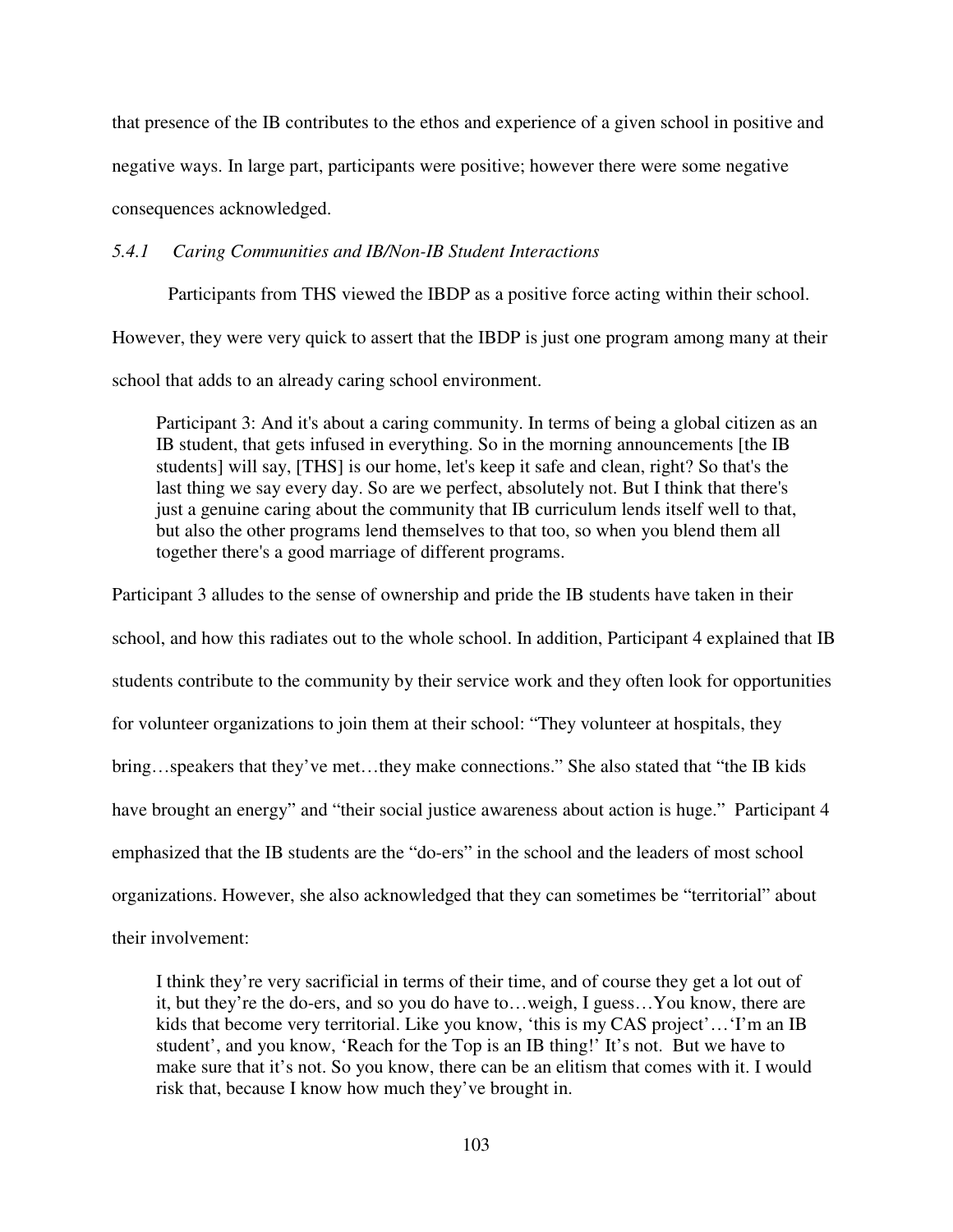The acknowledgement that "there can be an elitism" with the IBDP falls in line with what Doherty & Shield (2012) refer to as a dynamic of inclusion versus exclusion. To recall, Culross and Tarver (2007) cautioned that the interaction between IB and non-IB students was a major concern regarding the IBDP as an alternative curriculum. In the case of THS, Participant 3 stated that "…they do tend to be a tight cohort but not so tight that they don't intertwine and do other things." Administrators at THS appear very cognisant of the interaction between IB and non-IB students, and are careful to minimize any potential elitism that IB students express.

 The size of the program relative to the whole school community is an important factor influencing how the interactions of IB and non-IB students develop. Participant 1 explained:

…it often depends on the size of the school. So, the school I'm in…probably 55% of them are in the IB diploma program, so that's a lot. You will not find that at a lot of schools…So at our school nobody bats an eye really to being in IB or not being in IB. It's just, 'my friend is, this one isn't, we're friends.' It doesn't matter…There's a different approach when it's a much smaller program. Then it does become a bit of a weirder program to have in the school. That does carry it's own challenges.

Regarding this comment by Participant 1, and previous comments by Participants 3 and 4 which suggest THS would rather maintain the size of its program than grow it, it would appear there may be an optimal program size that works best to maintain positive relations between IB and non-IB students. However, this optimal size is relative to the individual school community. In some cases a school may require a small program with administrators who take a vigilant approach to possible negative consequences of the IBDP as an alternative curriculum. In other cases, a school may require a large program where students blend together regularly inside and outside classrooms.

# *5.4.2 Impacts on Academics, Resources, and Learning*

 Other impacts of the IB on the school community include potential improvement in standardized test scores due to the sheer influx of academic ability. Participant 3 comments that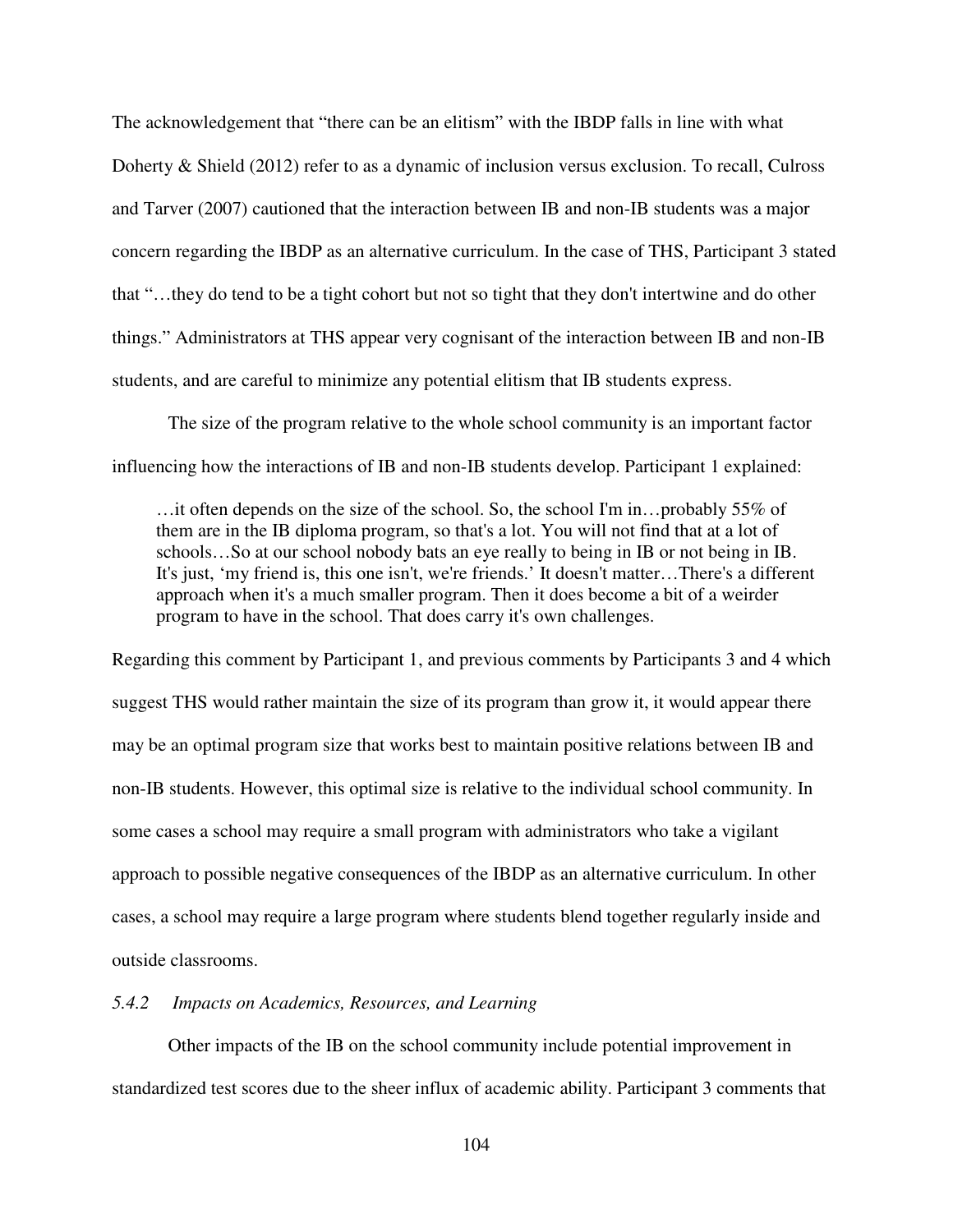"in terms of getting better results on literacy rates and numeracy rates, you know on EQAO," that "if you bring in 60 kids and they're all really keen students and there's an entrance process that they have to go through," the results are bound to increase. Standardized test scores reflect upon the whole school, and, therefore, the profile of the school is raised. Participants also reported that the injection of funding that the IB provides is beneficial to the whole school community. Participant 4 commented:

So, last year, we had about \$10, 000 left over, so I'm not going to say we're overfunded, but that actually does allow...you know, the IB brings a lot in, in terms of the school, and the kinds of programs now that we're running because of the interest, and the clubs and stuff. But we're also able to give back…I mean, we give \$10, 000 to a cross-curricular lab, you know…we're not just going to hold it for ourselves.

This is a clear demonstration of how IB funding can directly impact the wider school community

by resourcing dual-accessed facilities. IB funding can also indirectly benefit the whole school

community by the professional development that it provides. When asked to comment on the

impacts of the IB, Participants 1 and 4 had the following to say about the benefits to teaching and

learning:

Participant 1: I think that kids in our school are very well served, because you don't have a teacher teach just IB, you have a teacher teach both. And so, you will see, or at least I will see, [excerpts] of IB stuff being pulled into the Ontario class and kind of left on the table for somebody to digest.

Participant 4: It's just brought my...the wealth of knowledge that it brings...I think that's how it enriches my teaching, you know, across the board.

Participant 1 cautions that there can also be negative effects from teaching multiple programs.

He relates this to the shift in expectations that is required of teachers who move from an IB

course to an Academic, Applied, or Open level Ontario course.

There can also be situations where it works counter-productively. In some sense, especially if you have a very driven group of IB students, and you have a teacher who might be used to that very driven group of IB students, if they get a group in front of them who is not as driven or is not there-. Sometimes there can be-, the issue is that you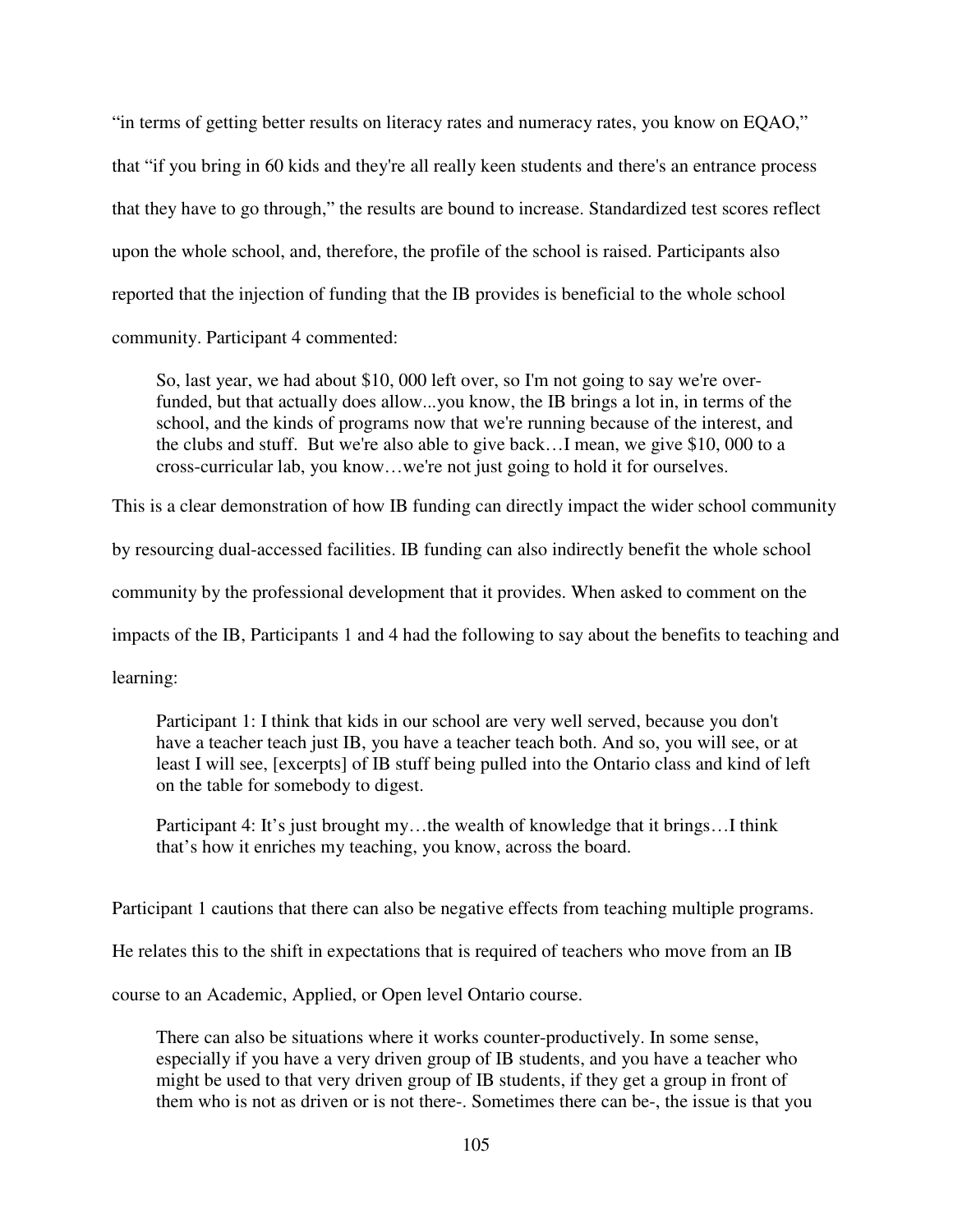don't adjust expectations. That differentiation doesn't occur in the classroom the way you might expect it to.

Just as a teacher who teaches the IBDP can bring a new perspective into the Ontario curriculum classroom, so too can students who participate in both curricula. Participant 1 commented:

So most students are taking IB classes but they're also involved in the Ontario classes as well. So they are sometimes bringing their own experience and their own way of seeing things into the Ontario classrooms, from a student perspective.

In this instance, bringing new student perspectives into Ontario classrooms is captured in a positive light. It is important to note that this could have its own range of complications for the teacher in such a classroom—particularly depending on whether they are an IB teacher or not.

 Drawing together the findings from this theme, it can be seen that there is potential for the IBDP to positively impact Ontario public school communities. However, like many of the other aspects of the IBDP that have been reported in this chapter, the degree to which impact will occur is dependent upon the local school context. Administrators who are mindful of the interactions between IB and non-IB students are essential for maximizing the potential of the program to positively impact the whole school community.

# **5.5 Theme 4: 'Unbundling' the Ontario Education Space**

 At the outset of this chapter, I remarked that I began my data analysis with the recognition that circulation of a global program like the IB in Ontario relies upon the Ontario Ministry of Education, universities, and local authorities to 'unbundle' the Ontario education space (Resnik, 2012). With this is mind, a final theme emerged from the data which was interconnected with the other themes, yet significant enough to present on its own. This theme concerned the participants' understandings regarding the extent to which the Ontario Ministry of Education and Ontario universities' lack of recognition for the IBDP affects its operation and circulation as an alternative curriculum in Ontario.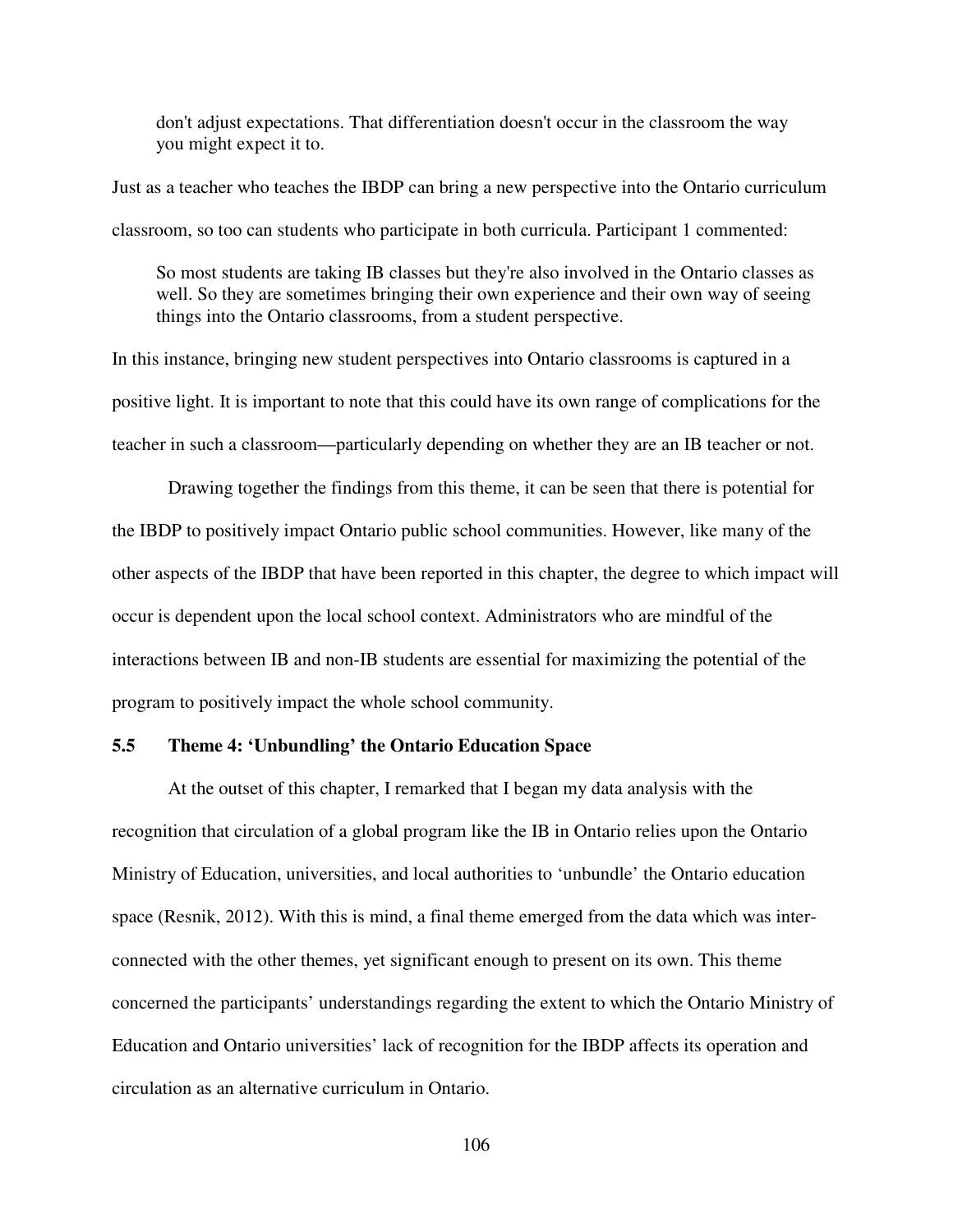# *5.5.1 Satisfying IBDP and OSSD Requirements*

The findings showed that attempting to satisfy IBDP requirements and Ontario

Secondary School Diploma (OSSD) requirements is not without complication. Participant 2

explained that the IBO has been working towards clarifying the dual program requirements with

the Ministry of Education for some time.

Going back a ways, our goal in all of the Canadian provinces has been to make it a bit easier for teachers and for kids to do the IB diploma, and excuse them from doing all the other things that most of the provinces require to graduate. So the goal has been to have whoever the authority is, in this case it's the Ministry of Education, say that they-, following the IB diploma, meeting all the diploma requirements would meet the goals for graduation in that province. And for a long time that's been a particular issue in Ontario where some of the courses don't overlap as well as they do in other provinces and it is even more difficult for the kids and teachers to meet both goals. And the reporting system because of OUAC does mean that the grades have to be reported in a certain way with a certain percentage.

This shows a desire from the IBO to have the Ministry of Education recognize the IB Diploma as

meeting graduation requirements in Ontario in order to minimize difficulties with course

equivalencies and reporting of grades. Participant 1 supported the idea that it would be

favourable for the IB requirements to satisfy OSSD graduation requirements:

A lot of people would prefer that I could say that I'm taking these six IB subjects…and that's my eleventh and twelfth grade, and if I take those six subjects…I've met the requirements of the Ontario diploma program—that the Ontario Secondary School Diploma is done at that point if I do this.

Participant 1 also re-iterated that the provincial reporting system creates an obstacle that IB

schools must overcome:

We're currently in a reporting cycle for an example. So our teachers are going to write down a percentage grade. Every single IB school in Ontario is going to send out a supplemental transcript to indicate that these kids are in fact in IB. Especially if you're a large school, it's an incredibly arduous process, I mean it's time consuming, takes a lot of time to generate all of these transcripts. A lot of people would be quite happy if they could type in numbers 1 through 7 and that would go out to universities, alongside those marks even. Not even necessarily in place of those marks even, just alongside. That it would be almost that Ontario would acknowledge it say, on a transcript…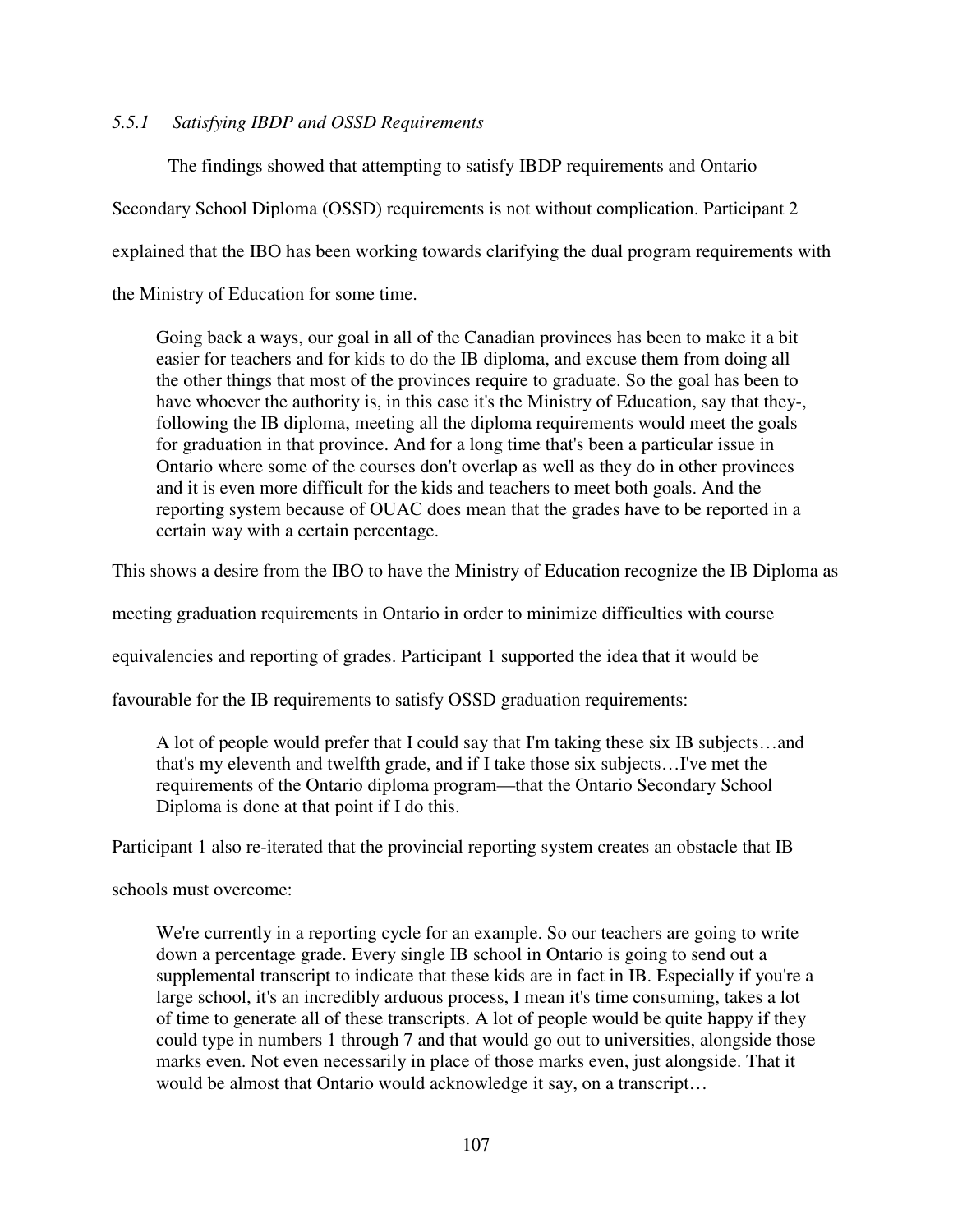Noteworthy is Participant 1's emphasis that IB schools would be content to have IB grades included "alongside those" translated percentage marks on the provincial standardised report card. In this way, they are requesting to be acknowledged, and to have the "arduous" administrative process alleviated, but in a way that still falls in line with Ontario standardised procedures.

 At THS, educators faced the obstacle of trying to cover the specific curricular content of both programs in one class. Participant 4 explained that there are sometimes choices which have to be made in terms of what content to cover:

…you know, the curriculum is so packed, that I can't meet every expectation that the Ontario curriculum demands. But I think that for the things that I value, and I know that the universities value, in terms of post-secondary, they're getting more than enough.

Participant 4 relies on her experience and understanding of university expectations to make judgements on which expectations are most important to complete. In terms of other curricular requirements, Participant 3 explained that part of the CAS Coordinator's role is to monitor the CAS hours for the Diploma students, as well as to ensure that IB students complete their 40 hours of community service required for the OSSD by the end of grade ten. "They have to get rid of those 40 hours because CAS is unique." In this instance there is conflict arising from both sides: the specific requirements of the IBDP mandate the service hours to be "unique" to CAS; however because the IBDP qualifications are not accepted as equivalent, the 40 service hours mandated by the OSSD must also be completed.

### *5.5.2 Recognition of the IB by Ontario Universities*

 The reporting of percentage grades in Ontario secondary schools falls in line with the requirements of the Ontario Universities' Application Centre (OUAC). Participant 2 explains the current procedure for Canadian students applying to Ontario universities: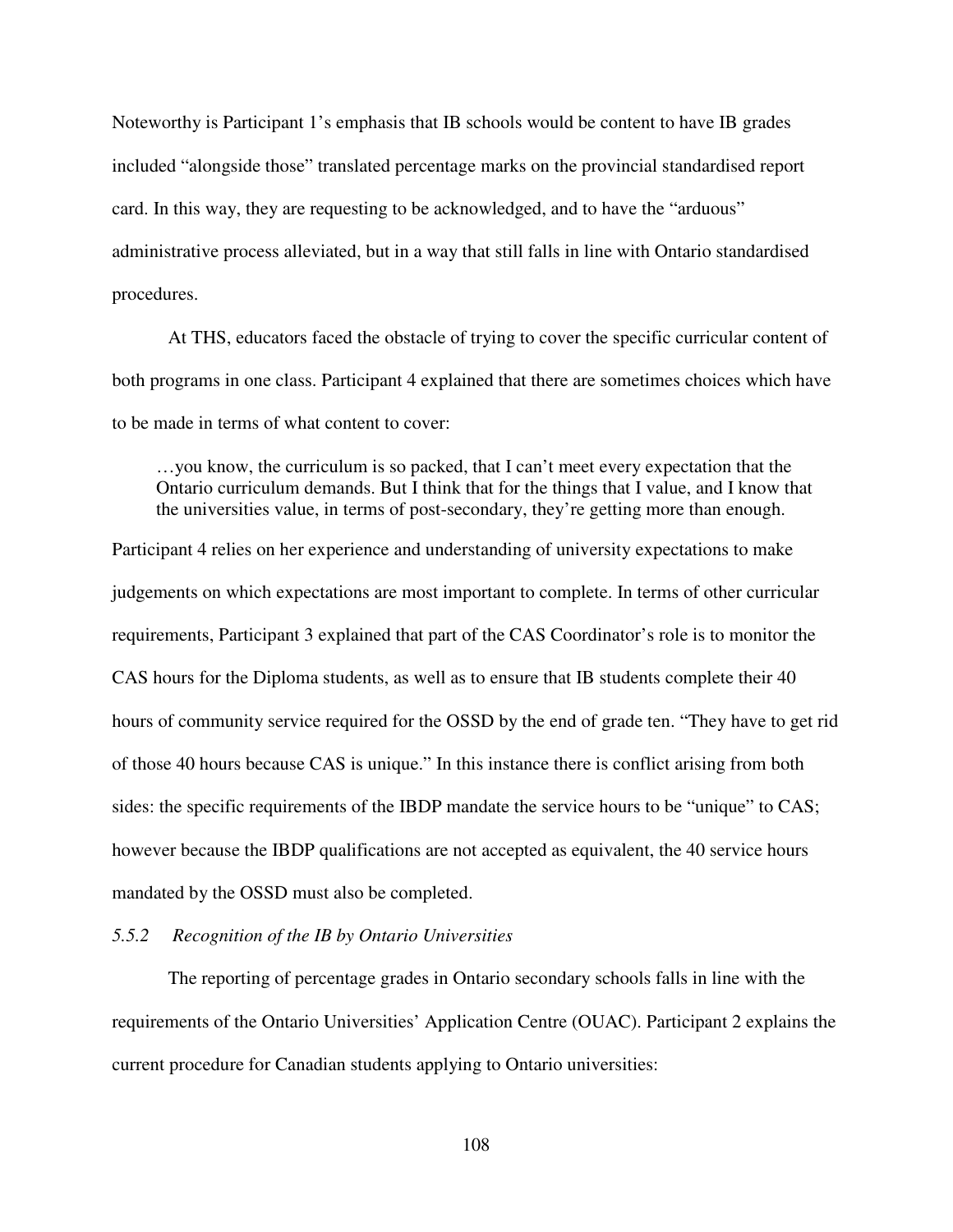…the universities in Ontario in practice are quite good about the IB…But if you look at their policy, it isn't really very good compared to say UBC or U of A, or some of the Nova Scotia universities. In practice they treat IB kids pretty well…unfortunately they treat international students and domestic students differently. So they do accept international students…on the basis of their IB performance…but they don't treat domestic students in the same way because domestic students have to go through OUAC and what they require is a percentage. And there's all kinds of complications to that.

There are multiple aspects to focus on in the scenario presented by Participant 2. Firstly, it

appears that the IB is "in practice" regarded positively by Ontario universities. However, there is

an apparent disconnect between practice and policy in that there are separate application

procedures for domestic and international IB students. This could be interpreted in two ways:

equity in terms of applications across Canada, or a disadvantage to IB students who have

completed additional degree components beyond their courses. Participant 3 commented that the

procedure of applying through OUAC has equitable intentions, and any disadvantage to IB

students can be addressed through a supplemental application:

But if you think about it right, everything gets filtered through OUAC, so they all get treated the same by going through OUAC. But then dependent upon the school, and dependent upon the program, some of those schools will take that supplemental information as well. And so you put in a separate application.

Participant 4 expressed her desire for increased recognition for the IB by Ontario universities:

…in terms of recognition, I think Ontario universities need to do a lot more about recognizing the IB diploma...I mean, if you go to the university fairs, IB university fairs, I mean, you know, in Alberta, in BC, they're like, "You're IB? Come to us!" Whereas, Ontario, it's definitely seen second. So I'll say that to kids: "if you think that getting the IB is some shoe-in, it's not. They're going to look at your marks first, and the marks are going to be transferred over."

In this way, Ontario universities have not 'unbundled' the Ontario education space for IB students to the extent other provinces have. Participant 4 suggests that the IB is not a "shoe-in" for university acceptance because the marks will be looked at first and they will be "transferred over". This procedure is equitable in that students are at least all compared using the same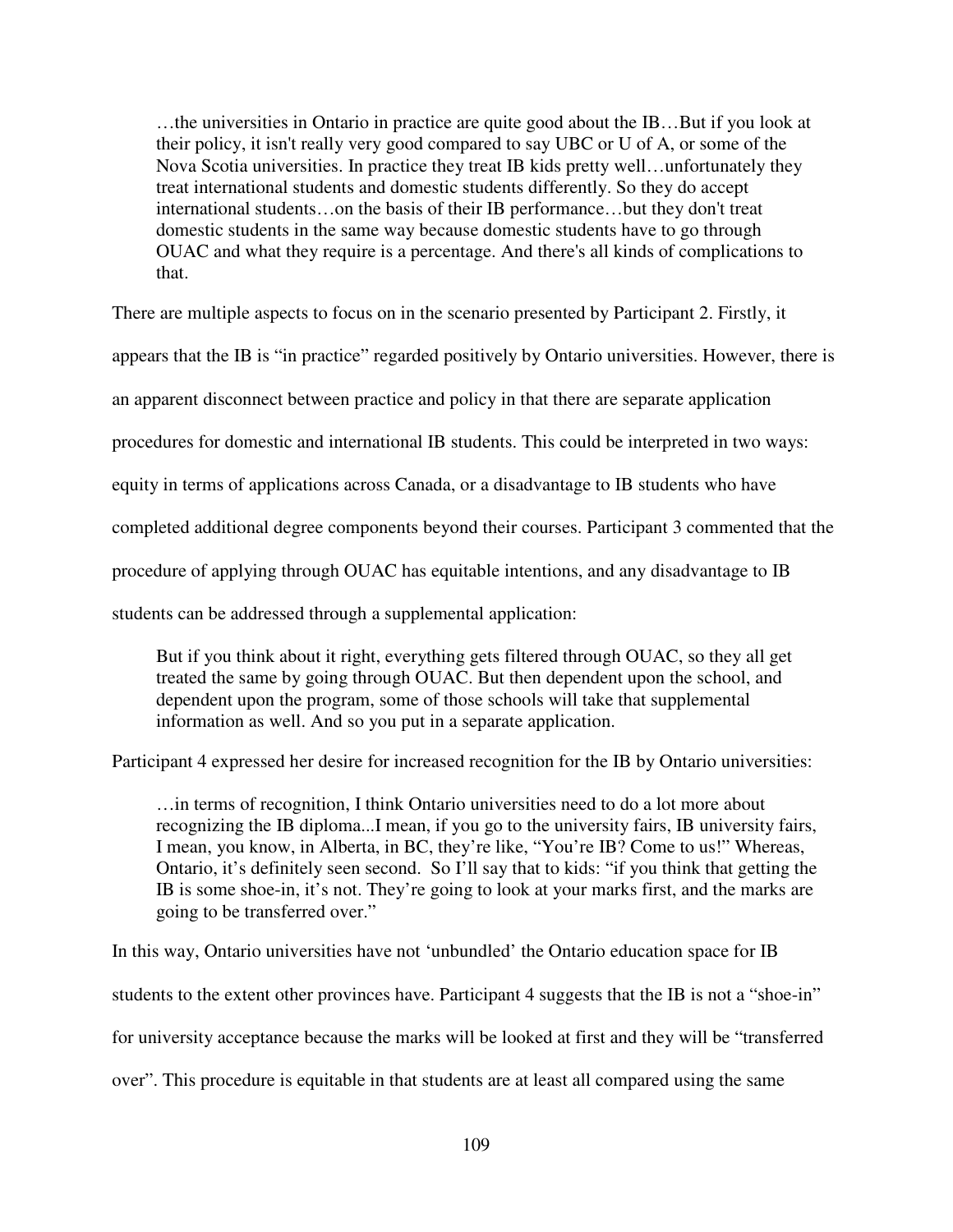metric; however, a problem arises if the transfer of grades from the IB to the OSSD is not comparable. The IBSO produced a Table of Equivalents for use in Ontario IB schools to aid in the conversion of IB grades to OSSD grades. Participant 2 suggested that problems arose when the Table of Equivalents was no longer current:

It's got more complicated because of the terrible grade inflation in Ontario. It's huge and which nobody wants to talk about. But it meant that this conversion scale that we created quite a few years ago which we intended to be a temporary patch until we could get the system to accept IB scores and work off of IB scores, it eventually got so out of date that the IB kids were being severely disadvantaged because this conversion scale from an IB score to a percentage was based on data from three, or four or five years ago which is no longer relevant because the inflation has been so much…That's not something the universities want to talk about too much, but it is a significant problem and anecdotally we hear about it all the time, and I guess eventually somebody will do a study to see how bad it is, but it's pretty bad.

Participant 2's concern regarding grade inflation was indirectly reinforced by Participant 1 when he commented, "In fact we just did a review of the table. So, the one that's there is changing. That's something we do spend quite a bit of time talking about." This underscores the fact that the table is not a fixed entity. However, reviews of the table could also be related to curriculum changes within the IBDP. As Participant 2 suggested, research into the topic of grade inflation might merit future consideration.

## *5.5.3 Acknowledging the IBDP*

The final section of findings on this topic draws on participants' thoughts regarding acknowledgement of the IBDP by the Ontario Ministry of Education—what they would like to see happen, and why they feel it is unlikely to take place. Participant 2 articulated what he would like to see:

…so it would be useful if nothing else just to have a bolder statement…that says the Ontario government recognizes the value of the IB and its programs and that we would encourage schools to do, and students to do it, and let parents know that this is a good program. If nothing else, even if they don't have a policy, the very least they could do was say this is a good thing.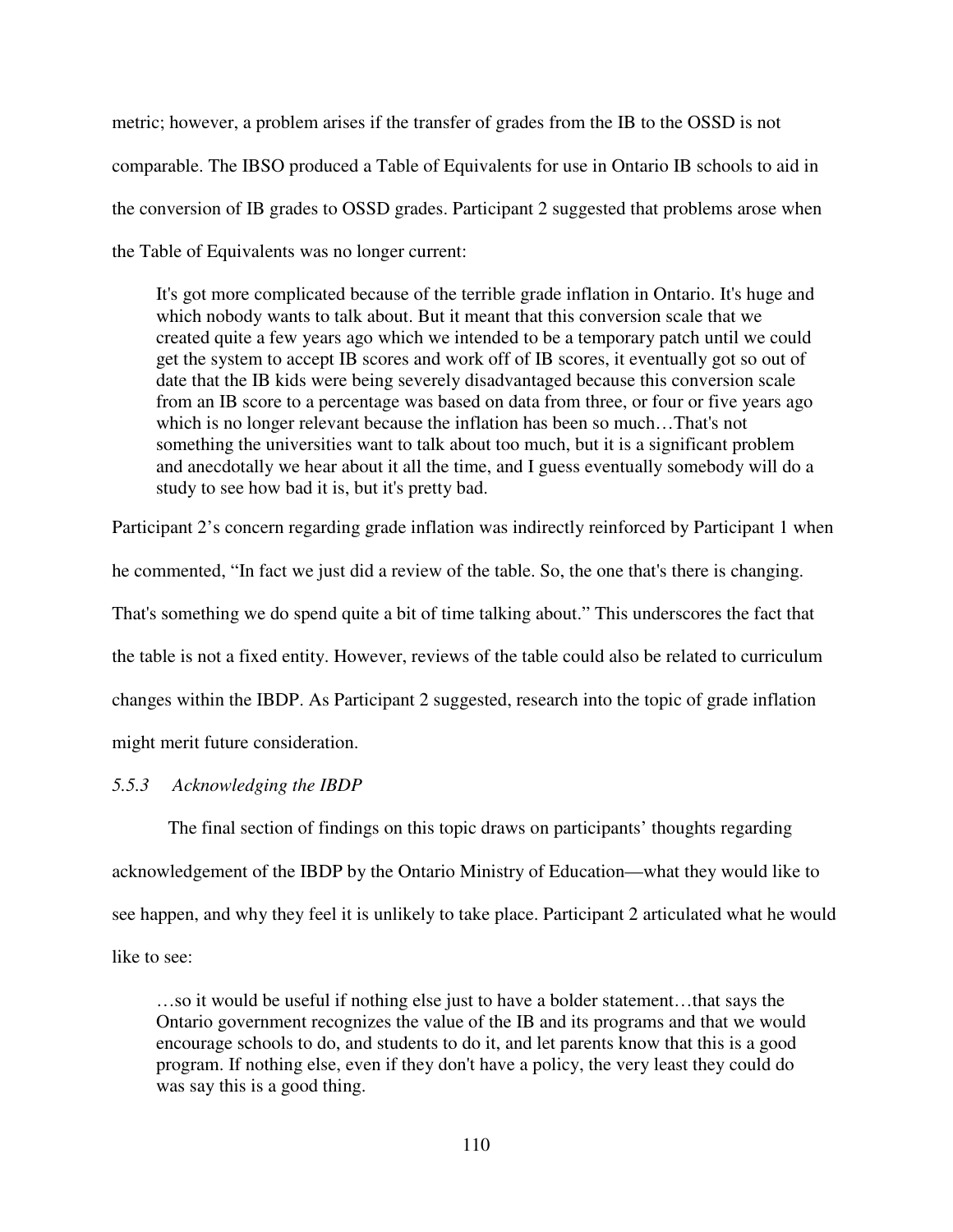There is an indication from this comment that Participant 2 has a sense of what would be realistic to request of the Ontario Ministry of Education. That "even if they don't have a policy" the Ministry could provide a "bolder statement" which says the IB is a "good thing." Participant 1 explained that part of the difficultly in achieving this recognition from the Ministry of Education is not necessarily about the IB program itself, but rather about the politics involved with recognizing any other program as equivalent to its own:

…you're looking at places like Alberta and Ontario, where, especially those two I would say, where they have put forth a system of education which they feel is one of the best in the world. They are certainly good, I'm not knocking either of them. But you're then getting into a very tricky situation when you're asking them to acknowledge another one as being equivalent, and that gets into I think a huge politics game. I think the Ministry is quite happy to acknowledge we exist; I don't think that's the problem. It's just that recognition piece. The Ministry would likely argue they recognize it already. They recognize it exists. Full stop…From a complete buy-in perspective, I think that would require a lot more than just that and that's certainly the tension...You have what seems to be a case to say, 'we're big', and yet there's no acknowledgement. But it's a difficult political animal, for lack of a better way of putting it. It is a politically driven animal. It's going to be some time.

Participant 1 makes an important point regarding the concept of 'recognition' when he says, "They recognize it exists. Full stop." This highlights a sort of ambiguity inherent in the term 'recognition', in that *allowing* a program to exist may be enough for one party to say they recognize the program, whereas another may not regard this as recognition at all. Participant 1's conclusion that "it's going to be some time" shows that he thinks the "political animal" is one that is not able to be conquered at the present time. A similar perspective on the topic is offered

by Participant 3:

It's interesting because, I'm looking at it, and politically this probably isn't correct, but there's a certain arrogance with the provincial government and the Ministry of Education in particular. I think, you know, 'Look at us. Look at us in the McGuinty years how we've brought up the literacy rates, you know they're so much higher. Now we're focusing on Math, and look at our EQAO scores'…I don't think that, and this is just my opinion, I don't think they'd adopt it because they'd look at the Ontario Secondary School curriculum and they'd say, 'this is outstanding curriculum.'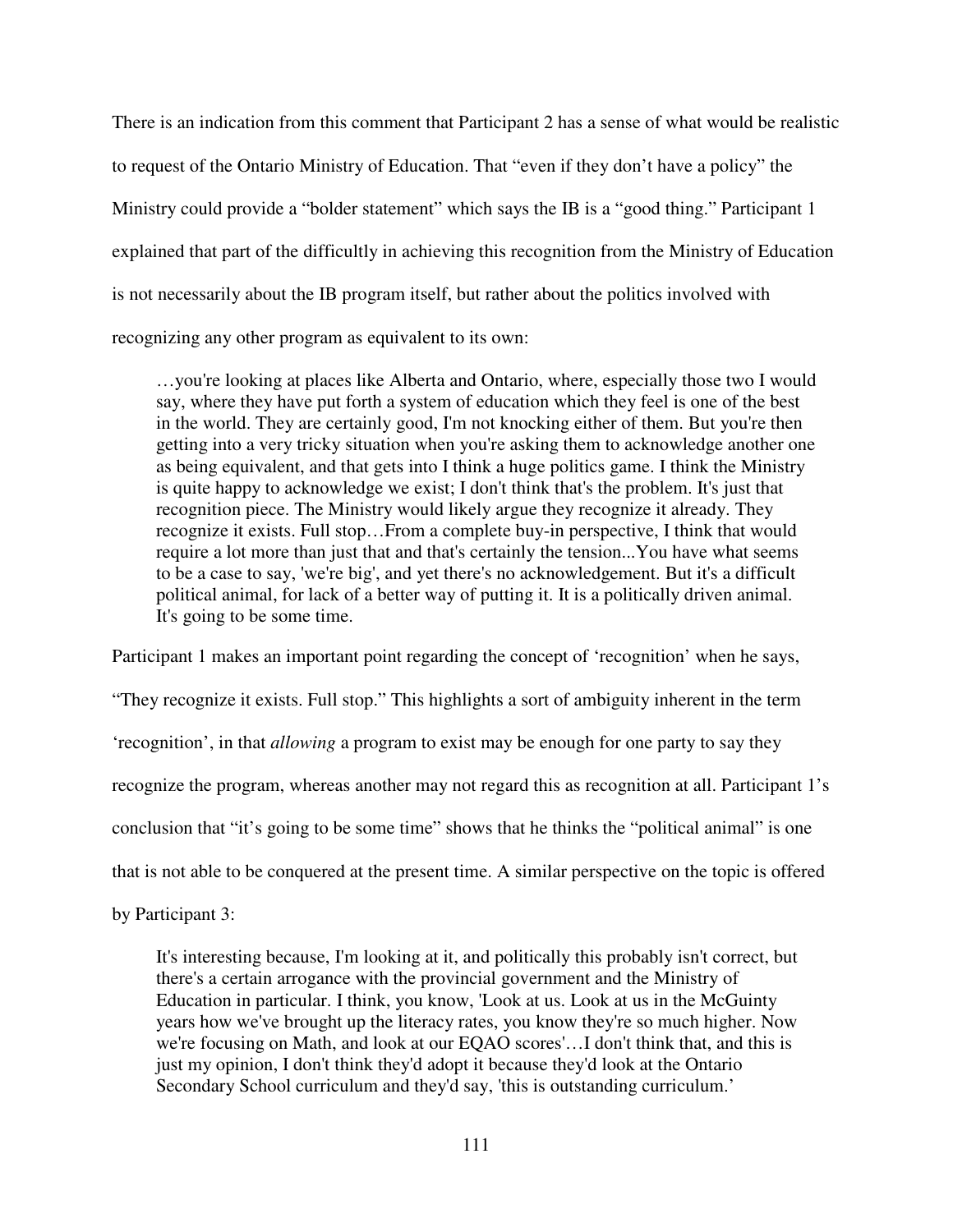This comment alludes to the politics involved with the situation, and the reluctance of the Ministry to more formally recognize the IB program due to how it would reflect upon its own curriculum. Participant 4 also discussed the reticence of the Ministry to acknowledge the IBDP:

I wish…I think the Ministry of Education doesn't really…they're kind of like heads in the sand, like, pretend it's not happening, almost…I don't know if it's that they don't like it, or, I don't think it's that. I just don't think…they're juggling so many balls, that, that's just a ball that never even got out of the pit, you know?

While she approaches the topic from a political standpoint, she more generally suggests that it has simply not even come up on the educational policy agenda.

 This section has described the participants' accounts of how the Ontario Ministry of Education has opened up the educational space to allow the IBDP to circulate. Participants have shown that while the Ministry 'allows' the IB to exist in Ontario, there is reluctance on the part of the Ministry to formally recognize it. This has mostly been attributed to the politics involved with acknowledging an alternative curriculum, rather than how the program may be regarded by the province. As the IBDP is not formally recognized, the expectation is that the program requirements for the OSSD must be met in addition to those of the IBDP. This can create difficulties for administrators in terms of reporting IB grades, for teachers in terms of covering the content of two curricula, and for students in terms of completing additional requirements such as community service hours. University applications that are filtered through OUAC are inconsistent in their procedure for domestic and international IB students, but any possible disadvantage to domestic IB students seems to be alleviated through supplementary applications.

# **5.6 Chapter Summary**

 This chapter has presented the findings from the analysis of interviews with four individuals considered to be key stakeholders involved with the IBDP in Ontario. The participant voices represented multiple realities of how the IB is perceived and enacted in the Ontario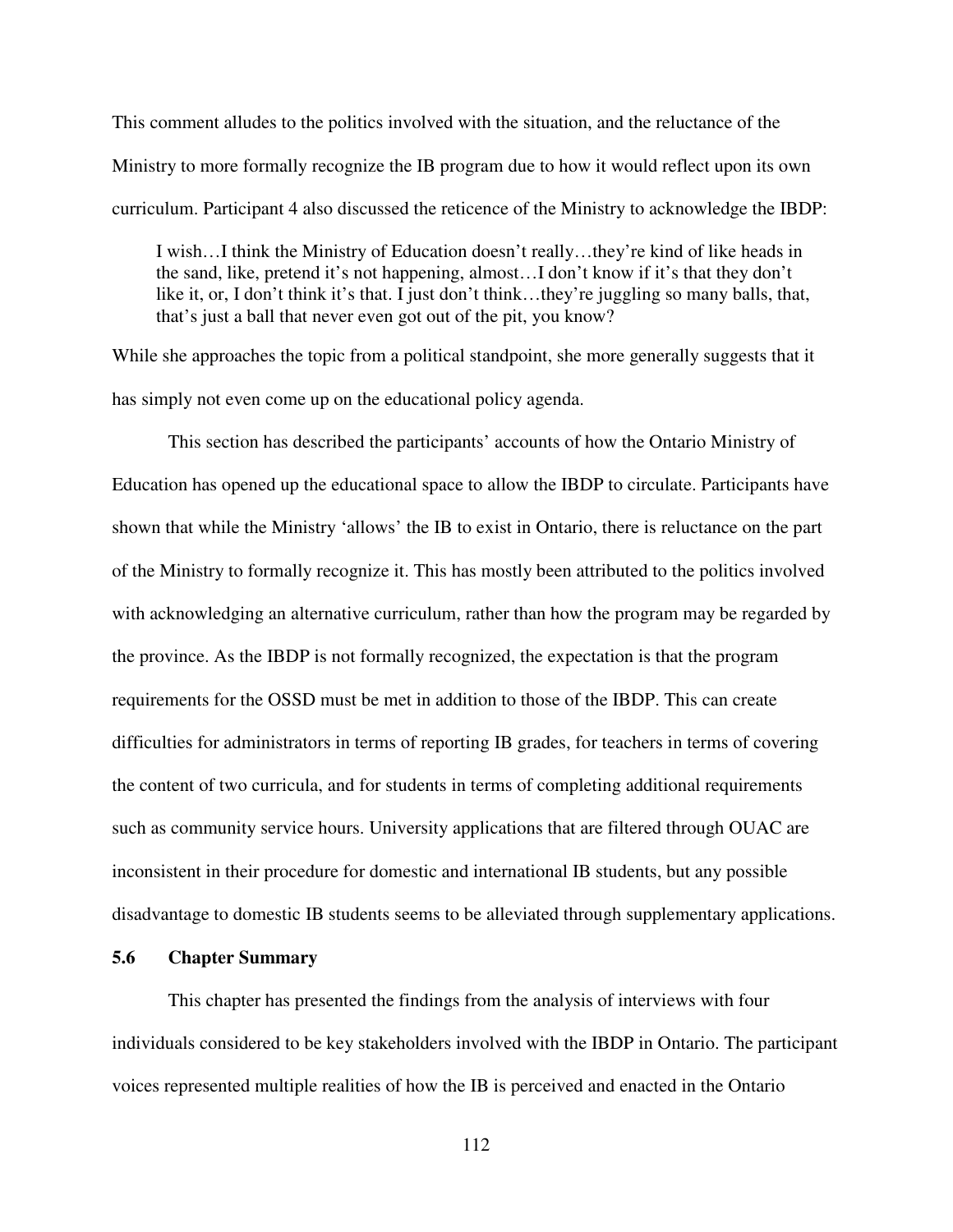context. The findings addressed my research questions by outlining the reasons for IBDP selection by Ontario public schools, explaining the extent to which local policies and perceptions affect equitable access to the program, and describing the effects the program has on the whole school community.

 Findings have shown that the IBDP operates as a 'point of difference' in an Ontario educational market, in that the IBDP has unique features that set it apart from its competitors in a specific market—which in this case is the Ontario Secondary School Diploma. Participants used market terminology to describe the operation of the IBDP within Ontario, and attributed IBDP choice to its reputation for an advanced skill set, international character, core components and external assessment. This has resulted in schools implementing the IB to draw students in as a means to boost enrollment, compete with other schools, or re-invent themselves.

 In terms of accessing the IBDP, local policies and perceptions were shown to have an impact on equitable access. Findings showed that the financial support of the IB in the TDSB opens access to students who would not otherwise have the opportunity to attend the program. Findings also showed that some schools that charge fees are aware of access issues and make provisions in their budgets for students with financial need. Geographical and spatial concerns also contribute to who can access the IB, as IB schools tend to be congregated in urban areas and are more prevalent in Southern Ontario. Even in areas of high IB program concentration, the local school context determines who can access the program based on the size of their program, and the necessary academic requirements to fill those select spots. Local perceptions of the IBDP also come into play, as schools like THS limit their program size in order to control the level of focus on the IB within their school community. Schools can be seen to employ a social scarcity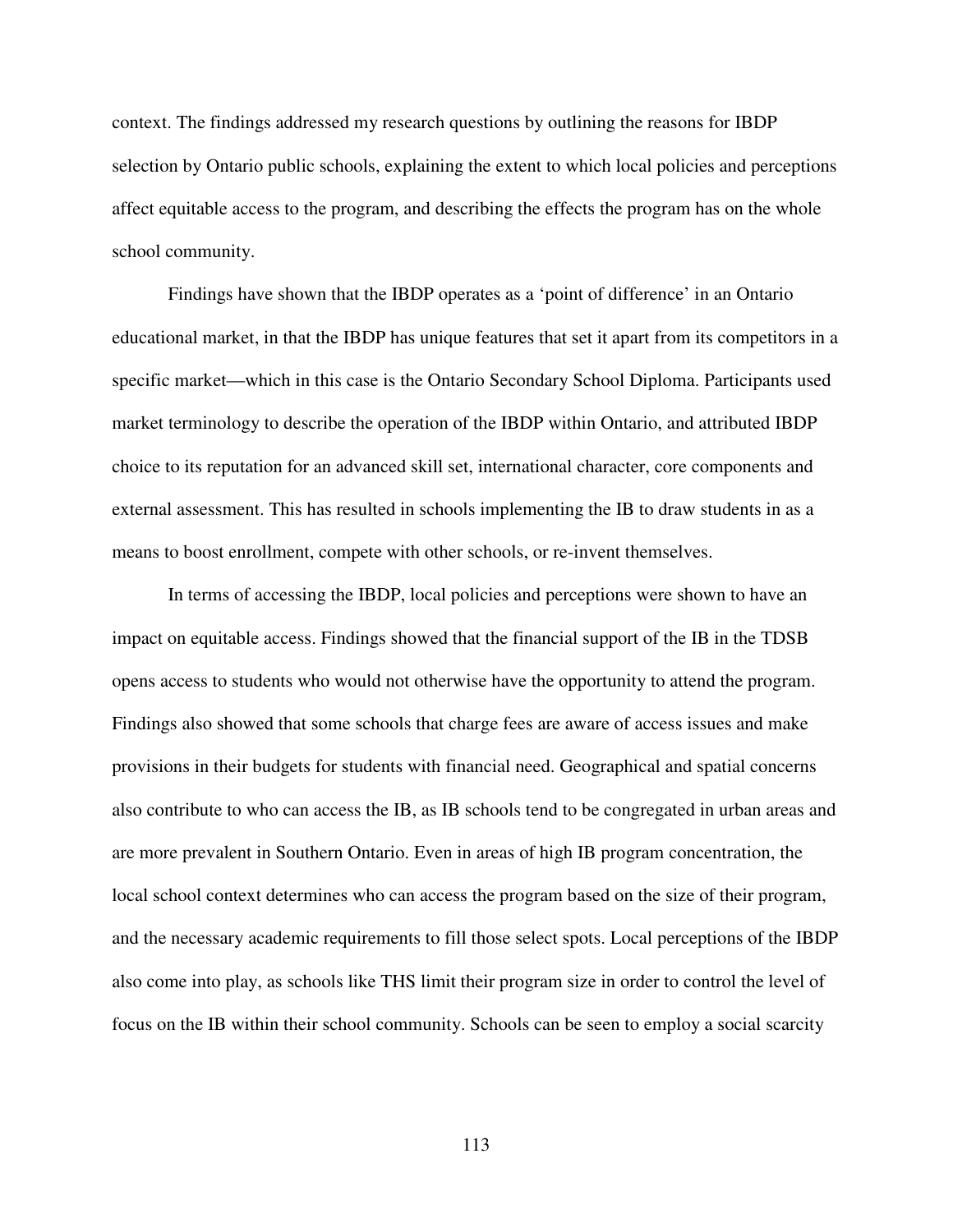strategy which promotes access to students who are more academically capable, and discourages students who are not.

 The third theme concerned findings regarding how the IBDP impacts the whole school environment. As revealed through this analysis, the IBDP has the potential to contribute in a positive way to the whole school community through IB students' sense of ownership and pride in their school, their leadership endeavours, their networking skills (which bring presenters into their school), and their awareness of global and social justice issues. Other impacts on the whole school community include the IBDP's financial investment in resources which are used by the entire student body, and the additional professional development for teachers who teach both curricula. The potential for negative impact on the school was related most strongly to the potential for elitism displayed by IB students over non-IB students. Mindfulness of administrators and program size were two factors which were deemed to influence the extent to which elitism plays out in a school.

 The final theme concerned the topic of IBDP acknowledgement by the Ontario Ministry of Education and Ontario universities. This theme can be connected to the theme of the IBDP as a curricular choice in that the lack of acknowledgement from the provincial government works against circulating the IBDP as a valued alternative. This theme is also connected to issues of access in that program funding is unique to school boards and schools across the province; therefore, there are no provincial measures to ensure equitable access. Finally, in terms of impacts on the whole school community, the dual requirements cause additional strain on teachers and administrators who must try to meet the demands of two rigorous curricula. Findings showed that participants desire an official acknowledgment of the program by the Ontario Ministry of Education, but are doubtful of this happening due to the highly political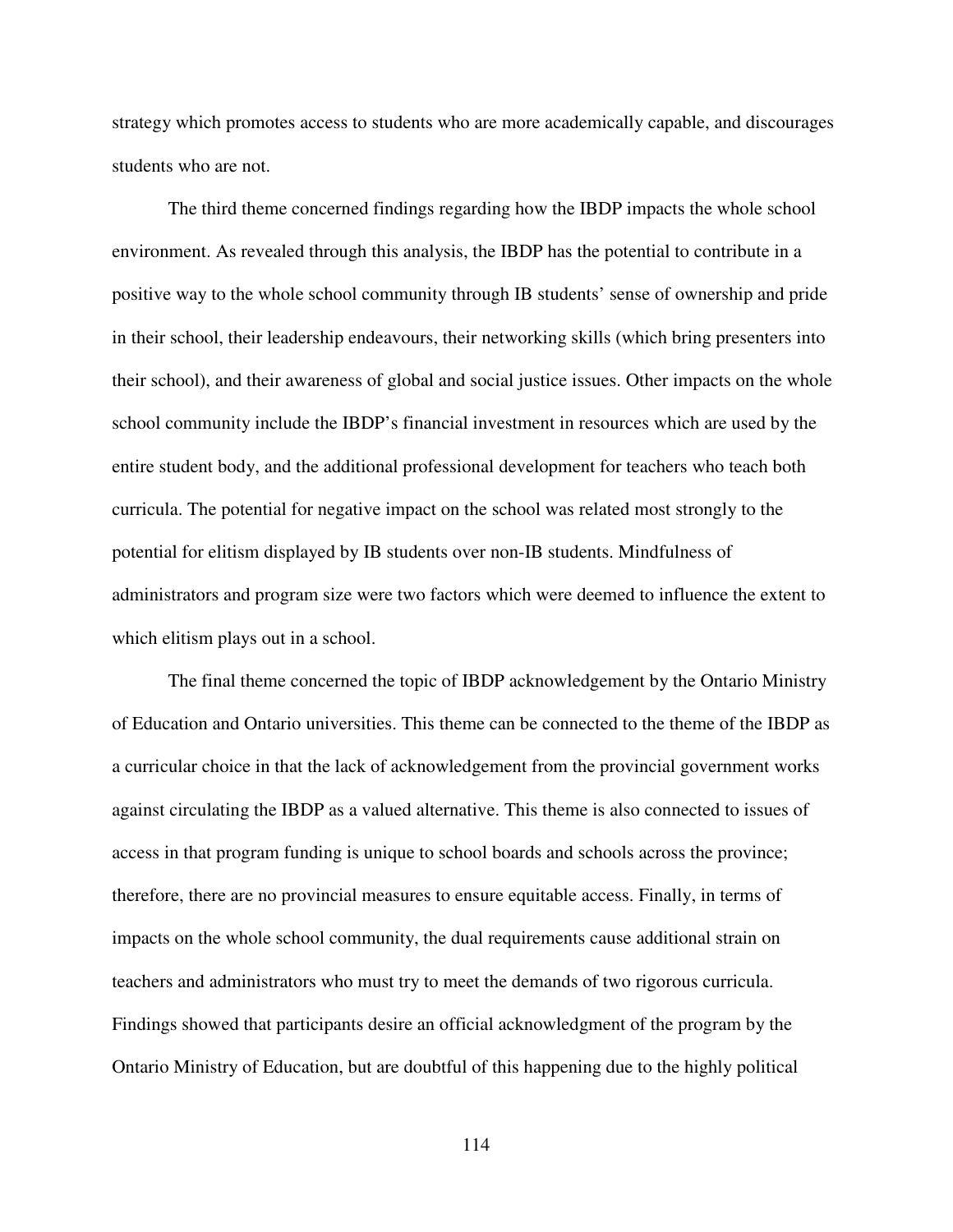nature of the issue which provides little political advantage to the Ontario government. Chapter six will provide a discussion of these results and will conclude the thesis.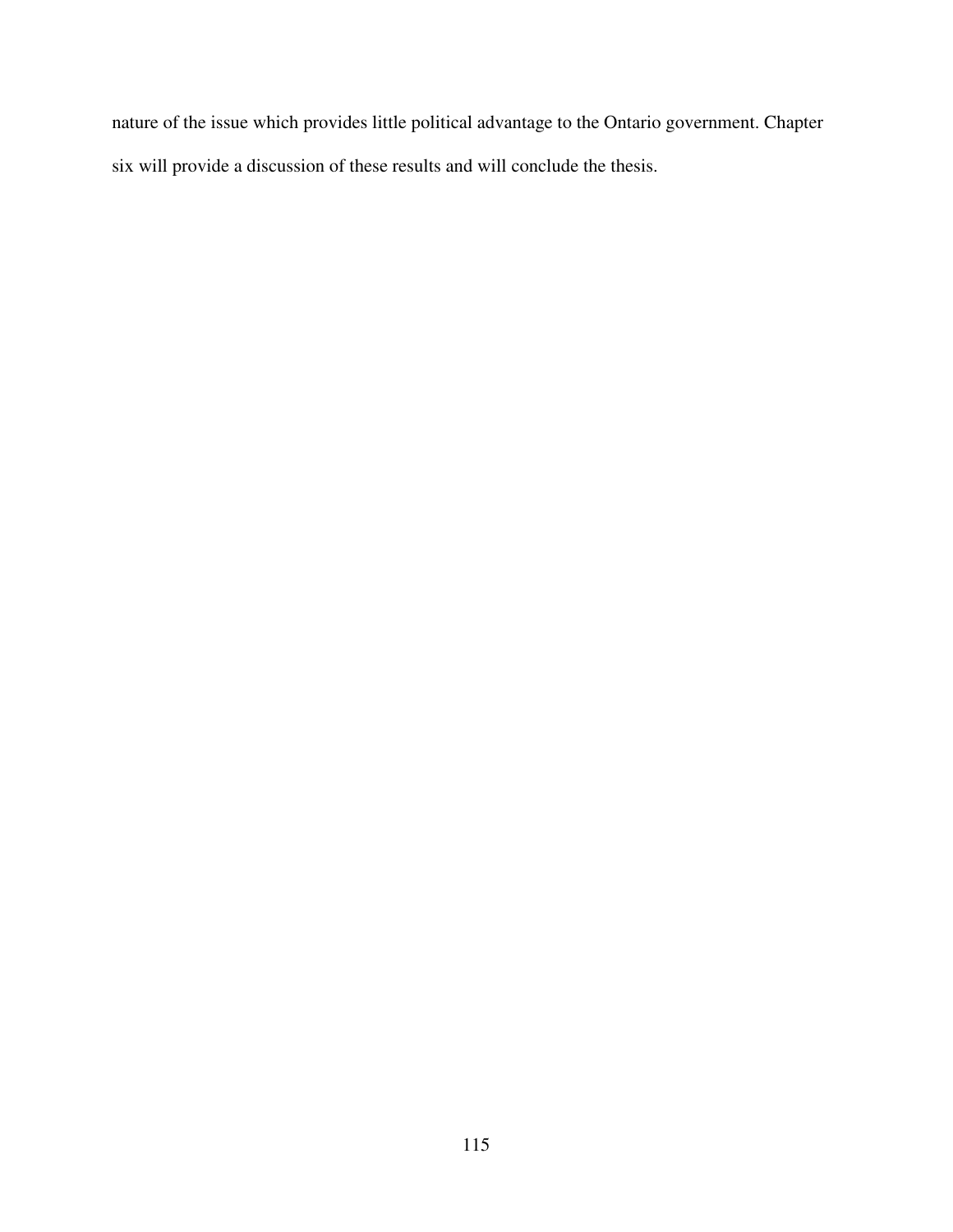#### **CHAPTER SIX**

#### **Conclusion**

In this final chapter, I will conclude by describing the significance of the research in how it identifies a systemic problem of inequitable access to the IBDP in Ontario. This chapter will also outline the implications for future research and provide a summary of the thesis.

### **6.1 Understanding the IBDP as a 'Curricular Choice' in Ontario**

 This research has been centred upon the idea of the IBDP and 'choice'. Choosing the IBDP, or any other alternative program to that which is locally offered, represents an emerging situation where it is no longer only the school being chosen, i.e. 'school choice,' but the curriculum within the school, i.e. 'curricular choice' (Doherty, 2009). The literature on 'school choice' regards it as stemming from the global spread of neo-liberal educational policy and its marketization discourse (Doherty, 2009) which sees individual choices producing a stratified market that reinforces relative class position (Ball et al., 1996; Ball, 2003; Doherty, 2009). 'Curricular choice' has been described as originating from a similar school of thought (Doherty, 2009). In both scenarios, parents have been recast as consumers with the 'right' to exercise choice between schools or between alternative curricula and credentials within schools (Doherty & Shield, 2012). This study assessed whether the selection of the IBDP in Ontario was representative of this type of 'curricular choice' similar to that exemplified in Australian research (Doherty, 2009; Doherty, 2013, Doherty & Shield, 2012). My discussion of choice is informed by the literature and my findings from the global, provincial, and local levels as "attempts to reduce choice making to one simple formula or metaphor will only lead to dangerous over-simplification and misrepresentation" (Ball et al., 1996, p. 89).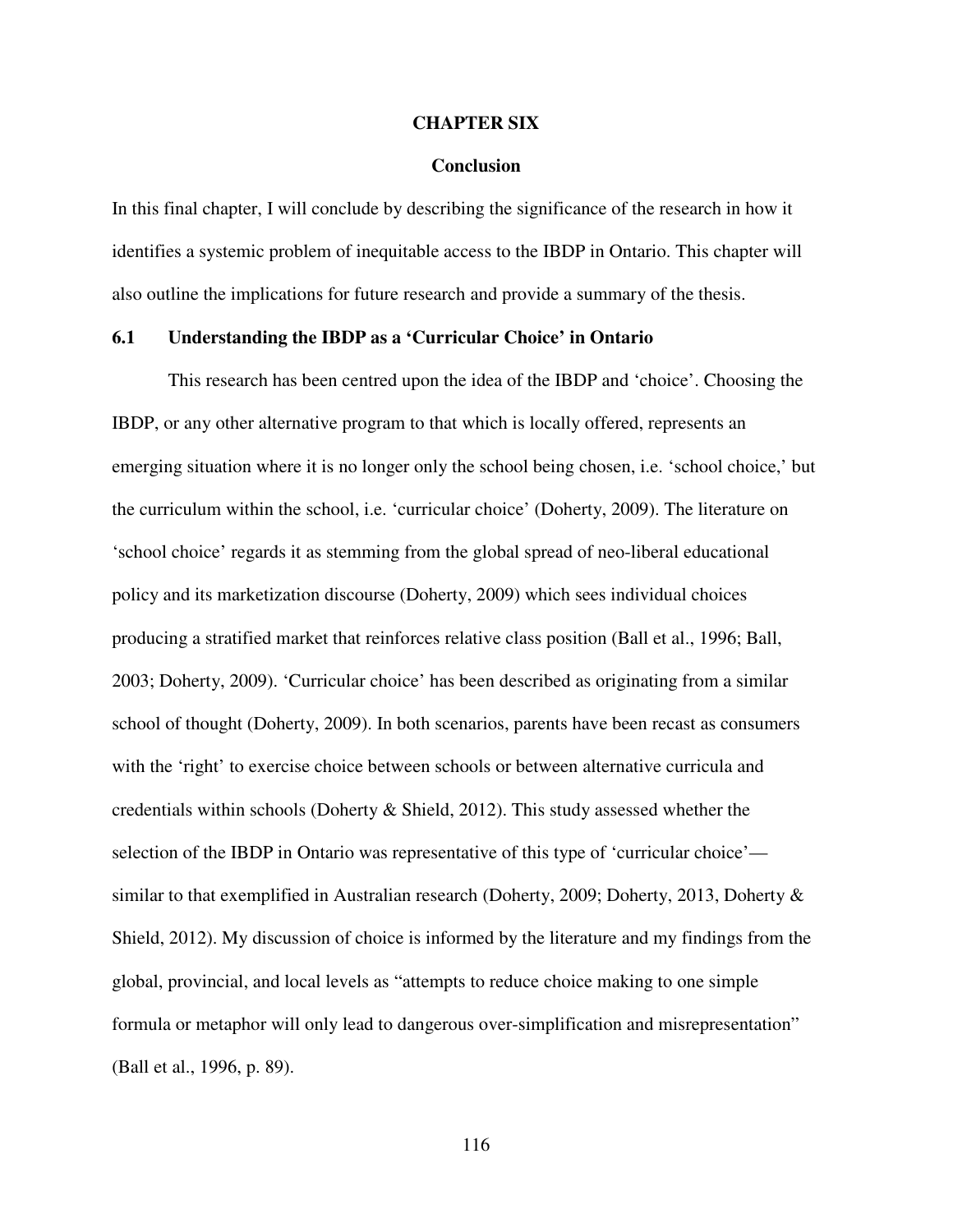At the global level, the IBO sits with its global dreams of creating a better and more peaceful world through intercultural understanding and respect (IBO, 2013). At present, the situation is such that the success of the IB is reliant upon consumption of the global educational product by local markets. Discourses of neoliberal globalization, which facilitate educational markets, encourage the circulation of the IB and its instatement as a local 'curricular choice.' In promoting individual advancement over the collective good and common well-being (Lingard, as cited in Ball, 2012), these discourses also work to rival the idealist 'global dreams' of the IBO. Findings from this study indicated that the IBO promotes an image of the IBDP as a 'choice' educational product, although participants refuted the notion that the program is only for the elite. The analysis of IBO documents showed an emphasis on the programs reputation for university entrance, drawing on recommendations from universities such as Harvard or the London School of Economics, and its reputation for "academic and personal rigour" (Document 6) that will "prepare them for the demands of an increasingly global society" (Document 8). Further to this, the findings of the participant data analysis showed that the IBO promotes the role of 'choice' in Ontario and would value the Ministry's support in doing "whatever they can to make those choices more available" as "there are many good things in an IB education, regardless if it's better or worse than something else" (Participant 2). This comment is significant in that it makes the suggestion that educational 'choices' like the IBDP should be made available to Ontarians for selection at their discretion. It also raises the question of who is responsible for making these choices available. Some may contend whether the IBDP should be made available as a choice at all. However, the point remains that it is available, yet to varying degrees for Ontario students.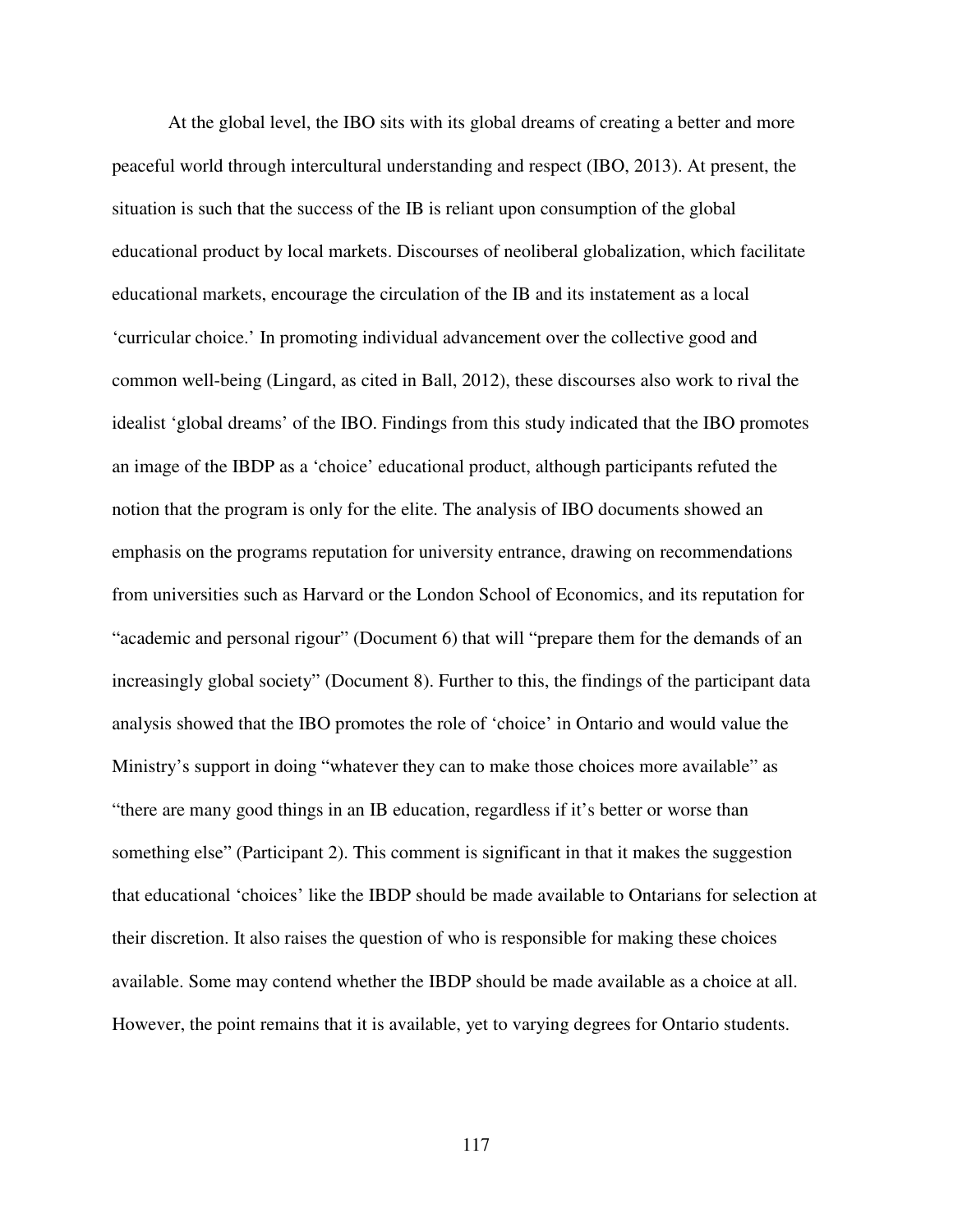In addressing 'choice' at the provincial level, I was reminded that "choice means different things to different people in different settings" (Ball et al, 1996, p. 92). As such, the IBDP choice as it exists in Ontario could unfold differently from that of the Australian context, or any other. The research of Tarc and Beatty (2013) in Ontario supports the idea that the IBDP is being adopted as a 'curricular choice' which is characteristic of neoliberal school reform:

Generally speaking, publicly-funded secondary schools have adopted IB in a larger context of neoliberal school reform that presses secondary schools to distinguish themselves from other schools so as to maintain numbers and attract academically-able students. Many parents and students who choose the IBDP view it as a more challenging program that may provide an advantage in accessing the more competitive university programs. (p. 346)

Findings from the interview data support the claim that schools are looking to "distinguish themselves" so as to "maintain numbers" and "attract academically-able students." Participant 1, who had an understanding of the program as it exists across the province, attributed the adoption of the program to its ability to attract students for the purposes of boosting enrollment, increasing financial resources, and competing with neighboring schools. The significance of these findings lies in their suggestion that schools are choosing the IBDP more for its 'brand-power' than its curricular content or idealist ambitions.

 Finally, in addressing 'choice' at the local level, I looked for meanings constructed by and through the local enactment of the IBDP at THS and in the policies of the TDSB. The literature suggests education in Toronto operates as a local quasi-market, which combines state control and market mechanisms (Gulson & Webb, 2012, p. 168). Gulson and Webb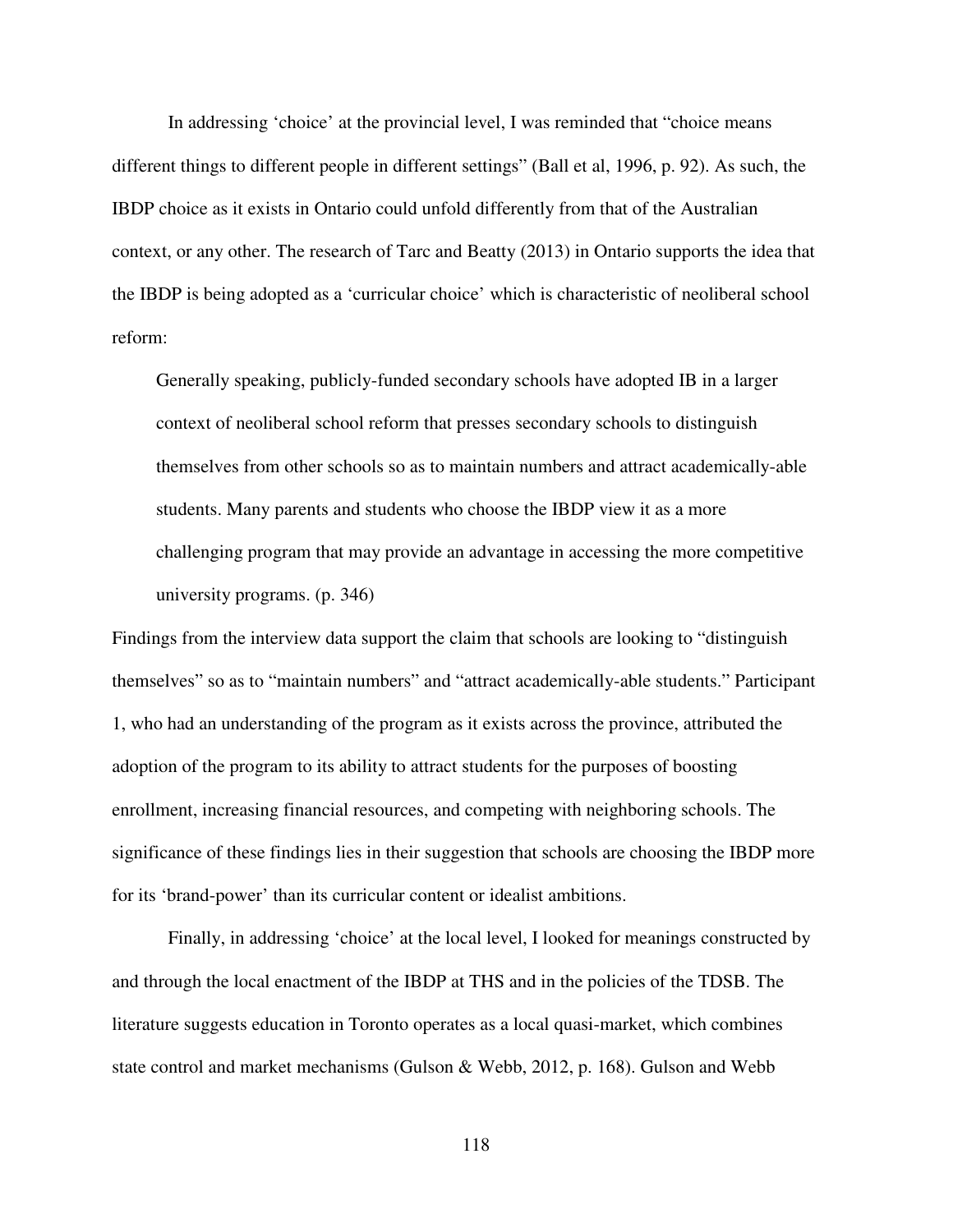(2012) state that education policies which support choice have been part of the Toronto school arena for the better part of the last 25 years. What emerged from the document analysis was that the TDSB financially supports the IBDP as a specialized program, in addition to twelve other programs. The TDSB reflected the neo-liberal tenets of choice by stating that the IBDP "gives students a real advantage in applying for post-secondary schools all over the world" (TDSB, 2014c). Regardless of whether one is a proponent of choice, the TDSB can be seen to approach choice from an equitable standpoint by providing funding for all alternative programs. Participants 3 and 4 lauded the TDSB policy on funding of specialized programs as being vital to equitable education for all its students.

 Overall, the IBDP was portrayed as a product of distinction in the Ontario education market—having unique 'points of difference' which can be seen as advantages over the OSSD. Findings also showed that the demand for the IBDP is not currently being met by Ontario schools, which preserves it as a product of distinction. To conclude, the literature and findings of this study suggest that the IBDP is representative of 'curricular choice' in Ontario public schools which is adopted in a larger context of neo-liberal policy and marketization strategies.

### **6.2 Understanding the IBDP Policy Vacuum in Ontario**

 In this section I will draw together my findings on the IBDP 'policy vacuum' in Ontario in the context of educational reform. The policy vacuum was uncovered in the findings when my search for documents that recognized the IBDP as an alternative curriculum came up short. One reference to the program was found in a draft version of the Fees For Learning Materials and Activities Guideline (Ontario Ministry of Education, 2010), but the example was removed in the final publication. Common practice suggests that IBDP courses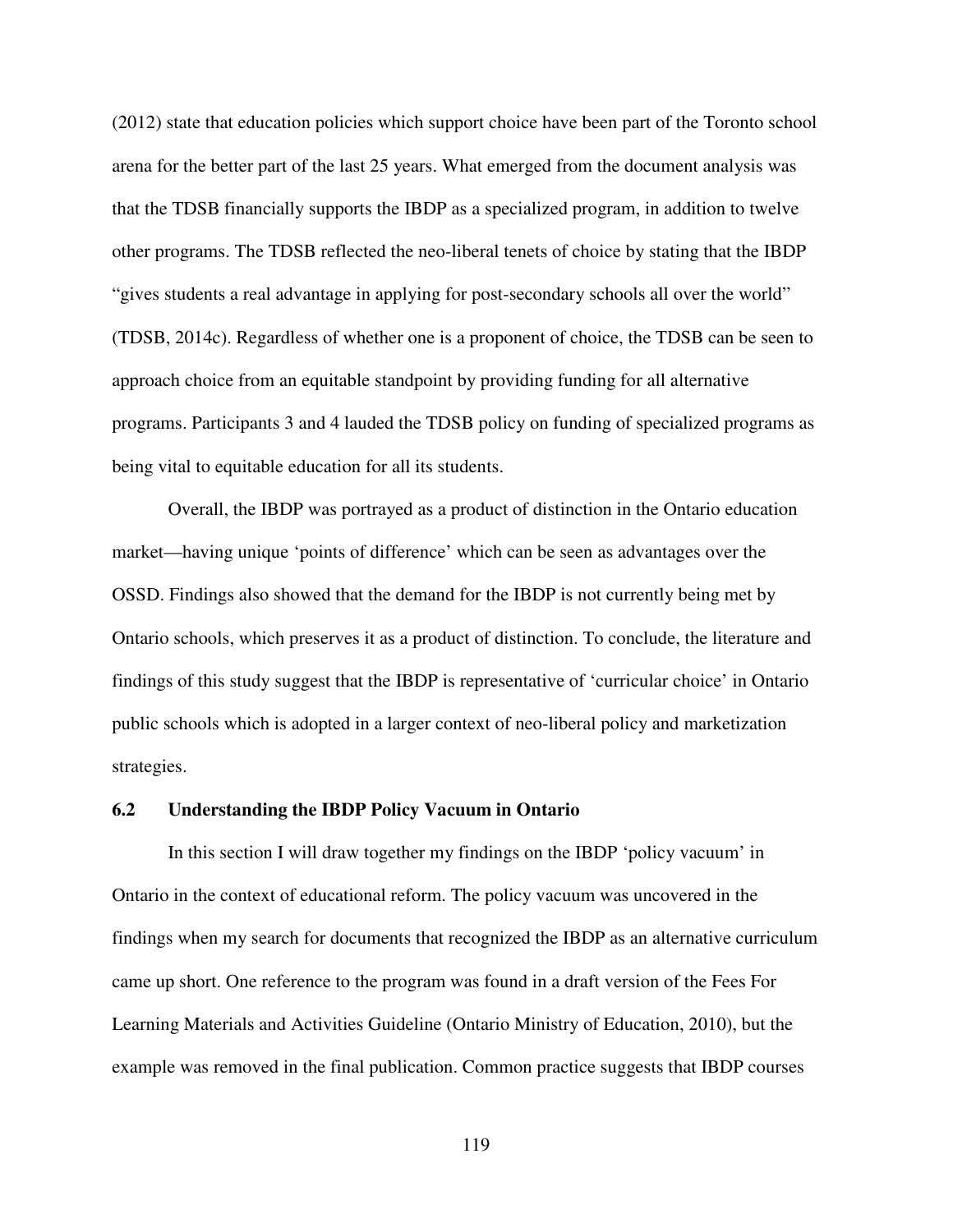are 'allowed' to be substituted for OSSD credits. Relative to other provinces who offer the IBDP, Ontario was found to provide the least amount of recognition and support despite it having the highest volume of programs in the country. The document analysis showed that the IBO is placing an emphasis on increasing access to the IB through governmental policy and legislation. This was reiterated in the analysis of interview data as Participant 2 spoke of the IBO goal to make it "a bit easier" for schools to offer the IB in all the Canadian provinces, and how it has been a particular issue in Ontario for some time.

 In terms of considering the role of the IBDP in a national (or provincial) setting, Doherty (2009) writes:

The IB is a uniquely transnational educational construction, a curriculum without borders, governed and operationalised beyond the nation, where so much of the institution of schooling is governed and operationalised within the nation. This curricular innovation has demonstrated a resilience over time, and a capacity to productively embed itself within a variety of national settings. (p. 2)

In this way, the IBDP can be seen to have demonstrated considerable resilience in Ontario due to its capacity to "productively embed itself" in the province despite a lack of provincial policy to recognize the program. This is not to imply that the province is a victim of the IB infiltrating its educational space (Doherty, 2013), but rather acts as a reminder that neoliberalism works on and in the state (Ball, 2012) in numerous ways. I situate this work in the field of critical policy studies, and include in my definition of policy, an authoritative allocation of values (Rizvi & Lingard, 2010), and courses of action and *inaction* relating to the selection of goals or the allocation of resources (Codd, 2007). I raise the questions: What values are inherent in the government's *inaction* towards policy on the IB? If the IBDP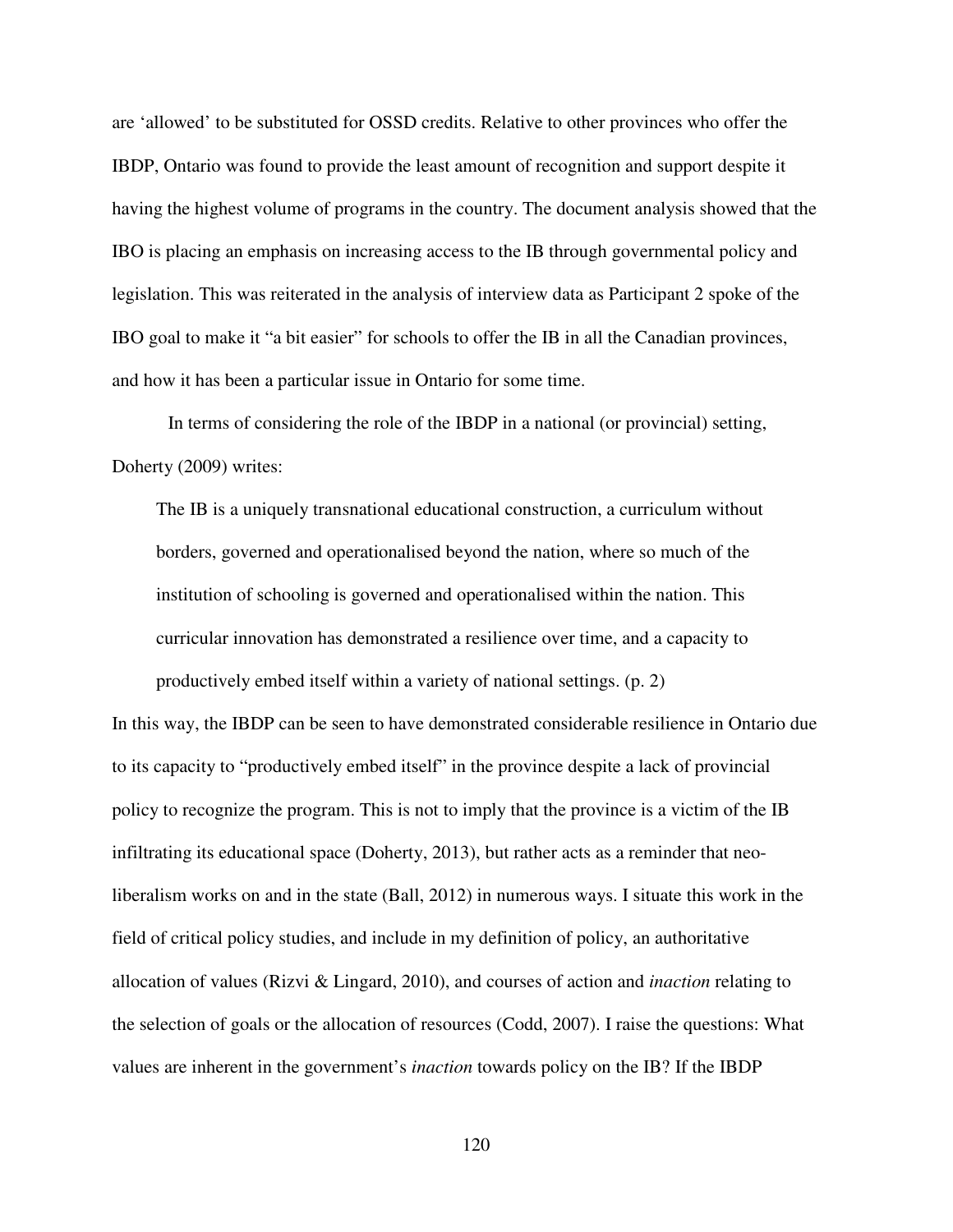primarily serves the middle-class in Ontario, and no measures are taken to open access to the wider population, whose 'right to choose' is the government valuing?

 The interview data offered opinions on why the Ministry is not willing to more formally acknowledge the program. Participants referred to the situation as a "political animal" (Participant 1), stating that "there's a certain arrogance with the provincial government and the Ministry of Education" (Participant 3) in regards to the provincial curriculum, and that it is "just a ball that never even got out of the pit" (Participant 4). These comments, as well as the 'policy vacuum,' can be understood in terms of the educational reform strategies that occurred in Ontario in recent decades. Chapter one outlined the educational reforms introduced in Ontario from the early 90s until the present, and how they echoed a national shift toward a market-based neoliberal paradigm (Satler, 2012). What has endured throughout the decades is the tendency to develop reforms that are characteristic of neoliberal globalisation and marketization discourse—setting policy in line with international trends and OECD recommendations (Carpenter et al., 2012). This can be seen through the importance placed on international and provincial assessments (i.e. PISA and EQAO) in Ontario. By acknowledging the IB as an equal, the Ministry may stand to lose some of the foothold that it has worked so hard to achieve for its own education system in recent decades. As such, recognition of the IB would not be politically advantageous to the Ontario Ministry of Education, as the Ministry does not stand to gain anything from the recognition. Therefore, there is a status quo of allowing the program to exist while being governed by local authorities.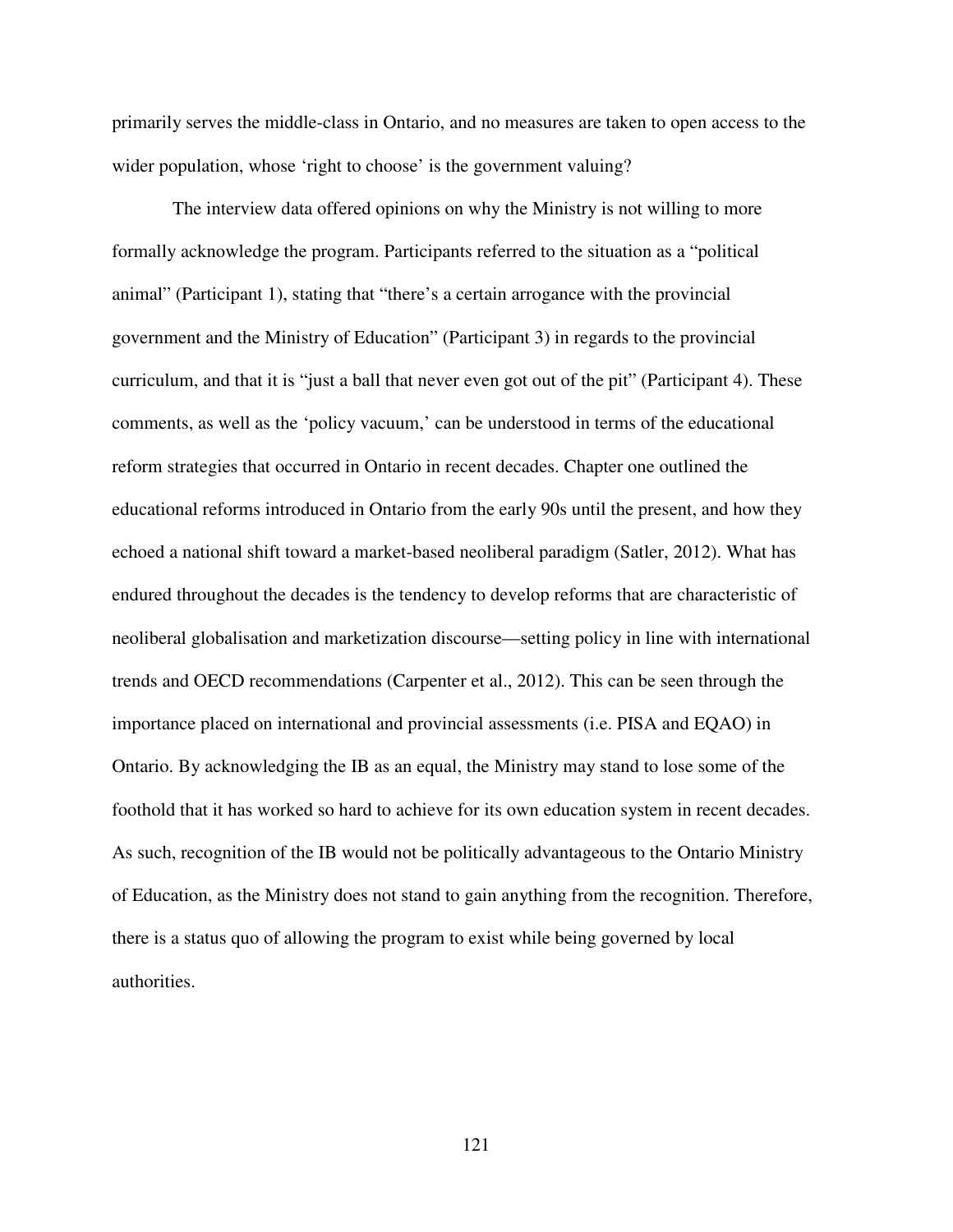# **6.3 Significance of the Research**

The significance of this research can be seen in its contribution to the study of IB programs in Ontario public schools. In this section I will outline the five main ways that this study contributes to the literature.

## *1. Identifying the policy vacuum.*

This thesis has contributed to the literature by identifying the 'policy vacuum' regarding the IBDP in Ontario. Allowing the IBDP to operate at the local level with no parameters to guide fees or access produces a wide array of local interpretations across the province. Ball asserts that policies "create circumstances in which the range of options available in deciding what to do is narrowed or changed or particular goals or outcomes are set" (Ball, 1997, p. 270). As such, I suggest that this issue should be placed on the Ontario Ministry of Education policy agenda, in the interest of increasing equitable access to the program by Ontario students.

#### 2. *Raising awareness of inequitable access.*

 This thesis serves to question the current practice of the IBDP in Ontario, and start a conversation on the social justice implications of the 'policy vacuum' that has been shown to exist. Dei (1999) asserts that the harmful consequences of the marketisation of education in Ontario are most severely felt in relation to issues of equity and access. In order to encapsulate my discussion of access, I will return to the 'black swan' proposition discussed in chapter three. I applied the falsification test to this study by proposing that "all students in Ontario experience equitable access to the IBDP," and illustrated this proposition to be false through my findings. Value can be seen in the deviant case, or the specific ways that access to the IBDP has been shown to be inequitable, as they "point to the development of new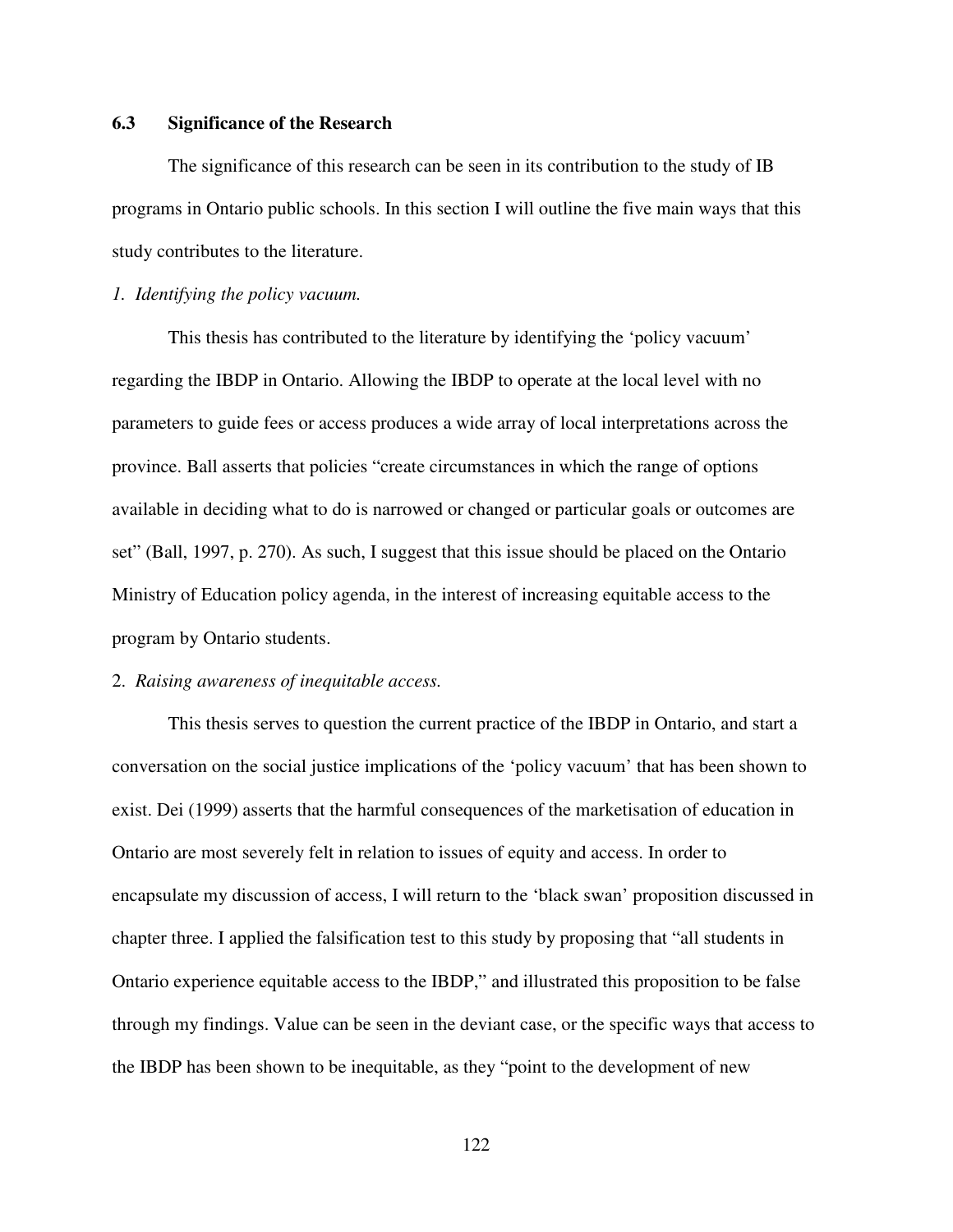concepts, variables, and causal mechanisms necessary in order to account for" inequity (Flyvberg, 2011). This study has attempted to identify some of the causal mechanisms for this inequity, and I will summarize these in point three below.

# *3. Identifying inequitable access as systemic.*

 The literature showed that most schools in the province choosing to offer the IBDP will have to charge fees—immediately dictating that most IBDP students will be middleclass. Local support structures such as scholarships or bursaries in fee-charging schools, and the provision of the program by the TDSB, widen access to some financially burdened students. However, the findings showed that the issue of equitable access reaches far beyond financial provisions—it is systemic. Access is complicated by the geographic spread of programs and the local restrictions of programs based on program size and entrance requirements. In this way, Ontario students in rural communities—particularly in Northern Ontario—have little chance to access the program. Even students who are in the geographic vicinity of a program may not be able to obtain transportation to the school if they do not have adequate resources. In the case where programs are geographically available but limited in size, students must possess pre-determined characteristics to access the program. Students accepted into the IBDP at THS were required to have proven academic ability, advanced skills, and family support. Participant 1 affirmed that these were common entrance criteria across the province. Family support could be difficult to attain for students of single-parent homes or low SES backgrounds.

#### *4. Questioning the consistency of local interpretations.*

 The literature explained that the nature of adopting a global product like the IBDP into local contexts is likely to produce a variety of local interpretations (Doherty, 2013). For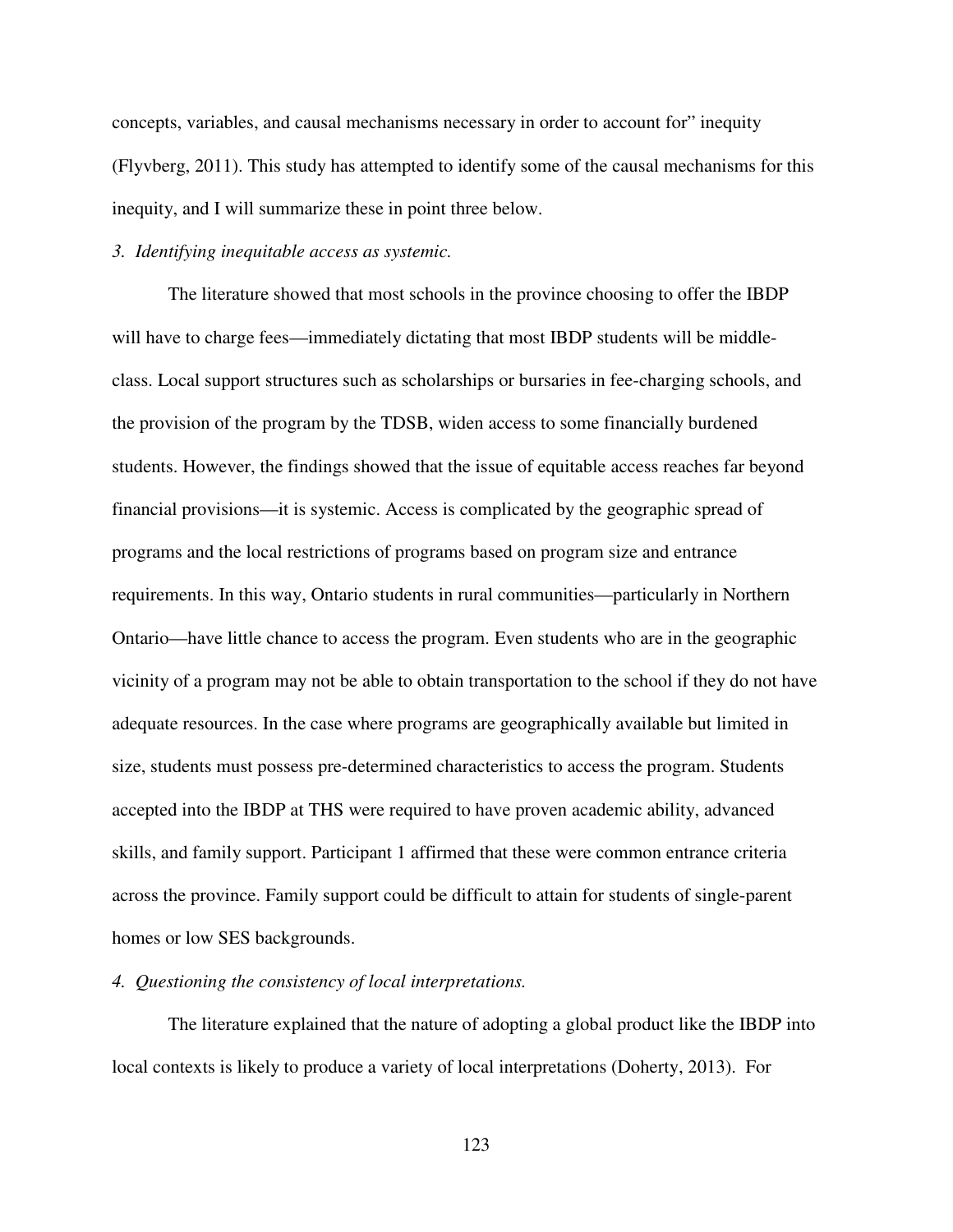instance, the emphasis on international-mindedness tends to vary from school to school, as suggested by the literature and confirmed in this study. These local interpretations become increasingly important when they dictate who may enter the program. I will draw upon one finding to illustrate my point that local perceptions of the program should be called into question when considering access to the program. All of the participants placed an emphasis on characterizing the IB student as 'hard-working.' Hard-work is a valid requirement for success. Nonetheless, emphasis on the 'hard-worker' plays on what Apple (2000) refers to as the legitimizing of markets as natural and neutral by the suggestion that they are governed by effort and merit. Who would question success determined by hard-work and merit? However, how is 'hard-work' defined and who gets to define it? How hard might a student work who is living in a single-parent home and achieving a 72 percent average? I question whether a chain of equivalencies (Tarc, 2009) exists that sees:

# Academic ability  $=$  hard-work  $=$  worthy of success

This linear way of thinking about hard-work and success serves to perpetuate the image of the IBDP as an elite product that is only suited to a certain kind of student. While THS worked hard to minimize the elitist image of the IBDP by keeping the program small and re-enforcing the idea that the IBDP is just one of many programs they offer, it is uncertain how this plays out in other schools across the province. The effect of the dynamic of inclusion/exclusion (Doherty & Shield, 2012) as it relates to IB and non-IB students is also worthy of further examination.

#### *5. Questioning whether 'the rich get richer'.*

 All levels of stakeholders who participated in this study opposed the image of the IBDP as elitist or only for gifted and talented students. However, the findings of this study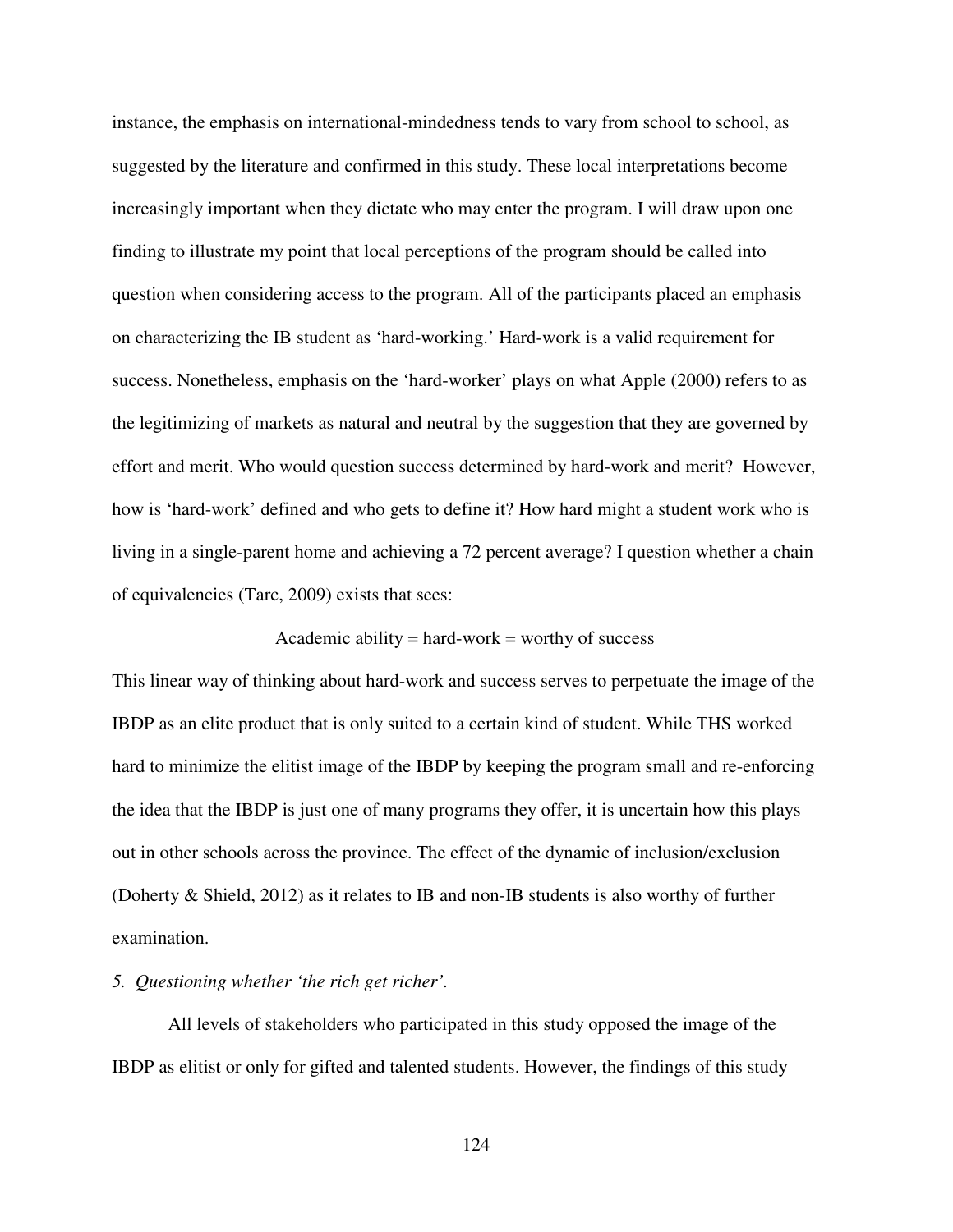suggested that the primary reason for the adoption of the IBDP by schools is to draw students to the school. It is important to consider the type of student that these schools are drawing in given the program requirements. It is understandable that the elitist image would be propagated if it is predominantly well-resourced, high-performing students who are accepted into the program. In this way, low-SES or under-resourced students could be intimidated by the program; thus, schools are perhaps unintentionally carrying out a social scarcity strategy (Whitehead, 2006). Some may argue that students in Ontario all have access to a world-class education, and that this scenario is no different than a private school versus public school debate. However, I argue that it is different, as the IBDP is proven to offer advantages beyond that of the OSSD (even if only by perception), and if only the well-resourced students have the opportunity to access it, they have the opportunity to get *further* ahead than those that do not. Thus, the rich get richer, and the poor stay poorer.

### **6.4 Implications for Future Research**

 This thesis poses as many questions as it has attempted answers. The findings of this study provide four implications for researchers or educators who are interested in conducting research on the IBDP in Ontario or other Canadian provinces. Firstly, this study reported on administrator *perceptions* of why students and parents choose the IBDP as an alternative program. Bagnall's (1994) dissertation work included participant data from students on why they had chosen the IBDP; however, it would be interesting to have more recent qualitative data on student and parent choices which could be compared to the existing literature and to the perceptions of administrators discussed in this study. Secondly, this study was a singlecase study of the phenomenon of the IBDP as it exists in Ontario. The 'point of difference', or advantage, that the IB offers is unique to the local market, and would require a comparative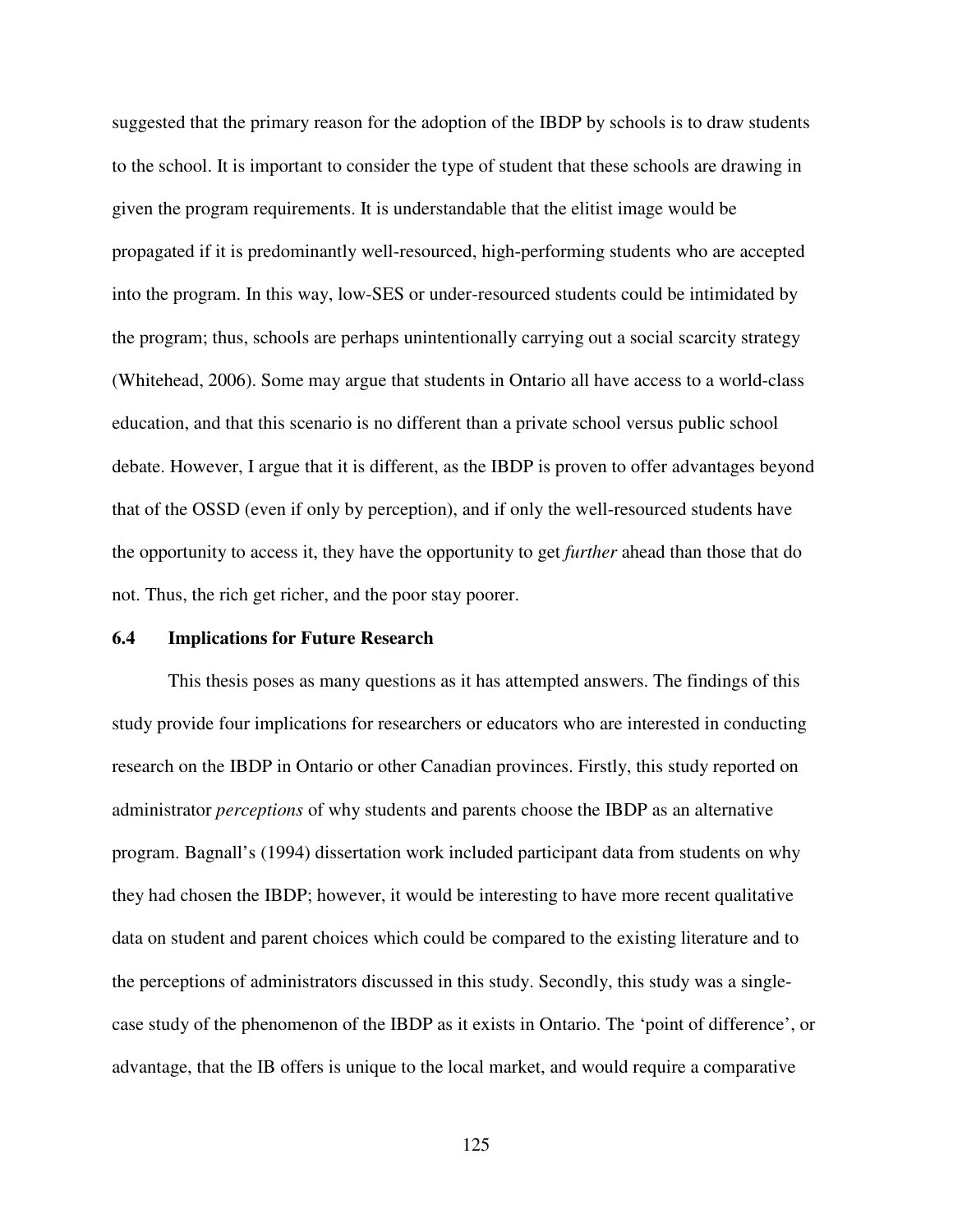study to see how locations are set apart from each other. It would be insightful and revelatory to conduct a comparative case-study with another Canadian province which differs in its policy and practice of the IBDP. For example, the policy towards the IBDP in Nova Scotia allows open access to the program and equates completion of the IB Diploma to the Nova Scotia High School Graduation Diploma. It would be of interest to conduct a study that investigated who takes the program when finances *and* program requirements are not a barrier. Thirdly, the selection of a qualitative case-study implies a method which can give rich insight into a particular location or phenomenon, but is not intended to be generalizable to the wider population. A study which posed a questionnaire to all IBDP Coordinators and principals in the province would help to confirm or redress the reasons for schools choosing the IBDP, as reported in this study. Finally, the core components of the IBDP (TOK, CAS, and the Extended Essay) were shown to be valuable aspects of the IBDP program by participants. A qualitative study which looks at these specific components as they operate within Ontario public schools could illuminate their benefits in order to make further recommendations to the Ontario curriculum.

### **6.5 Summary**

 I arrived at this research topic due to my experience working with the IBDP in an international school setting. When I returned to Canada, I developed a curiosity as to why an international curriculum like the IBDP would be selected for implementation alongside a Canadian provincial curriculum. A review of IBDP statistics in Canada illustrated that the program is most prevalent in the province of Ontario (IB, 2010). This intrigued me, as I had an understanding that the Ontario curriculum was itself used by International schools around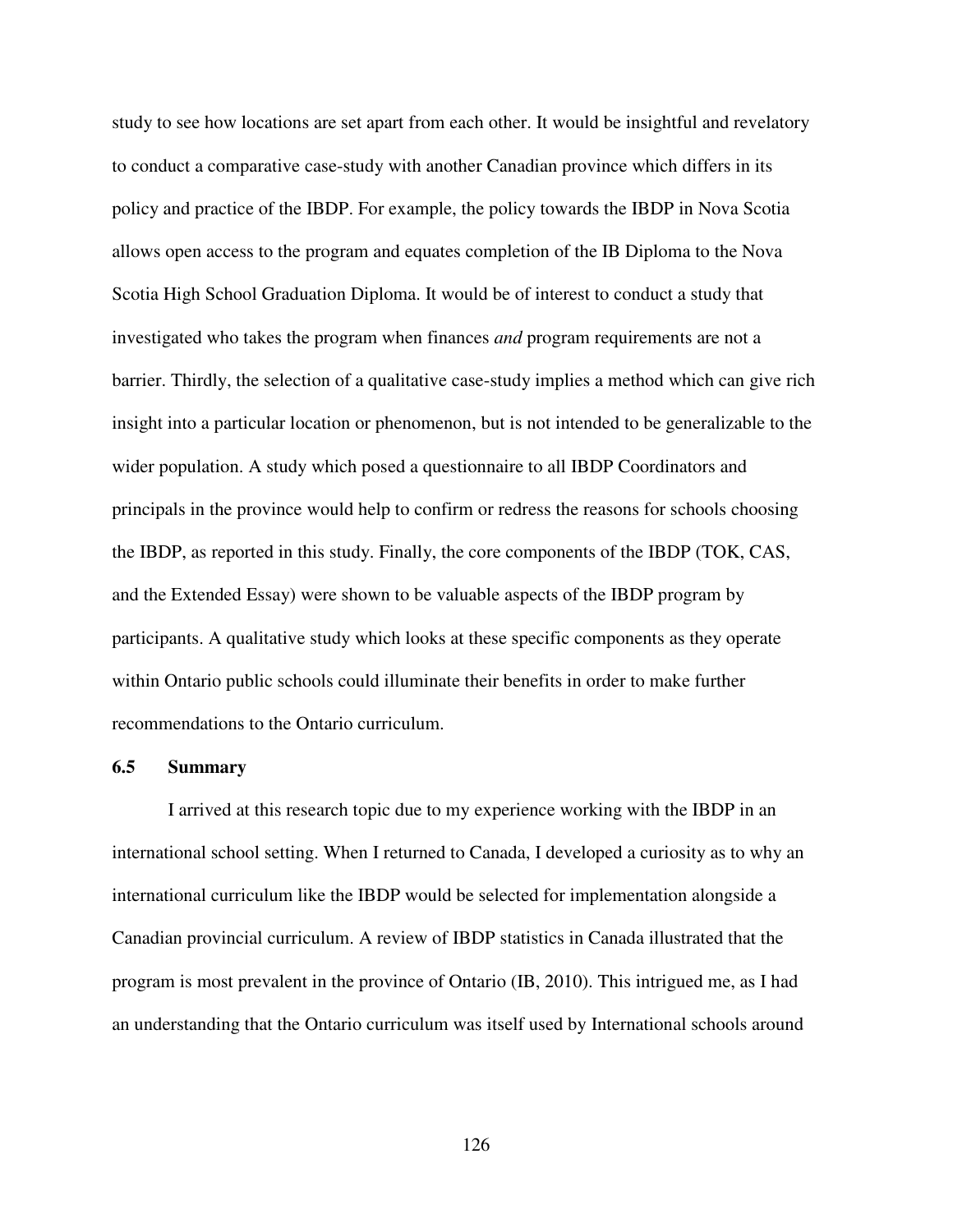the world.<sup>4</sup> This drove my desire to uncover what, if anything, the IBDP had to offer over and above the Ontario curriculum, and how this program was made available within public schools. Hence, I set out to explore the IBDP as an alternative curriculum offering in Ontario public schools, with the primary goal being to interrogate how policy and practice propagates or hinders equitable access to the program across the province. I subscribe to a transformative paradigm as I feel power differentials should be subject to a critical analysis in order to assess the implications for social justice. In order to inform my question of equitable access, I required a better understanding of how the IBDP operates as a global product in Ontario, how it is chosen as an alternative to Ontario curriculum, and how it impacts IB students and the wider school community. I deployed a single-case study methodology with the focus of the case being the phenomenon of the IBDP in Ontario public schools. The case-study design consisted of multiple units of analysis at the global, provincial, and local levels. My findings depicted the IBDP as the epicenter of a complex and tangled educational web of global, provincial, and local interactions—each with its own ambitions and effects due to neoliberal globalization. Based on the analysis of my results, I conclude that the IBDP is representative of 'curricular choice' in Ontario public schools, and a provincial 'policy vacuum' exists regarding the IBDP in Ontario. These findings are significant as they indicate that the IBDP in Ontario operates as a global product of distinction which predominantly serves middle class students—in effect creating a private school atmosphere in public education. Findings of this research suggest a 'policy vacuum' regarding the IBDP in Ontario, in that the IBDP operates without any official policy to govern it at the provincial level. This is significant as it leads to

 $\overline{a}$ 

<sup>&</sup>lt;sup>4</sup> Working in the International school 'circuit', I was aware that many International schools used Canadian provincial curriculum. The Canadian Information Centre (2014) reports that 20 International schools are accredited to offer the Ontario curriculum, while 37 offer the B.C. curriculum, 18 offer N.S. curriculum, and 6 offer Alberta curriculum.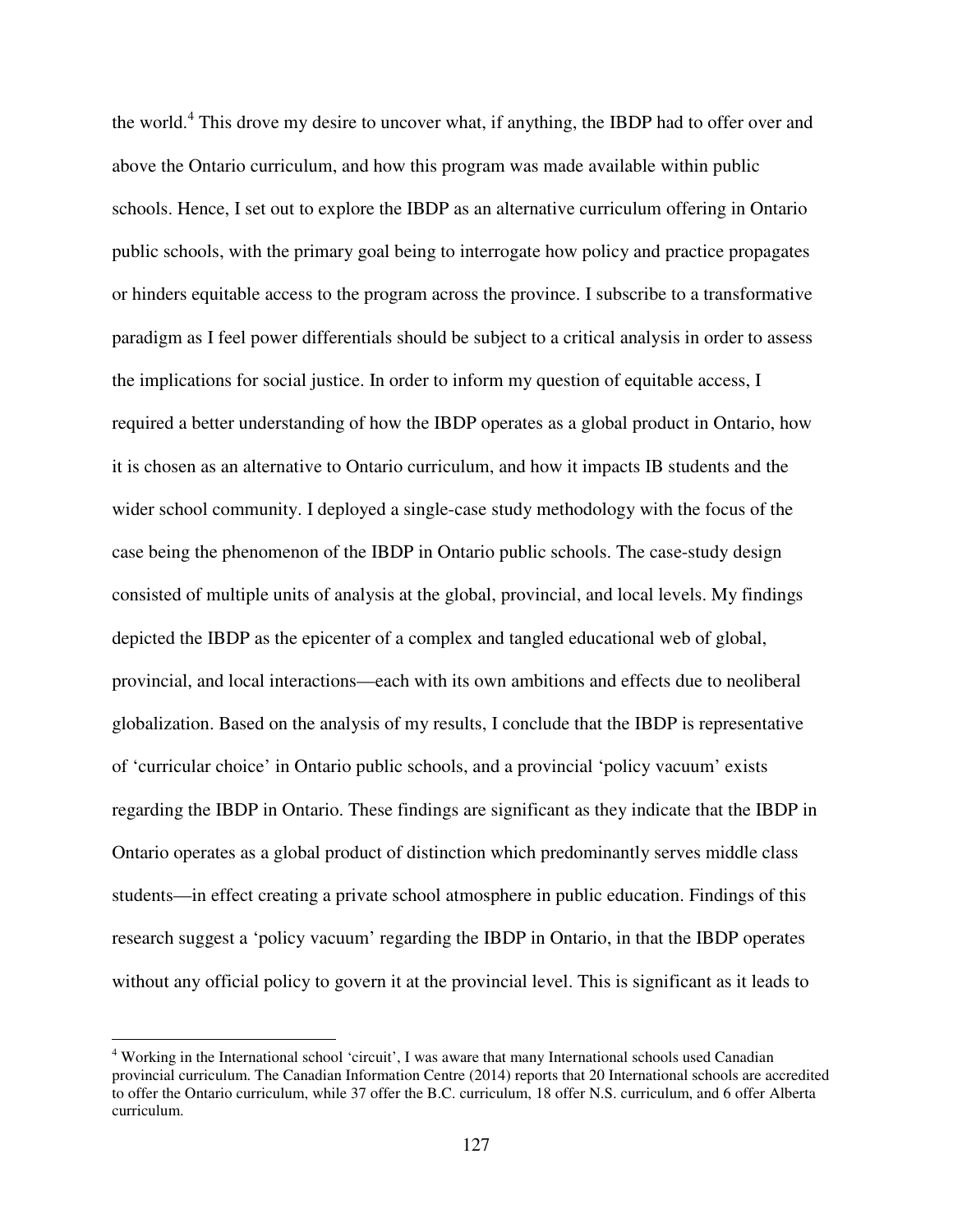an array of local interpretations on program enactment and resourcing, which contributes to a systemic problem of inequitable access. This study calls upon the attention of policy-makers to address this issue at the provincial level.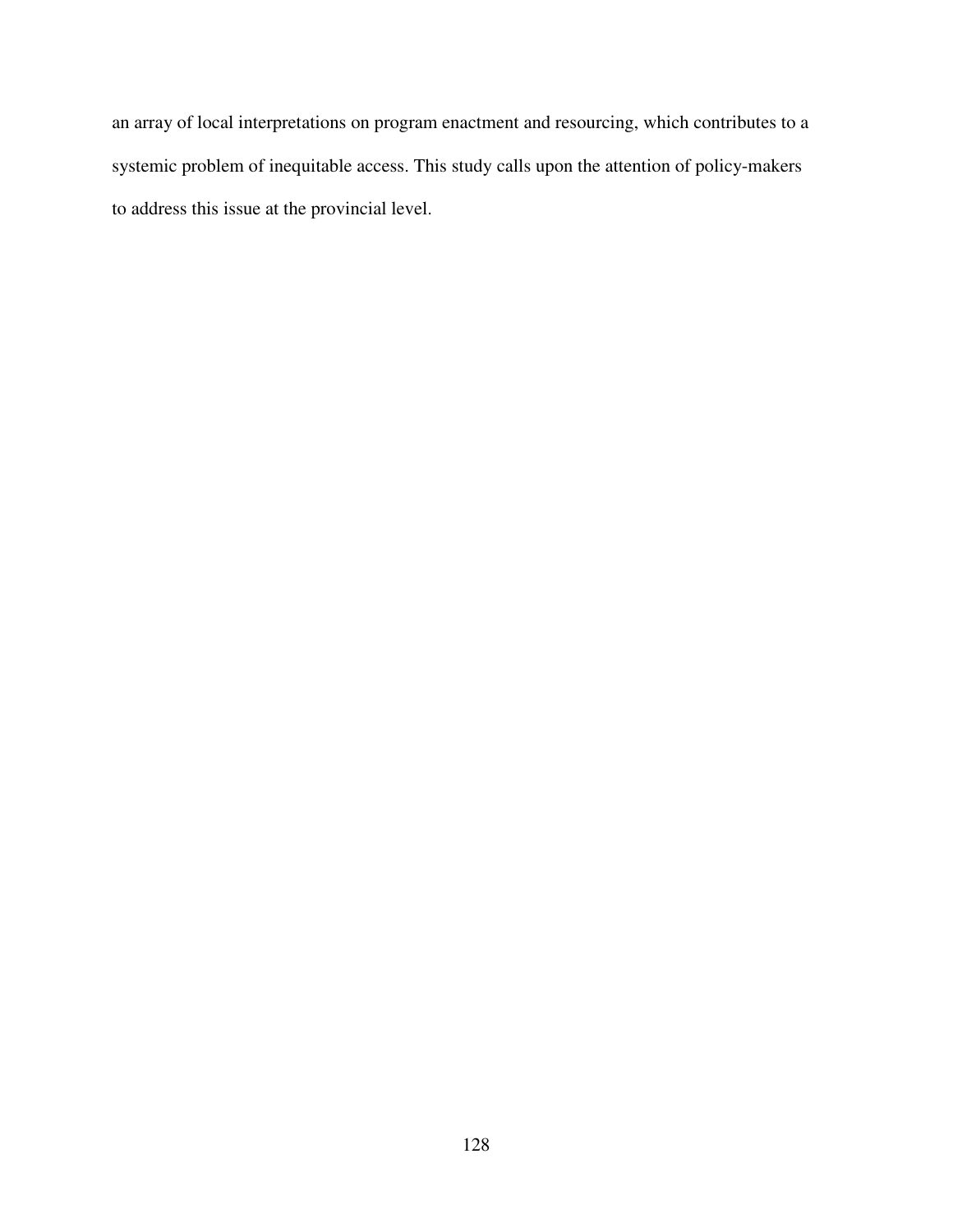### **REFERENCES**

- Alberta Government. (2013). *Guide to education: ECS to grade 12*. Retrieved from http://education.alberta.ca/media/7570773/guidetoed2013.pdf
- Apple, M. 2001. *Educating the 'right' way: Markets, standards, god and inequality*. New York, NY: RoutledgeFalmer.
- Bagnall, N. F. (1994). *The International Baccalaureate in Australia and Canada: 1980-1993*. (Doctoral dissertation). Retrieved from the University of Melbourne Digital Repository. (10187/1559)
- Ball, S.J. (1997). Policy sociology and critical social research: A personal review of recent education policy and policy research. *British Educational Research Journal, 23*(3), 257- 274.
- Ball, S. (2012). *Global education inc.: New policy networks and the neo-liberal imaginary*. Florence, KY: Routledge.
- Ball, S., Bowe, R. & Gewirtz, S. (1996). School choice, social class and distinction: The realization of social advantage in education. *Journal of Education Policy***,** *11*(1), 89-112.
- Ball, S. J., Maguire, M., & Braun, A. (2012). *How schools do policy: Policy enactments in secondary schools*. New York, NY: Routledge.
- Ball, S., & Vincent, C. (1998). 'I heard it on the grapevine': 'Hot' knowledge and school choice. *British Journal of Sociology of Education, 19*(3), 377-400.
- Balujja, T., & Hammer, K. (2012, September 6). From \$3,000 to zero: Fees vary wildly for prestigious high-school program. *The Globe and Mail*. Retrieved from http://m.theglobeandmail.com/news/national/education
- Bayview Secondary School. (2014). *International Baccalaureate (IB) Diploma Programme*. Retrieved from http://www.bayview.ss.yrdsb.edu.on.ca/IB.htm
- Bedard, G.J., & Lawton, S.B. (2000). The struggle for power and control: Shifting policymaking models and the Harris agenda for education in Ontario. *Canadian Public Administration*, *43*(3), 241-269.
- Bourdieu, P. (1984). *Distinction: A social critique of the judgement of taste.* London: Routledge & Kegan Paul.
- Cambridge, J. (2012). International education research and the sociology of knowledge. *Journal of Research in International Education*, *11*(3), 230-244.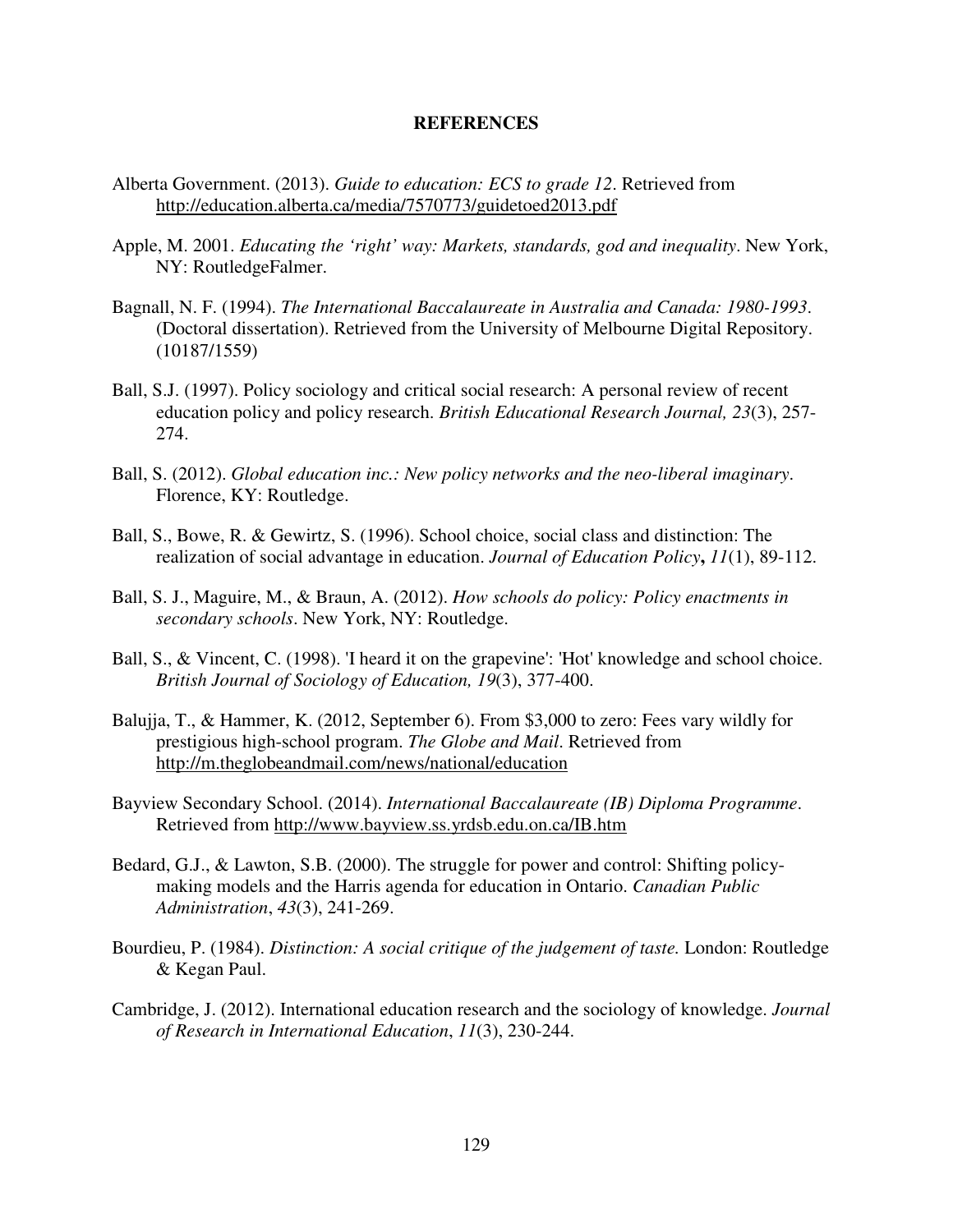- Cambridge, J., & Thompson, J. (2004). Internationalism and globalization as contexts for international education. *Compare: A Journal of Comparative and International Education, 34*(2), 161-175.
- Canadian Information Centre (2014). *Directory of Canadian elementary and secondary schools outside Canada: Ontario*. Retrieved from http://www.cicic.ca/716/canadian-schoolsoutside-canada.canada?search=1&j=on
- Carpenter, S., Weber, N., & Schugurensky, D. (2012) Views from the blackboard: Neoliberal education reforms and the practice of teaching in Ontario, Canada. *Globalisation*, *Societies and Education, 10*(2), 145-161.
- Catholic Central High School (2013). *International Baccalaureate Diploma Program*. Retrieved from https://www.ldcsb.on.ca/schools/CCH/programsanddepartments/IB/Pages/ default.aspx
- Clark, L. S. (2014). *Critical theory and constructivism: Theory and methods.* International Hospitality Research Centre Switzerland. Retrieved from http://www.ihrcs.ch/?p=92.
- Coca, V., Johnson, D., Kelley-Kemple, T., Roderick, M., Moeller, E., Williams, N., & Moragne, K. (2012). *Working to My Potential: The Postsecondary Experiences of CPS Students in the International Baccalaureate Diploma Programme*. University of Chicago Consortium on Chicago School Research. Retrieved from http://ccsr.uchicago.edu/sites/default /files/publications/IB%20Report1.pdf.
- Codd, J. (2007). The construction and deconstruction of educational policy documents. In Ball, S. J., Goodson, I.F., & Maguire, M., (Eds.), *Education, Globalisation and New Times* (167- 182). New York, NY: Routledge.
- Cohen, L., Manion, L., & Morrison, K. (2011). *Research methods in education*. (7<sup>th</sup> eds.). London, UK: Routledge Falmer.
- Connell, J. (2011). *Expanding our horizons: An exploration of the implementation of the International Baccalaureate Programme in Prince Edward Island*. (Masters Thesis). Retrieved from ProQuest Dissertations. (978-0-494-64467)
- Creswell, J. W. (2003). *Research design: Qualitative, quantitative, and mixed methods approaches* (2nd ed.). Thousand Oaks, CA: Sage Publications.
- Culross, R. R., & Tarver, E. T. (2007). Teacher and student perceptions of the International Baccalaureate program: A first year perspective. *Journal of School Choice*, *1*(4), 53-62.
- Davies, S., & Quirke, L. (2005). Providing for the priceless student: Ideologies of choice in an emerging educational market. *American Journal of Education*, *111*(4), 523-547.
- Dehli, K. (1998). *Shopping for schools: The future of education in Ontario.* Unpublished manuscript, Department of Sociology and Equity Studies, Ontario Institute for Studies in Education of the University of Toronto (OISE/UT).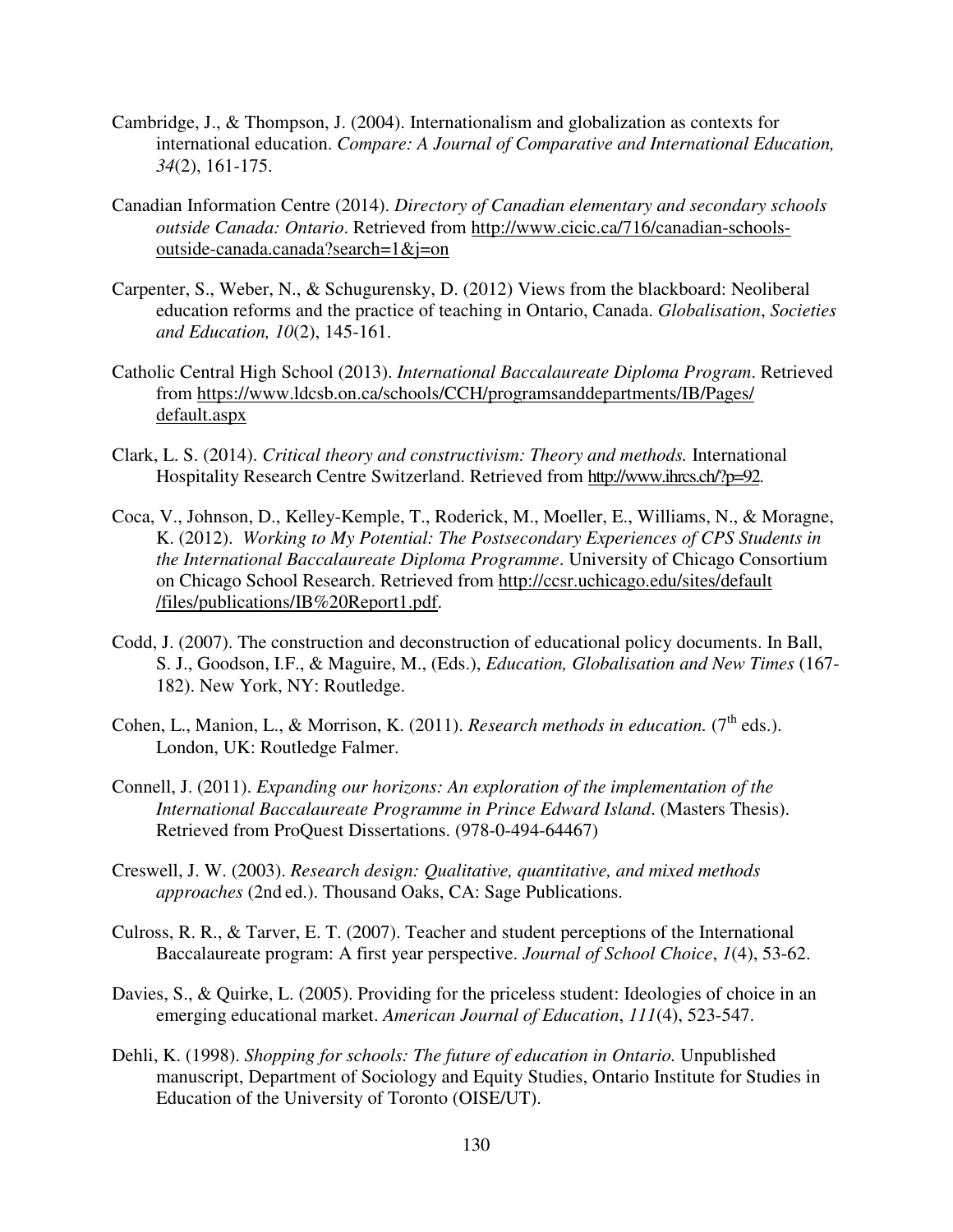- Denzin, N.K., & Lincoln, Y.S. (Eds.). (1994). *Handbook of Qualitative Research*. Thousand Oaks, CA: Sage.
- Department of Education. (2007). *Nova Scotian Education Receives International Award*. Retrieved from: http://novascotia.ca/news/release/?id=20070718001.
- Doherty, C. (2009). The appeal of the International Baccalaureate in Australia's educational market: A curriculum of choice for mobile futures. *Discourse: Studies in the cultural politics of education*, *30*(1), 73-89.
- Doherty, C., Luke , A., Shield, P. G., & Hincksman, C. M. (2012). Choosing your niche: The social ecology of the International Baccalaureate Diploma in Australia*. International Studies in Sociology of Education, 22*(4), *311-332.*
- Doherty, C.*,* Mu, L.*, &* Shield, P. (2009)*.* Planning mobile futures: The border artistry of IB Diploma choosers*. British Journal of Sociology of Education, 30(*6*),* 757*–*771*.*
- Doherty, C., & Shield, P. (2012). Teachers' work in curricular markets: Conditions of design and relations between the International Baccalaureate Diploma and the local curriculum. *Curriculum Inquiry*, *42*(3), 414-441.
- Doherty, C. (2013). Making a point of difference: The glocalised ecology of the International Baccalaureate Diploma in Australian schools. *Globalisation, Societies and Education, 11*(3), 379-397.
- Edmiston, J. (2013, June 16). TDSB votes against proposal to charge students \$1,500 for rigorous' program. *The National Post*. Retrieved from http://news.nationalpost.com/2013/06/19
- Flyvbjerg, B. (2011). Case study. In Denzin, N. K. & Lincoln, Y. S. *The SAGE handbook of qualitative research* (pp. 301-316). Los Angeles, CA: SAGE.
- Gouvernement du Quebec. (2014). *Education, loisir et sport*. Retrieved from http://www.mels.gouv.qc.ca/en/home/
- Government of Alberta. (2014). *Education*. Retrieved from https://education.alberta.ca/
- Government of Nova Scotia. (2014). *Education and Early Childhood Development*. Retrieved from https://www.ednet.ns.ca/
- Guba, E. G., & Lincoln, Y. S. (1981). *Effective evaluation: Improving the usefulness of evaluation results through responsive and naturalistic approaches*. San Francisco, CA: Jossey-Bass.
- Halicioglu, M. (2008). The IB Diploma Programme in national schools: The case of Turkey*. Journal of Research in International Education, 7*, 164-183.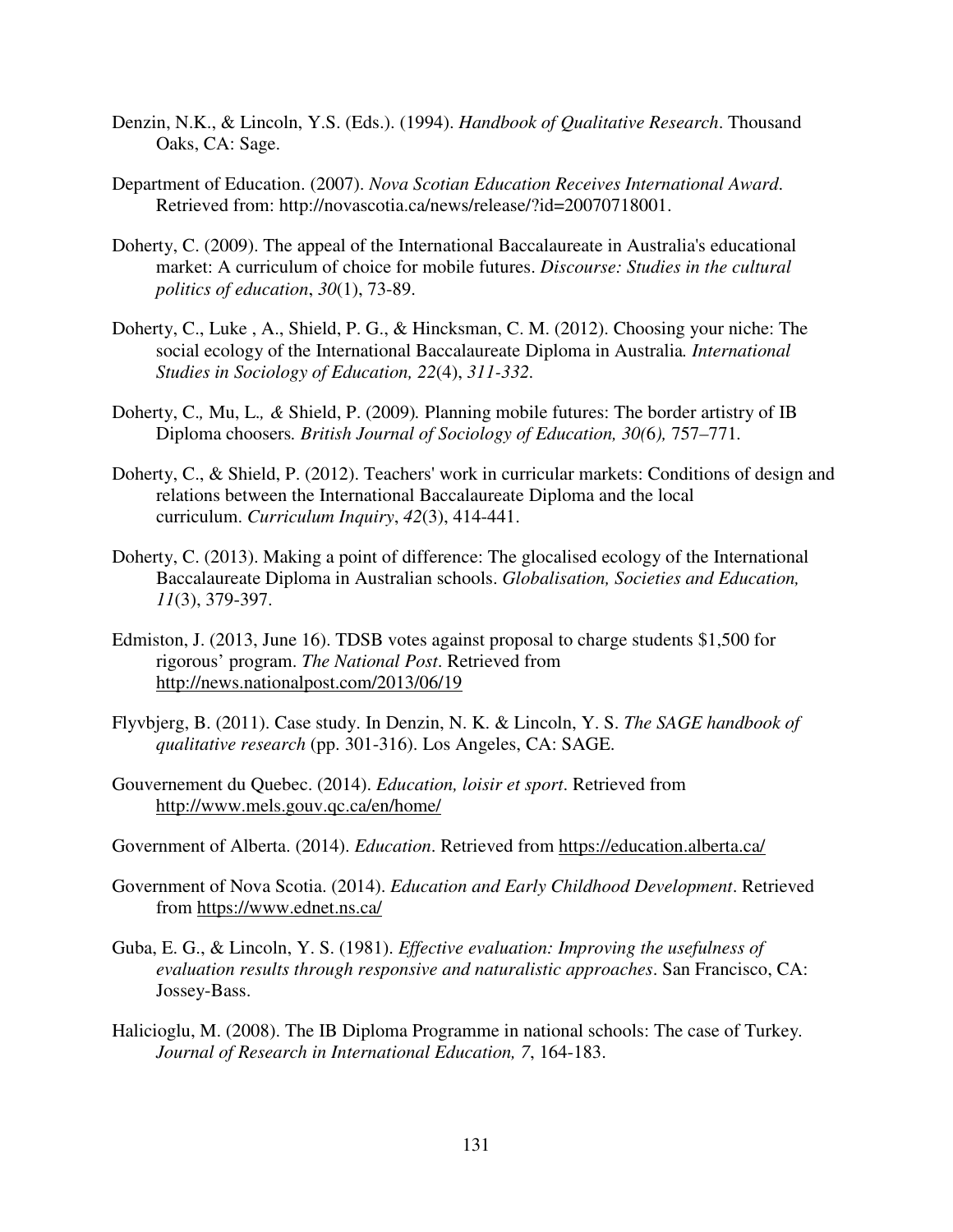- Hanover Research Council. (2010). International Baccalaureate (IB) Programmes: Evidence of their efficacy (Update). District administration practice. Retrieved from www.hanoverresearch.com
- Hodder, I. (1994). The interpretation of documents and material culture. In N. K. Denzin & Y. S. Lincoln (Eds.), *Handbook of qualitative research* (pp.393-402). Thousand Oaks, CA: Sage Publications.
- Hugman, A. (2008). Can a local and an international senior science curriculum successfully coexist in one Australian high school? In *AARE 2008 International Education Research Conference.* Retrieved from http://publications.aare.edu.au/08pap/hug08233.pdf
- International Baccalaureate (2007a). *IB Partnership leads the way to academic excellence: The IB Middle Years Programme /IB Diploma Programme partnership at Turner Fenton Secondary School*. Retrieved from the International Baccalaureate website: http://www.ibo.org/actionkits/documents/CaseStudy\_Canada\_MYP\_000.pdf
- International Baccalaureate. (2007b). A look at Canadian provincial practices. Retrieved from the International Baccalaureate website: https://www.ibo.org/ibna/actionpacks/documents/ CanadianProvincialPractices.pdf
- International Baccalaureate. (2007c). A look at IB legislation in the U.S.. Retrieved from http://www.ibo.org/ibna/documents/ibnalegislation.pdf
- International Baccalaureate. (2008). Cost of IB programmes and return on investment. Retrieved from http://www.ibo.org/ibna/actionkits/documents/CostofIBProgrammes\_003.pdf
- International Baccalaureate. (2010). *Canada. A dynamic presence: Growth and characteristics of IB world schools*. Retrieved from the International Baccalaureate website: http://www.ibo.org/iba/countryprofiles/
- International Baccalaureate Organization. (2010a). IB students bring a passion for learning to your campus: The IB Diploma Programme and higher education institutions. Retrieved from https://www.ibo.org/myib/digitaltoolkit/files/brochures/LearnerProfile-EN.pdf
- International Baccalaureate Organization. (2010b). The IB Learner Profile: A singular capacity for invigorating campus life. Retrieved from https://www.ibo.org/myib/digitaltoolkit/files/brochures/LearnerProfile-EN.pdf
- International Baccalaureate Organization. (2010c). Understanding the IB Diploma Programme scores. Retrieved from http://www.ibo.org/recognition/resources/documents/AssesmentScoresOnePager1.8.pdf
- International Baccalaureate Organization. (2011a). IB Americas press briefing. Retrieved from http://www.ibo.org/iba/press/documents/PressBriefing\_English\_001.pdf
- International Baccalaureate Organization. (2011b). The IB Diploma Programme: Graduate destinations survey. Country report: Canada. Retrieved from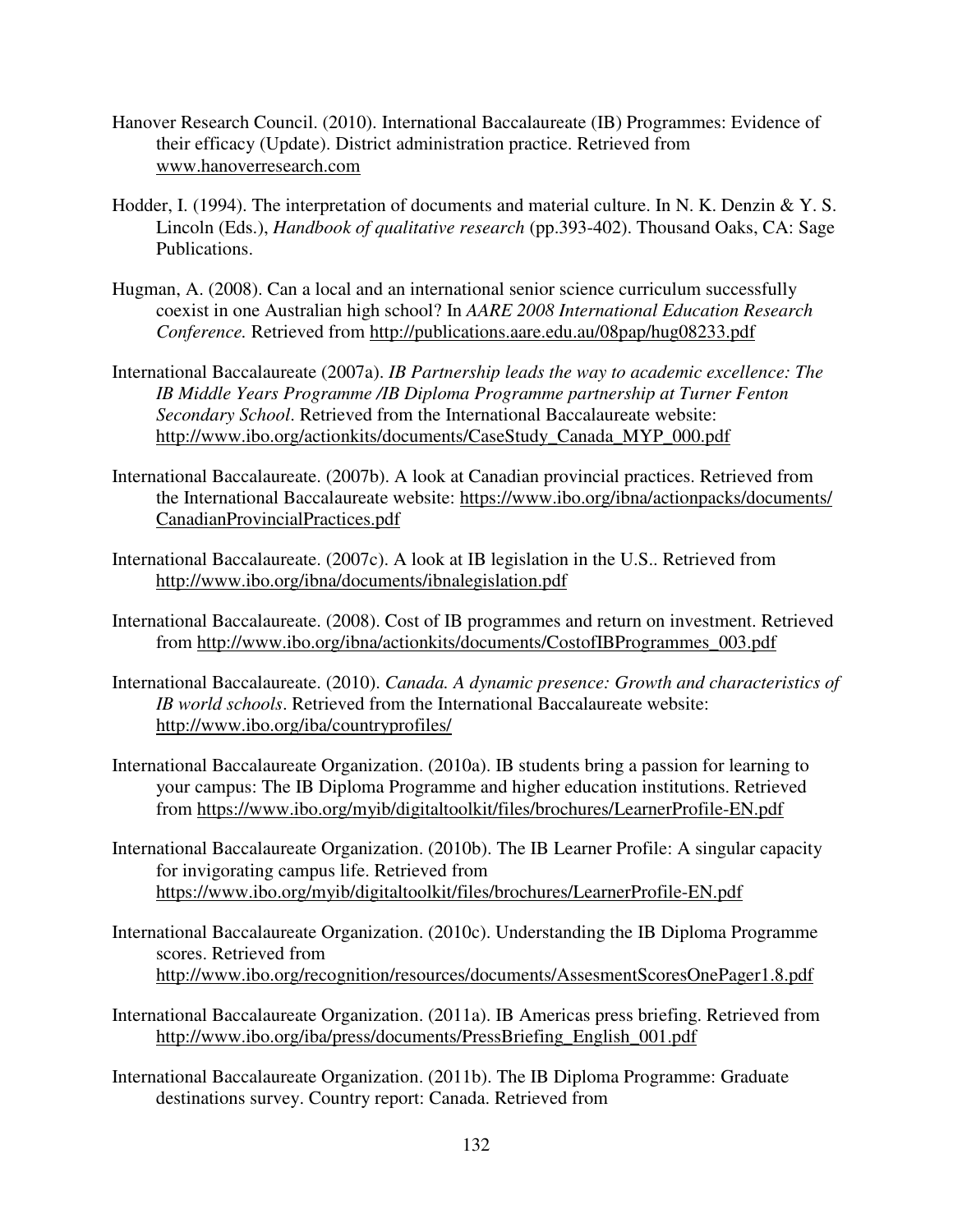http://www.ibo.org/recognition/resourcesanddocumentlibrary/documents/DPDestinationsS urvey\_Canada.pdf

- International Baccalaureate Organization. (2012a) Annual review 2012. Retrieved from http://www.ibo.org/facts/annualreview/documents/annual\_review\_2012.pdf
- International Baccalaureate Organization. (2012b). The IB Diploma Programme: Education for a better world. Retrieved from https://www.ibo.org/myib/digitaltoolkit/files/brochures/IBDP\_AP\_EN.pdf
- International Baccalaureate Organization. (2013). *IB mission and strategy.* Retrieved from the International Baccalaureate website: http://www.ibo.org/mission/strategy/index.cfm
- International Baccalaureate Organization. (2014a). *Fees and services for IB world schools*. Retrieved from the International Baccalaureate website: https://www.ibo.org/become/fees/
- International Baccalaureate Organization. (2014b). *A guide to the International Baccalaureate Diploma Programme for colleges and universities*. Retrieved from the International Baccalaureate website: http://www.ibo.org/diploma/recognition/guide/slided.cfm
- International Baccalaureate Organization. (2014c). The IB mission statement. Retrieved from https://www.ibo.org/myib/digitaltoolkit/files/pdfs/IB-mission-statement-en.pdf
- Lee, M., Hallinger, P., & Walker, A. (2012). Leadership challenges in international schools in the Asia Pacific region: Evidence from programme implementation of the International Baccalaureate. *International Journal of Leadership in Education: Theory and Practice, 15*(3), 289-310.
- Levin, B. Glaze, A. and Fullan, M. (2008). Results without rancor or ranking: Ontario's success story*. Phi Delta Kappan*, *90*(4): 273- 280.
- Lincoln Y., & Guba, E. (1985). *Naturalistic Inquiry*. Beverly Hills, CA: Sage Publications Inc.
- Loh, C. E. (2012). Global and national imaginings: Deparochialising the IBDP English A1 curriculum. *Changing English: Studies in Culture and Education, 19*(2), 221-235.
- Marshall, C., & Rossman, G. B. (2010). *Designing qualitative research*. Thousand Oaks, CA: Sage Publications.
- Mayer, A.P. (2010). Factors influencing the implementation of an International Baccalaureate Diploma Programme in a diverse urvan high school. *Journal of Advanced Academics, 22*(1), 78-105.
- Meadmore, D., & Meadmore, P. (2004). The boundlessness of performativity in elite Australian schools. *Discourse: Studies in the cultural politics of education, 25*(3), 375-387.
- Merriam, S. B. (1988). *Case study research in education: A qualitative approach*. San Fransisco, CA: Jossey-Bass Publishing.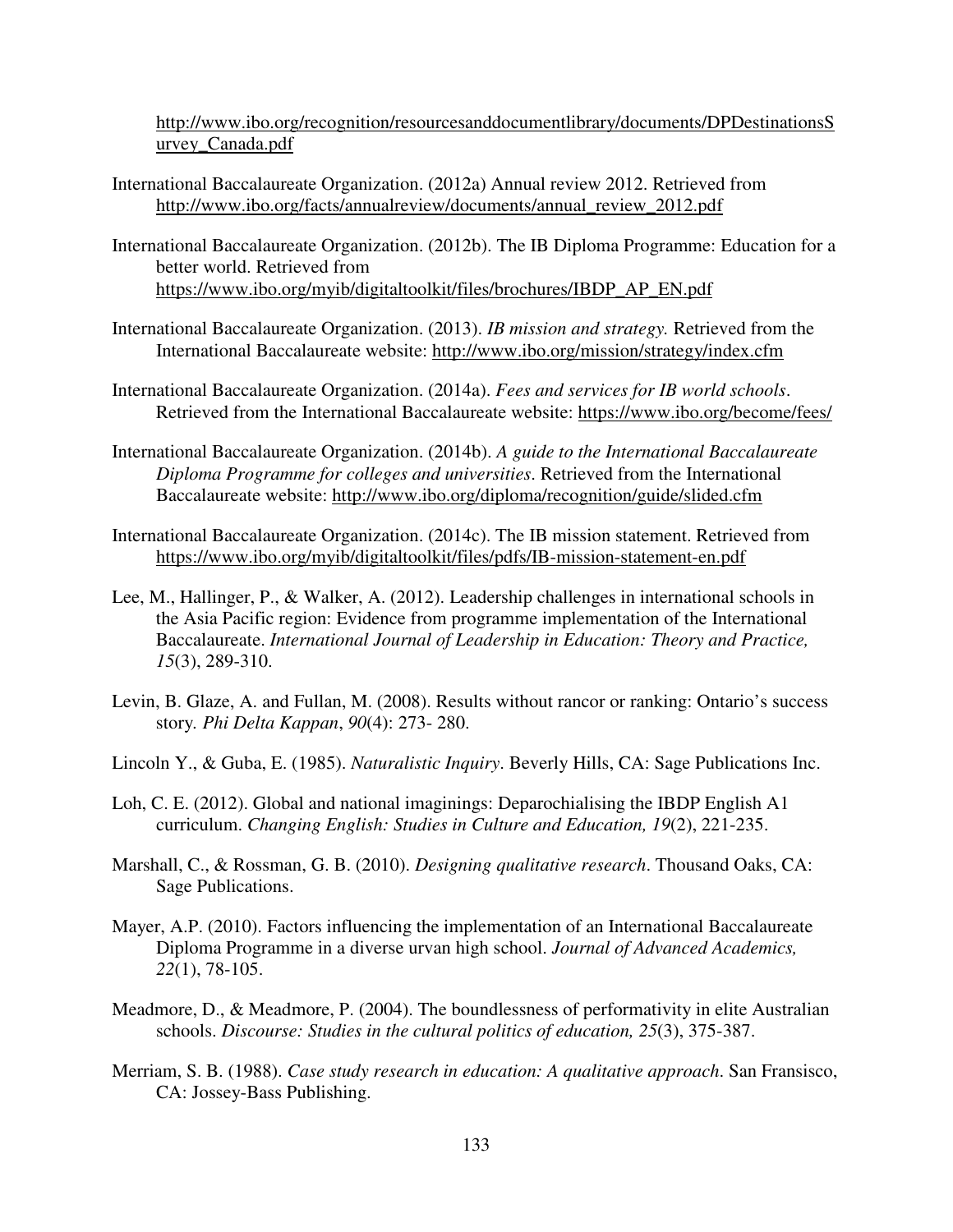- Mertens, D. M. (2007). Transformative paradigm: Mixed methods and social justice. *Journal of Mixed Methods Research, 1*(3), 212-225.
- Nova Scotia Department of Education. (2013). *International Baccalaureate in Nova Scotia*. Retrieved from http://ib.ednet.ns.ca/in-ns
- Olssen, M., Codd, J., & O'Neill, A. M. (2004). *Education policy: Globalization, citizenship & democracy*. Thousand Oaks, CA: Sage Publications.
- Ontario Ministry of Education. (2010). *Fees for learning materials and activities guideline: Draft for discussion purposes*. Retrieved from http://cal2.edu.gov.on.ca/june2010/ FeesGuidelines\_June2010.pdf
- Ontario Ministry of Education. (2011). *Fees for learning materials and activities guideline.* Retrieved from http://www.edu.gov.on.ca/eng/parents/feesGuideline.pdf
- Paquette, J. (2007). Equity in educational policy. A priority in transformation or in trouble? In Ball, S. J., Goodson, I.F., & Maguire, M. (Eds.), *Education, Globalisation and New Times* (335-359). New York, NY: Routledge.
- Parker, W. C. (2011) International education' in US public schools. *Globalisation, Societies and Education, 9*(3-4), 487-501.
- Patton, M.Q. (2002). *Qualitative research and evaluation methods* (3<sup>rd</sup> ed.). Thousand Oaks, CA: Sage Publications.
- Prunty, J.J. (1985). Signposts for a critical educational policy analysis. *Australian Journal of Education*, *24*(2), 133-140.
- Punch, K. F. (2009). *Introduction to research methods in education*. Thousand Oaks, CA: Sage Publications.
- Queen's Printer for Ontario. (2014). *Ministry of Education*. Retrieved from http://www.edu.gov.on.ca/eng/
- Resnik, J. (2009). Multicultural education: Good for business but not for the state? The IB curriculum and global capitalism. *British Journal of Educational Studies, 7*(3), 217-244.
- Resnik, J. (2012). The denationalization of education and the expansion of the International Baccalaureate. *Comparative Education Review*, *56*(2), 248-269.
- Rezai-Rashti, G. (2009). The assault of neo-liberalism on education reform, restructuring and teaching in Ontario secondary schools. In C. Levine-Rasky (Ed). *Canadian perspectives on the sociology of education* (pp. 307-321). Toronto: Oxford University Press.
- Rizvi, F. (2013). Equity and marketisation: A brief commentary. *Discourse: Studies in the Cultural Politics of Education, 34*(2), 274-278.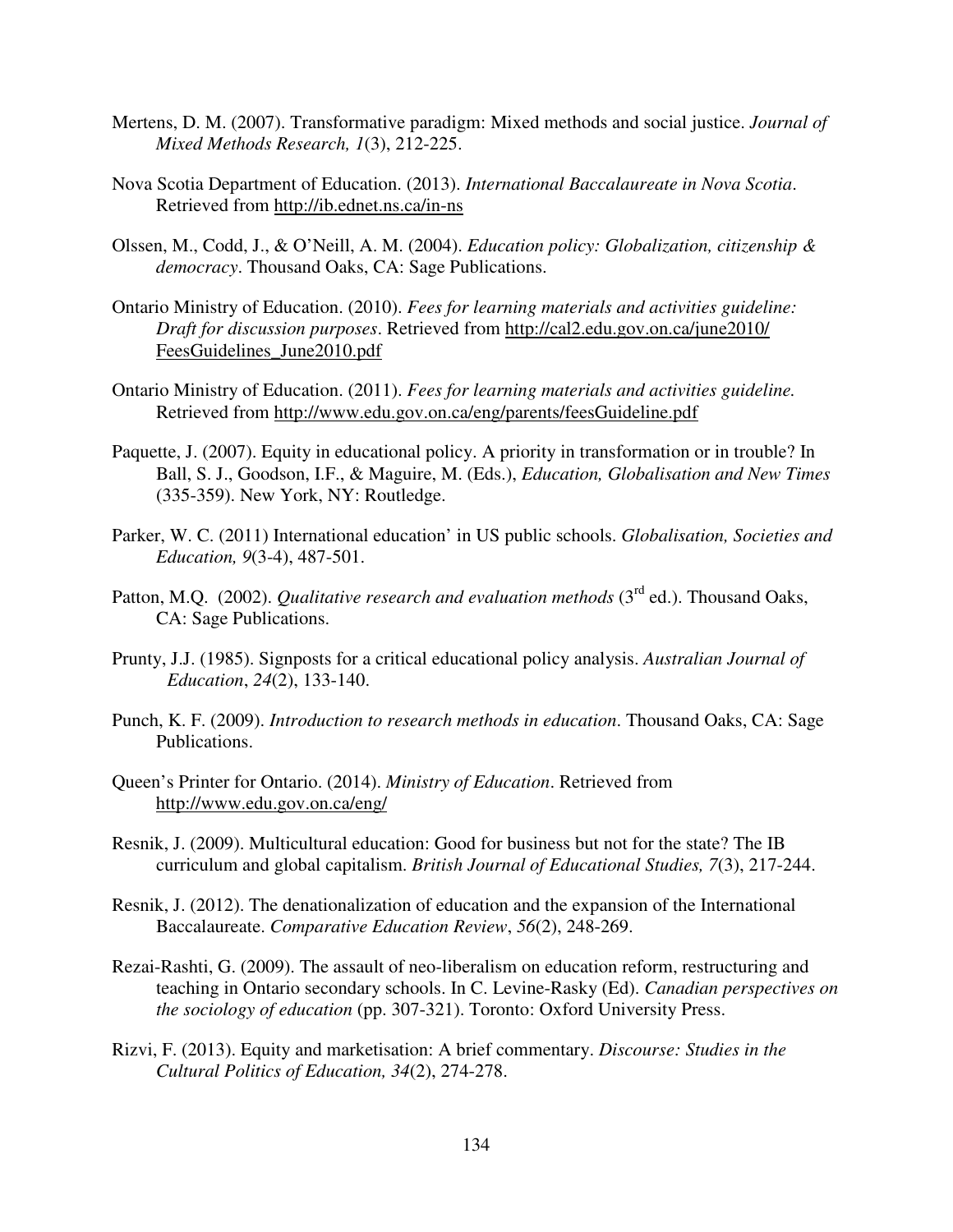Rizvi, F. & Lingard, B. (2010). *Globalizing educational policy*. New York, NY: Routledge.

- Sattler, P. (2012). Education governance reform in Ontario: Neoliberalism in context. *Canadian Journal of Educational Administration and Policy*, *128*, 1-28.
- Schweisfurth, M. (2006). Education for global citizenship: Teacher agency and curricular structure in Ontario schools. *Educational Review, 58*(1), 41-50.
- Sinay, E. (2010). Programs of choice in the TDSB: Characteristics of students in French Immersion, alternative schools, and other specialized schools and programs. Retrieved from http://www.tdsb.on.ca
- Song, J.J. (2013). For whom the bell tolls: Globalisation, social class and South Korea's international schools. *Globalisation, Societies and Education*, *11*(1), 136-159.
- Stake, R.E. (2000). Case studies. In N. K. Denzin, & Y. S. Lincoln (Eds.), *Handbook of qualitative research* (pp. 435-454). Thousand Oaks, CA: Sage Publications.
- Tarc, P. (2009). *Global dreams, enduring tensions: International Baccalaureate in a changing world*. New York, NY: Peter Lang Publishing Inc.
- Tarc, P., & Beatty, L. (2013). The emergence of the International Baccalaureate Diploma in Ontario: Diffusion, pilot study and prospective research. *Canadian Journal of Education/Revue canadienne de l'éducation*, *35*(4), 341-375.
- Tate, N. (2012). Challenges and pitfalls facing international education in a post-international world. *Journal of Research in International Education*, *11*(3), 205-217.
- The Province of British Columbia. (2014). *Ministry of Education*. Retrieved from http://www.gov.bc.ca/bced/
- Tikly, L. (2001). Globalisation and education in the postcolonial world: Towards a conceptual framework. *Comparative Education*, *37*(2), 151-171.
- Toronto District School Board (2014a). *Specialized schools and programs.* Retrieved from http://www.tdsb.on.ca/AboutUs/Innovation/HighSchoolSpecializedPrograms.aspx
- Toronto District School Board (2014b). *Optional attendance.* Retrieved from http://www.tdsb.on.ca/Findyour/School/Optionalattendance.aspx
- Toronto District School Board (2014c). IB Diploma. Retrieved from http://www.tdsb.on.ca/High School/GoingtoHighSchool/SpecializedSchoolsandPrograms/InternationalBaccalaureate/I BDiploma.aspx
- Vincent, C., & Warren, S. (1998). Becoming a 'better' parent? Motherhood, education and transition. *British Journal of Sociology of Education***,** *19*(2), 177-193.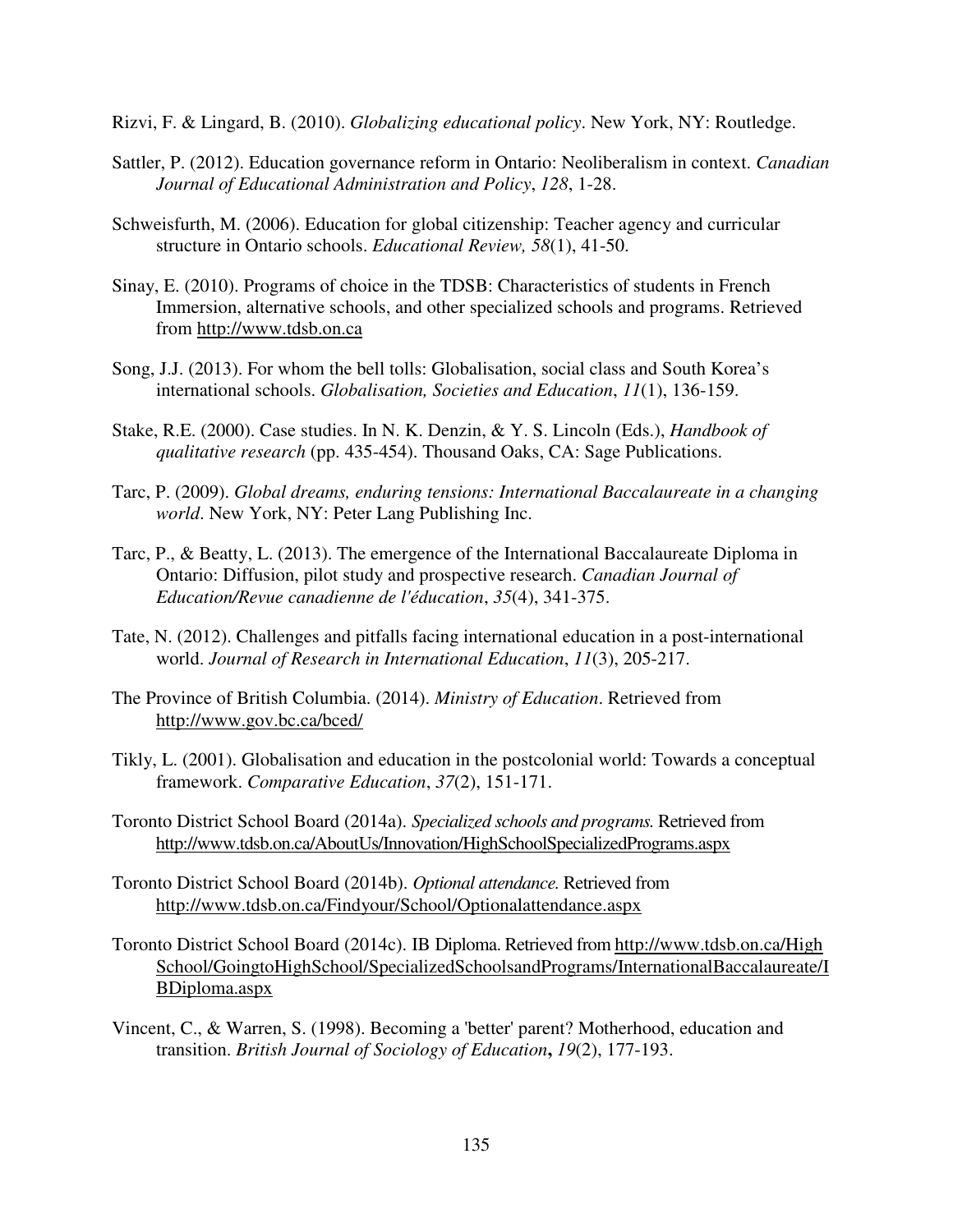- Wells, J. (2011). International education, values and attitudes: A critical analysis of the International Baccalaureate (IB) Learner Profile. *Journal of Research in International Education*, *10*(2), 174-188.
- Whitehead, K. I. (2006). *Advertising advantage: The International Baccalaureate, social justice and the marketisation of schooling.* Paper delivered at the Australian Association for Research in Education Annual Conference 2005, University of Western Sydney. Retrieved from http://publications.aare.edu.au/05pap/whi05426.pdf
- Williams, J. (2013) Dilemmas and challenges in IB Middle years Programme (MYP) implementation: A case study research of Swedish IB MYP schools and the impact of Swedish school laws. Retrieved from http://www.ibo.org/research/resources/jeffthompson /jtwinners/documents/ExecutiveSummary\_Williams\_Final.pdf.
- Winton, S. (2012). From zero tolerance to student success in Ontario, Canada. *Educational Policy, 27*(3), 467-498.
- Wylie, M. (2008). Internationalizing curriculum framing theory and practice in international schools. *Journal of Research in International Education*, *7*(1), 5-19.
- Yin, R. K. (Ed.). (2003). *Case study research: Design and methods (Vol. 5)*. Thousand Oaks, CA: Sage Publications.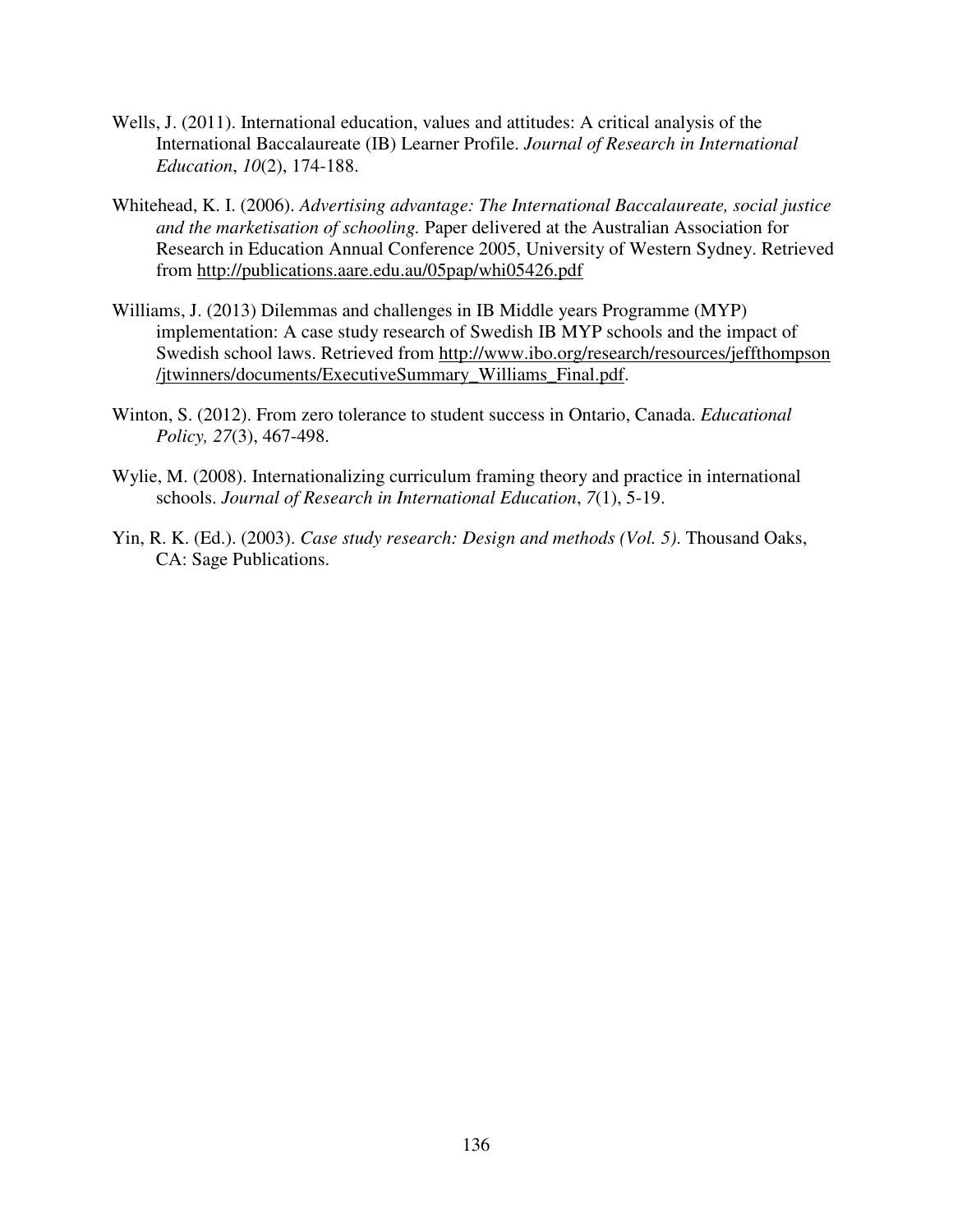#### **APPENDIX A**

#### **Letter of Information**

# *Curricular Choice' in Ontario Public Secondary Schools: Exploring the Policy and Practice of the International Baccalaureate Diploma Programme*

#### **Introduction and Invitation to Participate**

My name is Wendy Baker and I am a Master of Education student at the Faculty of Education at Western University. Goli Rezai-Rashti and I wish to invite you to participate in our research study on the implementation of the International Baccalaureate Diploma Programme (IBDP) in Ontario public secondary schools because, as an administrator or professional working with the IBDP in Ontario, you have the potential to provide rich insight into how these programmes are implemented.

#### **Purpose of this Study**

The purpose of this study is to learn more about the implementation of the IBDP in Ontario public secondary schools, so as to inform educational policy development on alternative curriculum options, such as the IB. This research aims to understand the IB in this local context by exploring the intended outcomes of the IBDP in public schools, and the challenges and benefits associated with implementing multiple curricula in one school.

#### **Study Procedures**

If you agree to participate, you will be asked to take part in an interview which will be audio recorded. If participants do not wish to be audio recorded, they should not participate. It is anticipated that the entire task will take approximately 1 hour, and will only consist of one session. The interview will be conducted in the Greater Toronto Area at a location which is convenient to you as a participant.

#### **Confidentiality**

The information collected will be used for research purposes only, and no information which could identify you will be used in any publication or presentation of the study results. All information collected for the study will be kept confidential. Results may include quotations from your interviews in order to provide an accurate representation of your perspectives. Personal information (i.e. your name and your school) will be removed from transcribed material and the final report; pseudonyms will be used. If you choose to withdraw from this study, your data will be removed and destroyed from the database. All information will be secured on a memory stick and password protected audio recording device which are kept in a locked cabinet,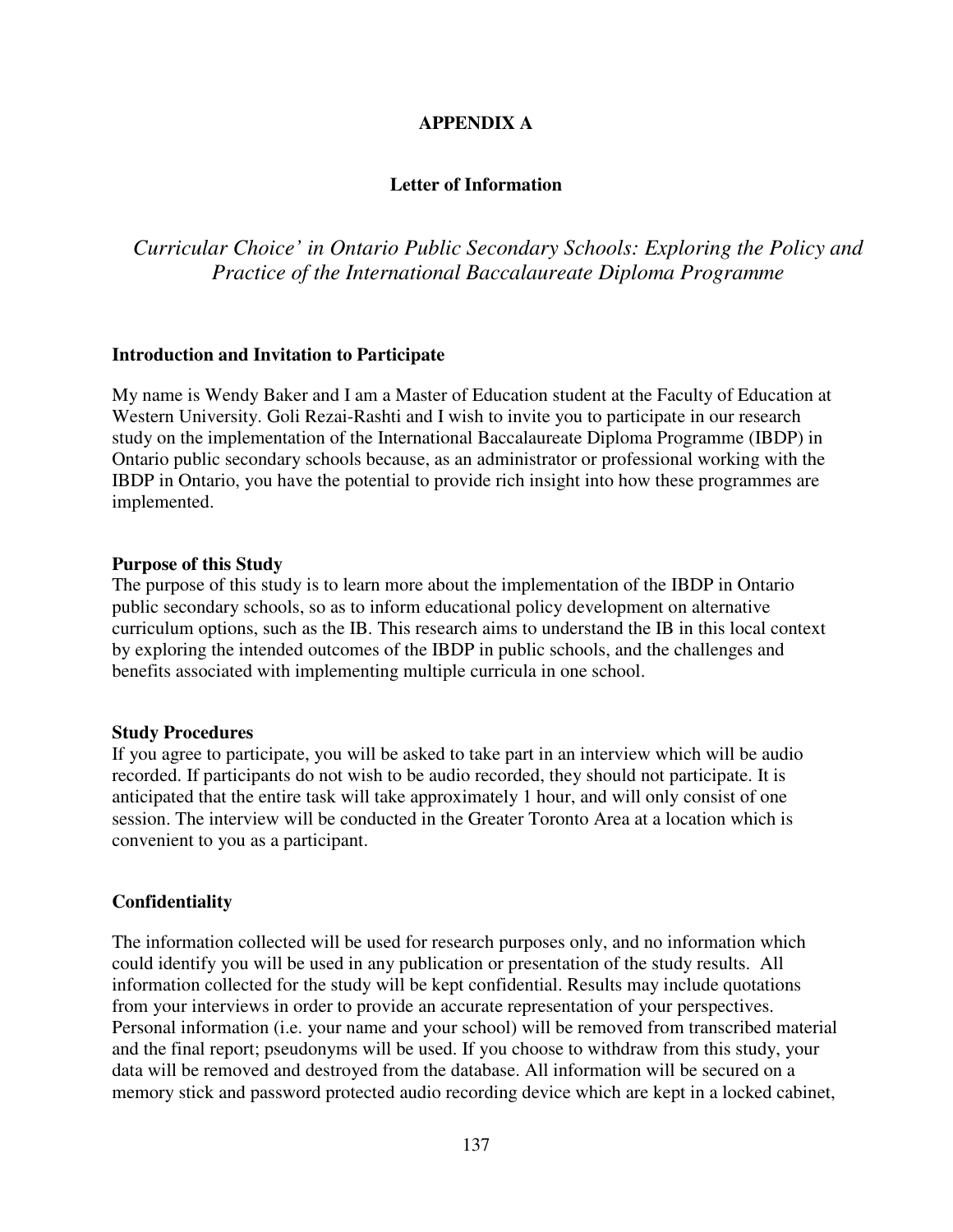and accessible only by investigators of this study. Information will be kept in accordance with Western University's policy for five years and then destroyed through file deletion.

#### **Possible Risks and Harms**

There are no known risks to participating in this study.

#### **Voluntary Participation**

Participation in this study is voluntary. You may refuse to participate, refuse to answer any questions or withdraw from the study at any time with no effect on your future employment.

#### **Contacts for Further Information**

If you have any questions about your rights as a research participant or the conduct of this study, you may contact The Office of Research Ethics (519) 661-3036, email: ethics@uwo.ca. If you require any further information regarding this research project or your participation in the study you may contact Wendy Baker at xxxxxxxxxx or xxxxxxx @xxx.xx.

This letter is yours to keep for future reference.

Sincerely,

Wendy Baker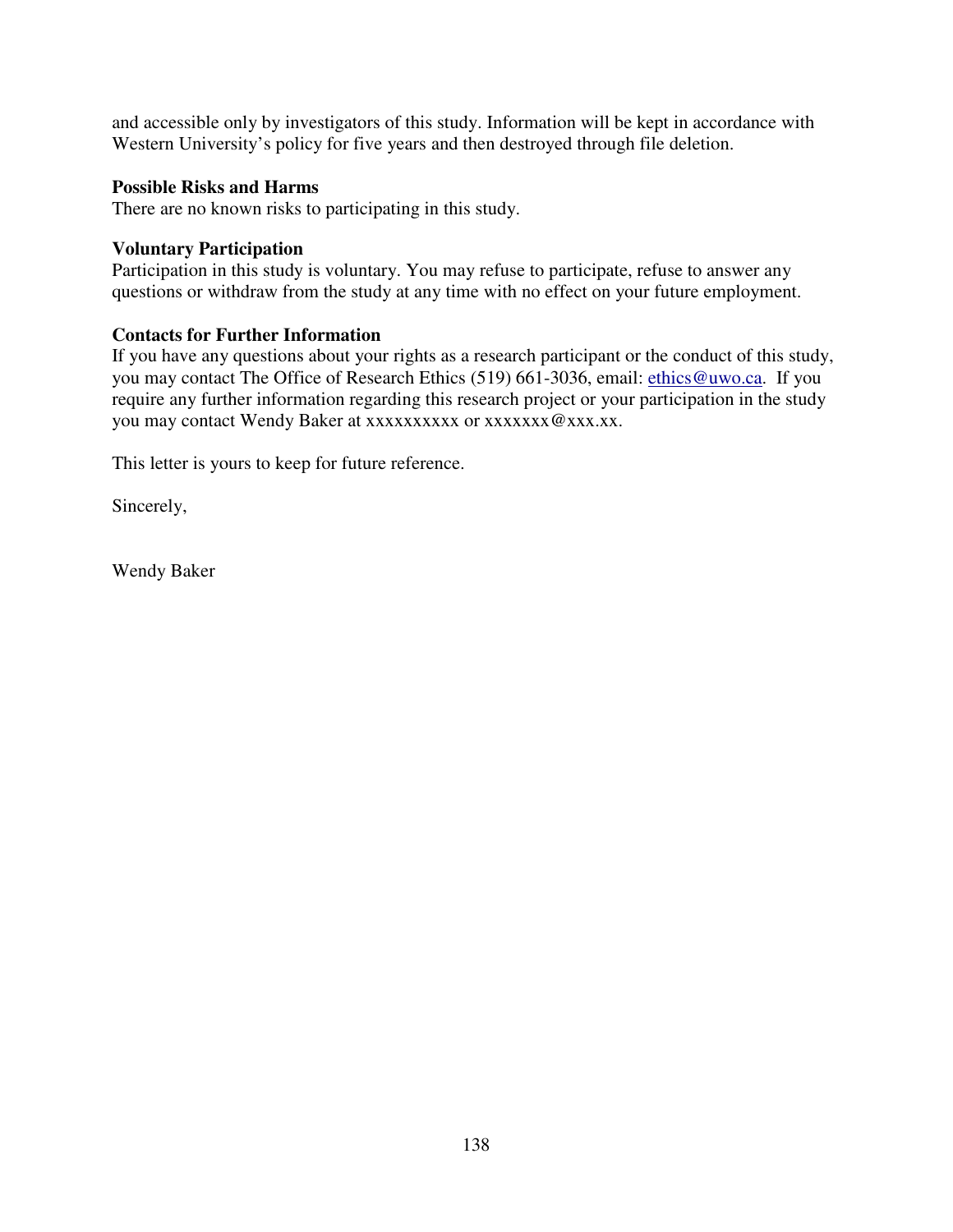### **APPENDIX B**

#### **Letter of Consent**

# *Curricular Choice' in Ontario Public Secondary Schools: Exploring the Policy and Practice of the International Baccalaureate Diploma Programme*

*Wendy Baker, Master's of Education Student* 

*Faculty of Education, Western University* 

#### **Consent Form**

- O I have read the Letter of Information, have had the nature of the study explained to me and I agree to participate. All questions have been answered to my satisfaction.
- O I consent to having anonymous direct quotations from my interviews used in any future published work of the final research study.

| Participant's Name (please print): |  |
|------------------------------------|--|
| Participant's Signature:           |  |
| Date:                              |  |
|                                    |  |

| Person Obtaining Informed Consent (please print): |  |
|---------------------------------------------------|--|
| Signature:                                        |  |
| Date:                                             |  |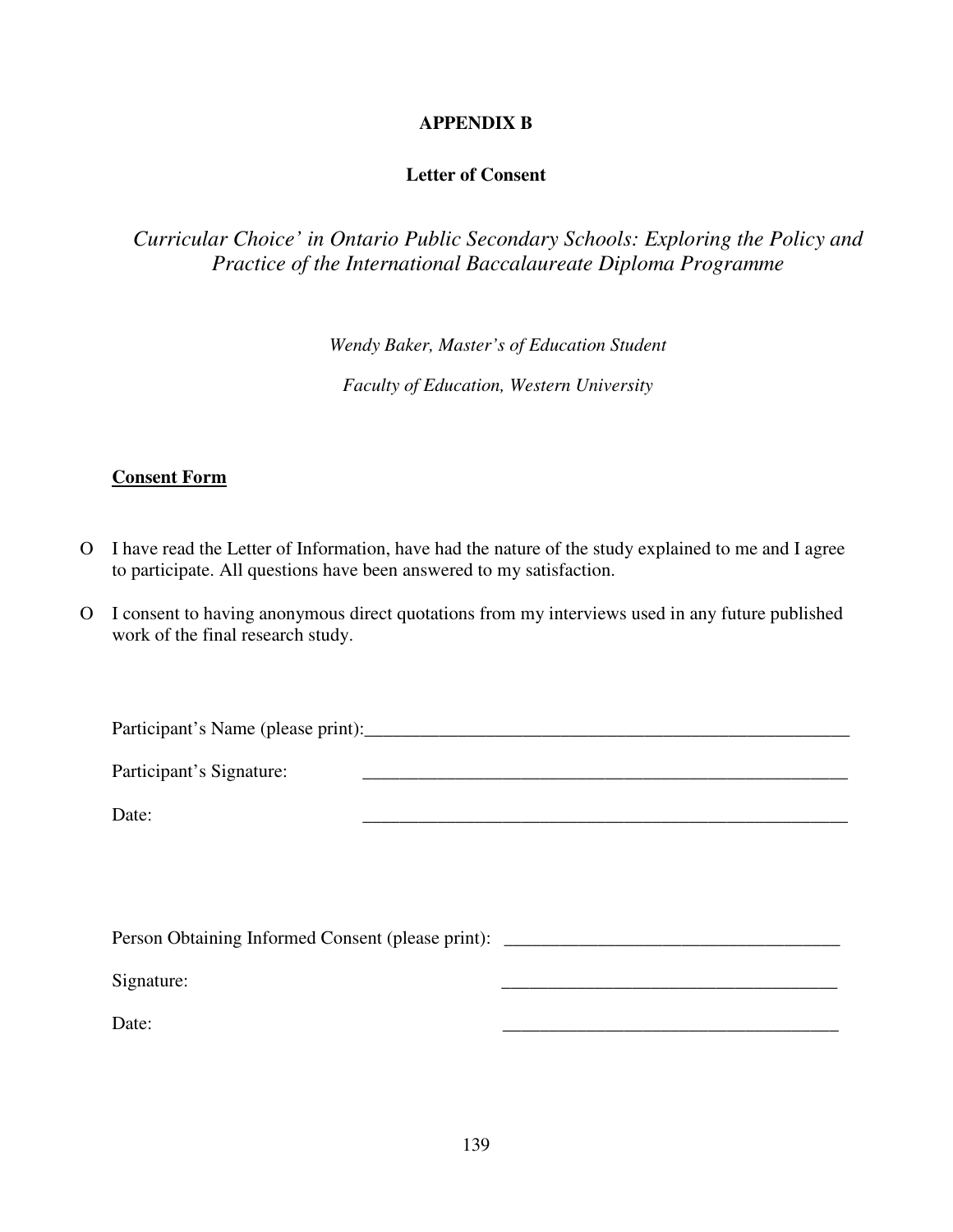## **APPENDIX C**

#### **Interview Guide**

- 1. How long have you been working at with the IBDP?
- 2. When was the IBDP implemented in your school?
- 3. How many students at your school are currently enrolled in the IBDP? (Has this grown from when it was originally implemented?)
- 4. Have you participated in official training from the International Baccalaureate Organisation (IBO)?
- 5. Did you have a hand in establishing the IBDP at your school? If so, what was your role? If not, how did you come to work with the program here?
- 6. Can you describe what you understand the philosophy of the IB to be, and how your school addresses this inside and outside of the classroom?
- 7. Can you describe the role of the IBDP as an alternative curriculum at your school its purpose, goals, intended outcomes, etc.?
- 8. Can you discuss how the topics of international-mindedness and intercultural awareness are addressed in the IBDP at your school? Are there ways in which these carry over to the whole school environment? (If not, do you think there is any possibility for this to occur?)
- 9. Can you describe the demographics of students who are enrolled at your school, and specifically in the IBDP here (if possible, in terms of Socio-economic status, class, race, gender, ethnicity, etc.)?
- 10. Can you comment on the extent to which the current school board policy supports your students?
- 11. Can you describe the application process and timeline for entering the IBDP? What support mechanisms are in place for students wishing to apply?
- 12. How is the implementation of the IBDP negotiated to fit into the timetable, staffing, industrial conditions and school systems devised around local curricula?
- 13. How would you characterize the benefits and drawbacks to implementing the IBDP in your school?
- 14. Do you have any opinions or recommendations regarding the current policy towards funding and implementation of IB programs in Ontario? Please explain why or why not.
- 15. Do you think there is a need for curriculum to address issues of international-mindedness and intercultural-awareness to a greater extent? Please explain why or why not.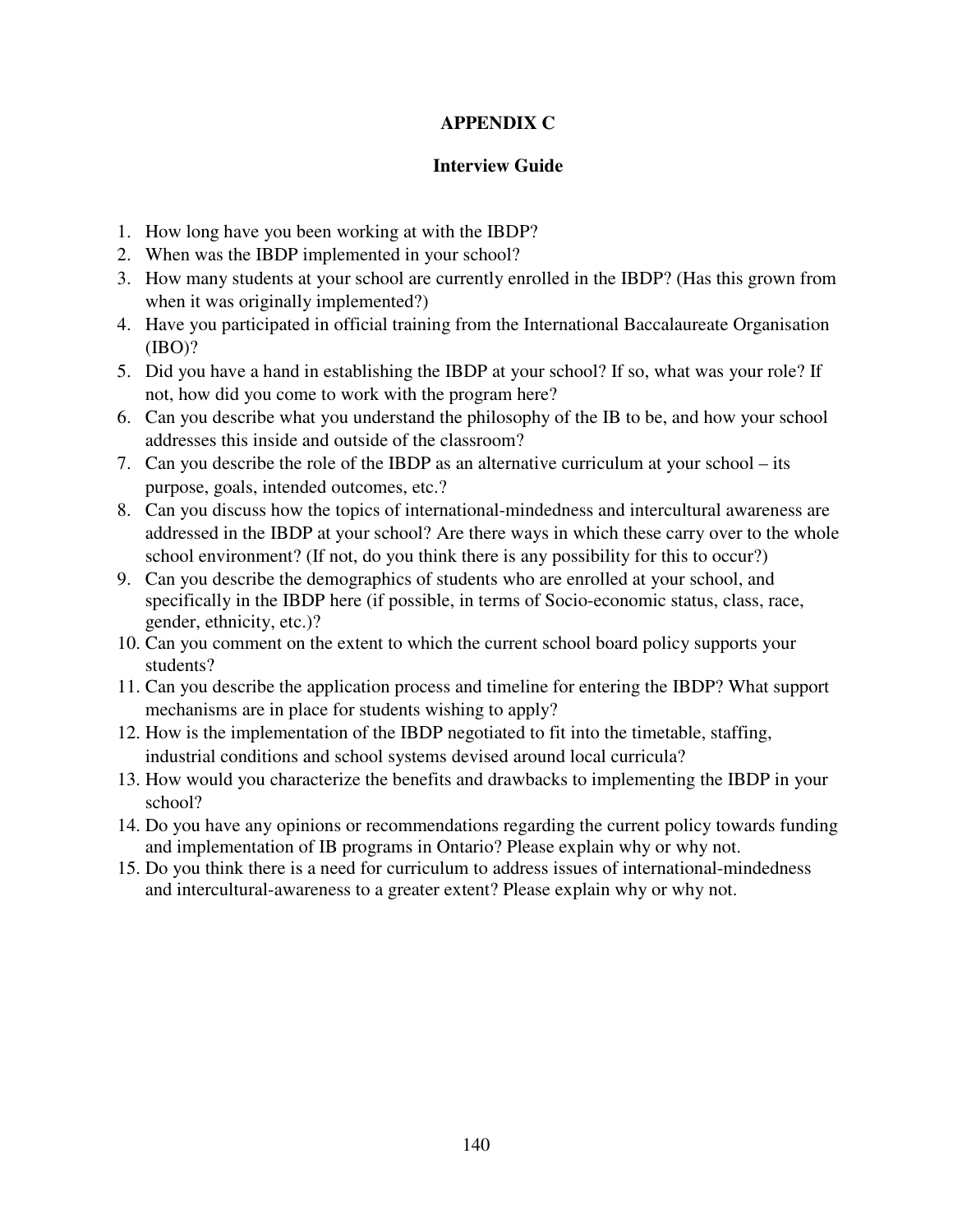#### **APPENDIX D**

#### **Email Script for Recruitment**

Subject Line: Invitation to participate in research

You are being invited to participate in a study that we, Wendy Baker and Dr. Goli Rezai Rashti, are conducting. Briefly, the study involves discussing the implementation of the IB Diploma Programme in Ontario public schools, will require approximately one hour of your time, and will be conducted in at a location convenient to you.

If you would like more information on this study, or would like to receive a letter of information about this study, please contact the researcher at the contact information given below.

Thank you,

Wendy Baker Researcher Master of Education Student xxxxxxx@uwo.ca (xxx) xxx xxxx

Goli Rezai-Rashti Principal Investigator Professor Faculty of Education Western University xxxxxxxx@uwo.ca (xxx) xxx xxxx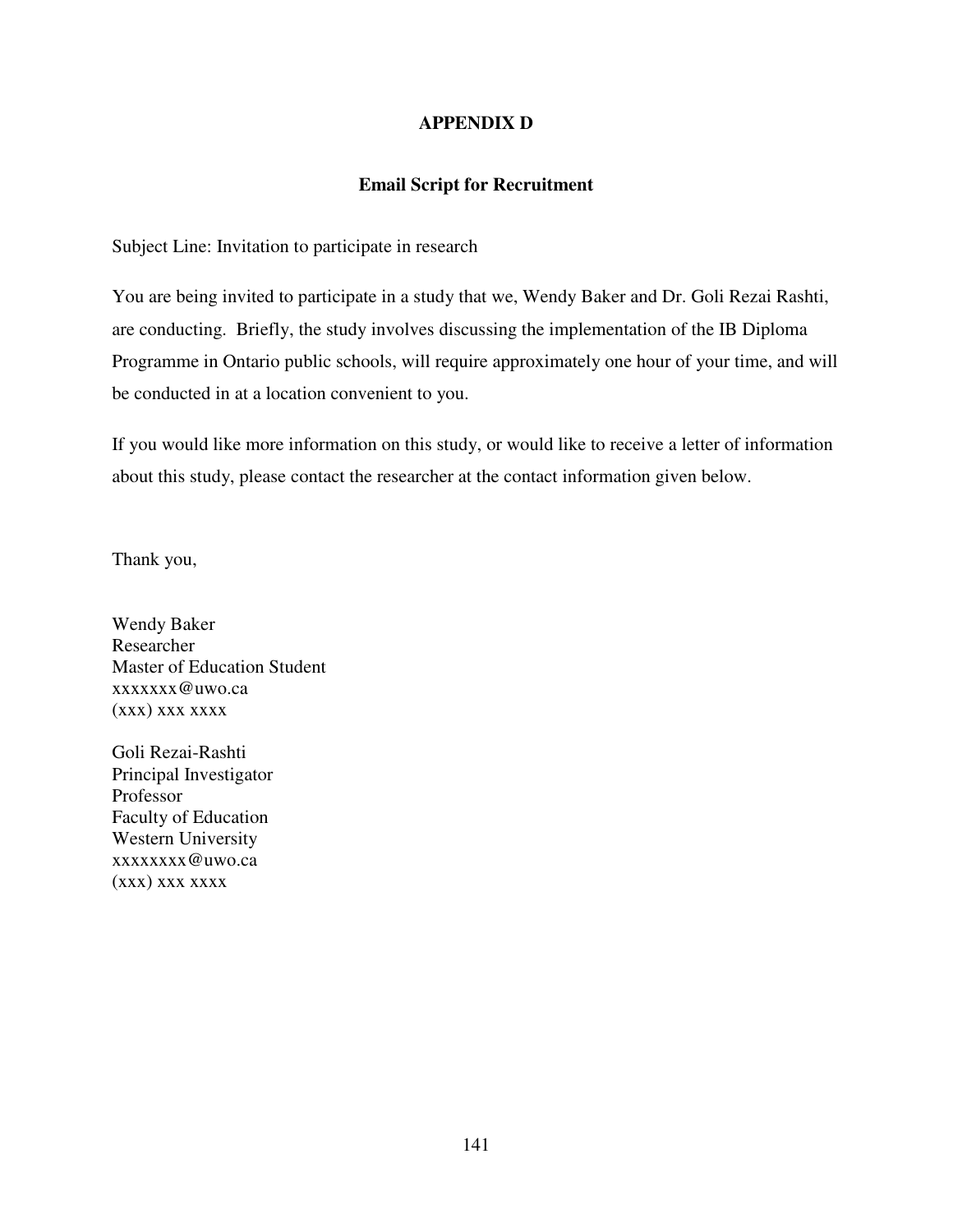#### **APPENDIX E**



Use of Human Participants - Initial Ethics Approval Notice

**Research Ethics** 

2013/11/29

Principal Investigator: Prof. Goli Rezai-Rashti<br>File Number:104680<br>Review Level: Delegated never were a transported international with the Local: An Exploratory Study of the International Baccalaureate Diploma<br>Programme in Ontario Public Schools<br>Department & Institution: Education/Faculty of Education,Western Un Sponsor: Ethics Approval Date: December 13, 2013 Expliry Date: April 13, 2014 Documents Reviewed & Approved & Documents Received for Information: Version Document Name Comments Date 2013/09/24 Recruitment Email **Recruitment Items** Recruitment Items Telephone Script 2013/09/24 2013/09/24 Other References 2013/10/03 **Interview Questions** Instruments

Consent

Western University Protocol

This is to notify you that The University of Western Ontario Research Ethics Board for Non-Medical Research Involving<br>Human Subjects (NMREB) which is organized and operates according to the Tri-Council Policy Statement: Et

Revised Letter of Information & Letter of information revised to include Pl's name and

contact information.

This approval shall remain valid until the expiry date noted above assuming timely and acceptable responses to the<br>NMREB's periodic requests for surveillance and menitoring information.

Members of the NMREB who are named as investigators in research studies, or declare a conflict of interest, do not<br>participate in discussions related to, nor vote on, such studies when they are presented to the NMREB.

The Chair of the NMREB is Dr. Riley Hinson. The NMREB is registered with the U.S. Department of Health & Human<br>Services under the IRB registration number IRB 00000941.

| v<br>Grace Kelly<br>ance, kelly@arro.cu) | Vikki Tran<br>Cyikki.tran@uwo.caD | s Officer to Contact for Further Information<br>Mira Mekhail<br>(mmckhaibli uwo.cn) | Frika Basile<br>Cebasile Euwo.ca) |
|------------------------------------------|-----------------------------------|-------------------------------------------------------------------------------------|-----------------------------------|

This is an official decument. Please ratain the original in your files.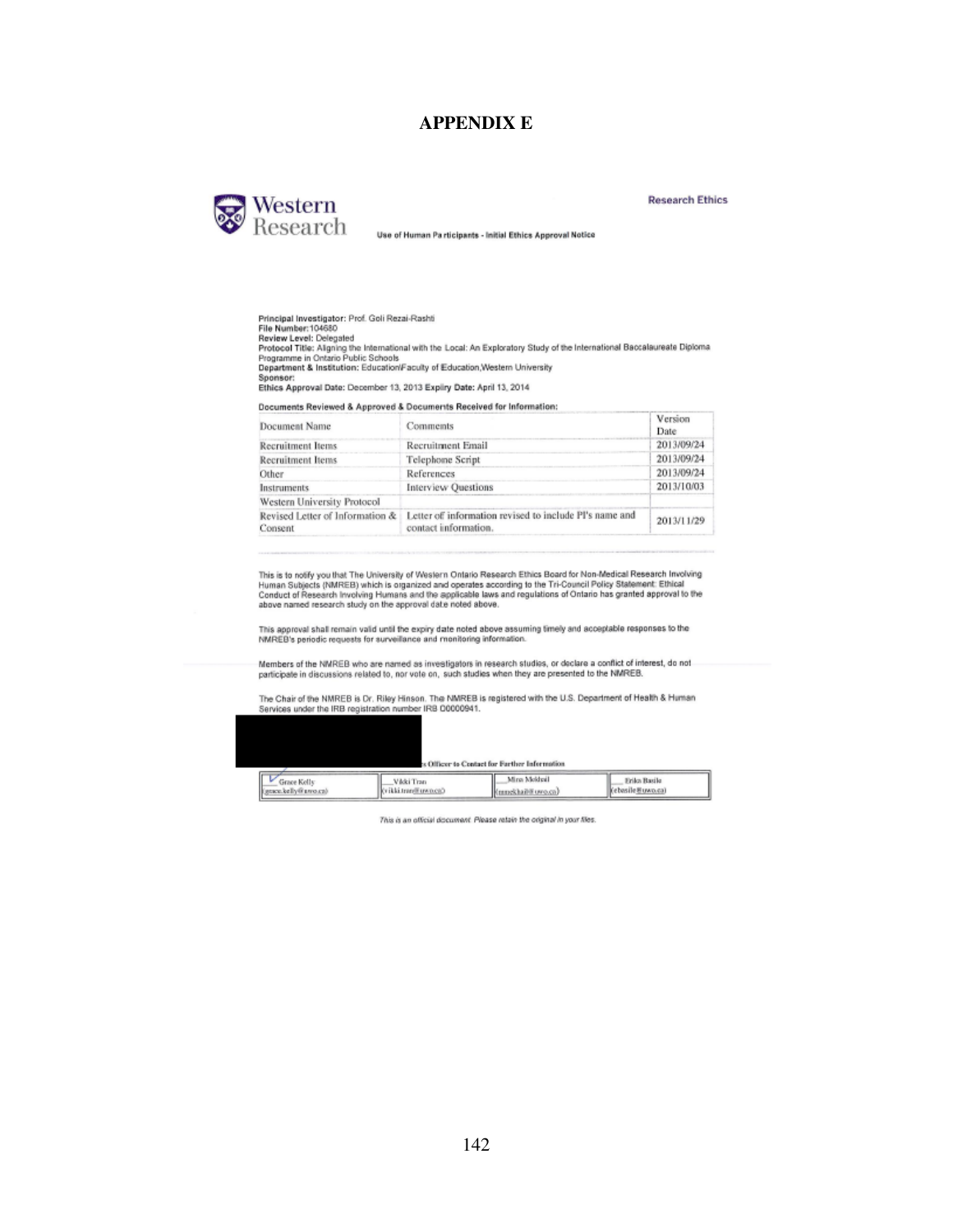#### **APPENDIX F**



**Organizational Development** 1 Civic Centre Court, Ground Floor, Toronto ON M9C 2B3 . Tel: (416) 394-4929 . Fax: (416) 394-4946

January 31, 2014

Dear Wendy Baker and Goli Rezai-Rashti,

#### Curricular Choice' in Ontario Public Secondary Schools: Exploring the Policy and Practice of the International Baccalaureate Diploma Programme

The External Research Review Committee (ERRC) of the Toronto District School Board considered your research proposal at the January 2014 meeting and approved your application to interview up to five key staff informants about the IB program in one secondary school. While we understand that you may have tentative agreement from Weston CI, for our records could you please advise us of the participating school once that is finally confirmed.

Please note that this ERRC approval does not obligate any staff members to participate, and the invited individuals may make the final decision about their own participation.

As a condition of this approval, we will also expect to receive a final report of your study with an estimated completion date of April 2014.

Sincerely.

Sally Erling, Chair **External Research Review Committee, TDSB** E-mail: ERRC@tdsb.on.ca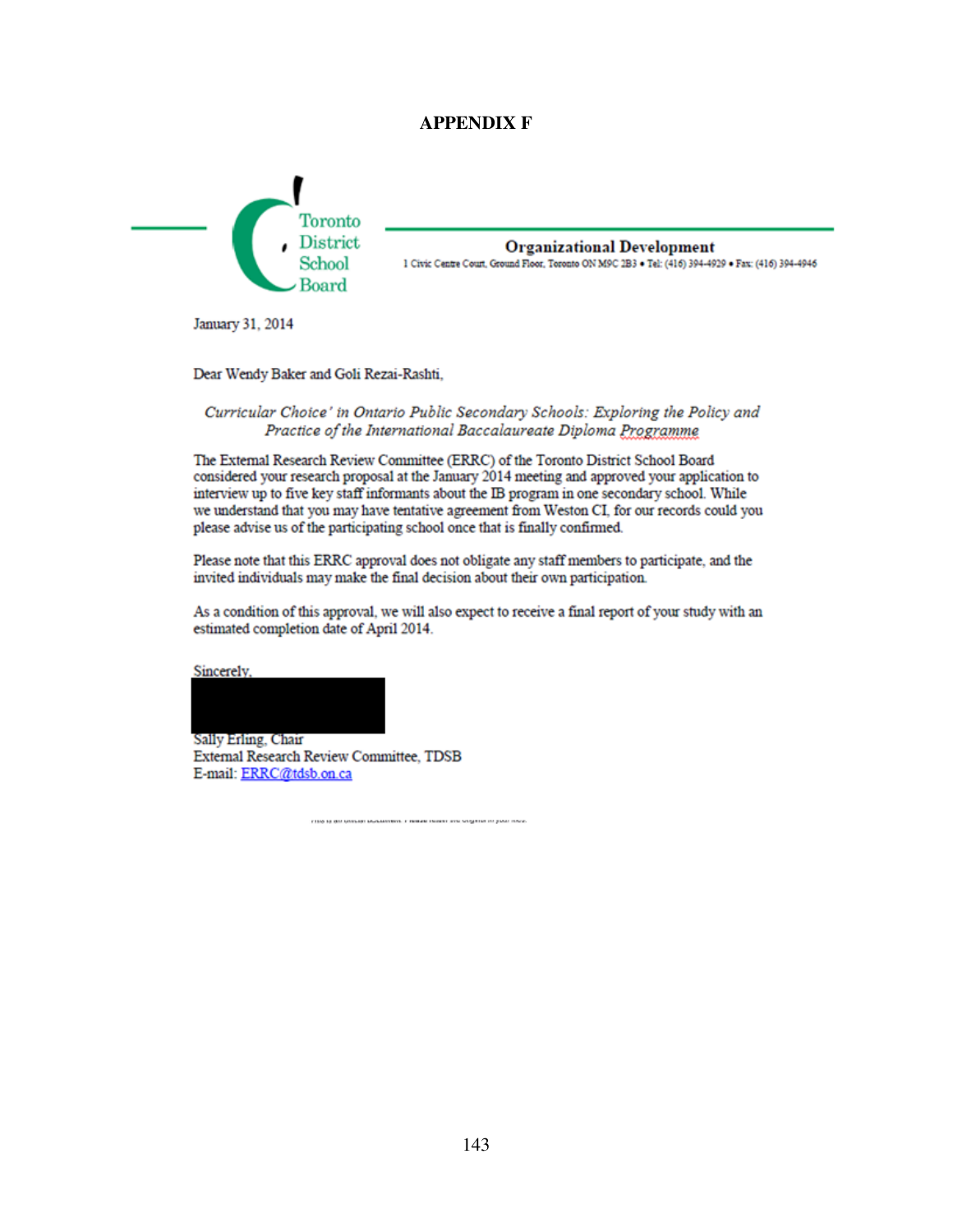# **APPENDIX G**

| <b>Type of Program</b>     | <b>Number of TDSB</b>            | <b>Description</b>                                                                  |
|----------------------------|----------------------------------|-------------------------------------------------------------------------------------|
| <b>Africentric</b>         | <b>Schools</b><br>$\overline{2}$ | Offers students the opportunity to learn through an                                 |
| <b>Secondary Program</b>   |                                  | Africentric lens                                                                    |
|                            |                                  |                                                                                     |
| <b>Arts Focus/Programs</b> | 4 Arts Focus schools,            | For those interested in pursuing visual and performing                              |
|                            | 4 Arts programs                  | arts at a professional level                                                        |
| <b>Entrepreneurship</b>    | $\mathbf{1}$                     | For developing the innovation, flexibility and self-                                |
|                            |                                  | reliance required to be successful in a business driven                             |
|                            |                                  | environment                                                                         |
| <b>Integrated</b>          | $\mathbf{1}$                     | Uses math, science and tech skills in all subject areas, to                         |
| <b>Technology</b>          |                                  | allow students to combine the knowledge of traditional                              |
|                            |                                  | academic disciplines with a problem solving approach<br>to change                   |
| <b>Cyber Arts/Studies</b>  | 4 Cyber Arts; 3                  | Cyber Arts programs integrate artistic expression and                               |
|                            | <b>Cyber Studies</b>             | knowledge of design with technical experience                                       |
|                            |                                  | combining the Fine Arts with Computer Technology                                    |
|                            |                                  | and Communication Media.                                                            |
| <b>Dental Assistant</b>    | $\mathbf{1}$                     | Beginning in Grade 11; prepares students interested in                              |
|                            |                                  | become a dental assistant.                                                          |
| <b>Elite Athletes/Arts</b> | $\overline{\mathbf{4}}$          | For provincial or national athlete; Allows special                                  |
|                            |                                  | timetables and unusual arrangements to coexist with                                 |
|                            |                                  | coaching and travel schedules                                                       |
| <b>International</b>       | 6 IBDP                           | The International Baccalaureate Program is a world                                  |
| <b>Baccalaureate</b>       |                                  | renowned graduation diploma, recognized for admission                               |
|                            |                                  | to universities throughout the world. All external                                  |
|                            |                                  | examinations, certificates and diplomas are prepared,                               |
|                            |                                  | graded and awarded by the Geneva-based International<br><b>Baccalaureate Office</b> |
| <b>International</b>       | $\mathbf{1}$                     | Gives students a global perspective; Study of a variety                             |
| <b>Studies/Languages</b>   |                                  | of disciplines from business and commerce to                                        |
|                            |                                  | languages                                                                           |
| <b>Leadership Pathway</b>  | $\mathbf{1}$                     | Helps students assume ownership for their leadership                                |
|                            |                                  | development                                                                         |
| Math, Science &            | 10                               | Fosters a deep understanding and interest in math,                                  |
| <b>Technology</b>          |                                  | science or technology                                                               |
| <b>Media Arts</b>          | $\overline{2}$                   | Television and media arts technologies or graphic                                   |
|                            |                                  | design are integrated with a focus on production, live                              |
|                            |                                  | production or print media                                                           |
| <b>Pre-Advanced</b>        | $\overline{2}$                   | Specialized enrichment program that focusses on                                     |
| <b>Placement</b> (AP)      |                                  | mathematics, computers, sciences, arts and humanities                               |

# **Toronto District School Board High School Specialized Programs**